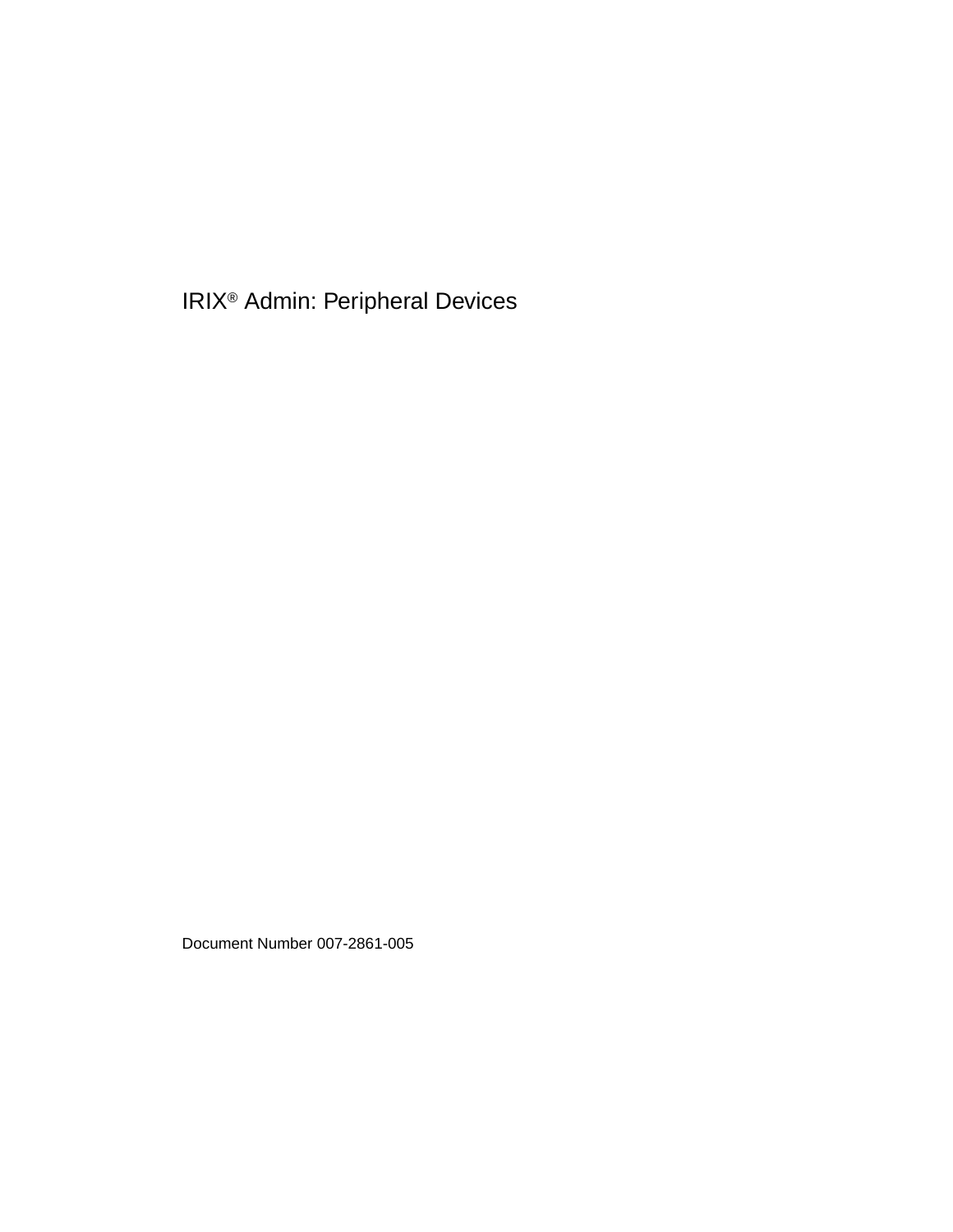#### CONTRIBUTORS

Written by Steven Levine, John Raithel, Susan Thomas, and Jeffrey B. Zurschmeide

Illustrated by Dany Galgani

Production by Glen Traefald

Engineering contributions by Gretchen Helms, Kam Kashani, Ewan McKissock, Paul Mielke, Bob Miller, Ray Niblett, Ivan Rayner, Vernon Schryver, Tim Shimmin, Robert Stephens, Chris Wagner, Bill Warner, and Joe Yetter.

#### COPYRIGHT

© 1998 -2003, Silicon Graphics, Inc.— All Rights ReservedThe contents of this document may not be copied or duplicated in any form, in whole or in part, without the prior written permission of Silicon Graphics, Inc.

#### LIMITED RIGHTS LEGEND

Use, duplication, or disclosure of the technical data contained in this document by the Government is subject to restrictions as set forth in subdivision (c) (1) (ii) of the Rights in Technical Data and Computer Software clause at DFARS 52.227-7013 and/or in similar or successor clauses in the FAR, or in the DOD or NASA FAR Supplement. Unpublished rights reserved under the Copyright Laws of the United States. Contractor/manufacturer is Silicon Graphics, Inc., 2011 N. Shoreline Blvd., Mountain View, CA 94039-7311.

#### TRADEMARKS AND ATTRIBUTIONS

Silicon Graphics, SGI, the SGI logo, XFS, CHALLENGE, IRIS, IRIX, and Onyx are registered trademarks, and Extent File System, Impressario, IRIS InSight, and IRIS WorkSpace are trademarks of Silicon Graphics, Inc., in the United States and/or other countries worldwide.

QuickTime and Macintosh are trademarks of Apple Computer, Inc. Exabyte is a trademark of Exabyte Corporation. MS-DOS is a trademark of Microsoft Corporation. Sony is a trademark of Sony Corporation. NFS is a trademark of Sun Microsystems, Inc. Tektronix is a trademark of Tektronix, Inc. Versatec is a trademark of Versatec Corporation. UNIX is a registered trademark in the United States and other countries, licensed exclusively through X/Open Company, Ltd. Xylogics is a trademark of Xylogics, Inc.

Cover Design By Sarah Bolles, Sarah Bolles Design, and Dany Galgani, SGI Technical Publications.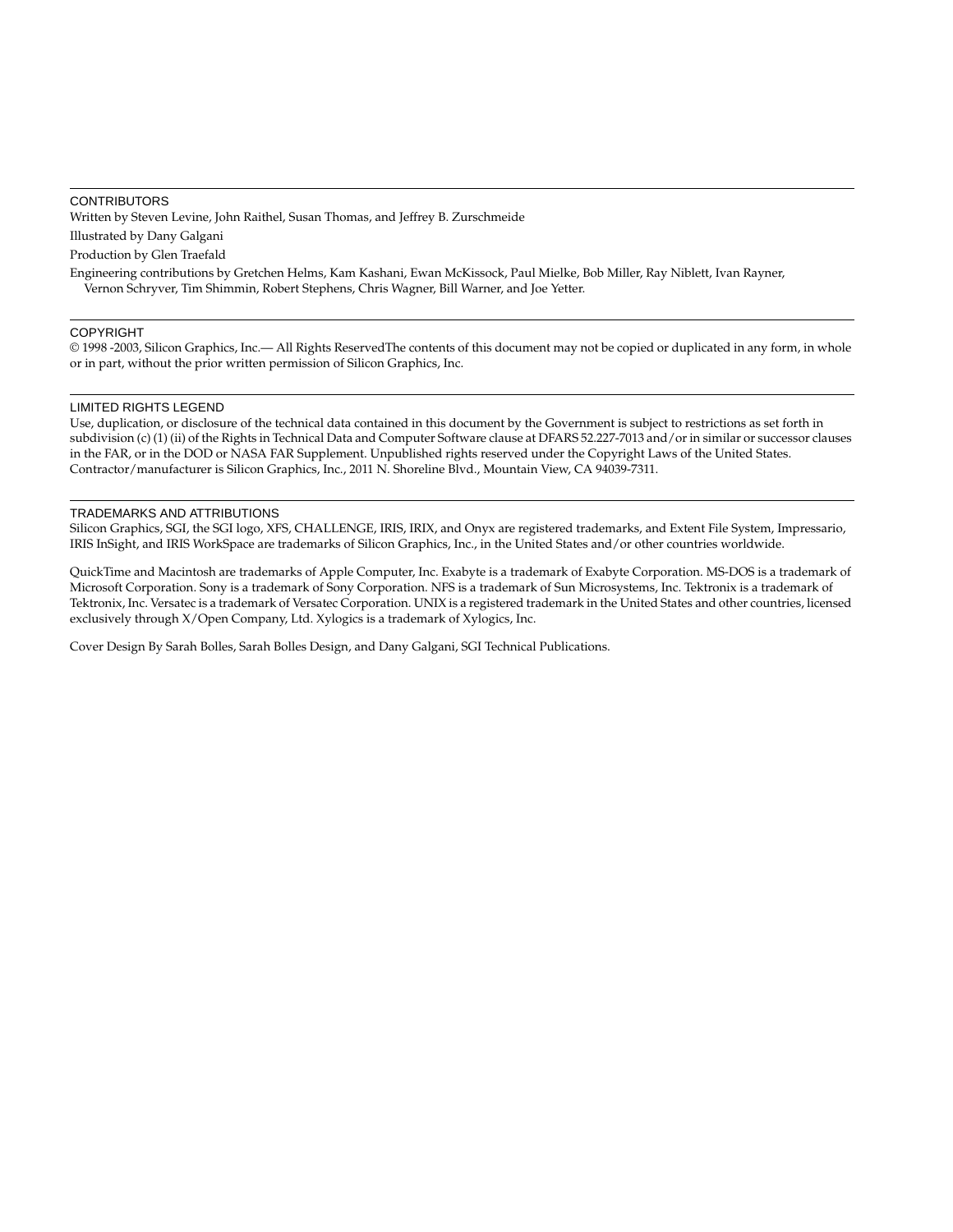# **What's New in This Guide**

### **New Features Documented**

For the IRIX 6.5.21 release, information on support for writeable DVD filesystems has been added to this manual.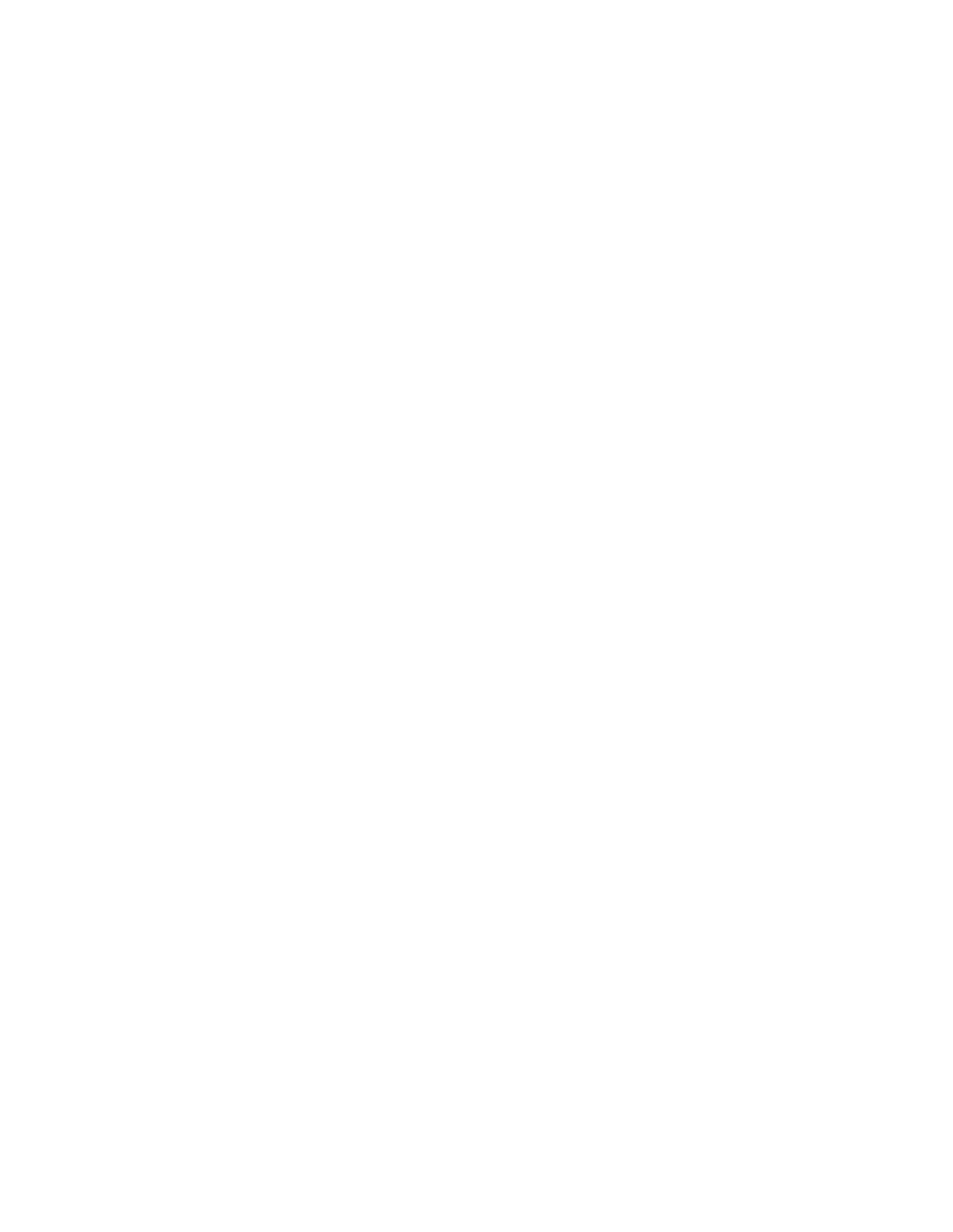# **Record of Revision**

| <b>Version</b> | <b>Description</b>                                   |
|----------------|------------------------------------------------------|
| 004            | October 2002<br>Supports the IRIX 6.5.18 release     |
| 005            | <b>July 2003</b><br>Supports the IRIX 6.5.21 release |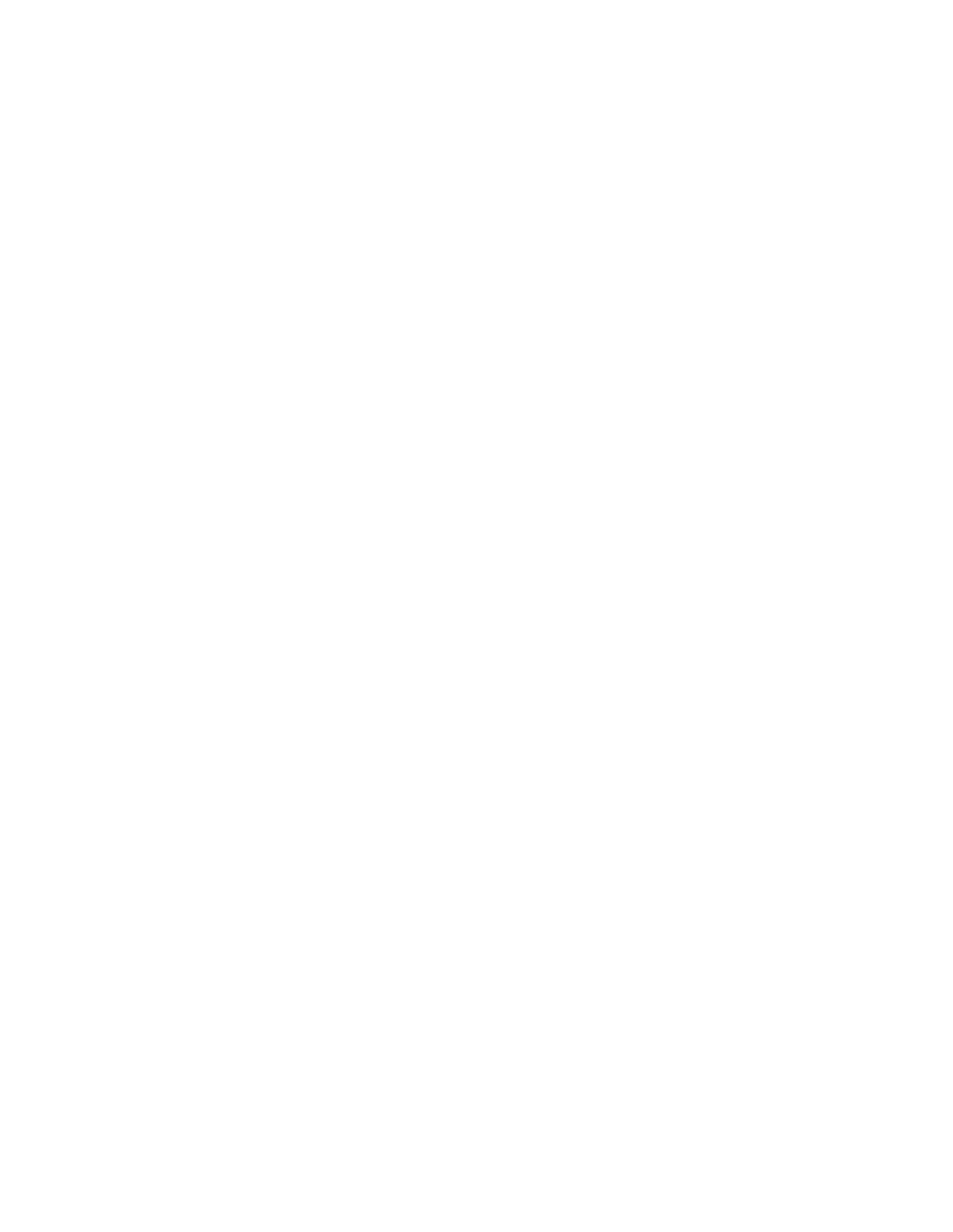# **Contents**

|    | Tables and a contract the contract of the contract of the contract of the contract of the contract of the contract of the contract of the contract of the contract of the contract of the contract of the contract of the cont |  |
|----|--------------------------------------------------------------------------------------------------------------------------------------------------------------------------------------------------------------------------------|--|
|    |                                                                                                                                                                                                                                |  |
|    | xvii                                                                                                                                                                                                                           |  |
|    |                                                                                                                                                                                                                                |  |
|    | What This Guide Contains research and research and research and research and research and research and research<br>$\cdot$ XX                                                                                                  |  |
|    |                                                                                                                                                                                                                                |  |
|    |                                                                                                                                                                                                                                |  |
|    |                                                                                                                                                                                                                                |  |
| 1. |                                                                                                                                                                                                                                |  |
|    |                                                                                                                                                                                                                                |  |
|    |                                                                                                                                                                                                                                |  |
|    |                                                                                                                                                                                                                                |  |
|    | Configuring the Terminal Software. 4                                                                                                                                                                                           |  |
|    |                                                                                                                                                                                                                                |  |
|    | Installing a Modem (a) and (b) and (b) and (b) and (b) and (b) and (b) and (b) and (b) and (b) and (b) and (b) and (b) and (b) and (b) and (b) and (b) and (b) and (b) and (b) and (b) and (b) and (b) and (b) and (b) and (b) |  |
|    |                                                                                                                                                                                                                                |  |
|    | Setting Up the Modem Software 11                                                                                                                                                                                               |  |
|    | Modem Software Setup, All Modes 11                                                                                                                                                                                             |  |
|    |                                                                                                                                                                                                                                |  |
|    |                                                                                                                                                                                                                                |  |
|    | Timing Out a Dial-In Connection 16                                                                                                                                                                                             |  |
|    | Dialing Out to Another Modem. 17                                                                                                                                                                                               |  |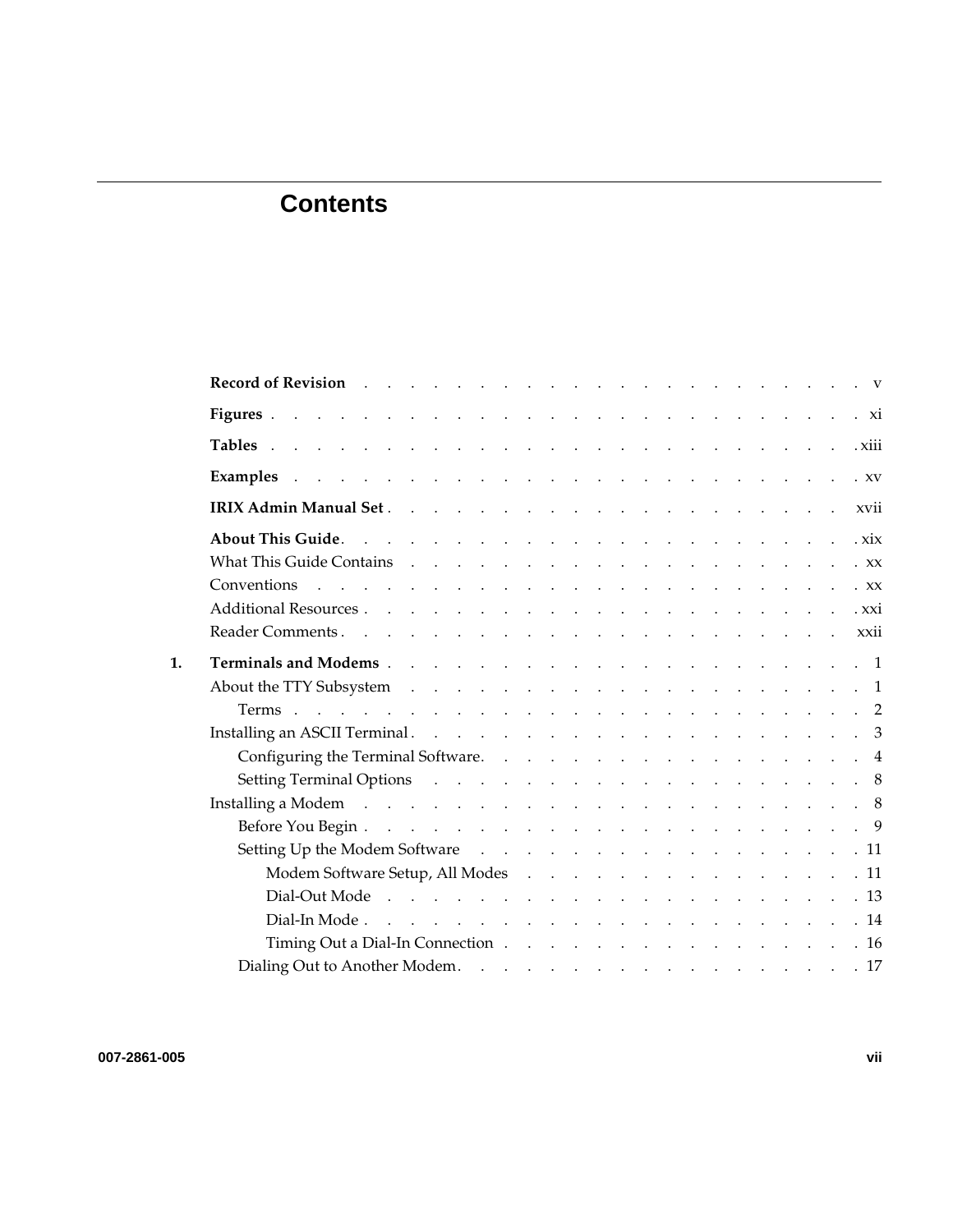|    |                                                                                                                                                                                                                                |  |  |  |  |  | .17                                                    |
|----|--------------------------------------------------------------------------------------------------------------------------------------------------------------------------------------------------------------------------------|--|--|--|--|--|--------------------------------------------------------|
|    | Checking Line Settings Using IRIX Shell Commands 17                                                                                                                                                                            |  |  |  |  |  |                                                        |
|    |                                                                                                                                                                                                                                |  |  |  |  |  | . 19                                                   |
|    |                                                                                                                                                                                                                                |  |  |  |  |  | .19                                                    |
|    |                                                                                                                                                                                                                                |  |  |  |  |  | .20                                                    |
| 2. | Printers and a construction of the construction of the construction of the construction of the construction of the construction of the construction of the construction of the construction of the construction of the constru |  |  |  |  |  | .21                                                    |
|    | Understanding the lp Spooler.                                                                                                                                                                                                  |  |  |  |  |  | .22                                                    |
|    |                                                                                                                                                                                                                                |  |  |  |  |  | .23                                                    |
|    |                                                                                                                                                                                                                                |  |  |  |  |  |                                                        |
|    | User Command Summary                                                                                                                                                                                                           |  |  |  |  |  |                                                        |
|    | lp: Send a Print Job to a Printer                                                                                                                                                                                              |  |  |  |  |  | $\therefore$ $\therefore$ $\therefore$ $\therefore$ 25 |
|    |                                                                                                                                                                                                                                |  |  |  |  |  |                                                        |
|    | lpstat: Report lp Status                                                                                                                                                                                                       |  |  |  |  |  |                                                        |
|    | Administrator Command Summary New York New York New York 1980 and 2014                                                                                                                                                         |  |  |  |  |  |                                                        |
|    |                                                                                                                                                                                                                                |  |  |  |  |  |                                                        |
|    | lpshut: Stop the lp Scheduler 28                                                                                                                                                                                               |  |  |  |  |  |                                                        |
|    | disable: Stop Printer From Processing Requests 29                                                                                                                                                                              |  |  |  |  |  |                                                        |
|    | enable: Allow Printer to Process Requests 29                                                                                                                                                                                   |  |  |  |  |  |                                                        |
|    |                                                                                                                                                                                                                                |  |  |  |  |  |                                                        |
|    | accept: Allow Print Requests                                                                                                                                                                                                   |  |  |  |  |  |                                                        |
|    | lpmove: Move a Request to Another Printer 30                                                                                                                                                                                   |  |  |  |  |  |                                                        |
|    |                                                                                                                                                                                                                                |  |  |  |  |  |                                                        |
|    | Managing the lp System                                                                                                                                                                                                         |  |  |  |  |  | $\cdot$ 32                                             |
|    | Adding a Printer                                                                                                                                                                                                               |  |  |  |  |  |                                                        |
|    | Adding Parallel and Serial Printers. 33                                                                                                                                                                                        |  |  |  |  |  |                                                        |
|    |                                                                                                                                                                                                                                |  |  |  |  |  |                                                        |
|    |                                                                                                                                                                                                                                |  |  |  |  |  |                                                        |
|    | Removing a Printer resource of the contract of the contract of the Removing a Printer.                                                                                                                                         |  |  |  |  |  | .37                                                    |
|    |                                                                                                                                                                                                                                |  |  |  |  |  |                                                        |
|    | Managing Printing on Print Server Systems                                                                                                                                                                                      |  |  |  |  |  | $\cdot \cdot \cdot \cdot \cdot \cdot 38$               |
|    | Checking Print Server Status (Checking Print Server Status (Checking Print Server Status)                                                                                                                                      |  |  |  |  |  | .38                                                    |
|    |                                                                                                                                                                                                                                |  |  |  |  |  |                                                        |
|    |                                                                                                                                                                                                                                |  |  |  |  |  |                                                        |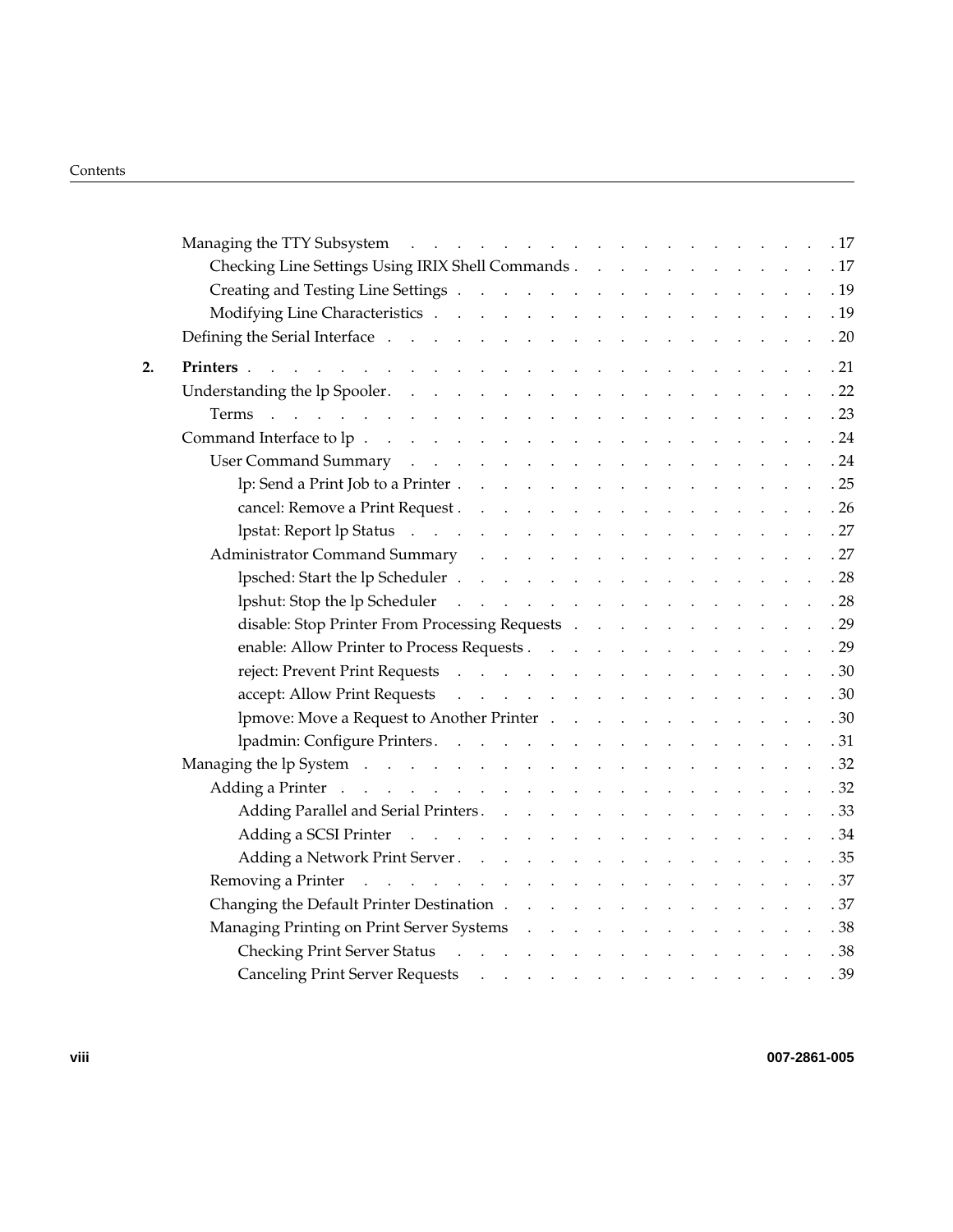|    | Verifying Installation of the BSD lpr Subsystem 40                                                                                                                                                                                 |  |  |  |  |  |  |  |      |
|----|------------------------------------------------------------------------------------------------------------------------------------------------------------------------------------------------------------------------------------|--|--|--|--|--|--|--|------|
|    | Configuring the printcap File 40                                                                                                                                                                                                   |  |  |  |  |  |  |  |      |
|    |                                                                                                                                                                                                                                    |  |  |  |  |  |  |  |      |
|    | Using the lpr Command to Print 42                                                                                                                                                                                                  |  |  |  |  |  |  |  |      |
| 3. | DVD, CD-ROM, Floptical, and Floppy Disk Drives.                                                                                                                                                                                    |  |  |  |  |  |  |  | .45  |
|    | Floppy Disk, CD-ROM, and DVD Filesystems. 45                                                                                                                                                                                       |  |  |  |  |  |  |  |      |
|    | CD-ROM and DVD Filesystems. 46                                                                                                                                                                                                     |  |  |  |  |  |  |  |      |
|    |                                                                                                                                                                                                                                    |  |  |  |  |  |  |  | .46  |
|    | Configuring Floppy Disk Drive Device Files 47                                                                                                                                                                                      |  |  |  |  |  |  |  |      |
|    |                                                                                                                                                                                                                                    |  |  |  |  |  |  |  | .48  |
|    | Using DOS and Macintosh Floppy Disks 49                                                                                                                                                                                            |  |  |  |  |  |  |  |      |
|    | Using a Floppy Disk Drive for IRIX File Transfer.                                                                                                                                                                                  |  |  |  |  |  |  |  | . 49 |
|    | Floppy Disk File Transfer With tar. 49                                                                                                                                                                                             |  |  |  |  |  |  |  |      |
|    | Floppy Disk File Transfer With cpio 50                                                                                                                                                                                             |  |  |  |  |  |  |  |      |
|    | Floppy Disk File Transfer With dd. 50                                                                                                                                                                                              |  |  |  |  |  |  |  |      |
| 4. | Tape Drives and a contract the contract of the contract of the contract of the 51                                                                                                                                                  |  |  |  |  |  |  |  |      |
|    |                                                                                                                                                                                                                                    |  |  |  |  |  |  |  |      |
|    |                                                                                                                                                                                                                                    |  |  |  |  |  |  |  |      |
|    | MAKEDEV Commands for Tape Drives 52                                                                                                                                                                                                |  |  |  |  |  |  |  |      |
|    |                                                                                                                                                                                                                                    |  |  |  |  |  |  |  |      |
|    |                                                                                                                                                                                                                                    |  |  |  |  |  |  |  |      |
|    |                                                                                                                                                                                                                                    |  |  |  |  |  |  |  |      |
|    | Switch Settings for the Kennedy 1/2-Inch SCSI Tape Drive 55                                                                                                                                                                        |  |  |  |  |  |  |  |      |
|    | Eight-Millimeter and 4-mm Tape Drives 56                                                                                                                                                                                           |  |  |  |  |  |  |  |      |
|    | Exabyte 8-mm Cartridge Tape Media Specifications 56                                                                                                                                                                                |  |  |  |  |  |  |  |      |
|    |                                                                                                                                                                                                                                    |  |  |  |  |  |  |  |      |
|    |                                                                                                                                                                                                                                    |  |  |  |  |  |  |  |      |
|    |                                                                                                                                                                                                                                    |  |  |  |  |  |  |  | .60  |
|    |                                                                                                                                                                                                                                    |  |  |  |  |  |  |  | .60  |
|    |                                                                                                                                                                                                                                    |  |  |  |  |  |  |  |      |
| 5. | <b>Troubleshooting</b> expected to the contract of the contract of the contract of the contract of the contract of the contract of the contract of the contract of the contract of the contract of the contract of the contract of |  |  |  |  |  |  |  |      |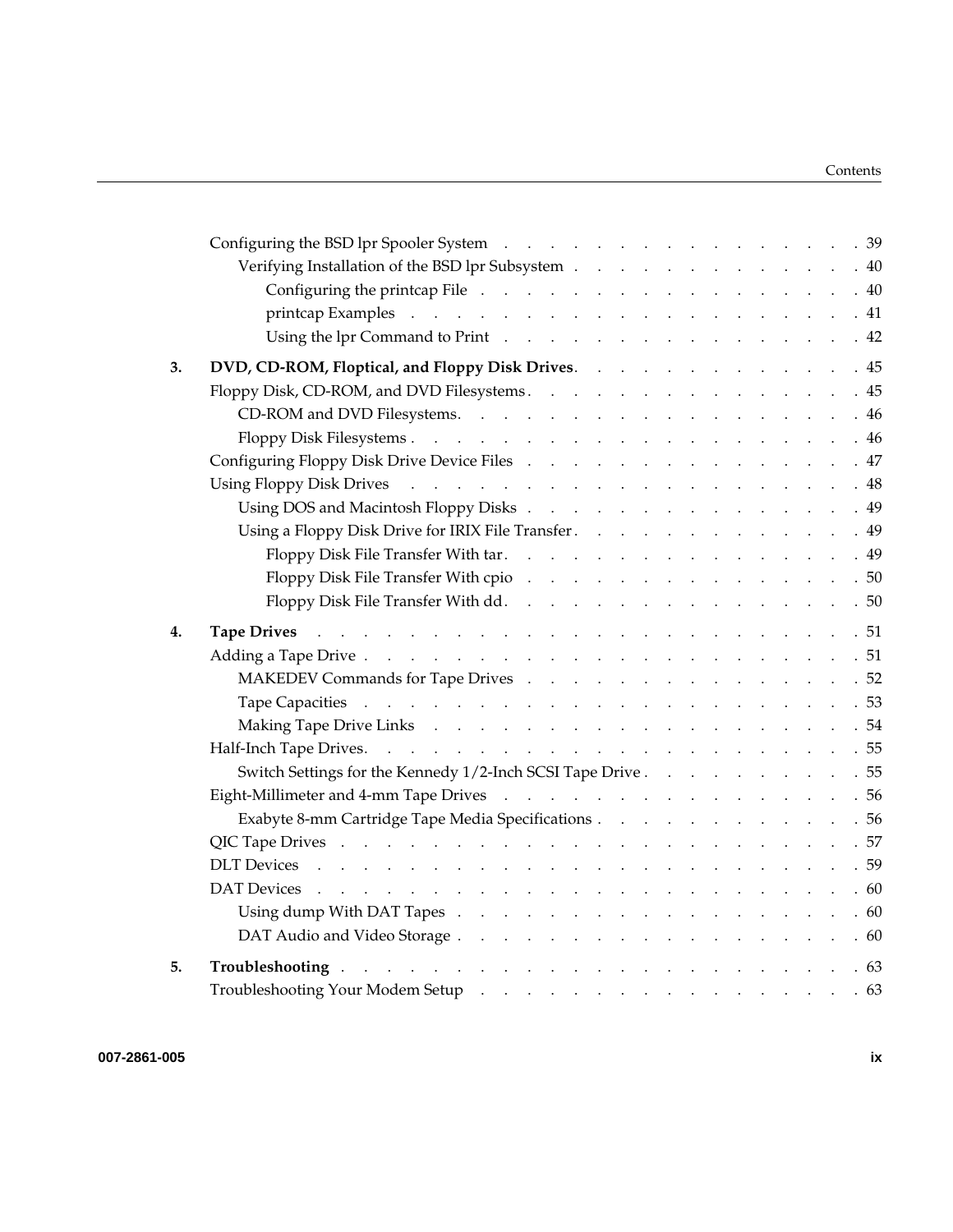|           | Troubleshooting the BSD lpr Spooling System 67                                                                                                                                                                                 |  |  |  |  |  |
|-----------|--------------------------------------------------------------------------------------------------------------------------------------------------------------------------------------------------------------------------------|--|--|--|--|--|
|           |                                                                                                                                                                                                                                |  |  |  |  |  |
|           |                                                                                                                                                                                                                                |  |  |  |  |  |
|           | Checking the Software resources and resources are resources and resources are set of 72                                                                                                                                        |  |  |  |  |  |
|           |                                                                                                                                                                                                                                |  |  |  |  |  |
| А.        |                                                                                                                                                                                                                                |  |  |  |  |  |
|           |                                                                                                                                                                                                                                |  |  |  |  |  |
|           |                                                                                                                                                                                                                                |  |  |  |  |  |
| <b>B.</b> | Peripheral Device Files (2003) 2014 12: 2015 12: 2016 12: 2016 12: 2016 12: 2016 12: 2016 12: 2016 12: 2016 12: 2016 12: 2016 12: 2016 12: 2016 12: 2016 12: 2016 12: 2016 12: 2016 12: 2016 12: 2016 12: 2016 12: 2016 12: 20 |  |  |  |  |  |
|           |                                                                                                                                                                                                                                |  |  |  |  |  |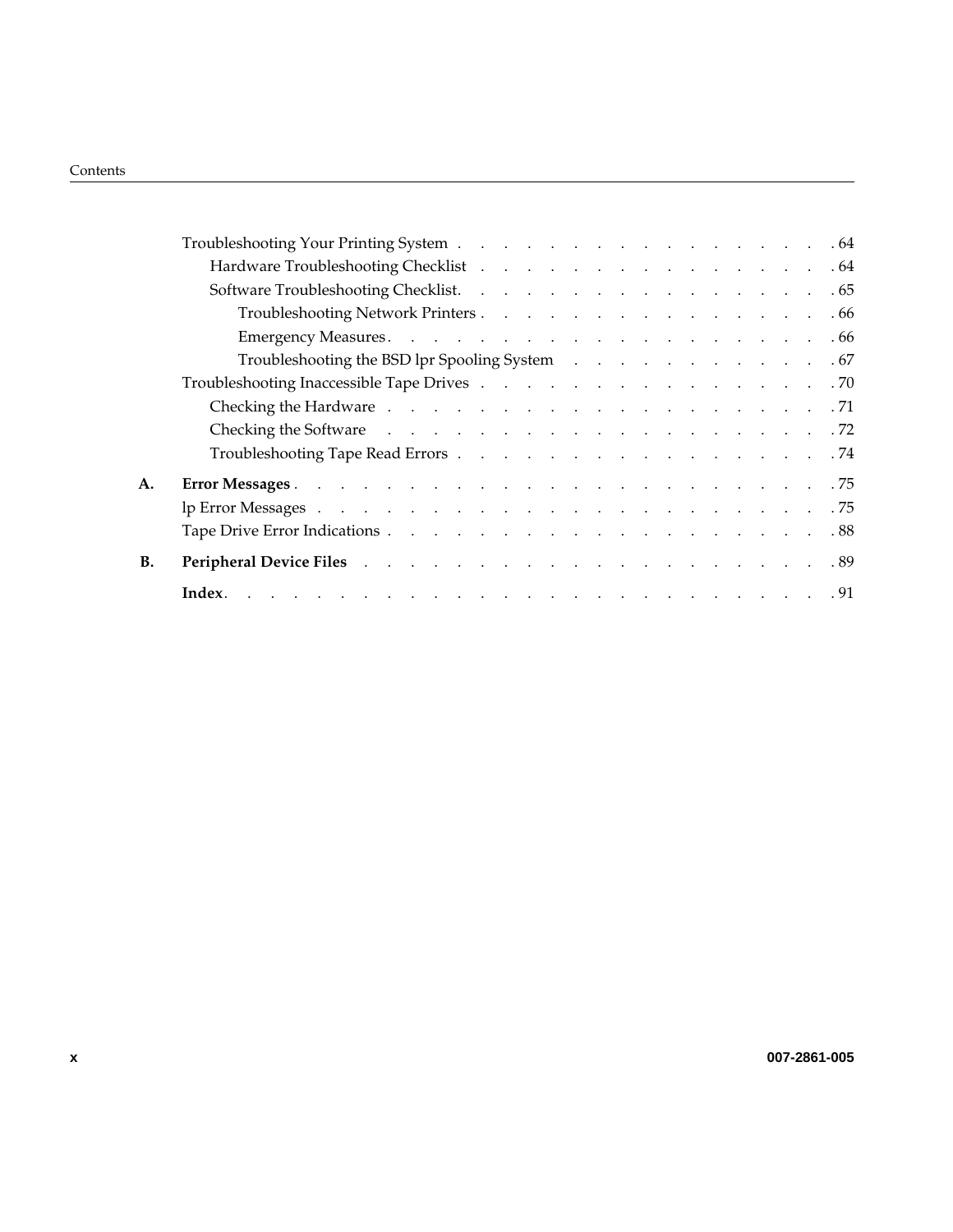# **Figures**

| Figure 2-1 | Print Spooling 22                                         |
|------------|-----------------------------------------------------------|
| Figure 2-2 | Printer Classes 23                                        |
| Figure 2-3 | Print Clients, Print Server Systems, and Print Servers 35 |
| Figure 4-1 | Kennedy Dipswitch Bank 1 55                               |
| Figure 4-2 | Kennedy Dipswitch Bank 2 56                               |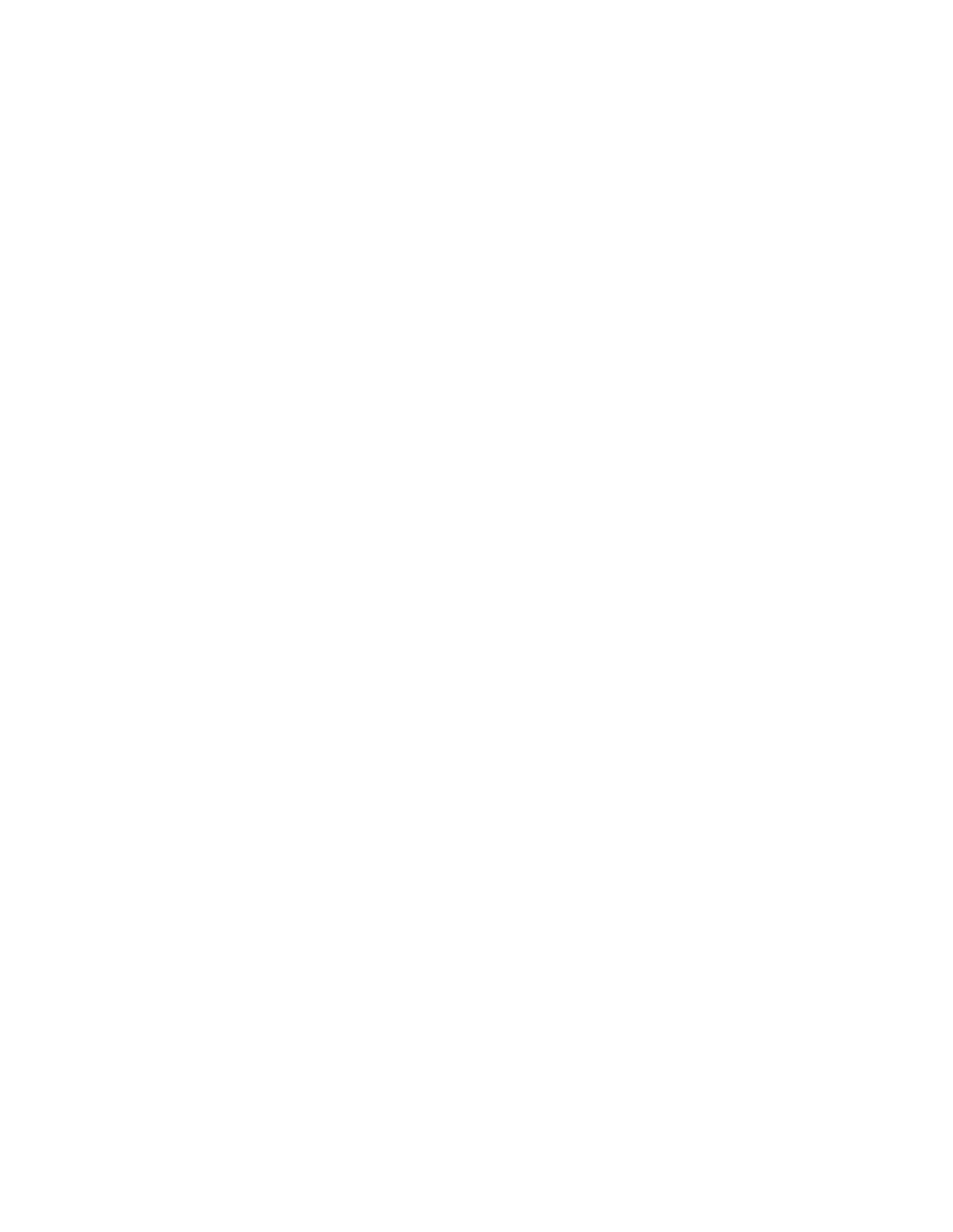# **Tables**

| Table 1-1 | Modem Configuration Scripts 10                        |
|-----------|-------------------------------------------------------|
| Table 1-2 | Overview of Modem Software Setup 11                   |
| Table 1-3 | Determining the Usage Mode for Modem Configuration 12 |
| Table 1-4 | The inittab File Dial-In Options by Modem Type 15     |
| Table 4-1 | Cartridge Tape and DAT Capacities 53                  |
| Table 4-2 | 9-Track Tape Capacities 54                            |
| Table 4-3 | Exabyte 8-mm Cartridge Tape Specifications 56         |
| Table 4-4 | Low-Density QIC Tape Drive Compatibility 58           |
| Table 4-5 | High-Density QIC Tape Drive Compatibility 58          |
| Table 4-6 | DLT Media Storage Capacity 59                         |
|           |                                                       |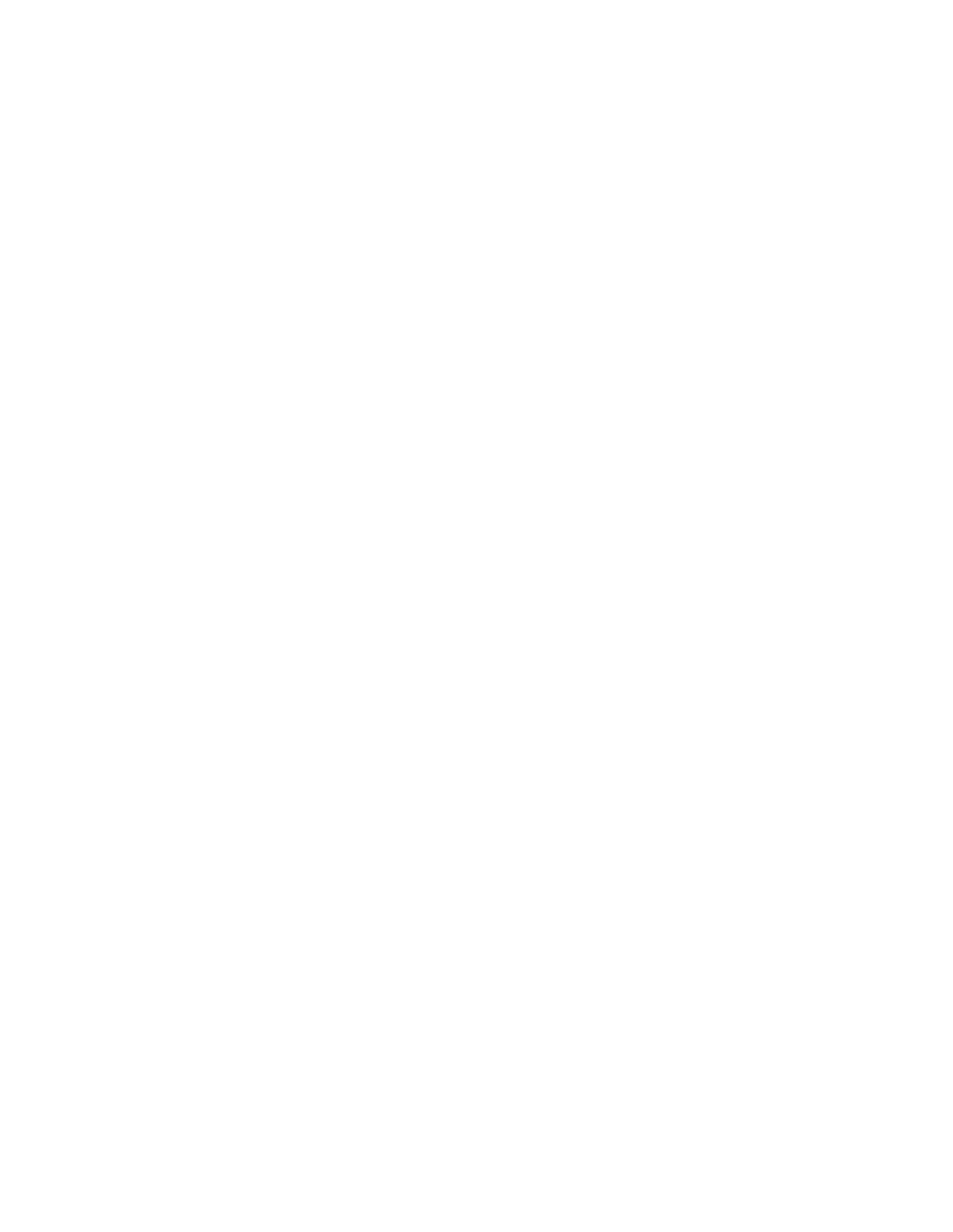# **Examples**

| Example 2-1        | Simple 1p Print Requests 26                                                                                                                                                                                                    |
|--------------------|--------------------------------------------------------------------------------------------------------------------------------------------------------------------------------------------------------------------------------|
| <b>Example 2-2</b> | Complex 1p Print Request (2008) (2008) (2009) (2008) (2009) (2009) (2009) (2009) (2009) (2009) (2009) (2009) (2009) (2009) (2009) (2009) (2009) (2009) (2009) (2009) (2009) (2009) (2009) (2009) (2009) (2009) (2009) (2009) ( |
| Example 2-3        | Using the cancel Command. 26                                                                                                                                                                                                   |
| Example 2-4        | Using the 1pstat Command. 27                                                                                                                                                                                                   |
| Example 2-5        | Using the enable Command. 29                                                                                                                                                                                                   |
| <b>Example 2-6</b> | Using the accept and reject Commands 30                                                                                                                                                                                        |
| Example 2-7        | Using the 1pmove and 1pshut Commands 31                                                                                                                                                                                        |
| Example 2-8        | Using the 1 padmin Command 32                                                                                                                                                                                                  |
| Example 2-9        | Checking the Print Server's 1p Status 38                                                                                                                                                                                       |
| Example 2-10       | Canceling Print Server Requests 39                                                                                                                                                                                             |
| Example 2-11       | printcap Example 1. 41                                                                                                                                                                                                         |
| Example 2-12       | printcap Example 2. 42                                                                                                                                                                                                         |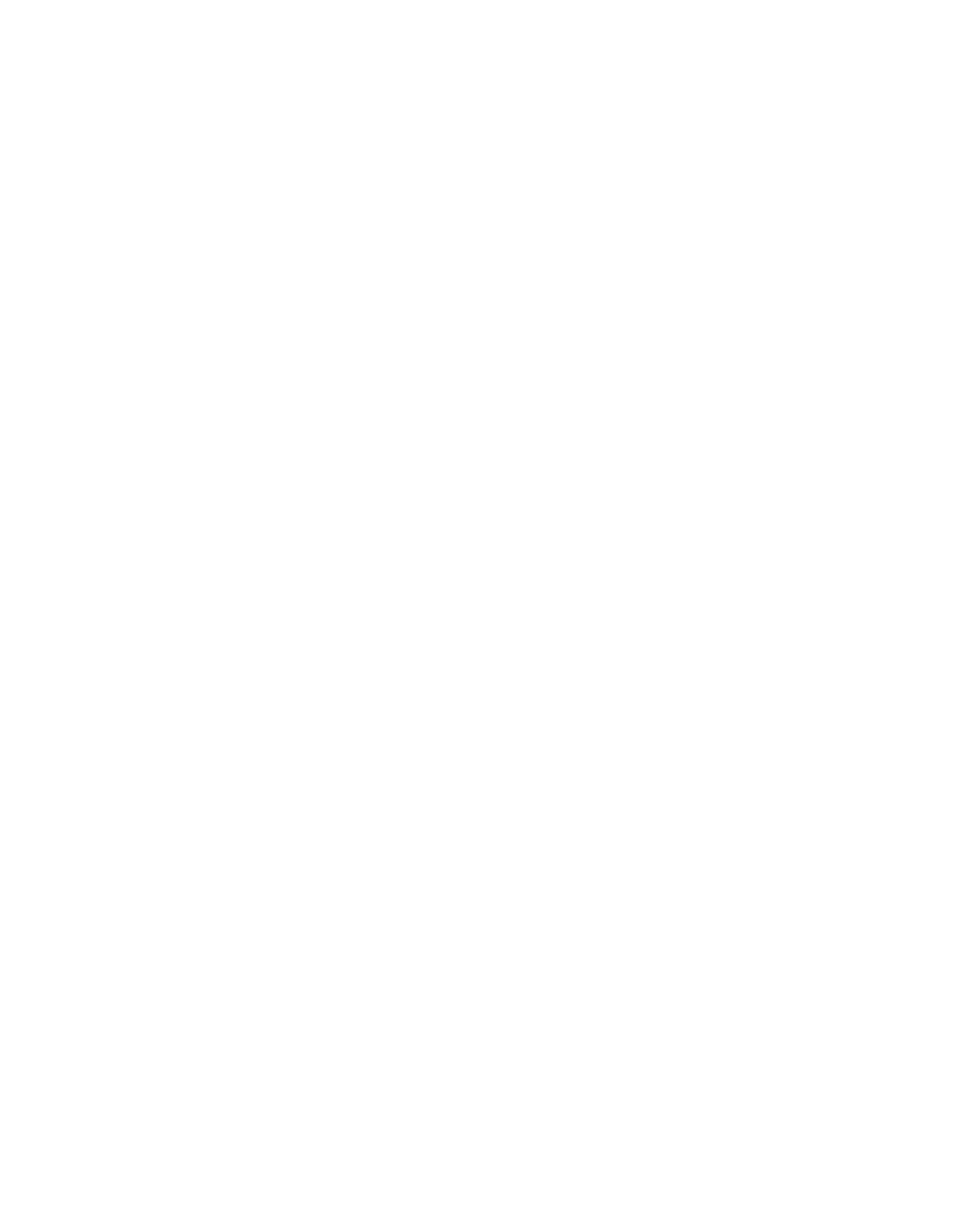# **IRIX Admin Manual Set**



This guide is part of the *IRIX Admin* manual set, which is intended for administrators: those who are responsible for servers, multiple systems, and file structures outside the user's home directory and immediate working directories. If you maintain systems for others or if you require more information about IRIX than is available in the end-user manuals, these guides are for you. The *IRIX Admin* guides are available through the IRIS InSight online viewing system.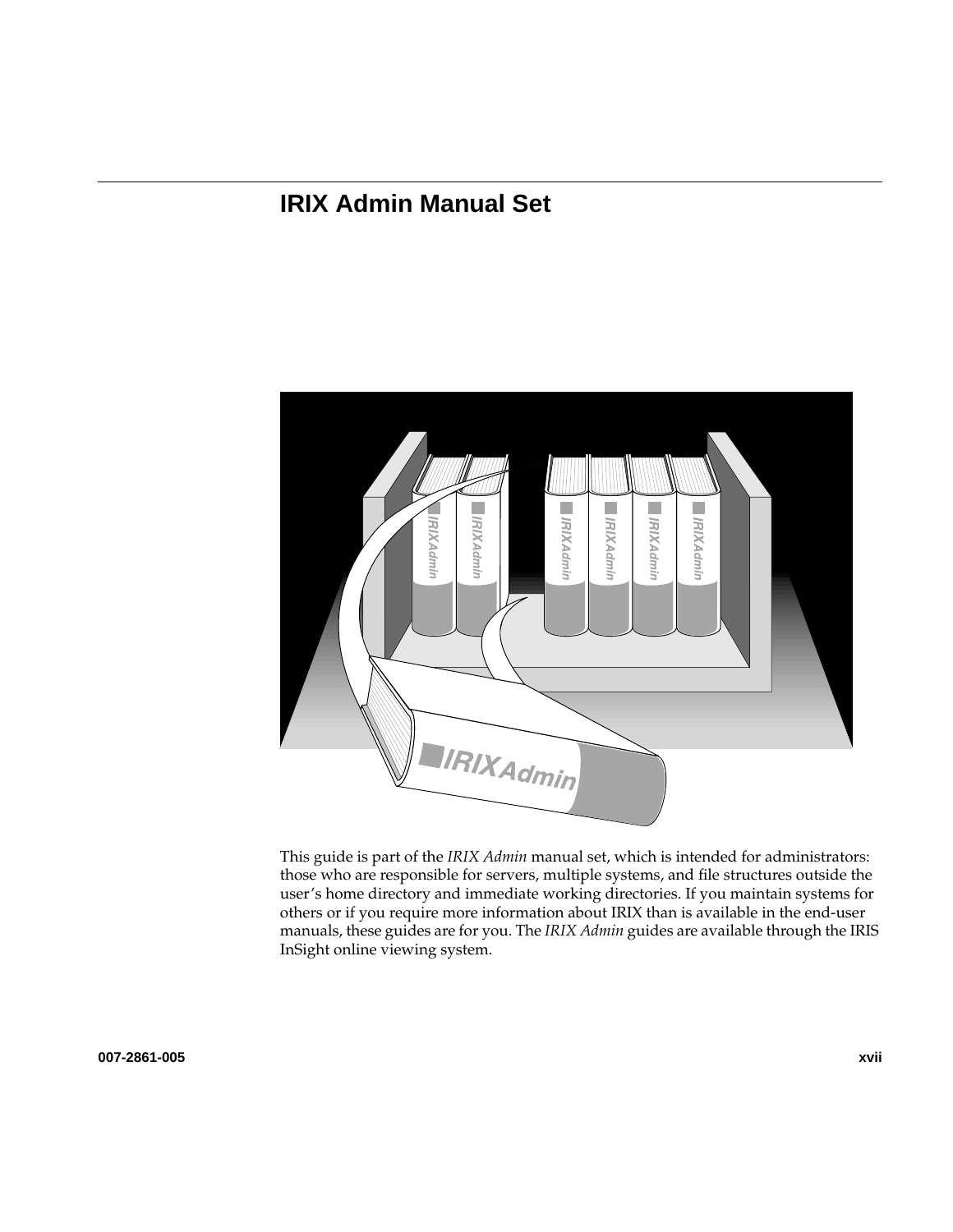The set includes these volumes:

- *IRIX Admin: Software Installation and Licensing*—Explains how to install and license software that runs under IRIX, the Silicon Graphics implementation of the UNIX operating system. Contains instructions for performing miniroot and live installations using the inst command. Identifies the licensing products that control access to restricted applications running under IRIX and refers readers to licensing product documentation.
- *IRIX Admin: System Configuration and Operation*—Lists good general system administration practices and describes system administration tasks, including configuring the operating system; managing user accounts, user processes, and disk resources; interacting with the system while in the PROM monitor; and tuning system performance.
- *IRIX Admin: Disks and Filesystems*—Explains disk, filesystem, and logical volume concepts. Provides system administration procedures for SCSI disks, XFS and EFS filesystems, XLV logical volumes, and guaranteed-rate I/O.
- *IRIX Admin: Networking and Mail*—Describes how to plan, set up, use, and maintain the networking and mail systems, including discussions of sendmail, UUCP, SLIP, and PPP.
- *IRIX Admin: Backup, Security, and Accounting*—Describes how to back up and restore files, how to protect your system's and network's security, and how to track system usage on a per-user basis.
- *IRIX Admin: Resource Administration*—Provides an introduction to system resource administration and describ es how to use and administer various IRIX resource management features, such as IRIX process limits, IRIX job limits, the Miser Batch Processing System, the Cpuset System, and Comprehensive System Accounting (CSA), IRIX memory usage, and Array Services.
- *IRIX Admin: Peripheral Devices* (this guide)—Describes how to set up and maintain the software for peripheral devices such as terminals, modems, printers, and DVD, CD-ROM and tape drives.Also includes specifications for the associated cables for these devices.
- *IRIX Admin: Selected Reference Pages* (not available in InSight)—Provides concise reference page (manual page) information on the use of commands that may be needed while the system is down. Generally, each reference page covers one command, although some reference pages cover several closely related commands. Reference pages are available online through the man(1) command.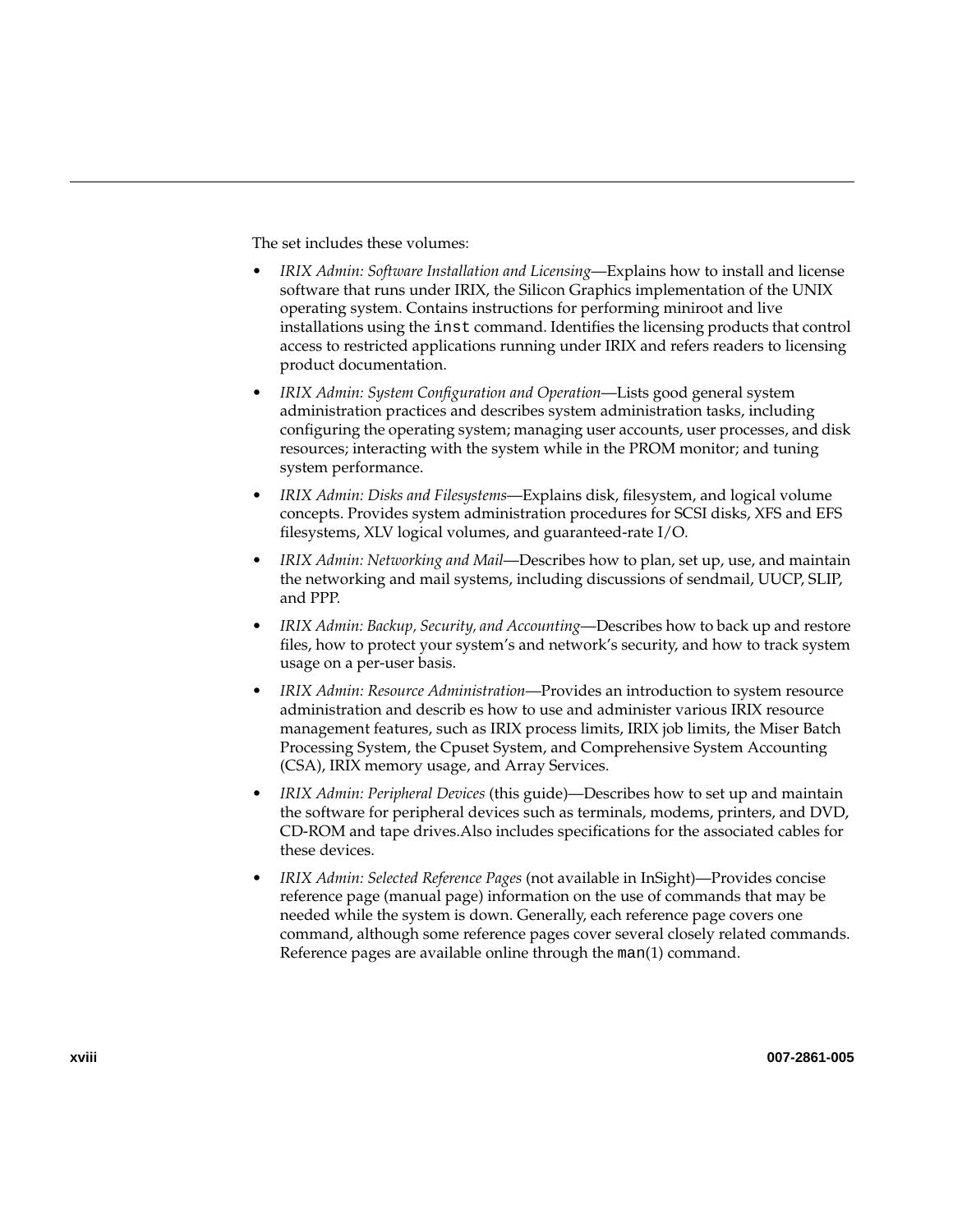## **About This Guide**

This guide explains how to use the system-level IRIX utilities available with IRIS workstations and servers to set up and maintain peripheral devices, such as terminals, modems, printers, and DVD, CD-ROM and tape drives.

If you have a graphics workstation, you may find it convenient to use the System Manager, which is described in the *Personal System Administration Guide*. That guide should be your first resource for administering graphics workstations. The task managers available from the System Manager, which relate to topics covered in this document, are the Serial Device Manager for managing terminals and modems and the Printer Manager for managing printers.

Regardless of whether you use the System Manager or the IRIX command-line interface, the results are the same. The System Manager does not create any new files on your system, whereas applications such as IRIS WorkSpace do create new files.

If you do not have a graphics-capable monitor, this book and the other books in the *IRIX Admin* suite are your primary guides to system administration, because without graphics, you cannot use the System Manager. This guide does not describe the System Manager; it covers the traditional shell command approach to administering peripherals with the IRIX operating system. This guide also does not describe hardware cable connections. Refer to your *Owner's Guide* and device documentation for information on how to attach peripheral devices.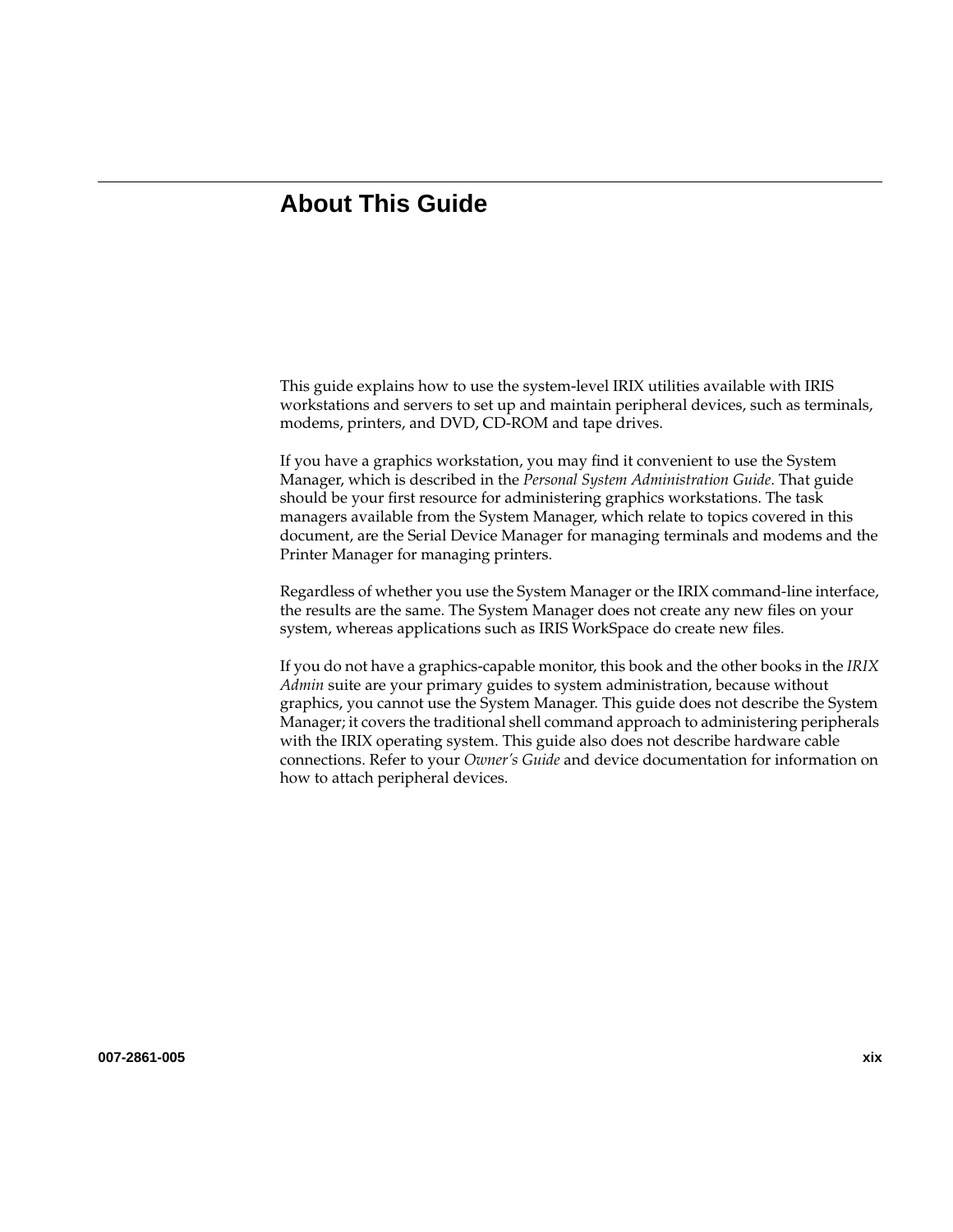## **What This Guide Contains**

*IRIX Admin: Peripheral Devices* contains the following chapters:

- • [Chapter 1, "Terminals and Modems," d](#page-22-0)escribes how to set up and maintain serial terminals and modems.
- • [Chapter 2, "Printers," p](#page-42-0)rovides instruction on the installation and maintenance of local and networked printers.
- • [Chapter 3, "DVD, CD-ROM, Floptical, and Floppy Disk Drives," de](#page-66-0)scribes the setup and maintenance of DVD, CD-ROM, and floppy drives.
- • [Chapter 4, "Tape Drives," li](#page-72-0)sts the steps to add, maintain, and use tape drives.
- • [Chapter 5, "Troubleshooting," p](#page-84-0)rovides general problem-solving information and check-out procedures. It also describes specific problems that can occur with peripheral devices and suggests solutions.
- • [Appendix A, "Error Messages"](#page-96-0), lists error messages, their meanings, and what to do about them.
- • [Appendix B, "Peripheral Device Files",](#page-110-0) contains a list of peripheral device files and directories that reside in the /dev directory.

## **Conventions**

These type conventions and symbols are used in this guide:

| Convention | Meaning                                                                                                                                                                                                             |
|------------|---------------------------------------------------------------------------------------------------------------------------------------------------------------------------------------------------------------------|
| command    | This fixed-space font denotes literal items (such as commands, files,<br>routines, path names, signals, messages, programming language<br>structures, and e-mail addresses) and items that appear on the<br>screen. |
| variable   | Italic typeface denotes variable entries and words or concepts being<br>defined.                                                                                                                                    |
| user input | This bold, fixed-space font denotes literal items that the user enters<br>in interactive sessions. Output is shown in nonbold, fixed-space font.                                                                    |
|            | Brackets enclose optional portions of a command or directive line.                                                                                                                                                  |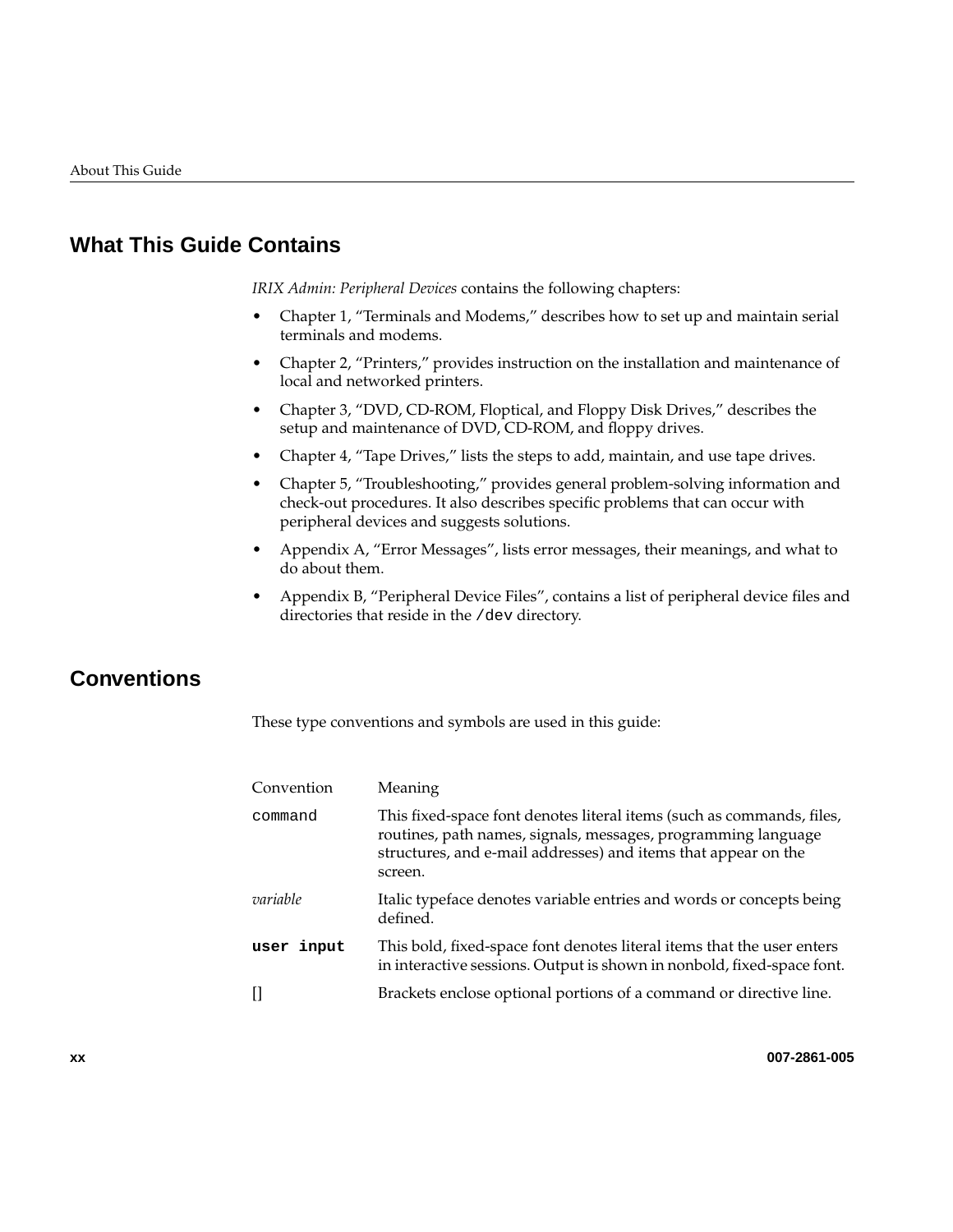| <b>Meaning</b>                                                              |
|-----------------------------------------------------------------------------|
| Ellipses indicate that a preceding element can be repeated.                 |
| Man page section identifiers appear in parentheses after man page<br>names. |
|                                                                             |

### **Additional Resources**

Following are additional resources that may be beneficial in providing information about the UNIX operating system and its administration.

Bach, M. *The Design of the UNIX Operating System.* Englewood Cliffs, N.J.: Prentice Hall, 1986.

Fiedler, D., and B. Hunter *UNIX System V Release 4 Administration*. Carmel, Ind. : Hayden Books, 1991.

Frisch, A., *Essential System Administration.* Sebastopol, Calif.: O'Reilly & Associates, 1991.

Gilly, D. *UNIX in a Nutshell.* Sebastopol, Calif.: O'Reilly & Associates, 1992.

Hunt,C. *TCP/IP Network Administration.* Sebastopol, Calif.: O'Reilly & Associates, 1992).

Leffler, S. *The Design and Implementation of the 4.3 BSD UNIX Operating System.* Menlo Park, Calif.: Addison Wesley, 1989.

Nemeth, E., G. Snyder, and S. Sebass *UNIX System Administration Handbook*. Englewood Cliffs, N.J.: Prentice Hall, 1989.

Thomas, R., *UNIX System Administration Guide for System V.* Englewood Cliffs, N.J.: Prentice Hall, 1989.

Todino, G., and T. O'Reilly *Managing UUCP and Usenet*. Sebastopol, Calif: O'Reilly & Associates, 1992.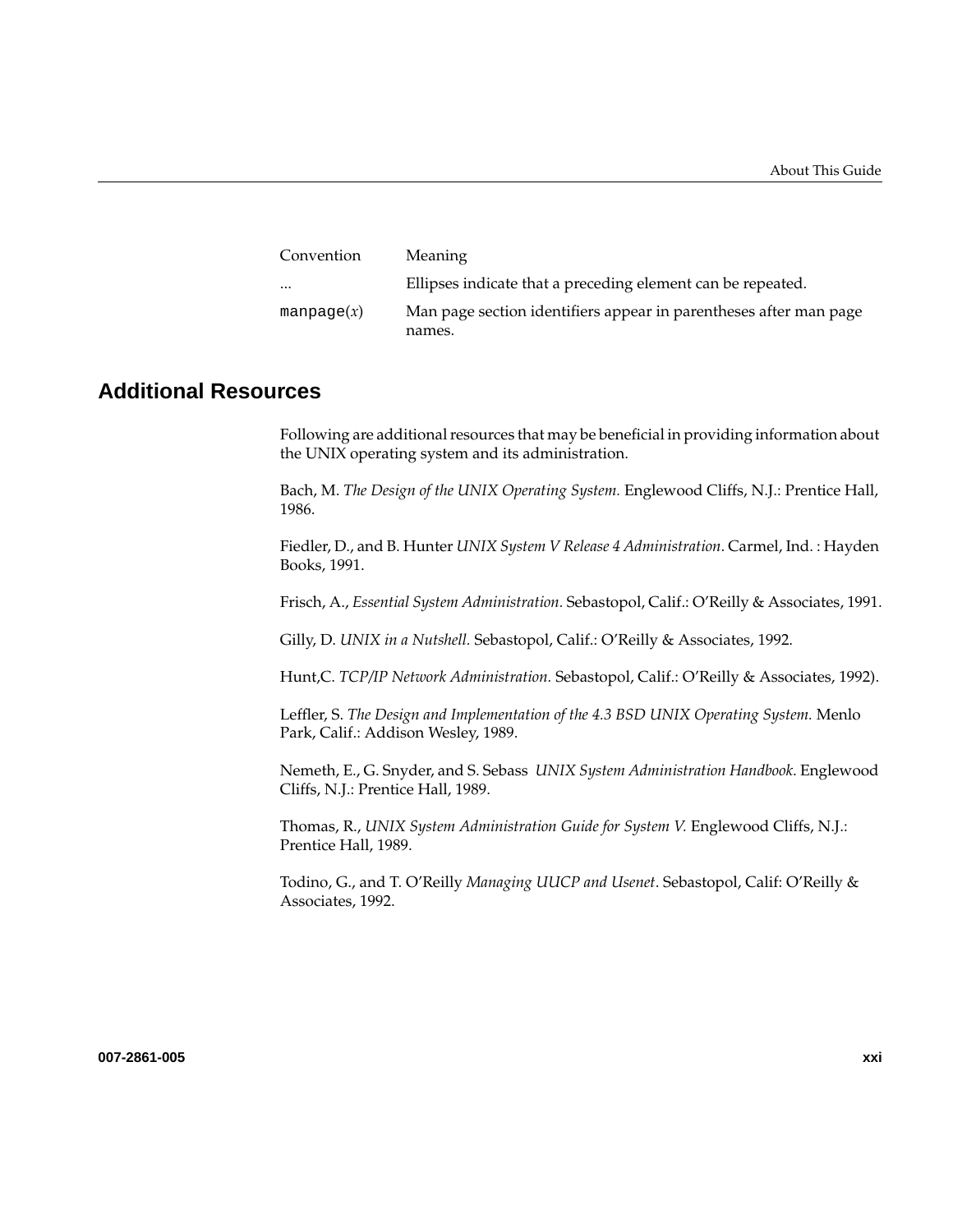## **Reader Comments**

If you have comments about the technical accuracy, content, or organization of this document, please tell us. Be sure to include the title and part number of the document with your comments. (Online, the document number is located in the front matter of the manual. In printed manuals, the document number can be found on the back cover.)

You can contact us in any of the following ways:

• Send e-mail to the following address:

techpubs@sgi.com

• Use the Feedback option on the Technical Publications Library Web page:

http://docs.sgi.com

- Contact your customer service representative and ask that an incident be filed in the SGI incident tracking system.
- Send mail to the following address:

Technical Publications SGI 1600 Amphitheatre Pkwy. Mountain View, California, 94043-1351

• Send a fax to the attention of "Technical Publications" at:

+1 650 932 0801

We value your comments and will respond to them promptly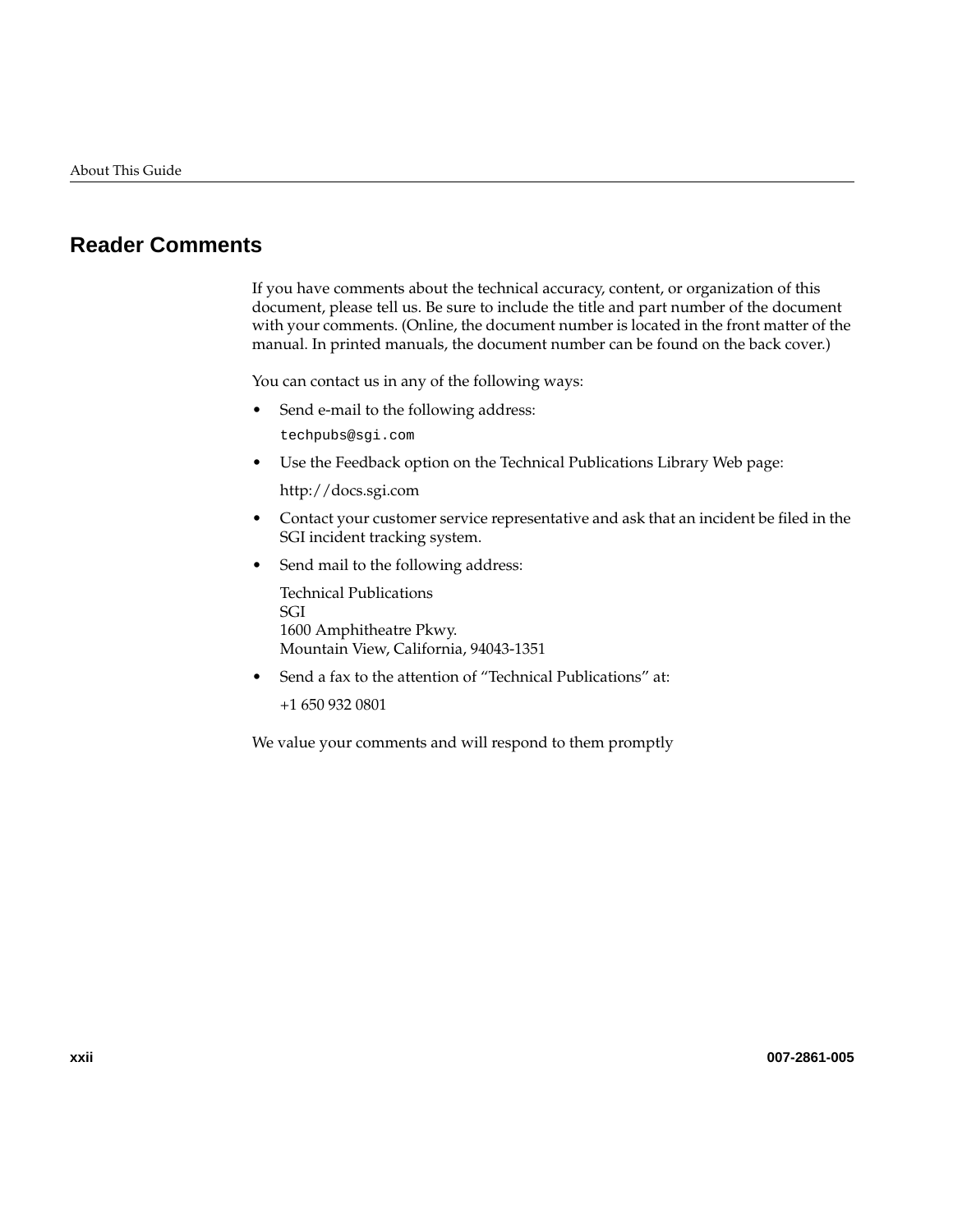## <span id="page-22-0"></span>**1. Terminals and Modems**

This chapter describes some of the software and hardware considerations for setting up terminals and modems. This information also applies to most generic serial devices. It does not cover specialized devices (such as the dial & button Box and the Spaceball). For information on these devices, contact Silicon Graphics.

Serial communication between users and serial devices, such as modems and terminals, is supported by the TTY subsystem. ("Dumb" serial printers are also connected using the TTY subsystem; they are covered i[n Chapter 2, "Printers."](#page-42-0) ) This chapter tells you how to administer the TTY subsystem with respect to terminals and modems. It includes information about

- How the TTY subsystem works. See "About the TTY Subsystem" on page 1.
- Connecting an ASCII terminal. See ["Installing an ASCII Terminal" on page 3.](#page-24-0)
- Connecting a modem. Se[e "Installing a Modem" on page 8](#page-29-0).
- Managing the TTY subsystem. See ["Managing the TTY Subsystem" on page 17](#page-38-0).
- Defining a serial interface. See "[Defining the Serial Interface" on page 20.](#page-41-0)

In addition, always refer to any documentation accompanying a peripheral before connecting it to your system.

### **About the TTY Subsystem**

A series of four processes—init(1M), getty(1M) or uugetty(1M),  $login(1)$ , and either  $\frac{\sinh(1)}{\cosh(1)}$ , or  $\frac{\sinh(1)}{\cosh(1)}$  connect a user to the IRIX system. init is invoked as the last step in the boot procedure and is responsible for spawning general processes. It spawns a process for each serial line that a user may log in on, as defined by instructions in the file /etc/inittab. The getty or uugetty commands in /etc/inittab require a *line* argument, which is the name of a special file in the /dev directory. For a description of other arguments that may be used with getty and uugetty, see the  $getty(1M)$  and uugetty $(1M)$  reference pages.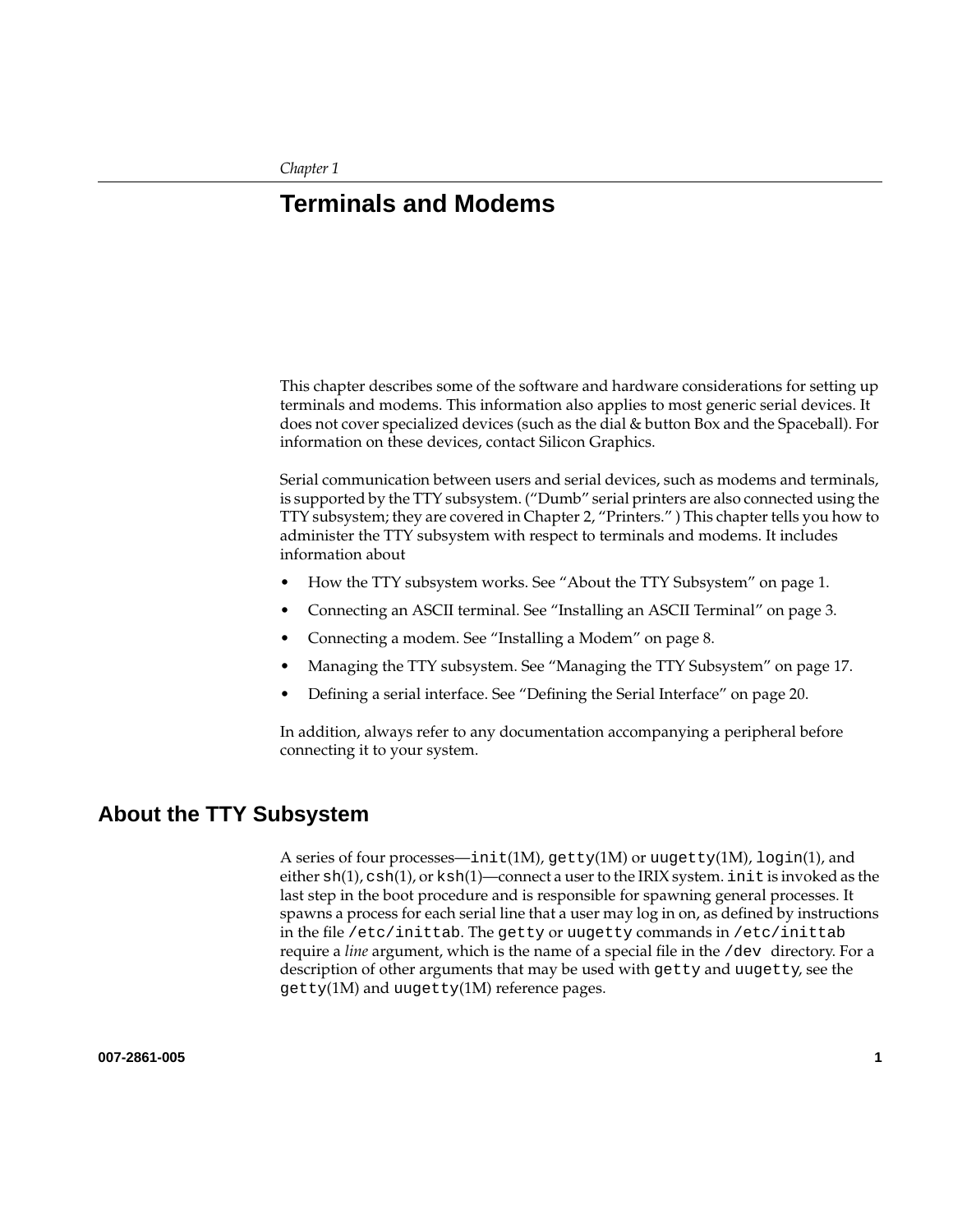A user attempting to make a connection generates a signal that is routed by the hardware to the getty process (derived from "get a tty") for one of the TTY line files in /dev. getty responds by sending an entry from the file /etc/gettydefs down the line. The gettydefs entry used depends on the *speed* argument used with the getty command. (In the Synopsis of the getty(1M) reference page, the argument name is *speed*, but it is really a pointer to the *label* field of a gettydefs entry.) If no *speed* argument is provided, getty uses the first entry in gettydefs. Among the fields in the gettydefs entry is the login prompt (described in ["Checking Line Settings Using IRIX Shell Commands" on](#page-38-0) [page 17\)](#page-38-0).

On receiving the login prompt, the user enters a login name. getty starts login, using the login name as an argument. login issues the prompt for a password, evaluates the user's response, and, if the password is acceptable, calls in the user's shell as listed in the /etc/passwd entry for the login name. If no shell is named, /bin/sh is furnished by default.

/bin/sh executes /etc/profile and then executes the user's .profile, if it exists. /bin/csh executes /etc/cshrc, .cshrc, and .login. The .profile, .cshrc, or .login file often contains stty commands that reset terminal options that differ from the defaults. The connection between the user and the IRIX system has now been made.

### **Terms**

The following terms are used to describe serial devices and the TTY system:

| <b>TTY</b>    | The near-classic abbreviation for teletypewriter. The term covers the<br>whole area of access between the IRIX system and peripheral serial<br>devices, including the system console. It shows up in commands such as<br>getty and stty, in the names of device special files such as<br>/dev/ttyd1, and in the names of files such as /etc/gettydefs,<br>which is used by getty. |
|---------------|-----------------------------------------------------------------------------------------------------------------------------------------------------------------------------------------------------------------------------------------------------------------------------------------------------------------------------------------------------------------------------------|
| TTY line      | The cable connecting the computer to the serial device.                                                                                                                                                                                                                                                                                                                           |
| port          | The connector on the computer where the TTY line attaches.                                                                                                                                                                                                                                                                                                                        |
| line settings | A set of characteristics for data transmission over the line.                                                                                                                                                                                                                                                                                                                     |
| baud rate     | The speed at which data is transmitted over the line. A part of the line<br>settings.                                                                                                                                                                                                                                                                                             |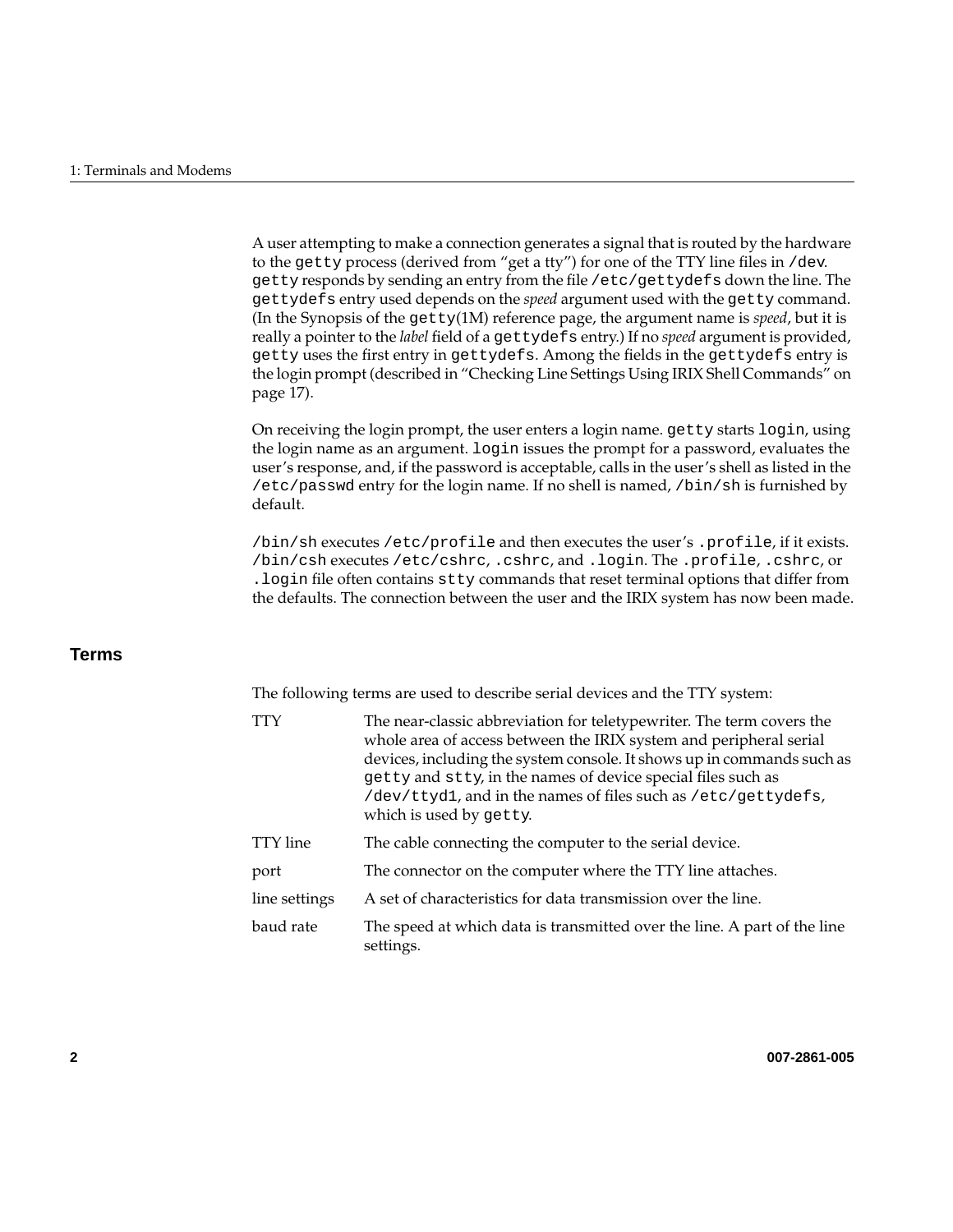<span id="page-24-0"></span>

| mode             | The characteristics of the terminal interface and a part of the line<br>settings. The TTY line and the terminal must be working in the same<br>mode before communication can take place. Described in termio(7).                                                  |
|------------------|-------------------------------------------------------------------------------------------------------------------------------------------------------------------------------------------------------------------------------------------------------------------|
|                  | hunt sequence A series of line settings such as different baud rates. During the login<br>sequence, a user looking for a compatible connection to the computer<br>can go from one setting to the next by sending a BREAK signal. Also<br>referred to as a rotary. |
| terminal options |                                                                                                                                                                                                                                                                   |
|                  | Settings that define the way a given terminal operates. Described in<br>$termio(7)$ .                                                                                                                                                                             |

### **Installing an ASCII Terminal**

This section describes the procedures for connecting and configuring an ASCII terminal. (Refer to the Serial Device Manager in your System Manager to accomplish many of the same tasks described in this section if you prefer to use a GUI to a command-line interface.)

The *diagnostics terminal*, or *console*, is the ASCII terminal connected to a serial port on the I/O panel of a server. It can be connected to any of these ports, depending on your system:

- The alternate console port on a graphics system
- The console port (labeled port 1 or port 2) on a nongraphics system
- Any of the four serial ports on larger systems such as the CHALLENGE M or Onyx

The messages produced by the power-on diagnostics appear on the screen of this terminal.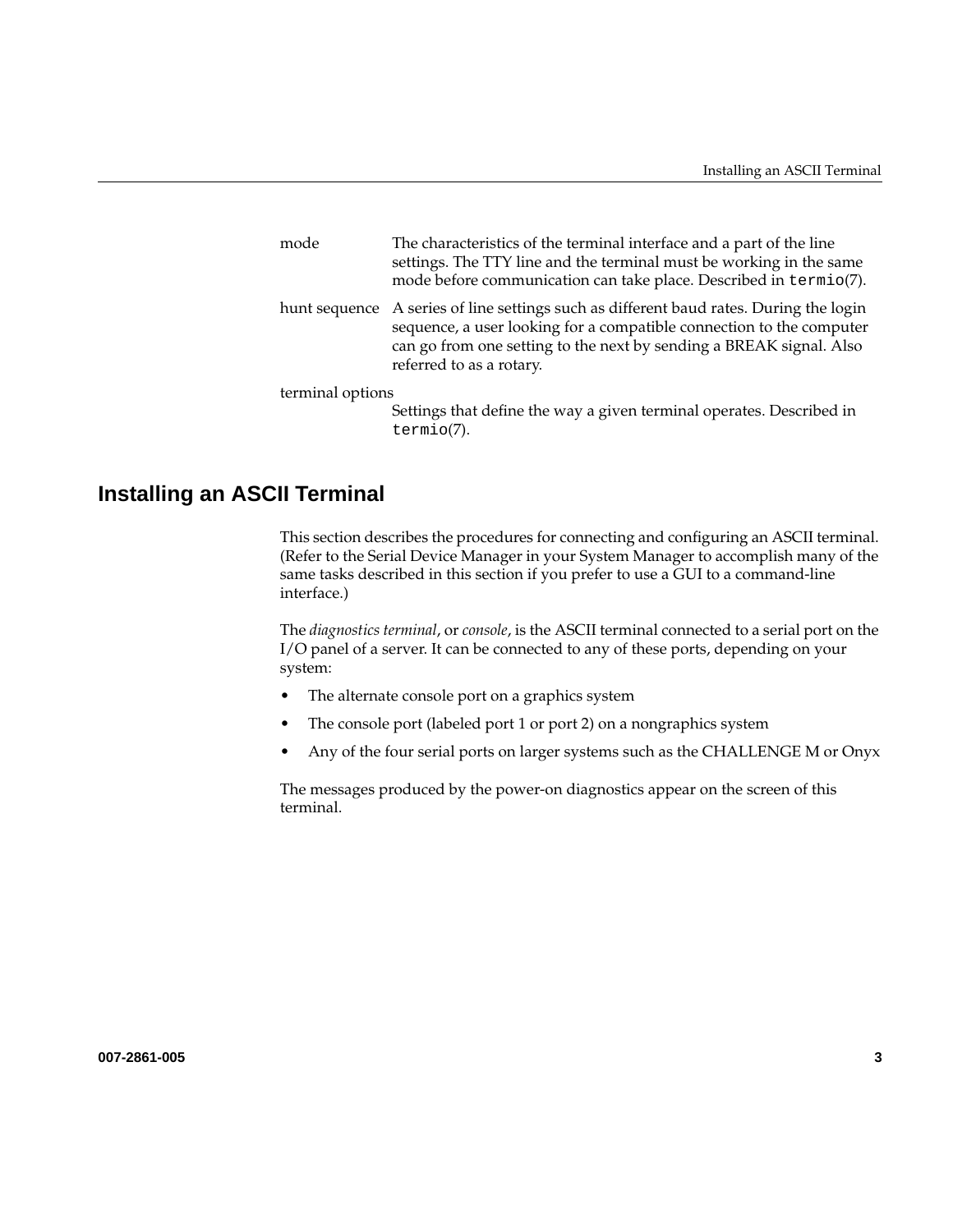#### **Configuring the Terminal Software**

This section tells you how to configure IRIX software to use an ASCII terminal with your computer system.

During configuration, you need to

- Edit the file  $/$ etc $/$ ttytype to associate the TTY port you have chosen with a file that describes your terminal settings. These terminal descriptor files reside in the directory /usr/lib/terminfo.
- Update the file /etc/inittab to allow a login to that port.

**Note:** The utilities described in this section are distributed as part of the eoe.sw.terminfo package. You must have installed this package on your system in order to use these utilities. See *IRIX Admin: Software Installation and Licensing* for information and specific instructions on installing this package.

The /usr/lib/terminfo directory contains files that describe different terminal models, their capabilities, and how they operate. For most ASCII terminal models, you do not need to edit this database.

**Note:** If your terminal is not in the database, or if it does not work properly after you have configured the software, you may need to write a terminal description. Refer to the optional *Topics in IRIX Programming* and the tset(1), stty(1), and terminfo(4) reference pages. Additionally, your terminal may support a compatible terminal mode (such as VT100). Check your terminal documentation for compatibility modes.

The directory /usr/lib/terminfo is divided into numeric and alphabetic subdirectories. Each subdirectory contains entries for terminals whose names begin with that character. For example, /usr/lib/terminfo/v contains the entry for the Visual 50. The entry name listed in the subdirectory is v50am.

To find the entry name for your terminal and to configure software for an ASCII terminal, follow these steps: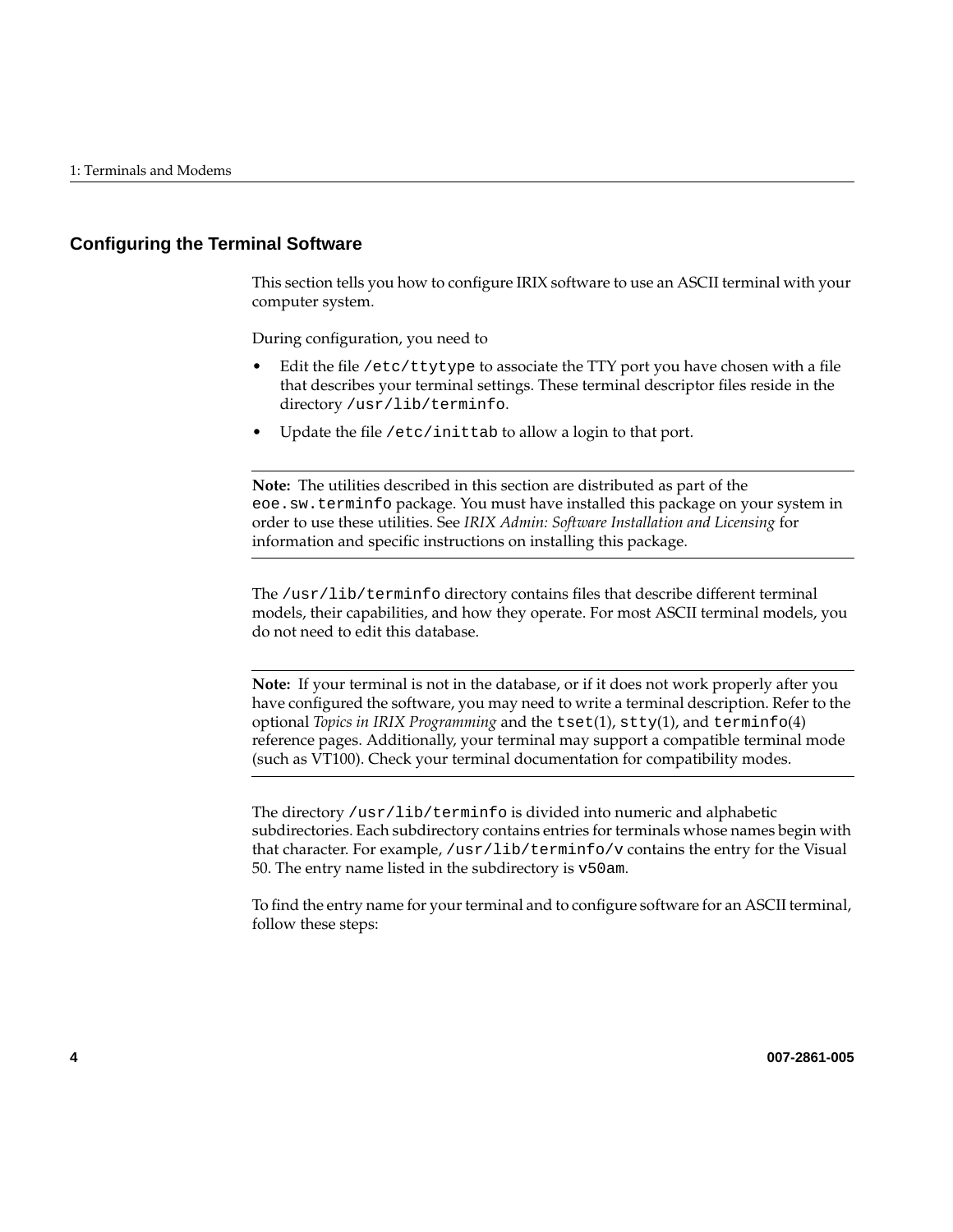- 1. Log in as root or become the superuser by entering the *su* command.
- 2. To change directories to /usr/lib/terminfo, type

cd /usr/lib/terminfo

3. Find the entry name for your terminal. Issue the fgrep command with a string that you suspect could make up part of your terminal name.

ls -R | fgrep -i *string*

If this fails, examine the subdirectories of /usr/lib/terminfo, which contain all the terminal entries.

4. Once you find the terminal name as it appears in /usr/lib/terminfo, issue the infocmp command to determine the model name of your terminal. For example, for a Visual 50, issue this command:

infocmp -I v50am

You will see a display that begins with this line:

v50am|visual50 (v50 emulation) with automatic margins,

The data in the first field (v50am) is the model name of your terminal.

**Note:** If it looks as if there are many terminal names that could apply, use this sample shell script to help speed up the search. This example uses the string  $wy60*$  to help locate all the Wyse60 models. Substitute your own string, as appropriate.

```
sh
for i in wy60*
do
infocmp -I $i
done
```
If you choose an incorrect model name, you can change it later; the line still works, but screen-based commands do not display correctly.

5. Edit /etc/ttytype and enter the model name.

This file associates the model name with the port where the terminal is connected. In the line that contains the port you are using, replace v50am with the model name of your terminal.

An /etc/ttytype might look like this example: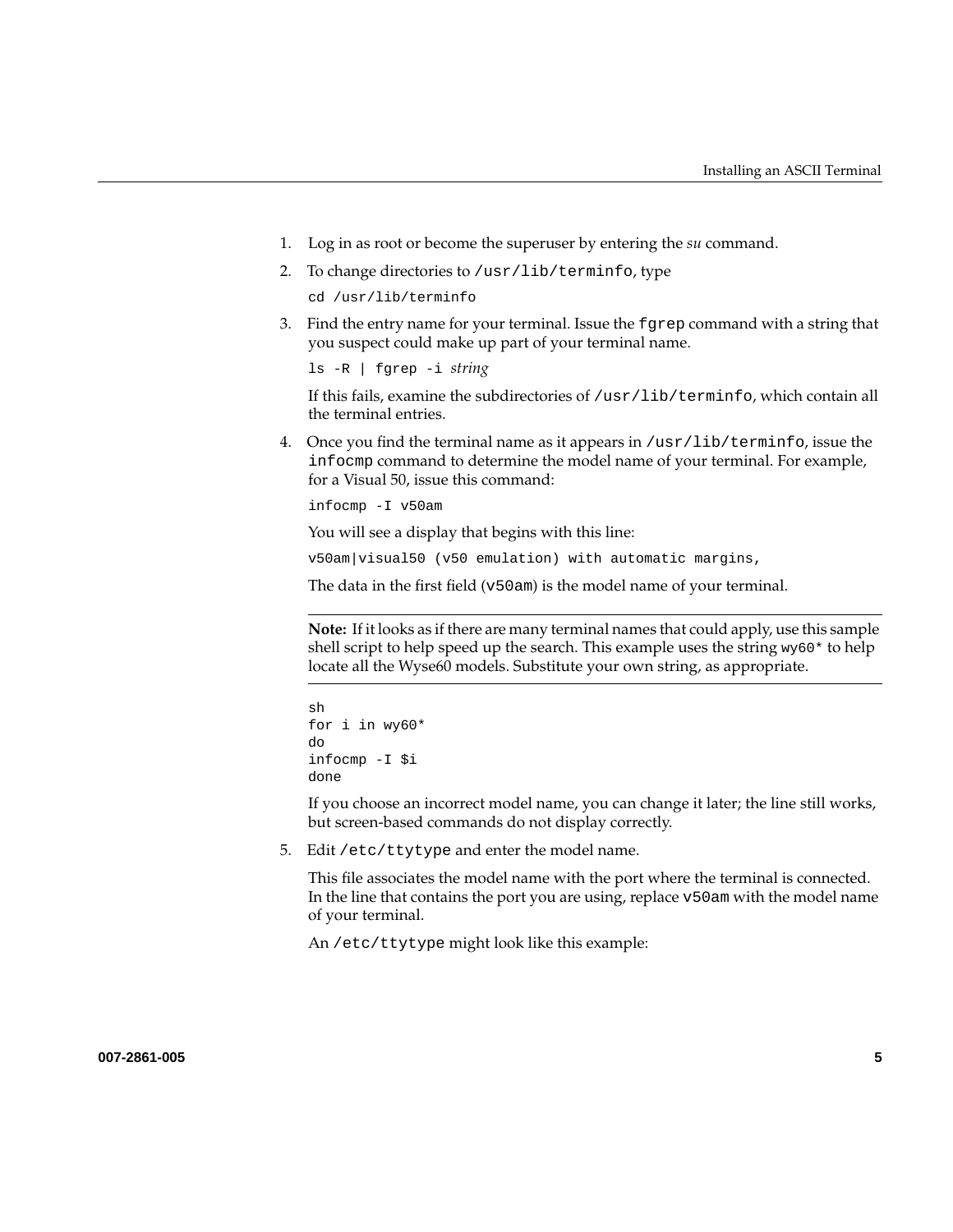```
iris-ansi systty
?v50am ttyd1
?v50am ttyd2
?v50am ttyd3
?v50am ttyd4
?v50am ttyd5
?v50am ttyd6
?v50am ttyd7
?v50am ttyd8
?v50am ttyd9
?v50am ttyd10
?v50am ttyd11
?v50am ttyd12
```
The optional question mark (?) at the beginning of a line in /etc/ttytype causes tset to display the model name as supplied (for example, v50am here) and prompts for the model name you are currently using. If you are not using the model name as provided, type in the name that you are using; otherwise, press Enter to accept the default. This provides an easy way to switch terminal settings if you use more than one type of terminal.

tset is normally called in your login startup script (.login or .profile). tset commands use information from /etc/ttytype and /usr/lib/terminfo to initialize the terminal. These files also provide information on setting environment variables so that editors and other programs know how to communicate with the terminal. See tset(1) for detailed information.

6. Edit /etc/inittab so that you can log in. /etc/inittab provides information about how the computer ports behave. This sample is from an /etc/inittab file:

```
t1:23:respawn:/etc/getty -s console ttyd1 co_9600 # port 1
t2:23:off:/etc/getty -N ttyd2 co_9600 # port 2
t3:23:off:/etc/getty -N ttyd3 co_9600 # port 3
t4:23:off:/etc/getty -N ttyd4 co_9600 # port 4
```
Here are two sample entries, with an explanation of each field in the entries:

```
t1:23:respawn:/etc/getty -s console ttyd1 co_9600
t2:23:off:/etc/getty -N ttyd2 co_9600
```
- t1 t2 uniquely identifies the entry.
- 23 defines the init run level in which this entry is to be processed. A 23 means this entry is to be processed in run levels two and three. Refer to  $init(M)$  for more information about run levels.
- off means do not perform the action on the process field of init.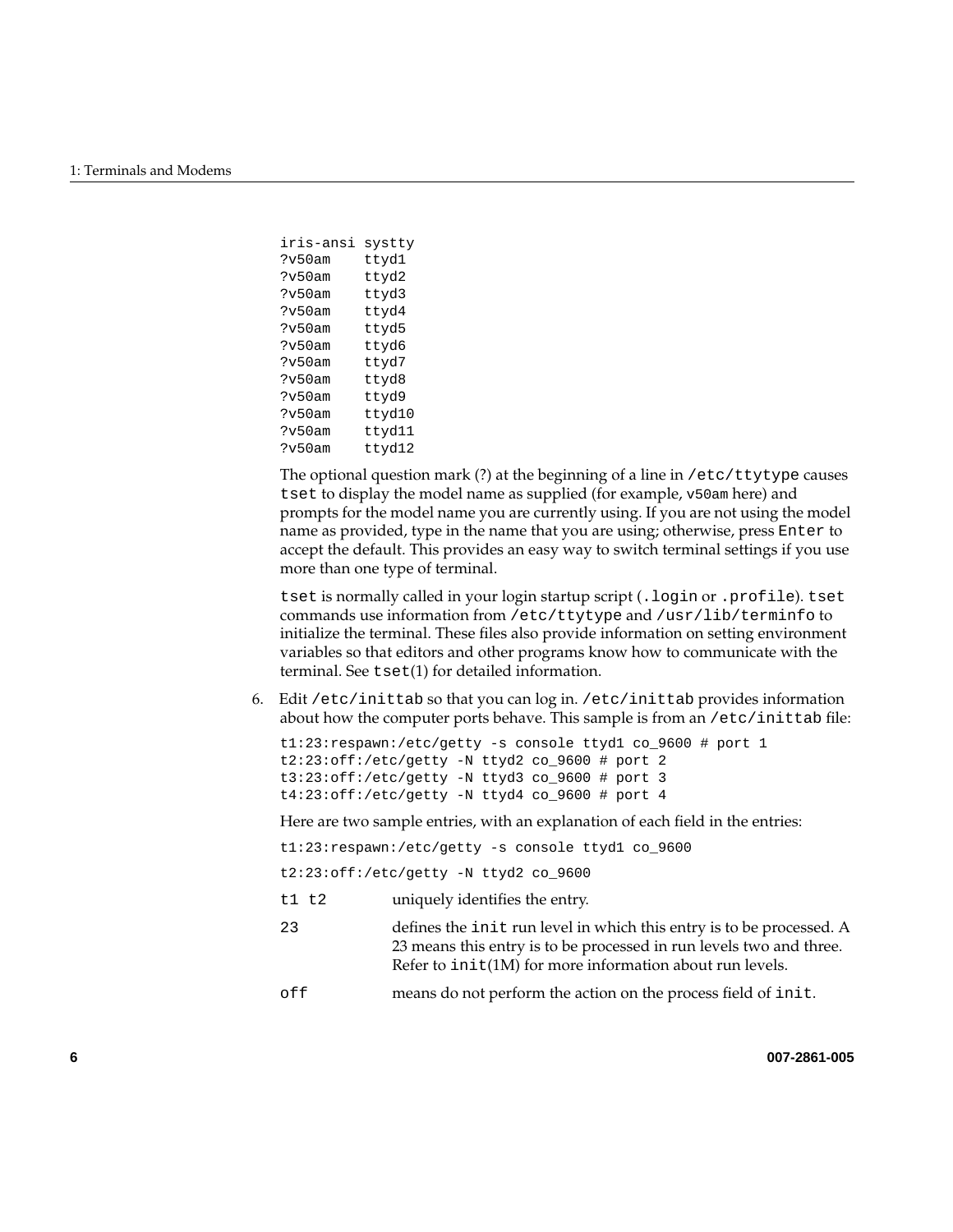| respawn | means start the program in the process field of init and restart it |
|---------|---------------------------------------------------------------------|
|         | every time the process terminates. See initiab(4) for a description |
|         | of all possible actions.                                            |

/etc/getty -s console ttyd1 co\_9600

runs the getty process on the port labeled 1 at the baud rate and with the options specified in the co\_9600 entry in the /etc/gettydefs file. The -s console option instructs getty that the login shell generated is a system console and therefore receives system error messages.

/etc/getty -N ttyd2 co\_9600

runs the getty process on the port labeled 2 at the baud rate and with the options specified in the co\_9600 entry in the /etc/gettydefs file. The -N option instructs getty to honor the presence of the /etc/nologin file, which does not allow remote logins over the network.

# text following this symbol is a comment to the end of line.

To enable you to log in to the terminal connected to the port labeled 2**,** find this line:

t2:23:off:/etc/getty -N ttyd2 co\_9600

Change it to

t2:23:respawn:/etc/getty -N ttyd2 co\_9600

7. If you do not plan to run the terminal at 9,600 baud, replace co\_9600 in /etc/inittab with the correct entry name from /etc/gettydefs.

/etc/inittab refers to /etc/gettydefs for information about the terminal line settings. In the example from /etc/inittab above, co\_9600 refers to the name of an entry in /etc/gettydefs; it defines a 9,600 baud console setting.

To see what entries are defined in /etc/gettydefs, examine the file or see ["Checking Line Settings Using IRIX Shell Commands" on page 17.](#page-38-0) To make a new entry, see ["Creating and Testing Line Settings" on page 19.](#page-40-0)

8. Inform init of the change to /etc/inittab and start a getty process for the port:

telinit q

9. Power on the terminal. The workstation sends a login prompt to the terminal screen. Press Enter if the login prompt does not appear.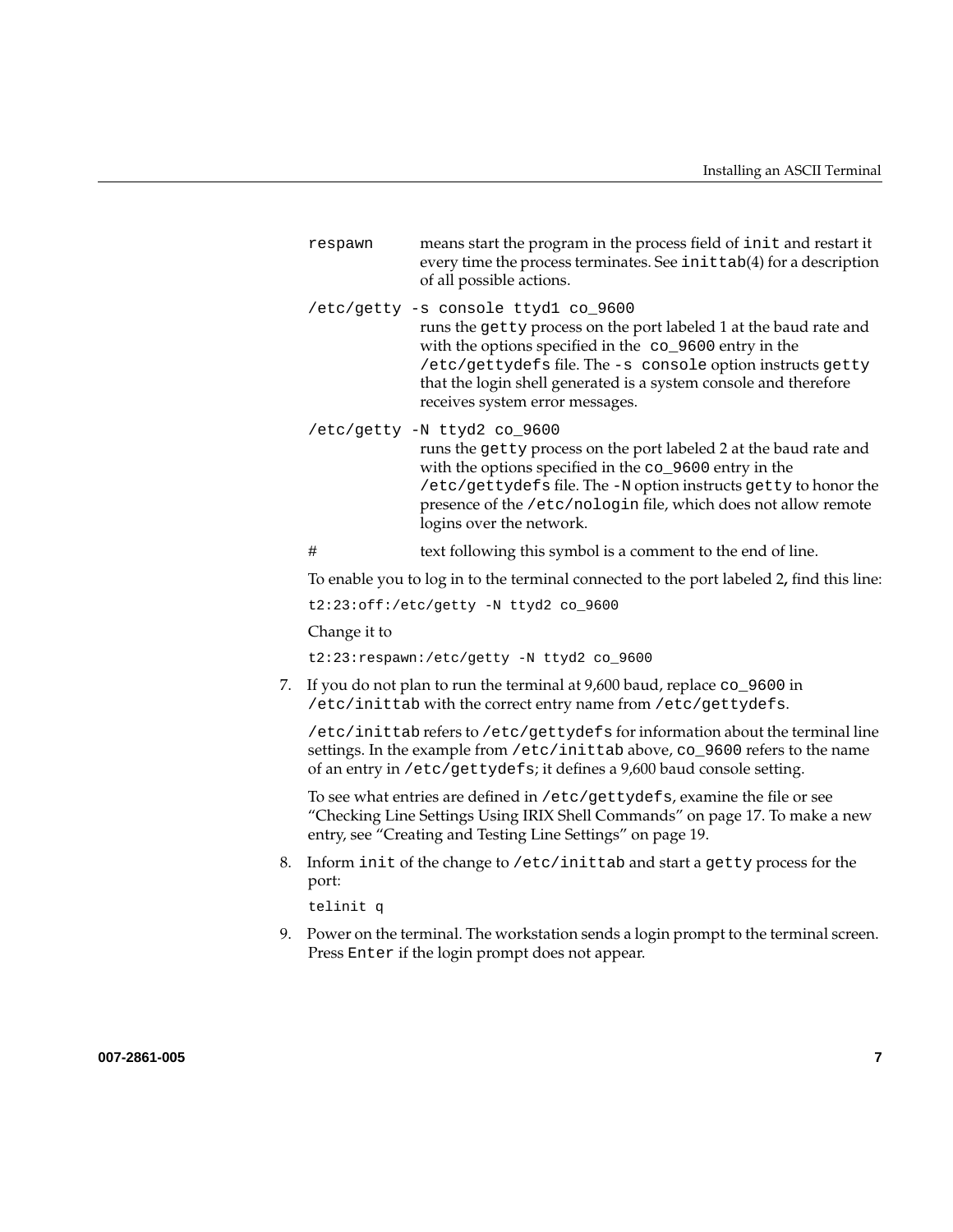**Note:** If the default line speed set in /etc/inittab is incorrect, the prompt may be garbled or may not appear. Choose another line speed.

### <span id="page-29-0"></span>**Setting Terminal Options**

The TTY system described thus far establishes a basic style of communication between the user's terminal and the IRIX operating system. Once a user has successfully logged in, he or she may prefer terminal options other than the default set.

The stty command controls terminal options. Many users add an stty command to their .profile or .login file so that the options they want are automatically set as part of the login process. Here is an example of a simple stty command:

stty cr0 nl0 echoe -tabs erase '^H'

The options in the example and their meanings are

| $cr0$ $nl0$         | No delay for carriage return or newline. Delays are not used on a video<br>display terminal but are necessary on some printing terminals to allow<br>time for the mechanical parts of the equipment to move.                                                                    |
|---------------------|---------------------------------------------------------------------------------------------------------------------------------------------------------------------------------------------------------------------------------------------------------------------------------|
| echoe               | Erases characters as you backspace.                                                                                                                                                                                                                                             |
| -tabs               | Expands tabs to spaces when printing.                                                                                                                                                                                                                                           |
| $'$ ^H $'$<br>erase | Changes the character-delete character to a ctrl-H. The default<br>character-delete character is the pound sign (#). Most terminals transmit<br>a ctrl-H when the Backspace key is pressed. Specifying this option<br>makes Backspace delete the character that was just typed. |

Refer to the  $\text{stty}(1)$  reference page for a full list of  $\text{stty}$  options.

### **Installing a Modem**

This section describes how to install a modem onto a serial port. It describes how to set up the hardware and software to support a UUCP modem connection. (Refer to the Serial Device Manager in the System Manager for a GUI-based approach to the tasks discussed in this section.)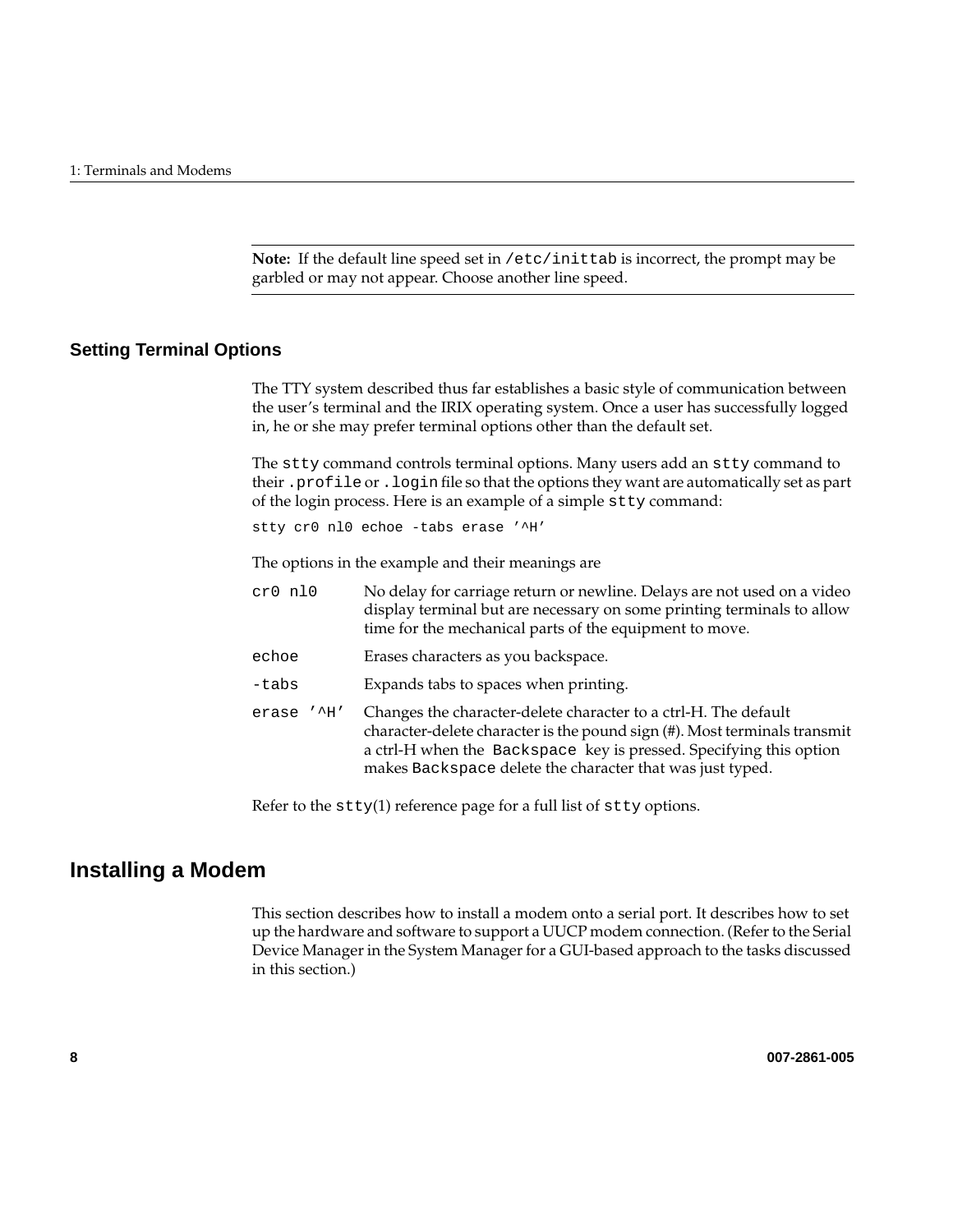Topics in this section are

- "Before You Begin" on page 9 provides a list of prerequisites.
- • ["Setting Up the Modem Software" on page 11](#page-32-0) describes the software configuration procedure.
- "Dialing Out to Another Modem" on page 17 describes use of the  $cu$  utility to connect to another modem.

Silicon Graphics is compatible with most industry-standard modems. This section uses the US Robotics Sportster and Telebit modems as examples for the installation procedure. If you are using another type of modem, substitute its information where applicable.

You can use the standard system software to set up a modem for three different modes:

- As a dial-in modem—other users can call your modem to log in to your system.
- As a dial-out modem—you can use the modem to call a remote modem to log in to the system where the remote modem is connected.
- As a dial-in/dial-out modem—other users can call your modem, and you can call other modems.

If you want to set up your modem for a SLIP or PPP connection, complete the modem configuration steps in the chapter and then refer to the SLIP or PPP configuration procedures in *IRIX Admin: Networking and Mail*.

#### **Before You Begin**

There are a few prerequisites you should be aware of before installing the modem. Review the following points before installing the modem.

• Choose a modem configuration script. Silicon Graphics provides a set of predefined configuration scripts for many popular modems to help with your modem installation. These scripts describe the correct jumper settings for your modem and contain the expected AT commands and values for your modem to operate correctly. If your modem is not listed, you can use the fix-hayes script as a template and customize it to your modem's specifications.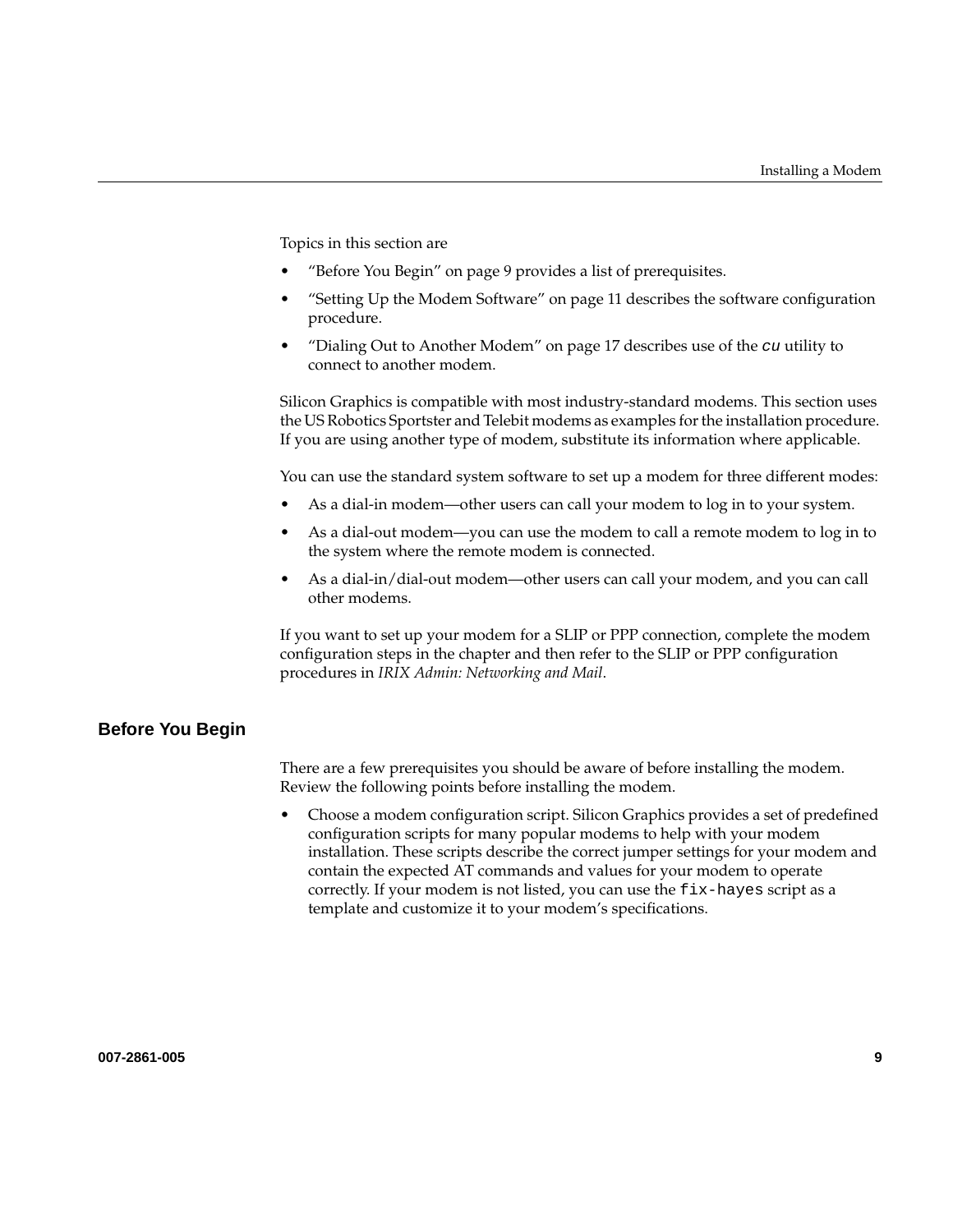| <b>Modem</b>                                                      | <b>Configuration Script</b> |  |  |
|-------------------------------------------------------------------|-----------------------------|--|--|
| Telebit T2500, T1600, QBlazer, T3000, and WorldBlazer fix-telebit |                             |  |  |
| ZyXEL U-1496                                                      | fix-zyxel                   |  |  |
| Intel 14.4ex                                                      | fix-intel                   |  |  |
| DSI 9624 models                                                   | fix-dsi                     |  |  |
| US Robotics (also called USR)                                     | fix-usr                     |  |  |
| Hayes ACCURA (also called Hayes14)                                | fix-hayes                   |  |  |

Table 1-1 shows the modem types and their configuration scripts.

<span id="page-31-0"></span>**Table 1-1** Modem Configuration Scripts

• Check that the UUCP software is installed. The eoe. sw. uucp subsystem must be installed on your system. It is shipped with your IRIX system software distribution, but it is not installed by default. You can determine whether eoe.sw.uucp is installed by using the command

versions | grep uucp

Check the versions output for the following line:

I eoe.sw.uucp uucp utilities

If the line above is not present, eoe.sw.uucp is not installed. See *IRIX Admin: Software Installation and Licensing* for instructions on installing a subsystem and install eoe.sw.uucp.

- Check the baud rate of the modem. The installation procedure examples assume you are using a 28,800- or 14,400-baud modem. Be sure to substitute your modem baud rate where applicable.
- Check your serial port interface speed. The interface speed is the maximum speed of your computer's serial port, generally 38,400 or 115,200 bps. Check your system *Owner's Guide* to be sure. Use the maximum speed common to both modem and computer.
- If your modem supports hardware flow control (RTS/CTS), be sure to use it to disable support for software flow control (XON/XOFF).
- Determine how you want to use your modem: dial-in only, dial-out only, or dial-in/dial-out.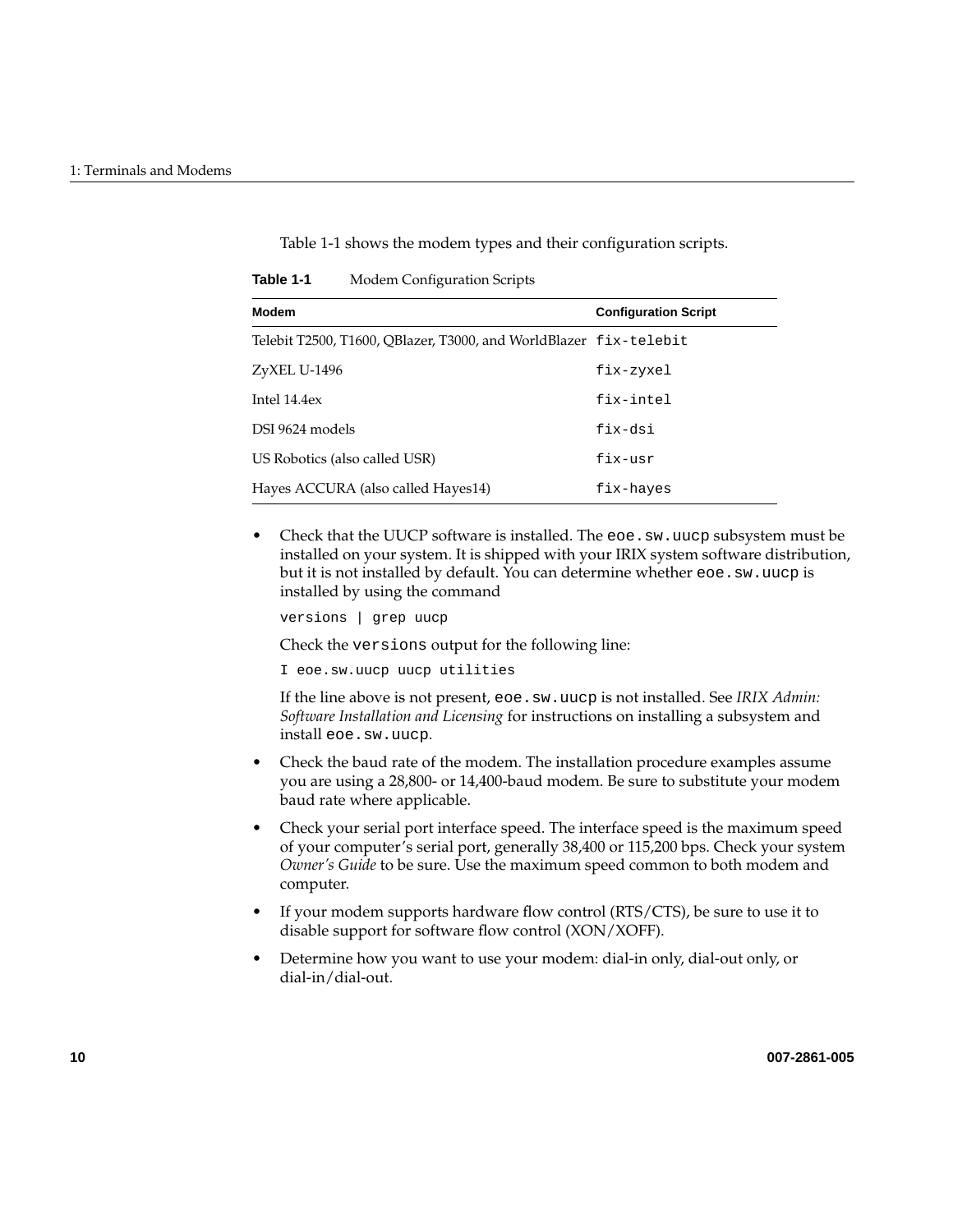<span id="page-32-0"></span>

**Warning: Be sure you are not violating a site security policy by installing a modem on your system. If your system is networked to other systems, access to your system by modem provides a potential point of unauthorized access to the entire network.**

#### **Setting Up the Modem Software**

The major tasks for setting up the modem software are similar, no matter how you choose to use your modem.

Table 1-2 provides an overview of the major tasks for each of the three usage modes. An "x" in the table denotes that the task is performed.

| Task                                          | Dial-In<br>Only | Dial-Out<br>Only | Dial-In/<br>Dial-Out |
|-----------------------------------------------|-----------------|------------------|----------------------|
| Turn off the port<br>in/etc/inittab           | X               | X                | X                    |
| Execute telinit q to<br>reinitialize the port | X               | X                | X                    |
| Run fix-modem<br>configuration script         | X               | X                | X                    |
| Edit Devices file                             |                 | X                | $\boldsymbol{\chi}$  |
| Chown device to uucp                          |                 | X                | $\boldsymbol{\chi}$  |
| Update action field in<br>/etc/inittab        | X               |                  | X                    |

**Table 1-2** Overview of Modem Software Setup

#### **Modem Software Setup, All Modes**

The installation procedure in this section is used to start the software setup for the three usage modes. Follow the procedure until you reach the section that is specific for the usage mode you have chosen. Then continue with that section. For example, if you are configuring your modem for dial-in only, complete the procedures in this section and the ["Dial-In Mode" s](#page-35-0)ection.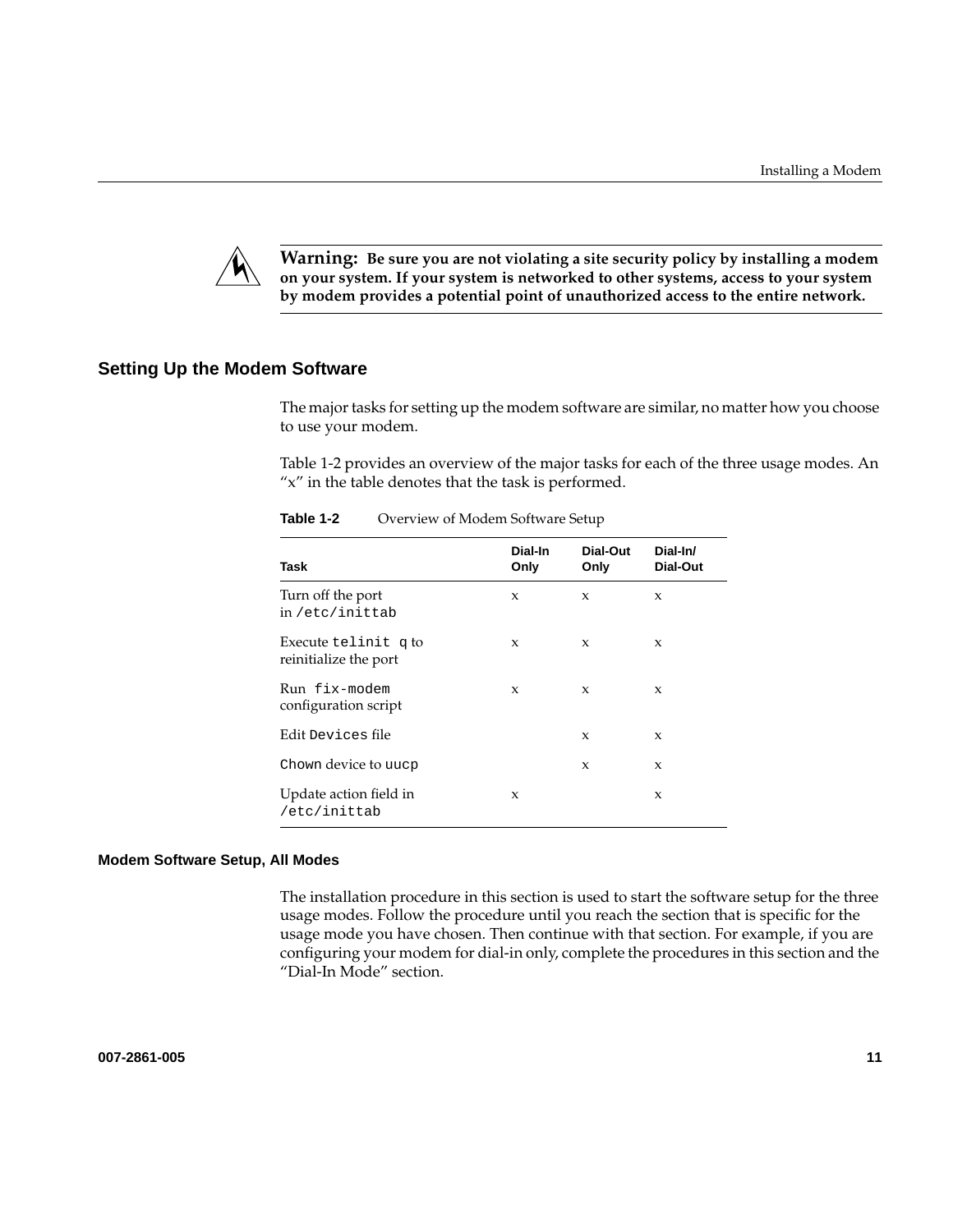- 1. Log in as root.
- 2. Edit /etc/inittab to turn off the port you will be using for your modem so that you can configure it correctly.

Find the line for the port. The line begins with t*portnumber*, where *portnumber* is the number of a serial port. For example, if you connected your modem to port 2, look for a line similar to the following:

t2:23:respawn:/etc/getty -N ttyd2 co\_9600 #port 2

Change respawn to off. This tells the system not to restart the /etc/getty program when it exits. If it is already off, continue to the next step. The line should look like this when you are finished:

t2:23:off:/etc/getty -N ttyd2 co\_9600 #port 2

- 3. Write and exit the /etc/inittab file.
- 4. Inform init about the change to inittab with the following command:

telinit q

5. Run the modem configuration script for your modem type (se[e Table 1-1](#page-31-0)). Select the appropriate argument for its usage mode from Table 1-3 for the port you are configuring.

| Table 1-3 |  |  | Determining the Usage Mode for Modem Configuration |
|-----------|--|--|----------------------------------------------------|
|-----------|--|--|----------------------------------------------------|

| Dial-In   | Dial-Out | Dial-In/Dial-Out |
|-----------|----------|------------------|
| ٠<br>$-1$ | $\alpha$ | $-10$            |

**Note:** Be sure to view the entire configuration script for information and command arguments specific to your modem type before running the script.

For example, if you want to configure a US Robotics Sportster modem for dial-in/dial-out connected to port 2, use the fix-usr command and specify a dial-in/dial-out argument  $(-i\circ)$  and the port number to which the modem is connected. For example, enter the command

/etc/uucp/fix-usr -io 2

You can also specify the optional modem model type and the modem speed using the command

/etc/uucp/fix-usr -io -m SPORT -s 38400 2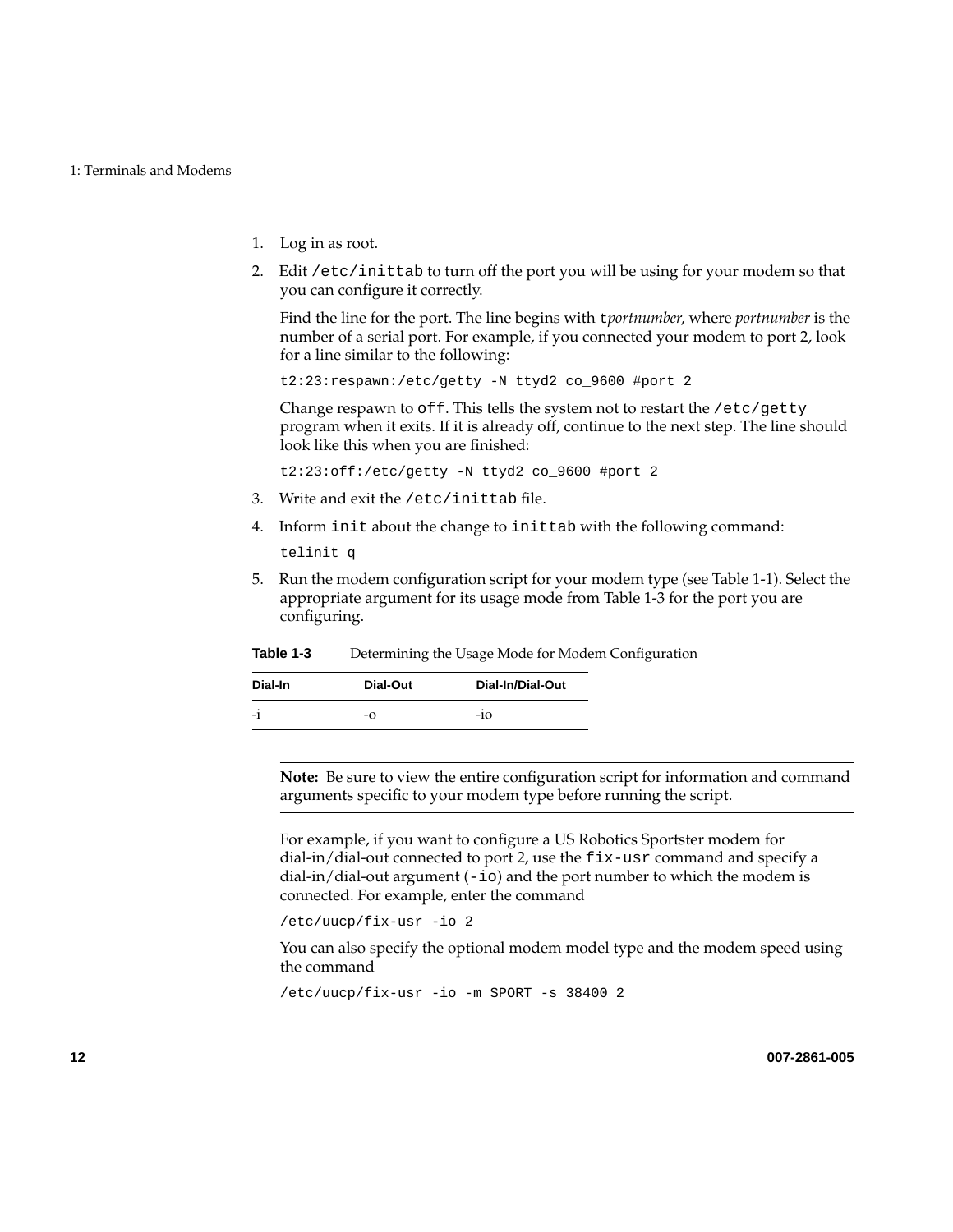<span id="page-34-0"></span>As another example, to configure a Telebit modem for dial-in only mode, use the  $fix$ -telebit command and specify a dial-in modem  $(-i)$ , the model of the modem (tb+, t1000, t1600, t2500) and its speed, and the port number to which the modem is connected.

In this example, if a T2500 modem is connected to port 2 at 19,200 baud, dial-in only, enter the following command:

```
/etc/uucp/fix-telebit -i -m t2500 -s 19200 2
```
- If you are configuring a dial-out modem, continue with the section, "Dial-Out Mode" on page 13.
- If you are configuring a dial-in modem, continue with the section, ["Dial-In Mode"](#page-35-0) [on page 14](#page-35-0).
- If you are configuring a dial-in/dial-out modem, continue with the section, "Dial-Out Mode" on page 13, followed by ["Dial-In Mode" on page 14.](#page-35-0)

#### **Dial-Out Mode**

This section describes additional steps for configuring dial-out only and dial-in/dial-out modems. Be sure you have completed the steps in ["Modem Software Setup, All Modes"](#page-32-0) [on page 11](#page-32-0) before starting the setup in this section.

You turn on dial-out modem software by editing the /etc/uucp/Devices file. You also have to change ownership of the port to UUCP.

1. Edit the /etc/uucp/Devices file to specify the port to which the modem is connected and to set the correct baud rate for the modem. Also, add a direct line for use in debugging problems. The lines have the following forms:

ACU tty*nportnumber* null *baud* 212 x *dialer* Direct ttyd*portnumber* - *baud* direct

- If your modem runs at 2,400 baud or lower, the *n* field should be m.
- If it runs faster than 2,400 baud and supports hardware flow control, the *n* field should be f.
- All other cases can use d.

The value for *portnumber* is the number of the serial port to which the modem is connected. The *baud* variable is the baud rate at which the modem runs. The *dialer* variable is the model tag, as listed in the first field of the /etc/uucp/Dialers file.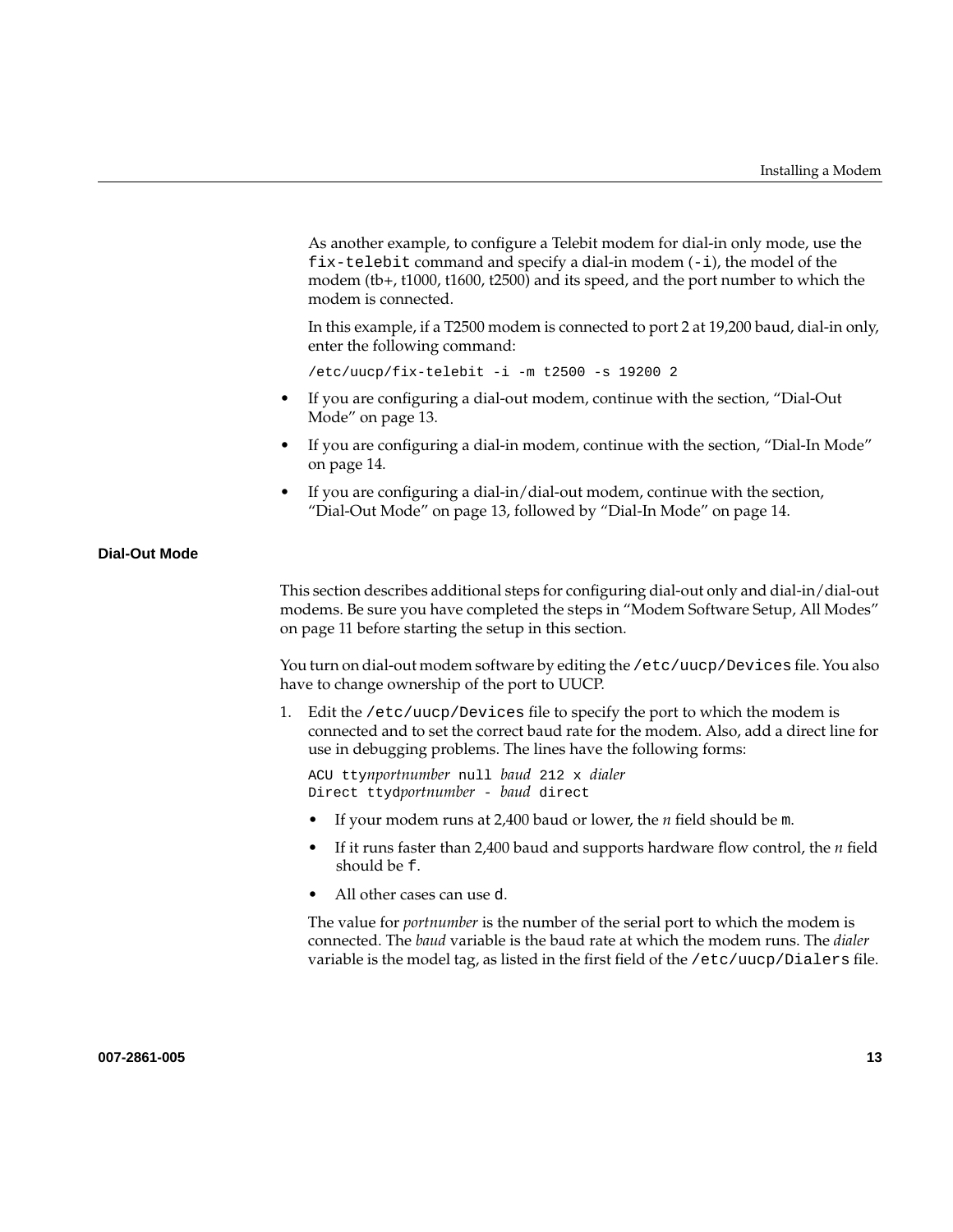<span id="page-35-0"></span>**Note:** If your modem type is not listed in the Dialers file, you may want to obtain the most up-to-date version of the Dialers file. It is available online from Silicon Graphics with the  $f$ t putility.

For example, for a US Robotics modem connected to serial port 2 that can accept and send data at 38,400 baud (using RTS/CTS hardware flow control), add the following lines to the Devices file:

ACU ttyf2 null 38400 212 x usr Direct ttyd2 - 38400 direct Direct ttyf2 - 38400 direct

For a Telebit modem connected to serial port 2 and running at 19,200 baud, add the following lines:

ACU ttyf2 null 19200 212 x telebit Direct ttyd2 - 19200 direct Direct ttyf2 - 19200 direct

Save and exit the Devices file.

2. Change the ownership of the device files. For example, if you are using serial port 2, give the following command (substituting the appropriate *tty* device as determined above):

chown uucp /dev/tty[*dfm*]2

• If you are configuring your modem for dial-in/dial-out mode, continue with the section "Dial-In Mode" below.

When you have finished the above process, try to dial out through the modem to verify the dial-out setup, as described in ["Dialing Out to Another Modem" on page 17.](#page-38-0) For more information on dialer options, see the file /etc/uucp/Dialers.

#### **Dial-In Mode**

Be sure you have completed the steps in ["Modem Software Setup, All Modes" on](#page-32-0) [page 11.](#page-32-0) For dial-in/dial-out mode, be sure you have also completed the steps in ["Dial-Out Mode" on page 13.](#page-34-0)

Complete the configuration by editing the file /etc/inittab. Perform the following steps: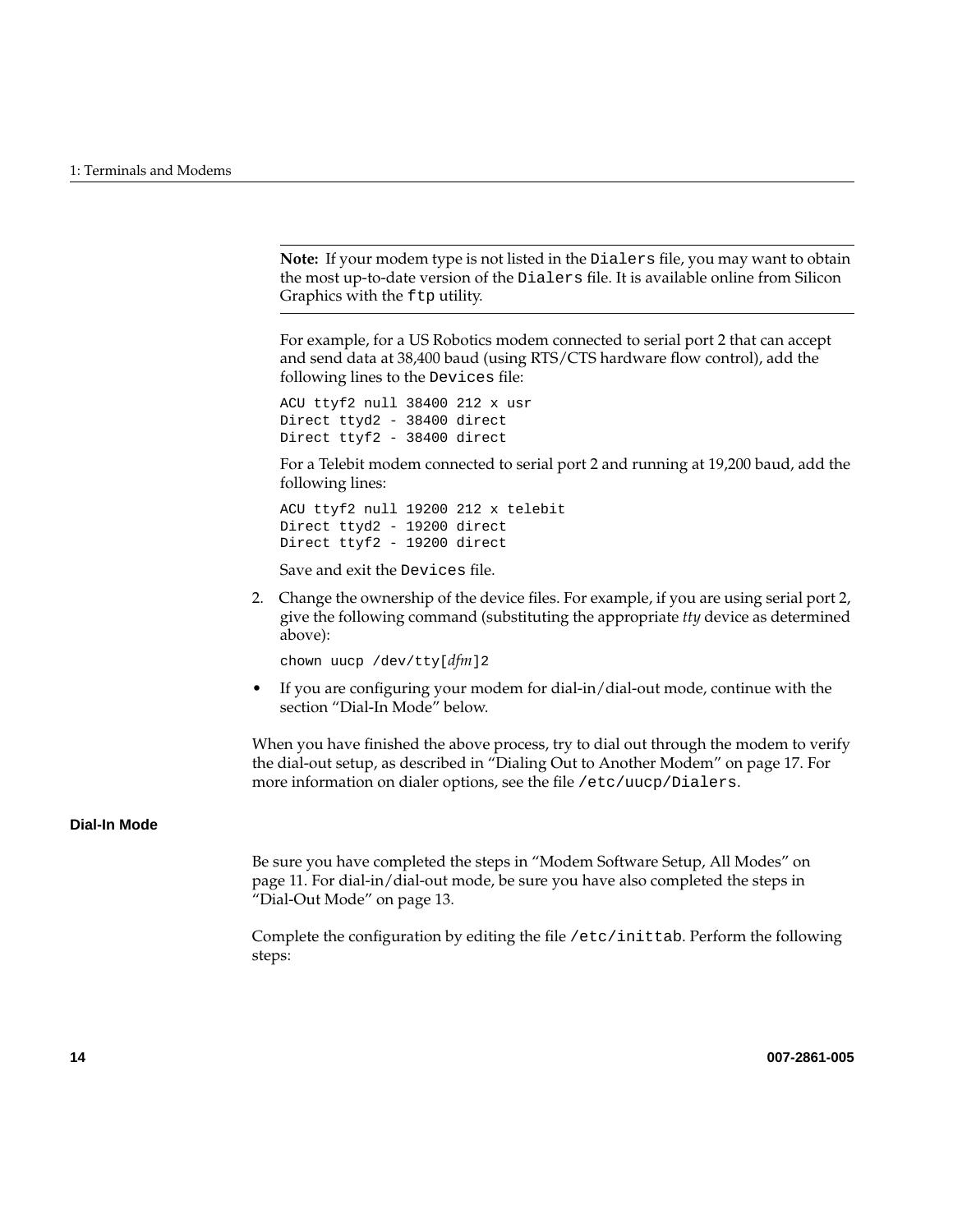1. Edit the file /etc/inittab again so that the system recognizes that the port is used for the modem (as opposed to a terminal). This editing also sets the interface speed on the port and enables user logins through the port.

Find the line for the port to which the modem is connected. The line begins with t*portnumber*, where *portnumber* is the number of a serial port. For example, if you connected your modem to port 2, look for a line similar to the following:

t2:23:off:/etc/getty -N ttyd2 co\_9600 #port 2

Make the following changes to this line:

- Change off to respawn.
- Change /etc/getty to /usr/lib/uucp/uugetty.
- Add the dial-in **-i** option with the modem model argument. Pick the modem model variable from Table 1-4 (or check the /etc/uucp/Dialers file for additional variables):

| Modem Type                                            | -i Argument     |
|-------------------------------------------------------|-----------------|
| Telebit T2500, T1600, OBlazer, T3000, and WorldBlazer | telebitin, conn |
| ZyXEL U-1496                                          | zyin, conn      |
| Intel $14.4ex$                                        | intelin, conn   |
| DSI 9624 models                                       | dsiin,conn      |
| US Robotics (also called USR)                         | usrin, conn     |
| Hayes ACCURA (also called Hayes14)                    | hayesin, conn   |

**Table 1-4** The inittab File Dial-In Options by Modem Type

- Change ttyd2 to ttyf2.
- Change co\_9600 to dx\_115200. (This is the serial port interface speed. It lets the modem answer and connect at the maximum and slower baud rates.) This should be the highest possible speed for the serial port that your system supports. Refer to your *Owner's Guide* for your serial port's maximum interface speed.
- Change the comment at the end of the line to note that this port is now used for a modem; include its phone number for reference.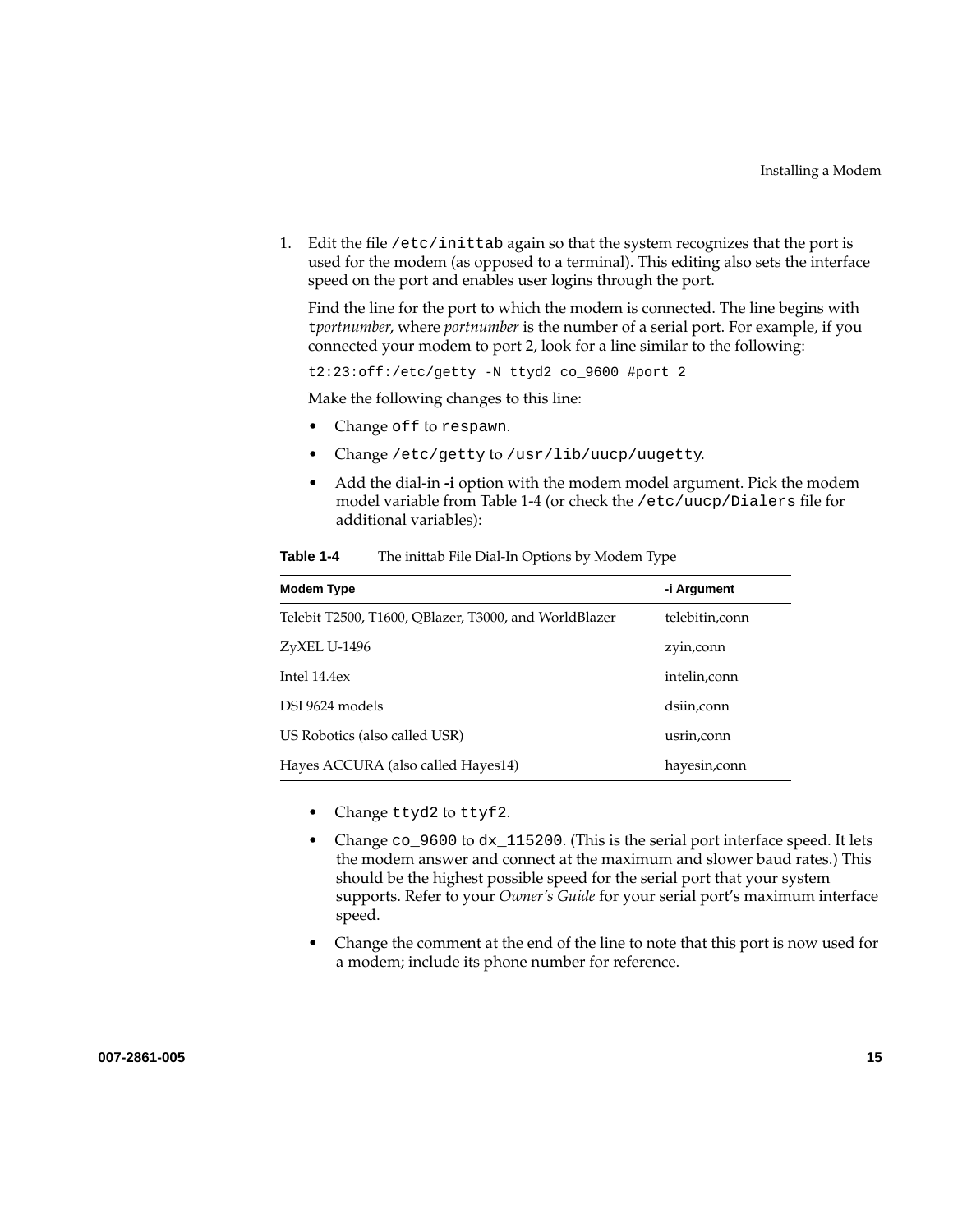For example, if you connected a US Robotics modem to serial port 2, and found a line similar to this line in /etc/inittab

t2:23:off:/etc/getty -N ttyd2 co\_9600 #port 2

you would change it to read

t2:23:respawn:/usr/lib/uucp/uugetty -Nt60 -iusrin,conn ttyf2 dx\_38400 #Modem 555-2345

If you are setting up a Telebit modem to serial port 2, and found a line similar to this one

t2:23:off:/etc/getty -N ttyd2 co\_9600 #port 2

you would change it to read

```
t2:23:respawn:/usr/lib/uucp/uugetty -Nt60 -itelebitin,conn ttyf2
dx_19200 #Modem 555-3456
```
- 2. Write and exit the /etc/inittab file.
- 3. Inform init about the change to /etc/inittab with the following command: telinit q

To test the dial-in setup, have someone try to dial in to the system through this modem.

To dial out through the modem to verify the dial-out setup, continue with the section ["Dialing Out to Another Modem."](#page-38-0)

#### **Timing Out a Dial-In Connection**

There is no standard way to configure the system to time out dial-in connections after a set amount of time. One way to accomplish this, however, is by using a shell for the dial-in account that supports time-outs after a specified period (for example, tcsh).

**Warning: You should not change root's shell to /usr/bin/tcsh if /usr is a separate filesystem because it may not be mounted in single-user mode.**

**Note:** The tcsh timeout does not work for dial-in connections that use PPP, SLIP, or UUCP.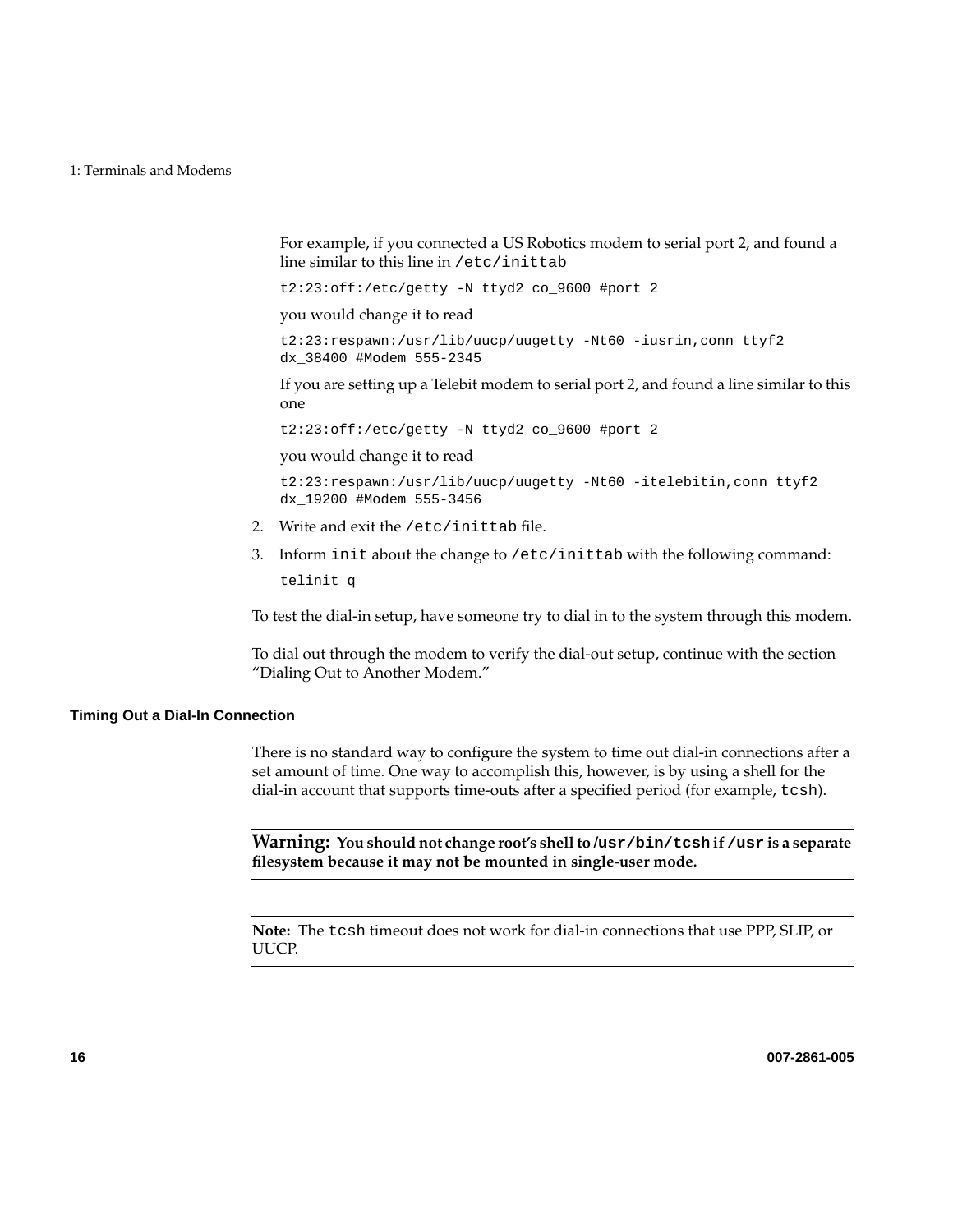Alternatively, you could write a script that determines the length of time a user is logged in and acts accordingly (refer to  $last(1)$ ,  $grep(1)$ , and who(1) for more information).

### <span id="page-38-0"></span>**Dialing Out to Another Modem**

The cu utility dials your modem. Before you attempt to dial out, make sure your local modem is connected to both your system and a working telephone line. Also, make sure the modem is turned on. The cu syntax to dial the number 1-800-555-1234 is

cu 18005551234

Refer to the  $cu(1C)$  reference page for complete information on cu. If everything is working, you should hear the modem dialing and after a short time you should see the following message on your console:

#### Connected

- If no login prompt is displayed, press Enter once.
- If a prompt is displayed, continue and log in to the remote system.
- To disconnect, press the Enter key, the tilde key  $(\sim)$ , a period (.), and the Enter key again.
- If you cannot connect, refer to the troubleshooting tips in ["Troubleshooting Your](#page-84-0) [Modem Setup" in Chapter 5.](#page-84-0)

## **Managing the TTY Subsystem**

This section covers the following topics:

- "Checking Line Settings Using IRIX Shell Commands" on page 17
- • ["Creating and Testing Line Settings" on page 19](#page-40-0)
- • ["Modifying Line Characteristics" on page 19](#page-40-0)

### **Checking Line Settings Using IRIX Shell Commands**

The /etc/gettydefs file contains information used by the getty command to establish the speed and terminal settings for a line. The general format of the gettydefs file is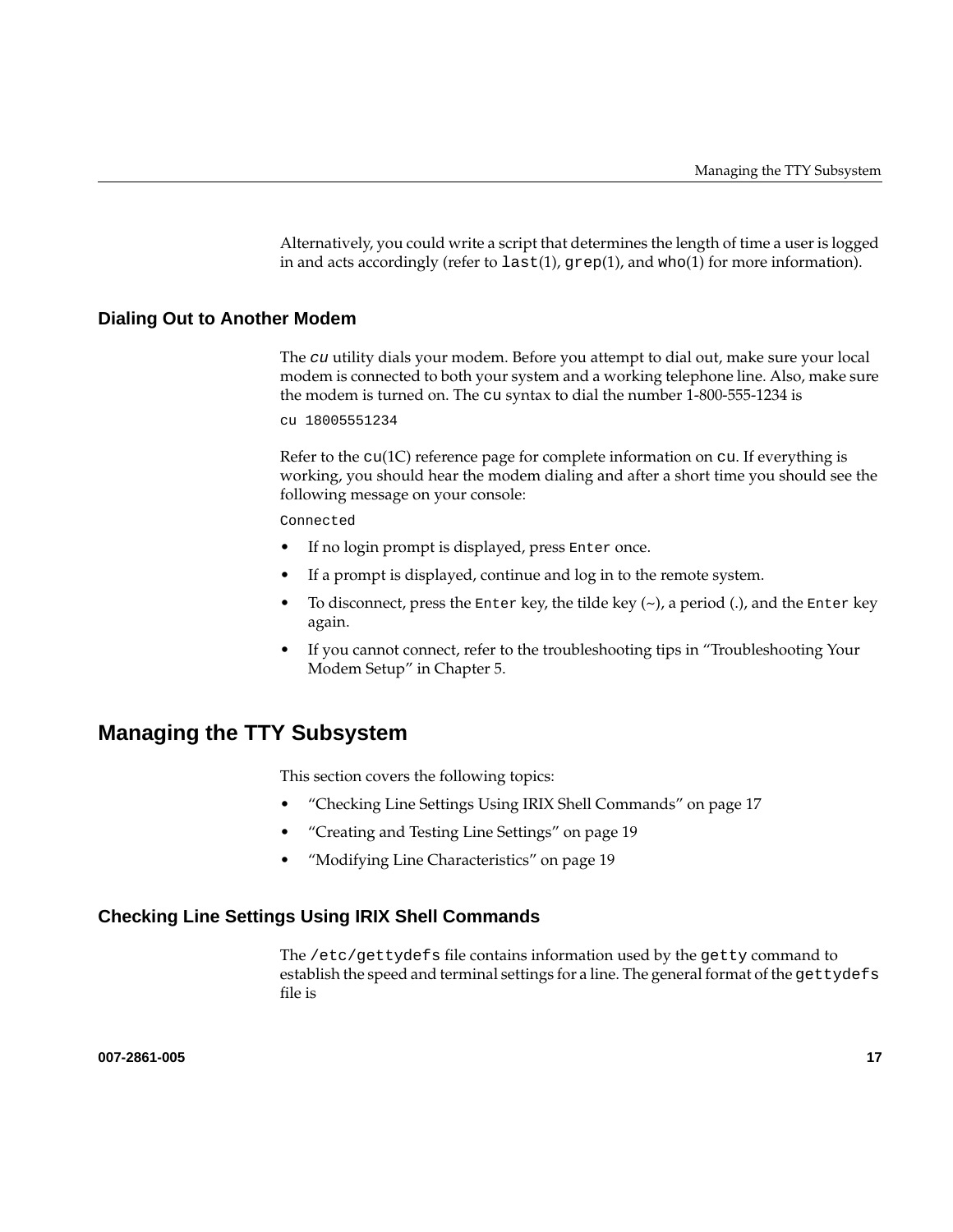```
label# initial-flags # final-flags #login-prompt #next-label
```
The following example shows a few lines from a gettydefs file:

co\_9600# B9600 CLOCAL # B9600 SANE TAB3 CLOCAL #\r\n\n\$HOSTNAME login: #co\_4800 co\_4800# B4800 CLOCAL # B4800 SANE TAB3 CLOCAL #\r\n\n\$HOSTNAME login: #co\_2400 co\_2400# B2400 CLOCAL # B2400 SANE TAB3 CLOCAL  $\r\r\n\n\pi$ SHOSTNAME login: #co\_1200 co\_1200# B1200 CLOCAL # B1200 SANE TAB3 CLOCAL #\r\n\n\$HOSTNAME login: #co\_300 co\_300# B300 CLOCAL # B300 SANE TAB3 CLOCAL #\r\n\n\$HOSTNAME login: #co\_9600 dx\_115200# B115200 # B115200 SANE TAB3 HUPCL #\r\n\n\$HOSTNAME login: #dx\_115200 dx\_57600# B57600 # B57600 SANE TAB3 HUPCL #\r\n\n\$HOSTNAME login: #dx\_57600 dx\_38400# B38400 # B38400 SANE TAB3 HUPCL #\r\n\n\$HOSTNAME login: #dx\_38400 dx\_19200# B19200 # B19200 SANE TAB3 HUPCL #\r\n\n\$HOSTNAME login: #dx\_19200 dx\_9600# B9600 # B9600 SANE TAB3 HUPCL #\r\n\n\$HOSTNAME login: #dx\_9600

The entries beginning with dx are typically used for terminals or modems; those beginning with du are typically used for low-speed modems. See gettydefs(4) for more information on the fields of each entry.

These entries form a single rotary hunt sequence; the last field on each line is the label of the next line. The next label field for the last line shown points back to the first line in the sequence. The object of the hunt sequence is to link a range of line speeds. If you see garbage characters instead of a clear login prompt, press the Esc key to force getty to step to the next entry in the sequence. The hunt continues until the baud rate of the line matches the speed of the user's terminal.

The flag fields shown have the following meanings:

B300-B115200

|       | The baud rate of the line. Note that not all systems support rates greater<br>than 38,400. Refer to your Owner's Guide to find the maximum<br>supported baud rate for your system. |
|-------|------------------------------------------------------------------------------------------------------------------------------------------------------------------------------------|
| HUPCL | Hang up on close.                                                                                                                                                                  |
| SANE  | A composite flag that stands for a set of normal line characteristics.                                                                                                             |
| IXANY | Allow any character to restart output. If this flag is not specified, only<br>DC1 Ctrl-Q restarts output.                                                                          |
| TAB3  | Send tabs to the terminal as spaces.                                                                                                                                               |

For a description of all getty flags, see termio(7).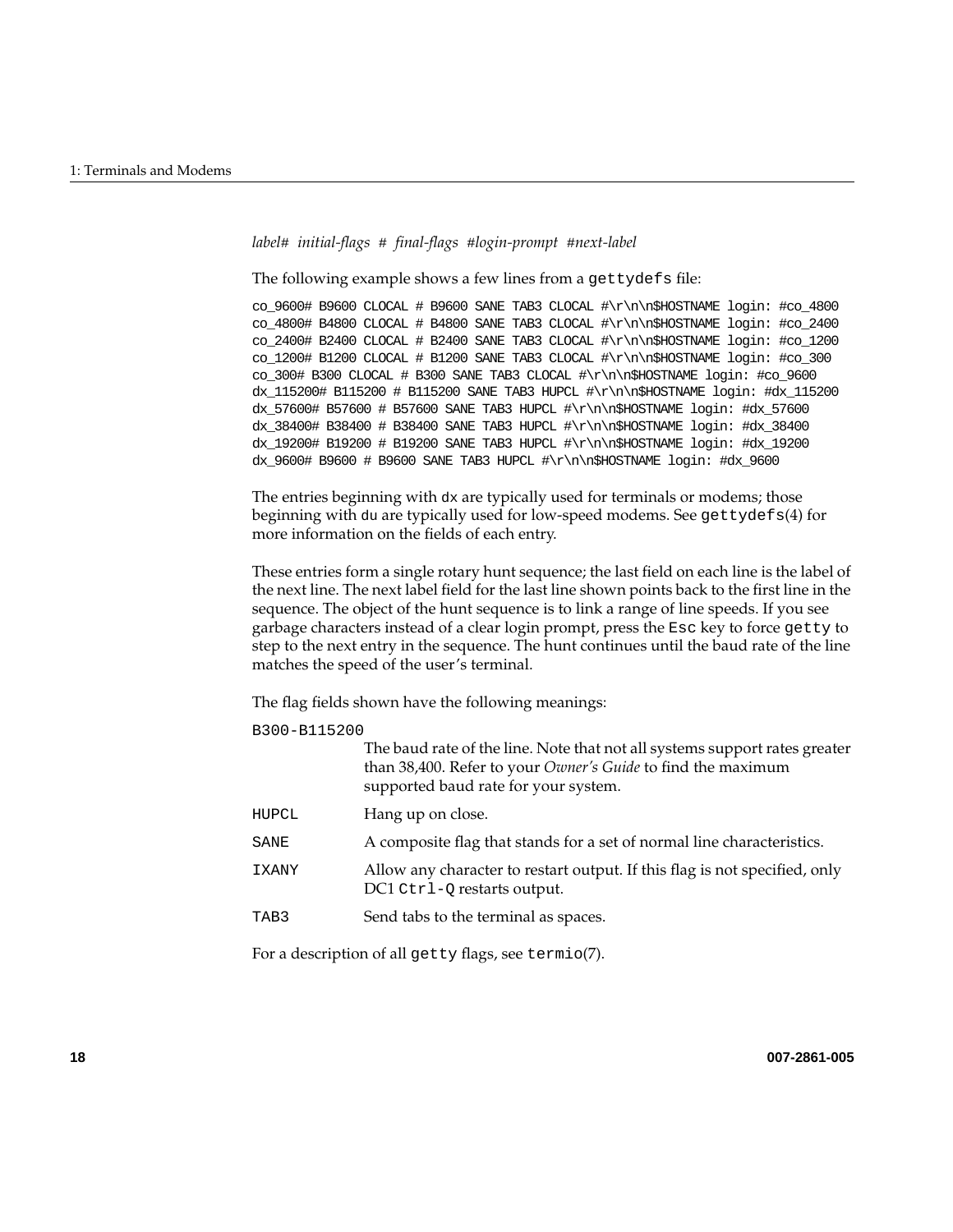## <span id="page-40-0"></span>**Creating and Testing Line Settings**

Create new entries for the gettydefs file by following the example shown in ["Checking](#page-38-0) [Line Settings Using IRIX Shell Commands."](#page-38-0) Each entry in the file is followed by a blank line. After editing the file, run the command

/etc/getty -c /etc/gettydefs

This causes getty to scan the file and print the results on your terminal. Any unrecognized modes or improperly constructed entries are reported.

### **Modifying Line Characteristics**

You can modify TTY line characteristics using an IRIX editor, such as vi, to edit /etc/inittab.

The /etc/inittab file contains configuration instructions for the /etc/init command. The general format of a line entry in the /etc/inittab file is as follows:

*identification*:*level*:*action*:*process*

The four colon-separated fields are as follows:

| identification | A unique one- or two-character identifier for the line entry.                                                |
|----------------|--------------------------------------------------------------------------------------------------------------|
| level          | The run-level(s) in which the entry is to be performed.                                                      |
| action         | How /etc/init treats the process field (refer to the inittab(4)<br>reference page for complete information). |
| process        | The shell command to be executed.                                                                            |

/etc/inittab contains several entries that spawn getty processes. The following example is a selection of such entries from a sample /etc/inittab:

t1:23:respawn:/etc/getty -s console ttyd1 co\_9600 t2:23:respawn:/etc/getty ttyd2 co\_9600

There are at least three things you might want to do to an inittab entry for a TTY line:

• Change the action. Two actions that apply to TTY lines are respawn and off (see the inittab(4) reference page for complete information on this field).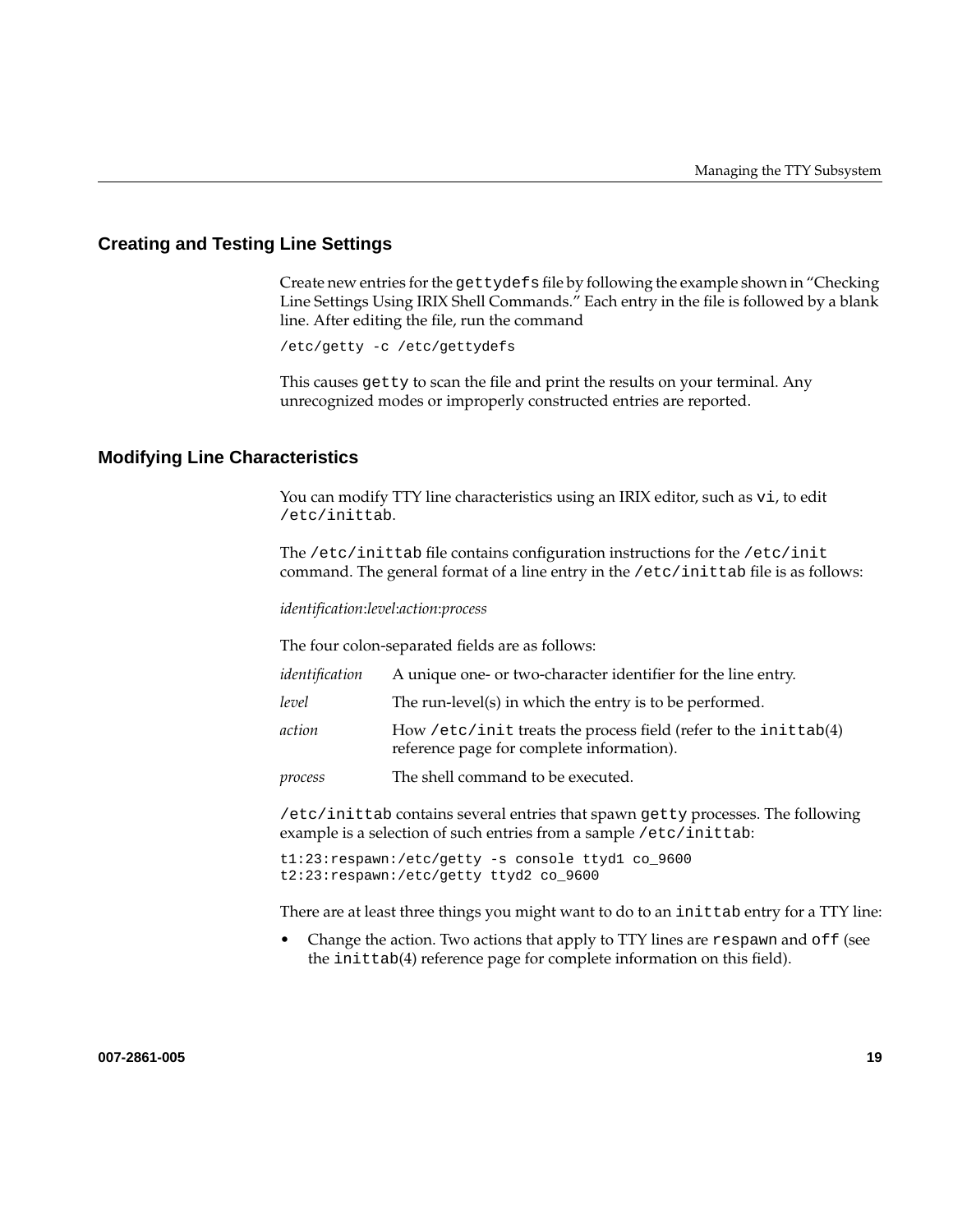- Add or change arguments to /etc/getty in the process field. A frequently used argument is -t*nn*. This tells getty to hang up if nothing is received within *nn* seconds. It is good practice to use the -t argument on dialup lines.
- Add or change comments. Comments begin after a pound sign and continue to the end of the line.

## **Defining the Serial Interface**

Consult your system *Owner's Guide* for complete information on your system's serial ports. There are two types of serial interface equipment available: *Data Terminal Equipment* (*DTE*) and *Data Communications Equipment (DCE)*. The primary difference between DTE and DCE is the use of several pins on the connector. For example, DTE devices output on pin 2 and input on pin 3. DCE devices output on pin 3 and input on pin 2. You can connect a DTE interface directly to a DCE interface.

To connect either a DCE to a DCE or a DTE to a DTE, use a *null modem* cable. A null modem cable allows equipment interfaces of the same type to be connected by swapping the appropriate input and output pins.

Silicon Graphics provides three special files that determine the signals that are used on each port. The special files beginning with ttyd are used for devices such as terminals; ttym*X* files are used for modems that do not use hardware flow control; and ttyf*X* files are used for devices that can use hardware flow control on the RTS and CTS pins.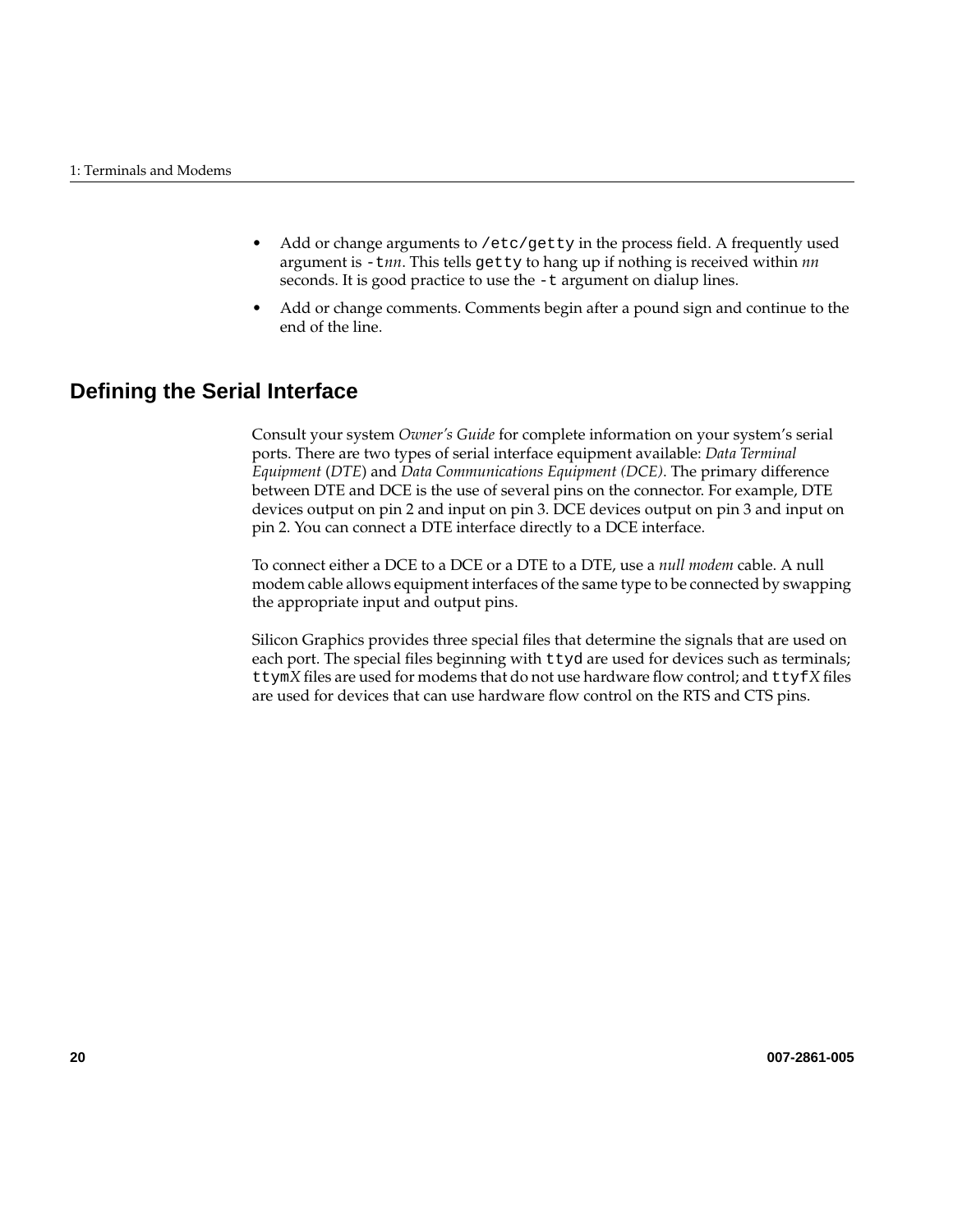# **2. Printers**

Under IRIX, printer services are implemented by  $1p$ , the line printer utility. This utility supports a spooling service that manages print requests and a user interface to control the print service.

The easiest way for you to install and maintain a printer using IRIX is to use the graphic System Manager, which is described in the *Personal System Administration Guide*. The System Manager's Printer Manager can perform many of the tasks managed with the command-line interface in this chapter. If you have a nongraphics workstation or server, or prefer the comand-line interface, use this chapter for instructions on how to administer your printing system.

**Note:** In this chapter, the terms *workstation* and *server* are used interchangeably, because the interface described here between both kinds of systems is identical.

This chapter covers the following topics:

- Introduction to the lp spooling system. See ["Understanding the lp Spooler" on](#page-43-0) [page 22.](#page-43-0)
- The lp commands categorized by general users and administrators. See ["Command Interface to lp" on page 24](#page-45-0).
- Maintaining the lp system. Describes tasks such as adding and removing local and network printers, changing default printers, and clearing log files. See "[Managing](#page-53-0) [the lp System" on page 32.](#page-53-0)
- The BSD lpr software. See ["Configuring the BSD lpr Spooler System" on page 39.](#page-60-0)

For troubleshooting and error messages, refer to

- • ["Troubleshooting Your Printing System" on page 64](#page-85-0).
- • ["Troubleshooting the BSD lpr Spooling System" on page 67.](#page-88-0)
- • ["lp Error Messages" on page 75](#page-96-0).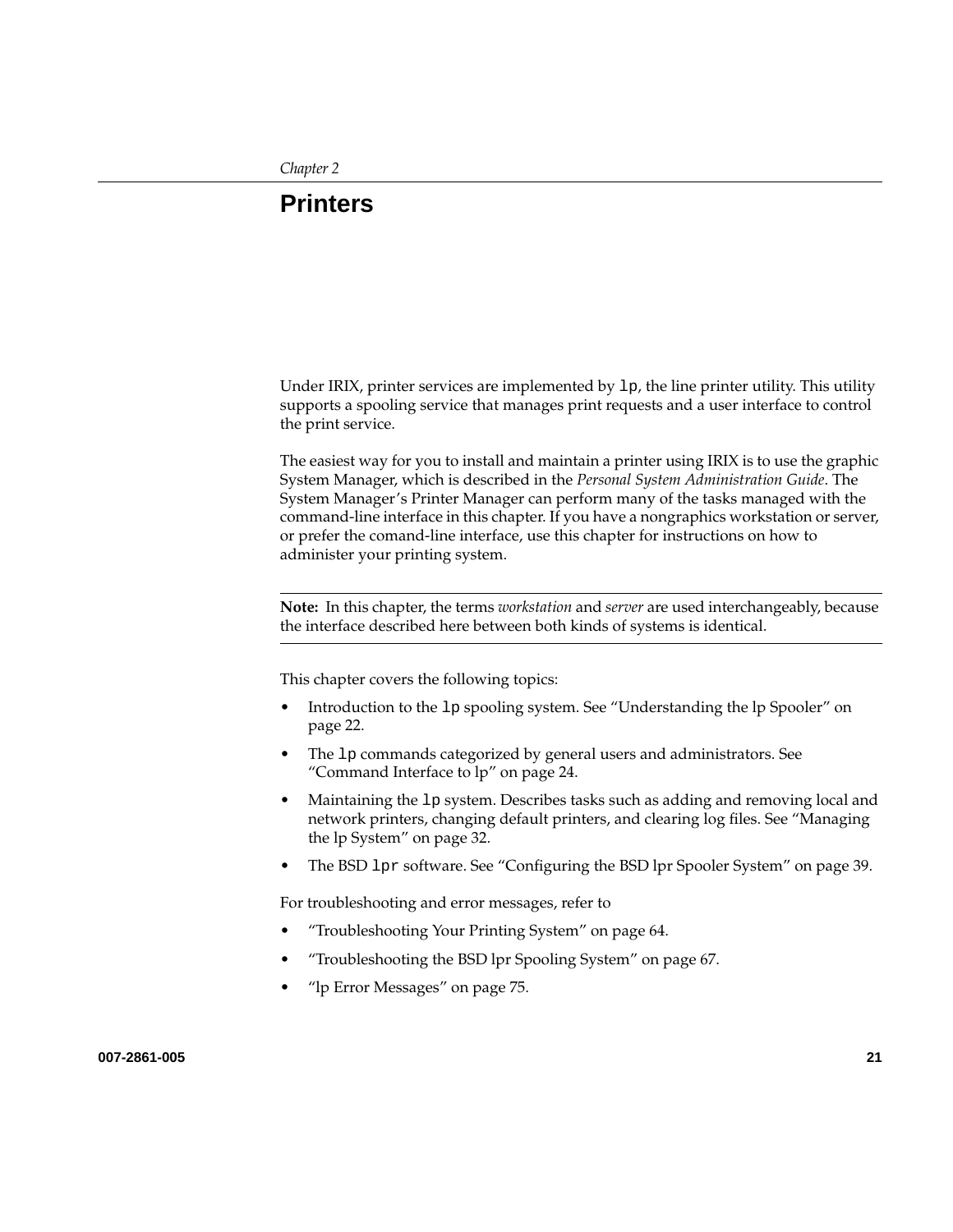## <span id="page-43-0"></span>**Understanding the lp Spooler**

The line printer  $(1p)$  spooling utility is software that manages the print spooling system. Spooling is a technique that temporarily stores data until it is ready to be processed (in this case, by your printer). For lp spooling, a file (or group of files) to be printed is stored in a queue until a printer becomes available, as shown in Figure 2-1. When the printer is available, the next file in the queue is printed.



**Figure 2-1** Print Spooling

lp spooling allows background printing; users can use their workstations while their print jobs await the printer. With lp spooling, printers can be shared among many users. The flow of printing is regulated by the 1p spooling utility.

The user interface to lp is a series of user and administrator commands that permit control of individual print jobs and management of printer resources.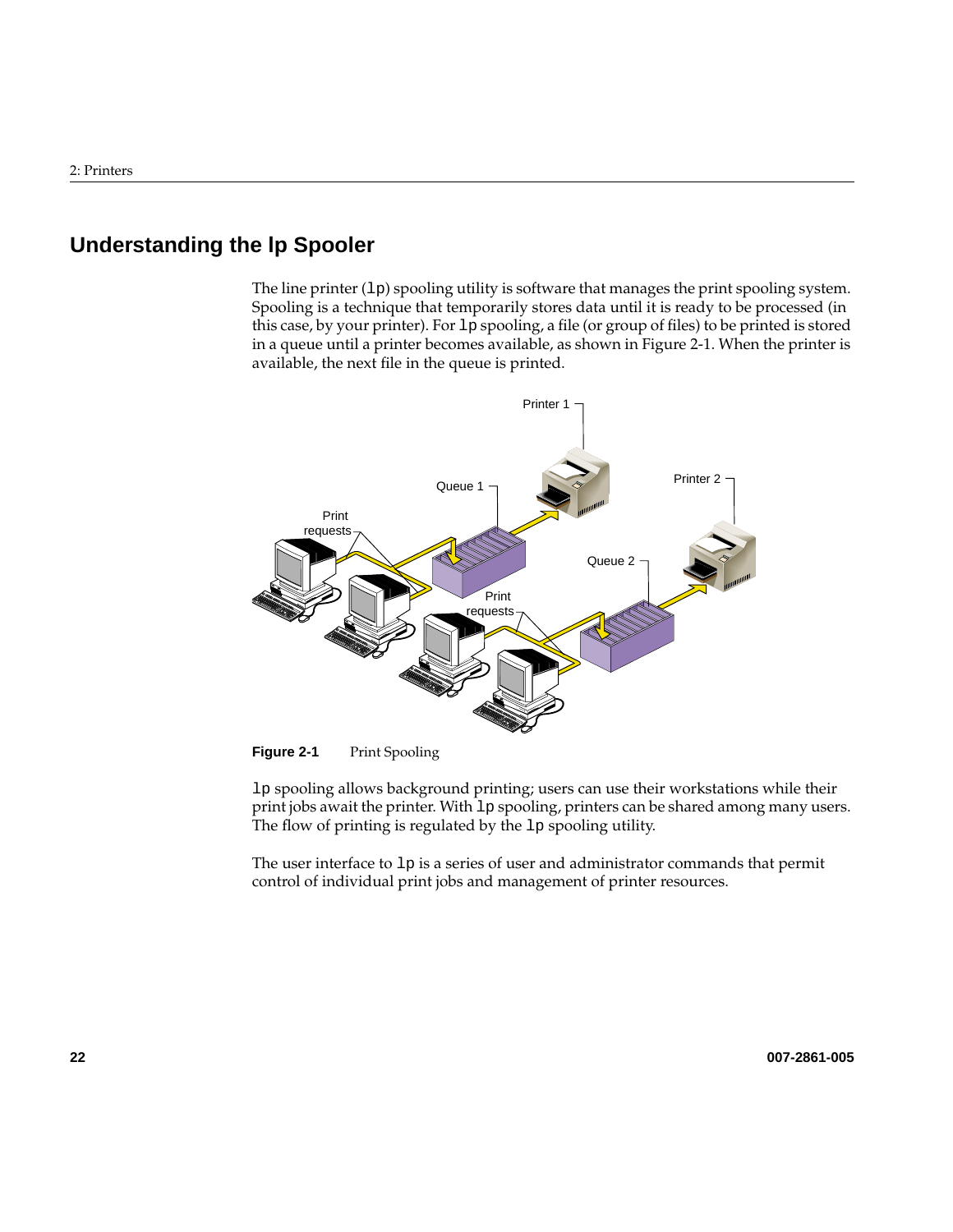### **Terms**

Throughout this chapter, these terms represent important concepts in the lp spooling system:

- printer A logical name that points to an interface file, which represents a physical device, that is, the actual printer.
- class The name given to an ordered list of one or more printers. A printer may be assigned to more than one class but need not be a member of any class. Figure 2-2 shows printers divided into two classes: one for black-and-white printers and one for color printers.
- destination The place an lp request is sent to await printing. The destination may be a specific printer or a class of printers. An output request sent to a specific printer is printed only by that printer; a request sent to a class of printers is printed by the first available printer in its class. Default destinations are initially set up but can later be modified, as needed.



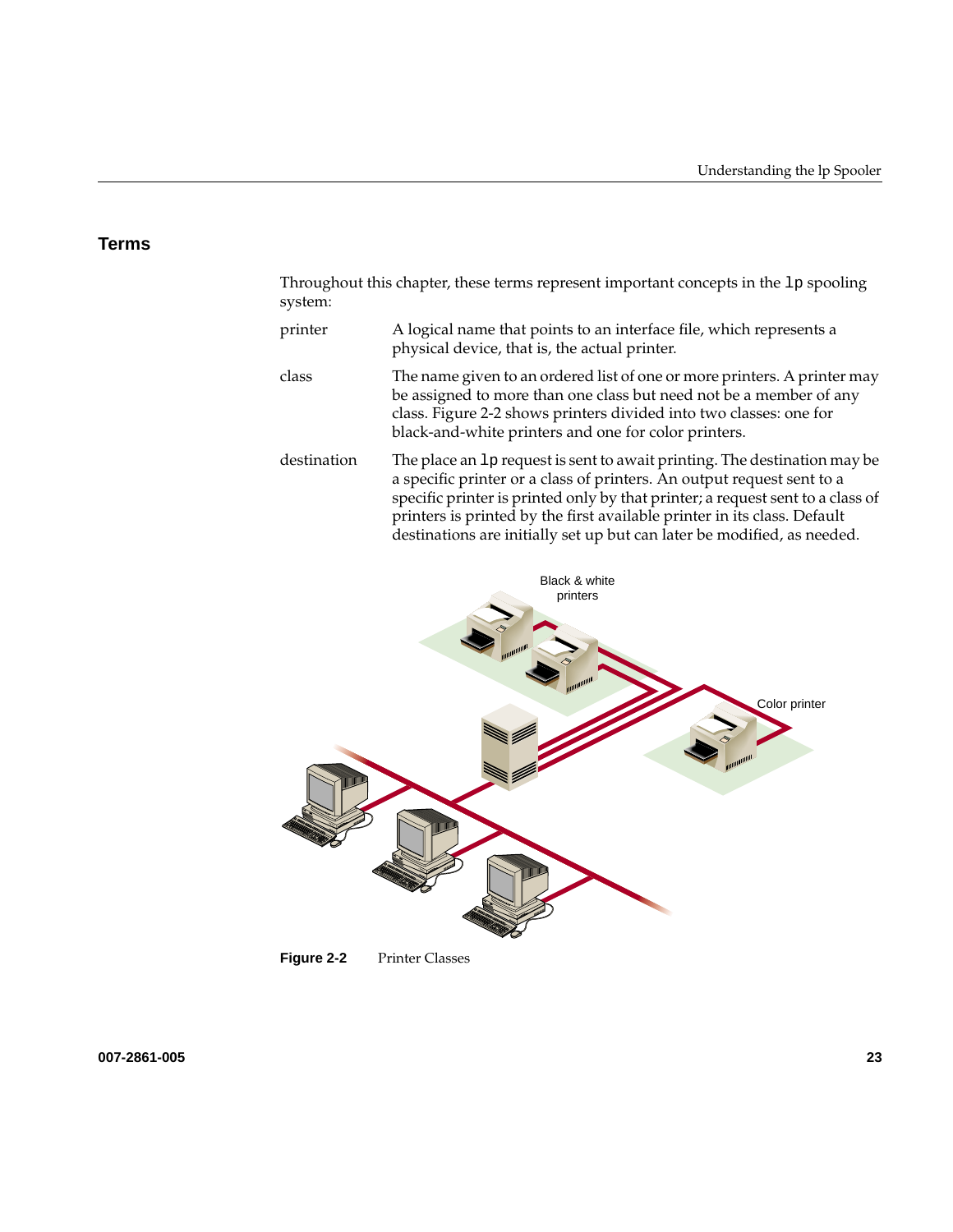## <span id="page-45-0"></span>**Command Interface to lp**

The command interface to lp consists of a set of commands for users sending their jobs to the printer and a set of administrator commands for managing printer resources.

The lp spooling utility allows

- Grouping printers together into logical classes to maximize throughput. (These printers need not be the same type.)
- Configuring your system to spool to a class of printers.
- Queueing print requests (jobs) so they can be processed by the next available printer.
- Canceling a print request so that an unnecessary job is not printed.
- Starting and stopping lp from processing print requests.
- Changing printer configurations.
- Reporting the status of the 1p scheduler.
- Restarting any printing that was not completed if the system was powered down.
- Moving print requests and queues from one printer or class of printers to another.

### **User Command Summary**

The commands described in this section allow users on workstations and across the network to access the printing facilities. Users should use the lp and cancel commands most frequently, the lpstat command occasionally, and the enable and disable commands infrequently, if ever. No special privileges are necessary to use these commands.

This section describes the five basic lp commands.

- lp Routes jobs to a destination and places them in a queue. The destination may be either a single printer or a class of printers.
- cancel Cancels spooled print requests.
- lpstat Reports the status of the lp spooling system.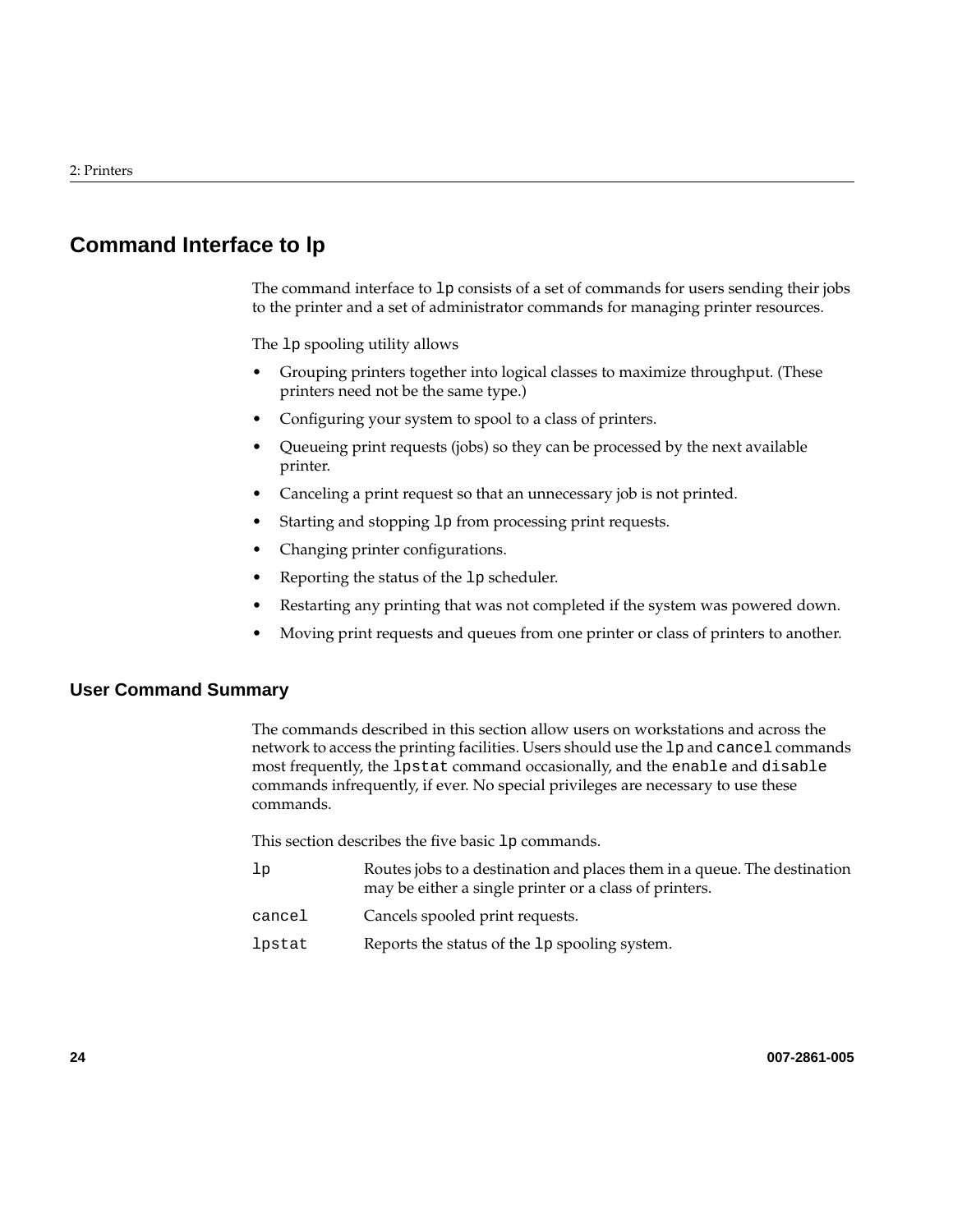#### **lp: Send a Print Job to a Printer**

The lp command routes a print job request to a destination where it is placed in a queue to await printing. The destination may be a single printer or a class of printers. If you do not specify a destination, the request is routed to the default destination. For information on how to set the default printer destination, see ["Changing the Default Printer](#page-58-0) [Destination" on page 37.](#page-58-0)

The form of the lp command is

lp [*options*] *filename*...

Every time an lp request is made, a request ID is assigned to the job and a record of the request is sent to you. The request ID has this form:

*destination*-*seqnum*

*destination* is the printer or class of printers to which the job has been routed. *seqnum* is an arbitrary sequence number assigned to the job by the lp system.

1 $p$  has three options that are particularly useful:  $-n$ ,  $-d$ , and  $-c$ .

Use -n to print more than one copy of a document:

lp -n*number*

*number* is the number of copies to print. Note that there is no space between -n and *number*.

• Use -d to specify a printer or class of printers other than the default printer (assuming your system has more than one printer defined):

lp -d*destination filename*...

• Use -c (for *copy*) to send a copy of the file to the printer. This ensures that edits you make to your files after you have issued a print request do not show up in the printed output:

lp -c *filename*...

You can combine these command options in any order. For a complete list of 1p options, see the  $1p(1)$  reference page. [Example 2-1 a](#page-47-0)nd [Example 2-2 s](#page-47-0)how some uses of the  $1p$ command.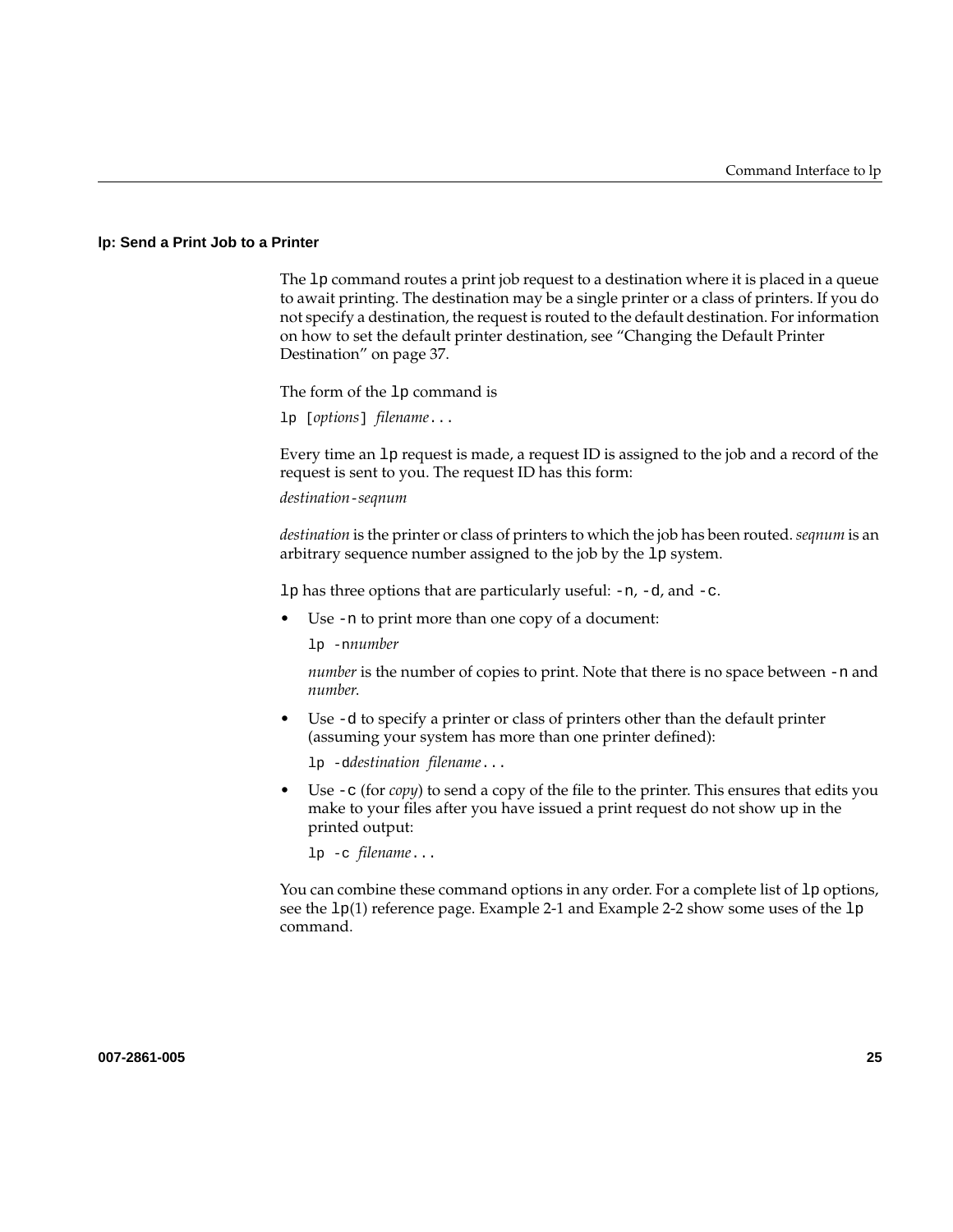<span id="page-47-0"></span>**Example 2-1** Simple 1p Print Requests lp myfile lp < myfile cat myfile | lp

To request a printout, you can use the lp command several different ways. The entries in Example 2-1 perform identical functions, sending a simple print request to the default printer.

**Example 2-2** Complex 1p Print Request lp -n3 -dfoo -c myfile

The entry in Example 2-2 prints three copies on printer foo and creates a copy of the file for the printer to process, ensuring that if changes are made to the file after the print request, the original file is printed.

#### **cancel: Remove a Print Request**

The cancel command removes a job from the queue. You can cancel a job either before or after it starts printing.

Any user can cancel any other user's job. If you cancel another user's print request, mail is sent to that user. Once you cancel a job, you can request that it be printed again only with the lp command:

```
cancel printer-name
cancel request-ID ...
```
Using the *printer-name* cancels the job currently being printed. Using the *request-ID* cancels the specified job(s) whether or not it is currently being printed, as shown in Example 2-3.

**Example 2-3** Using the cancel Command

```
cancel myprinter
request "myprinter-16" cancelled
cancel myprinter-17
request "myprinter-17" cancelled
```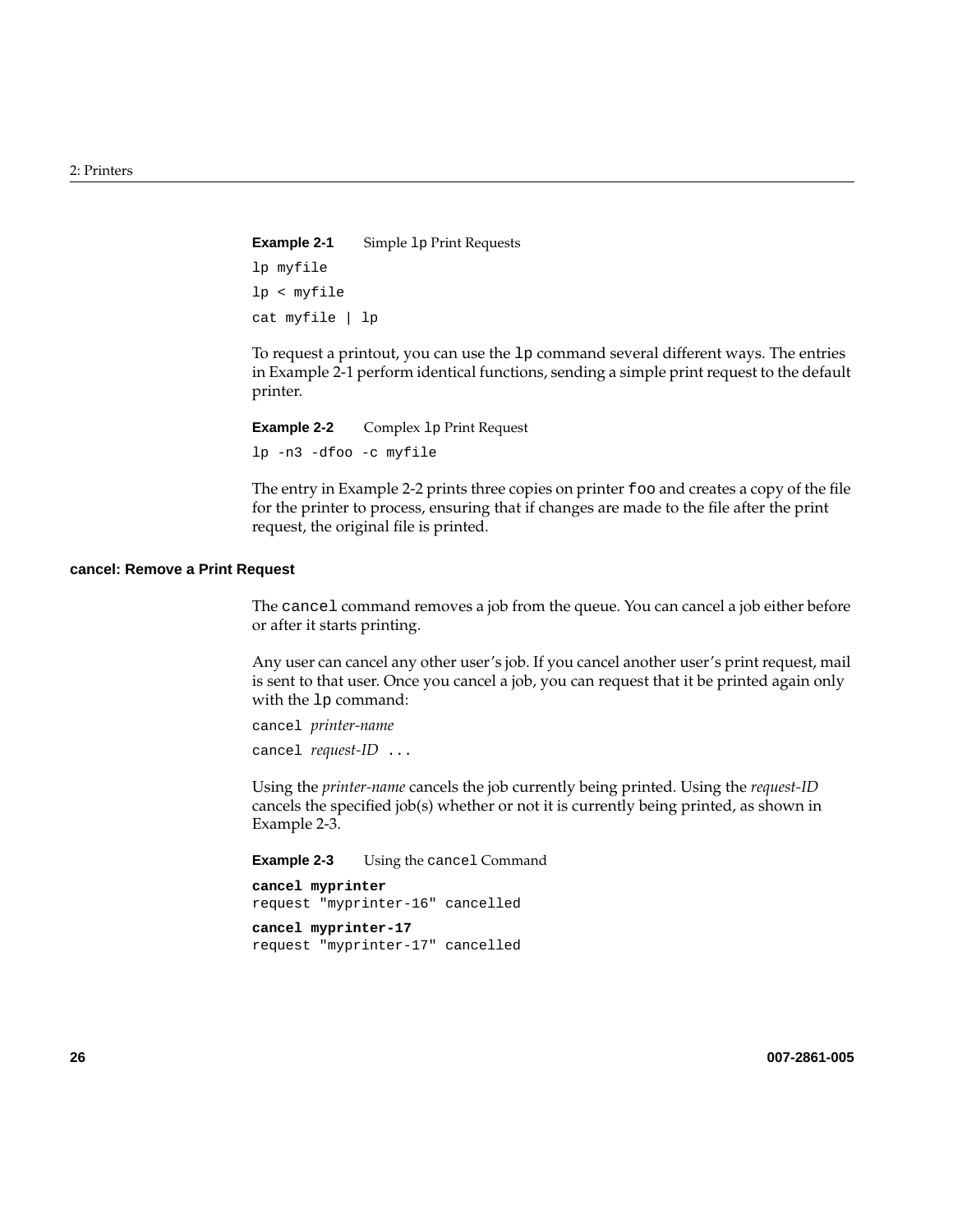Issuing a cancel command does not work when the job is being printed on a remote printer. To cancel a print job on a remote printer, log in to the remote system and issue the cancel command.

#### **lpstat: Report lp Status**

The lpstat command reports the status of various aspects of the lp system. To check lp status, type

lpstat [*options*]

Use the  $-t$  option to display a complete report on the status of the 1p system.

For a complete list of options, see the lpstat(1) reference page.

Example 2-4 shows a sample lpstat -t command and its result:

**Example 2-4** Using the 1pstat Command

**lpstat -t** scheduler is running system default destination: myprinter members of class foo: myprinter device for myprinter: /dev/plp myprinter accepting requests since Jul 31 21:40 foo accepting requests since Jul 30 12:23 printer myprinter now printing foo-18 enabled since Aug 5 15:34 foo-18 mylogin 3156 Aug 7 17:11 on myprinter

### **Administrator Command Summary**

This section summarizes the administrative commands that control the lp system. To execute administrative commands, you must be logged in as either root (that is, the superuser) or lp. Inexperienced users should not use the lp administrative commands.

| lpsched | Starts the 1p scheduler                                     |
|---------|-------------------------------------------------------------|
| lpshut  | Stops the 1p scheduler                                      |
| disable | Prevents a printer from printing jobs that are in the queue |
| enable  | Allows a printer to print jobs in the queue                 |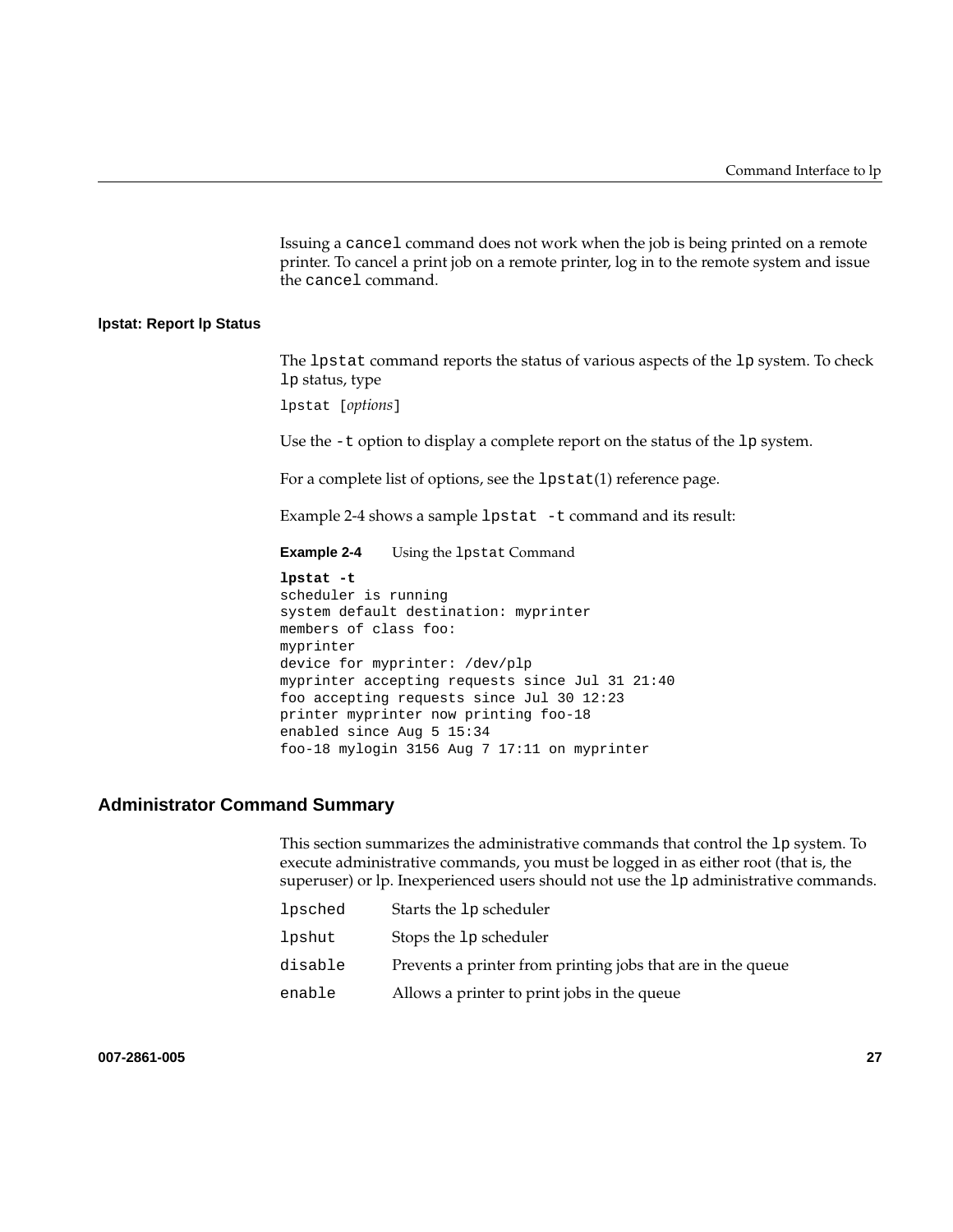| reject  | Prevents jobs from queueing at a particular destination   |
|---------|-----------------------------------------------------------|
| accept  | Permits job requests to queue at a particular destination |
| lpmove  | Moves job requests from one destination to another        |
| lpadmin | Configures the 1p system                                  |

#### **lpsched: Start the lp Scheduler**

The lpsched command starts the lp scheduler, the background daemon responsible for scheduling lp requests. lp prints jobs only when the scheduler is running on that system. lpsched is executed automatically each time the computer is booted.

Every time lpsched is executed, it creates a file called SCHEDLOCK in /var/spool/lp. When the scheduler is stopped under normal conditions, SCHEDLOCK is automatically removed. As long as this file exists, the system does not allow another lp scheduler process to run. If the scheduler stops abnormally (for example, if the system shuts down abnormally), you must remove SCHEDLOCK before you use the lpsched command.

To start the lp scheduler, type

/usr/lib/lpsched

There is no response from the system to acknowledge the lpsched command; to verify that the scheduler is running, use lpstat.

You can disable 1 psched from starting at boot time using chkconfig(1M). The command

chkconfig lp off

prevents lpsched from running at system startup. To enable lpsched at system startup, enter

chkconfig lp on

#### **lpshut: Stop the lp Scheduler**

The lpshut command stops the lp scheduler and ends all printing activity. All requests that are being printed when you issue the lpshut command are reprinted in their entirety when the scheduler is restarted.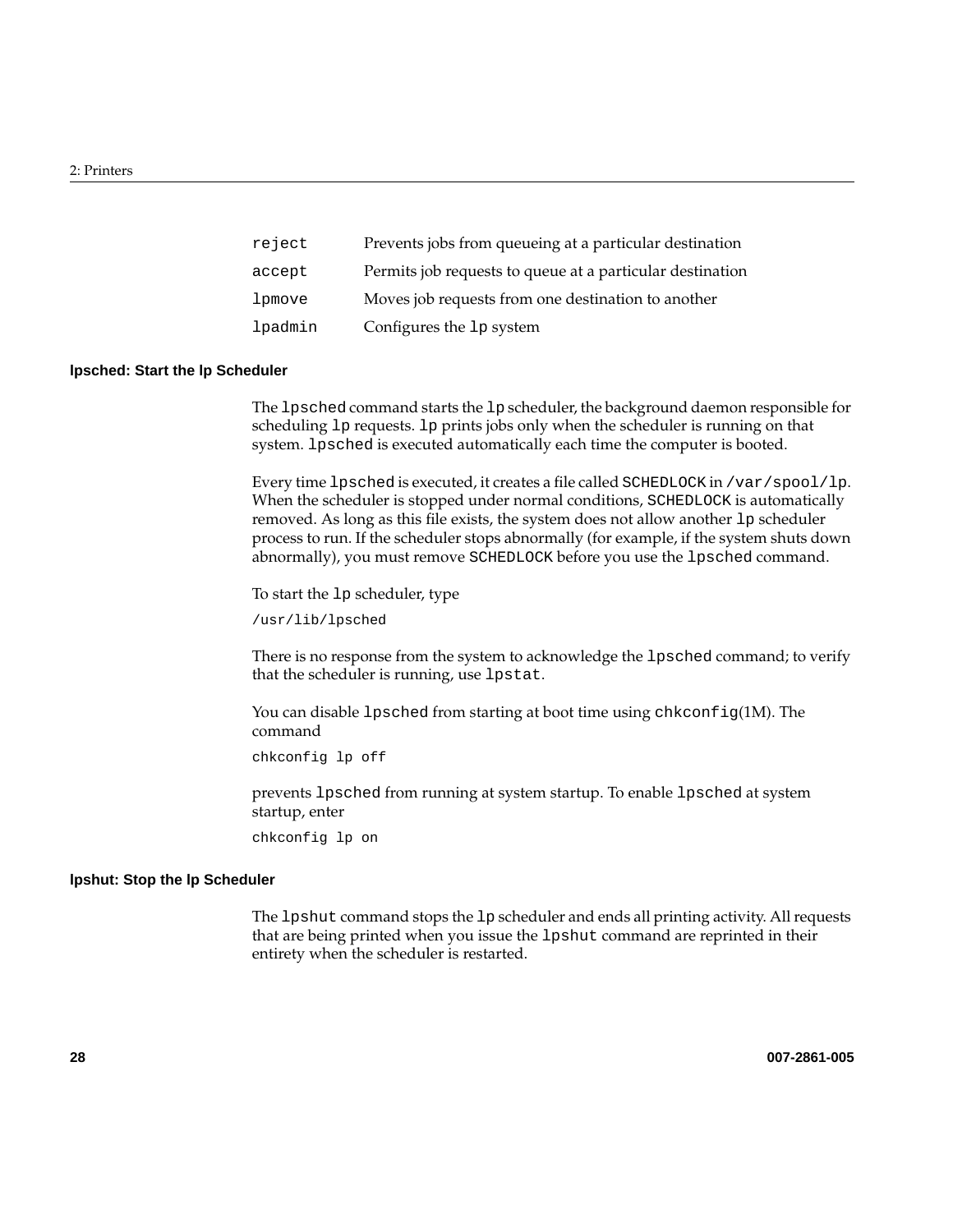To stop the lp scheduler, type

/usr/lib/lpshut

#### **disable: Stop Printer From Processing Requests**

The disable command prevents the printer from printing jobs in the queue. Possible reasons for disabling the printer include malfunctioning hardware, paper jams, running out of paper, or end-of-day shutdowns. If a printer is busy at the time it is disabled, the request it was printing is reprinted in its entirety when you reenable the printer.

You can send job requests to a printer that has been disabled. The jobs are put in the queue but are not printed until the printer is enabled.

To disable a printer, type

disable [-c] [-r"*reason*"] *printer(s)*

- Use the  $-e$  option to cancel the request currently being printed and disable the printer. This is useful if the current request causes the printer to behave abnormally.
- Use the -r option to tell other users why you disabled a printer. *reason* is a character string and must be enclosed in double quotation marks (" "). This string is displayed to anyone trying to use the disabled printer or to anyone issuing the lpstat command.

#### **enable: Allow Printer to Process Requests**

The enable command permits a printer that has been disabled to begin printing jobs from the queue. Example 2-5 shows how to use the enable command. To enable a printer, type

enable *printer*...

**Example 2-5** Using the enable Command **disable -r"paper jam" myprinter** printer "myprinter" now disabled

**enable myprinter** printer "myprinter" now enabled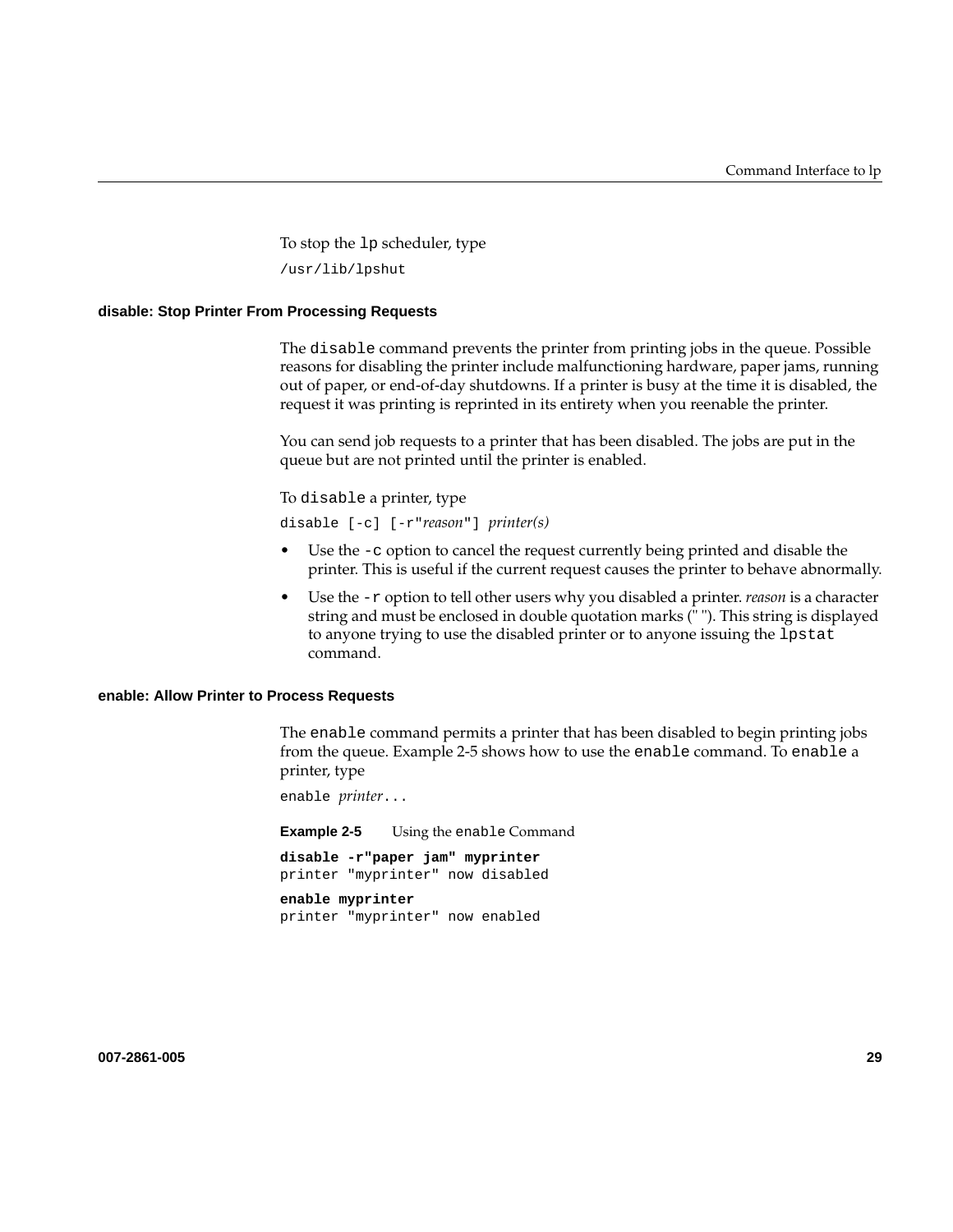#### **reject: Prevent Print Requests**

The reject command stops lp from routing requests to a destination queue. For example, if a printer has been removed for repairs, or has received too many requests, you may wish to prevent new jobs from being queued at that destination.

If the printer is enabled, all requests that are in the queue when you issue the reject command are printed.

The reject command takes the form

/usr/lib/reject [-r"*reason*"] *destination*

Use the -r option to tell other users why print requests are being rejected. *reason* is a character string and is enclosed in double quotation marks (" "). This string is reported to anyone trying to use lp to send requests to the specified destination.

#### **accept: Allow Print Requests**

The accept command allows job requests to be placed in a queue at the named printer(s) or class(es) of printer(s). As shown in Example 2-6, accept allows a printer to receive job requests and reject disables printing:

**Example 2-6** Using the accept and reject Commands

**/usr/lib/accept myprinter** destination "myprinter" now accepting requests

**/usr/lib/reject -r"printer broken" myprinter** destination "myprinter" is no longer accepting requests

#### **lpmove: Move a Request to Another Printer**

The lpmove command moves print requests from one destination to another. For example, if you have a printer removed for repairs, you may want to move all jobs pending on the queue to a destination with a working printer. You may also use lpmove to move specific requests from one destination to another but only after you have halted the scheduler with the lpshut command. lpmove automatically rejects job requests rerouted to a destination without a printer. The lpmove command takes two forms:

/usr/lib/lpmove *dest1 dest2* /usr/lib/lpmove *request(s) destination*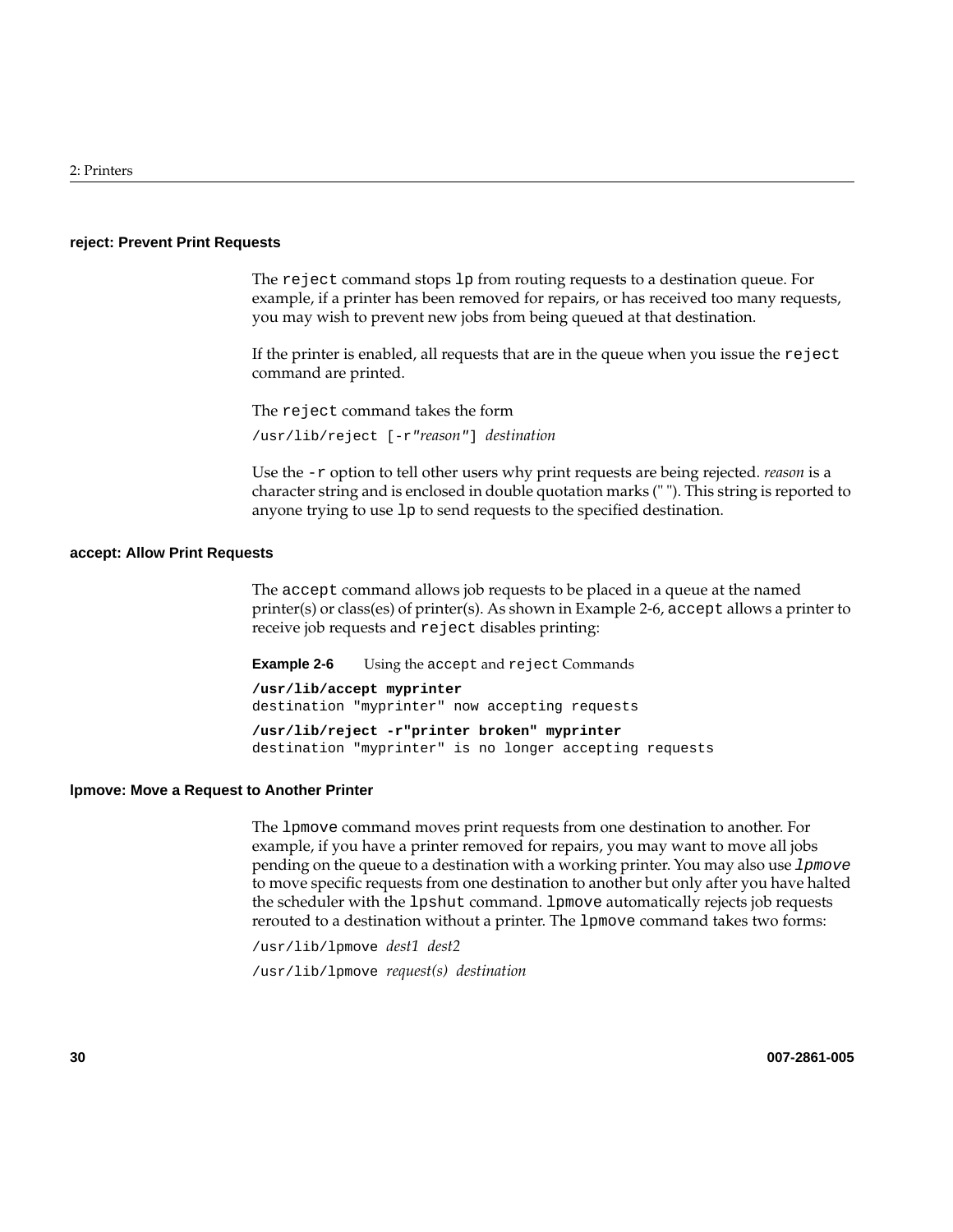*dest1, dest2*, and *destination* are printers or classes of printers. *request* is a specific request ID.

In the first form of the command, all requests are moved from *dest1* to *dest2*. After the move, the printer or printers at *dest1* does not accept requests until you issue an *accept* command. All rerouted requests are renamed *dest2-nnn*, where *nnn* is a new sequence number in the queue for destination *dest2*. In the second form, which you can issue only after you stop the scheduler, the rerouted requests are renamed *destination-nnn*. When you restart the scheduler, the original destinations still accept new requests. Example 2-7 demonstrates the use of the lpmove and lpshut commands.

**Example 2-7** Using the 1pmove and 1pshut Commands **/usr/lib/lpmove** *myprinter yourprinter* **lpshut /usr/lib/lpmove foo-19 foo-20** *yourprinter* total of 2 requests moved to yourprinter

#### **lpadmin: Configure Printers**

The lpadmin command has two primary uses:

- Adding new printers to the system
- Changing printer classes and destinations

Unlike most IRIX commands, lpadmin requires an option. The lpadmin command takes three forms:

lpadmin -d*destination*

lpadmin -x*destination*

lpadmin -p*printer* [*options*]

- Use the -d option to set the system default destination. The *destination* must already be installed when you issue the command.
- Use the -x option to remove the specified *destination* from the lp system.

You cannot remove a destination (printer or class) if it has pending requests; you must first either remove all requests with the cancel command or move them to other destinations with lpmove.

Removing the last remaining member of a class deletes that class from lp. Removal of a class, however, does not imply the removal of printers assigned to that class.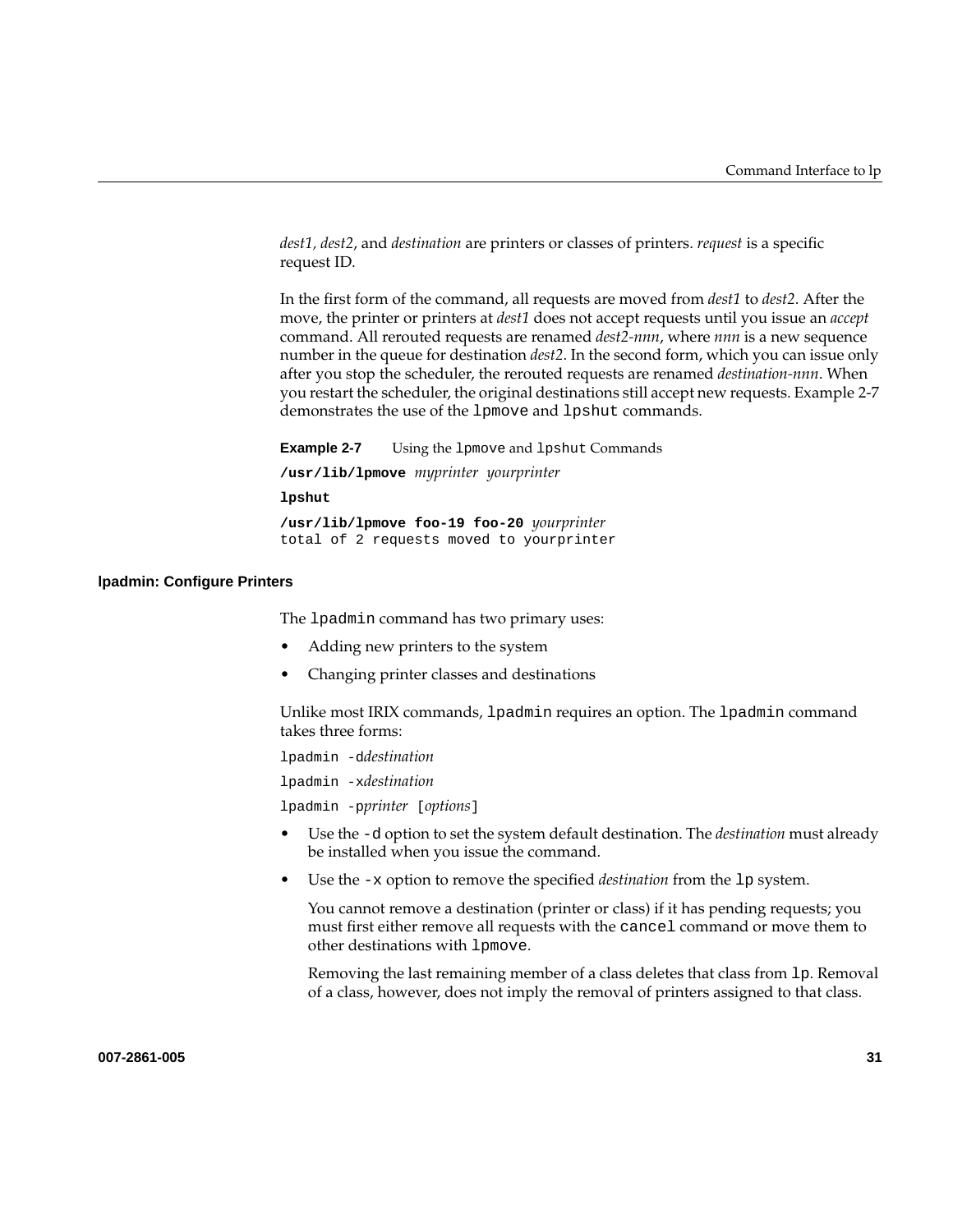<span id="page-53-0"></span>**Note:** The rmprinter command can also be used to remove a printer. See ["Removing a Printer" on page 37](#page-58-0).

• Use the -p option to reassign printers to different classes. This option has two options of its own. With these options, the lpadmin command takes the form

lpadmin -p*printer* [-c*class*] [-r*class*]

- Use the -c option to assign a *printer* to the specified *class.*
- Use the -r option to remove a *printer* from the specified *class.*

The -p option does not work while the scheduler is running.

In Example 2-8, the first entry shuts down the lp scheduler. The second entry removes the printer myprinter from the lp spooling system. The printer myprinter is then removed from the foo class and assigned to the boo class with the third entry.

```
Example 2-8 Using the 1padmin Command
/usr/lib/lpshut
/usr/lib/lpadmin -xmyprinter
/usr/lib/lpadmin -pmyprinter -rfoo -cboo
```
For a complete list of options, see the lpadmin(1M) reference page.

## **Managing the lp System**

This section contains procedures for adding a printer, removing a printer, changing your default printer, clearing printer log files, and printing over a network.

## **Adding a Printer**

To send print requests to your printer, you must first add your printer by registering it with the 1<sub>p</sub> spooler. The procedures for adding a printer with 1<sub>p</sub> vary. The procedures are divided into the following groups, depending on the type of printer and how it is used:

• Parallel and serial printers on the local system; see "[Adding Parallel and Serial](#page-54-0) [Printers" on page 33](#page-54-0).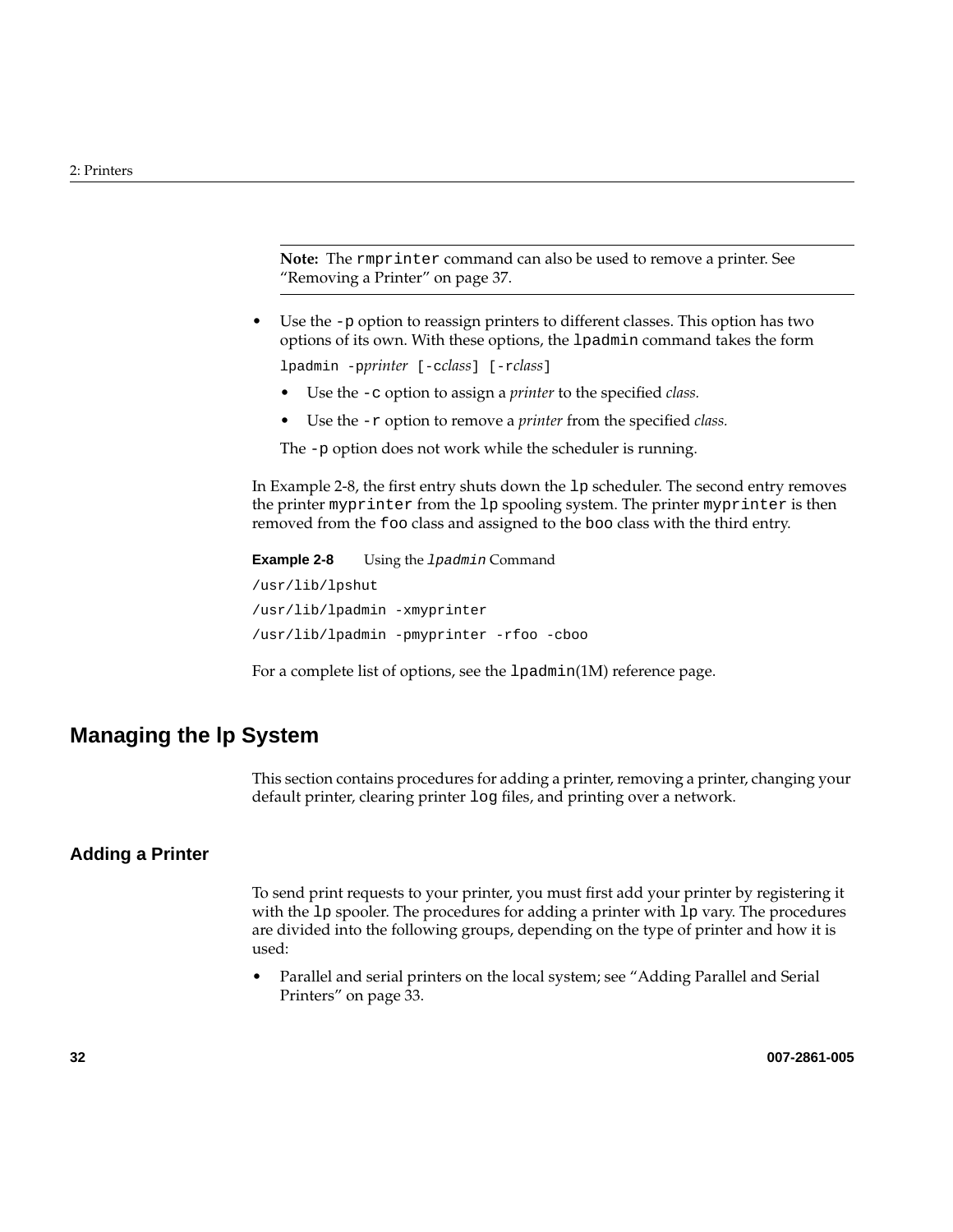- <span id="page-54-0"></span>• SCSI printers; see ["Adding a SCSI Printer" on page 34.](#page-55-0)
- Printers connected to remote print server systems; see ["Adding a Network Print](#page-56-0) [Server" on page 35](#page-56-0).

**Note:** The utilities described in this section, mkcentpr, mkserialpr, mkscsipr, and mknetpr, should be used whenever possible. For a list of supported printers, see the directory /var/spool/lp/model. Additionally, these utilities list the printers they support when they are executed.

#### **Adding Parallel and Serial Printers**

Silicon Graphics systems are equipped with at least one parallel and one serial port. Both ports are on the back of the workstation and are clearly labeled.

The special file /dev/plp is the interface to the parallel printer port. Some larger servers have multiple parallel ports.

If you have more than one parallel port on your system, the device files that refer to the ports are named according to the board slot in which the CPU board is installed. For example, if you have an IO4 board in slot 2 and another in slot 4, the device files for the parallel ports are /dev/plp2 and /dev/plp4. One of these devices (the parallel port attached to the board designated as the primary board) is linked to the default /dev/plp.

Normally, /dev/plp is directly accessed only by a print spooling mechanism such as the lp subsystem. The special file /dev/plp may only be opened for writing one process at a time. However, several processes may open the device in read-only mode to find out the printer status. A printer reset is issued whenever the device file is opened for writing. For a complete description of the parallel printer interface, see the  $p1p(7)$  reference page.

Parallel and serial printers are installed with a similar procedure but to different ports. Your printer hardware documentation should detail the cabling requirements for the printer's interface. Connect the printer interface cable to your printer and to the appropriate port on the back of your workstation.

To register printers connected directly to your computer via a parallel or serial port, follow these steps: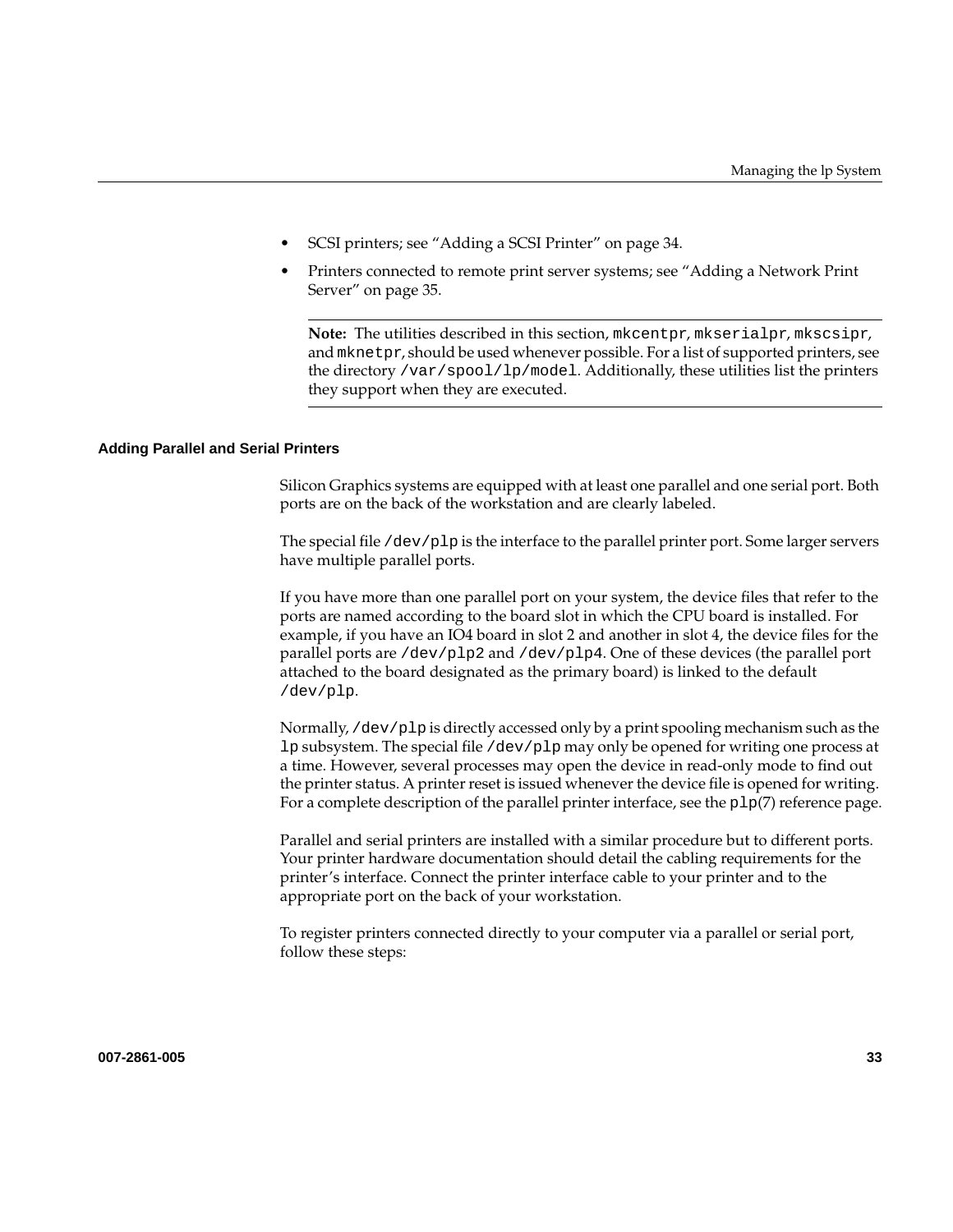- <span id="page-55-0"></span>1. Become the superuser with the su command.
- 2. Stop the print spooler. Type

/usr/lib/lpshut

- 3. Choose one of the following commands, depending on the type of port your printer is attached to:
	- Assuming you have a printer attached to the parallel port, use the mkcentpr utility to install the printer in the lp system. Type

mkcentpr

The mkcentpr utility is an interactive script that prompts you for all necessary information about your printer and then automatically registers it. You should be prepared to specify the device file for the parallel port  $(\angle \text{dev}/p \text{lp}$  unless you have multiple CPU boards installed) and other specific information. Consult the mkcentpr(1M) reference page for complete information about mkcentpr syntax.

• Assuming you have a printer attached to the serial port, use the mkserialpr utility to install the printer in the lp system. Type

mkserialpr

The mkserialpr command is similar to mkcentpr except that it is used for the serial port. Consult the mkserialpr(1M) reference page for complete information about mkserialpr syntax.

4. To set up the printer as the default printer, type the following command and substitute the printer name by which the printer is known to its users for the *printer-name*:

/usr/lib/lpadmin -d*printer-name*

Your printer is now registered with the lp system and is ready for printing.

#### **Adding a SCSI Printer**

SCSI printers are supported by Impressario. If you have Impressario installed on a nongraphics system, use the mkscsipr command supplied with Impressario to register the printer. Consult the mkscsipr(1M) reference page for complete information about mkscsipr syntax.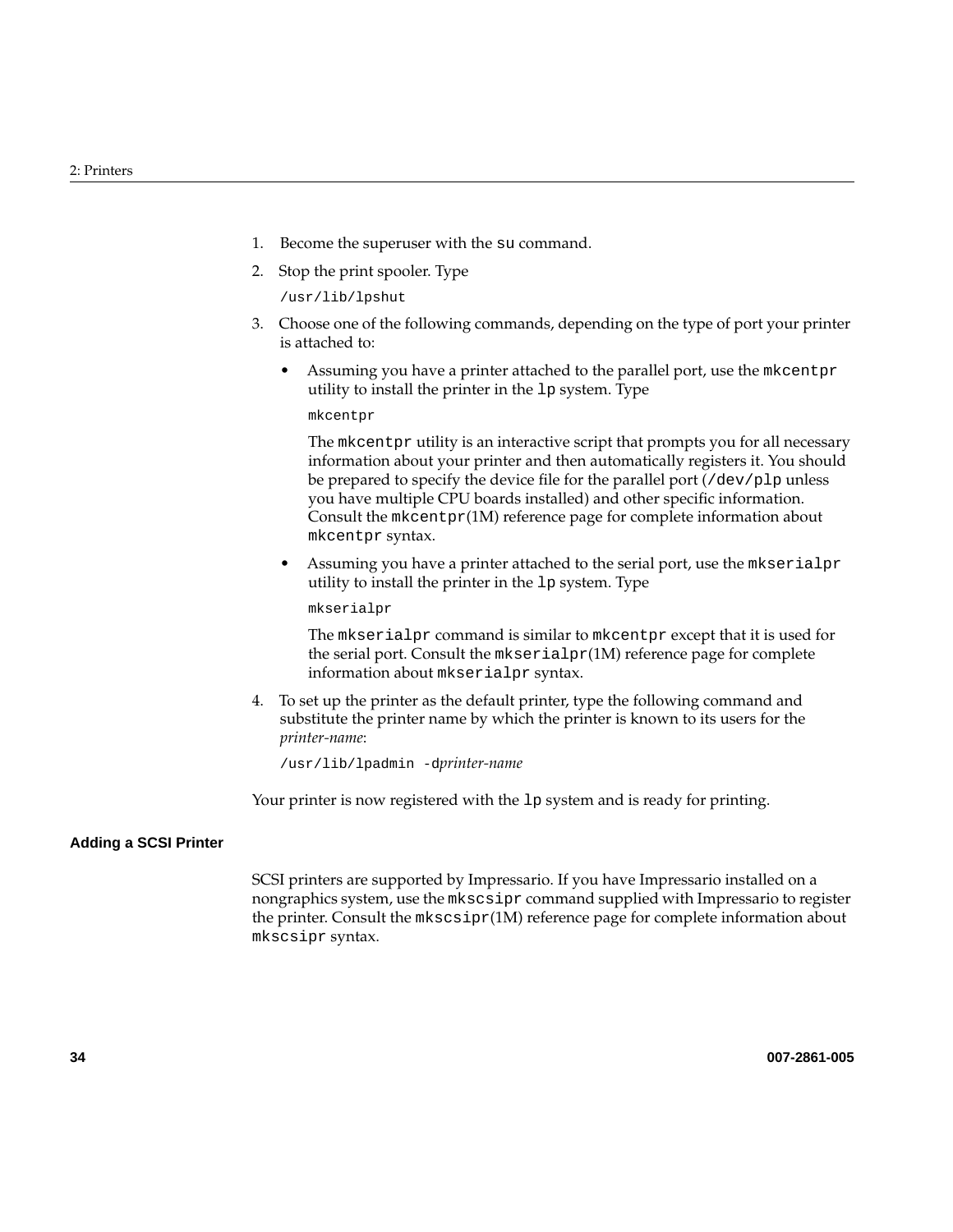#### <span id="page-56-0"></span>**Adding a Network Print Server**

Network print servers allow several users to use the same printer, thus avoiding the expense of having a printer attached to each workstation. In a network, printers attached to remote systems are called print servers, remote systems with print servers attached are called print server systems, and the workstations accessing the print servers are called print clients, as shown in Figure 2-3.



Figure 2-3 Print Clients, Print Server Systems, and Print Servers

Print servers must be configured on the print server system before remote clients can configure them successfully across the network.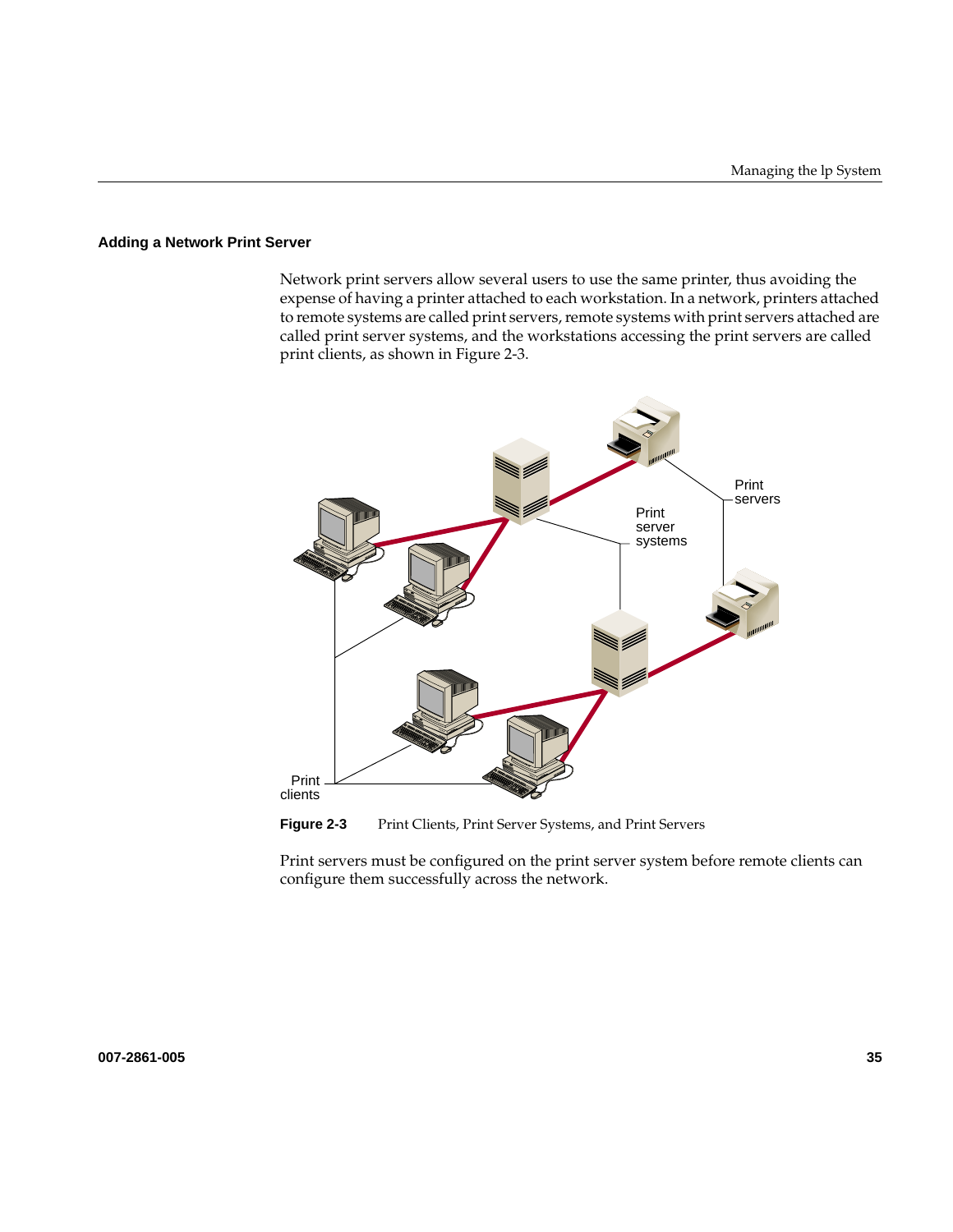To configure a print server for use across a network, follow these steps:

- 1. Log in as the superuser to the print server system (the system where the print server is physically attached).
- 2. Replace *client\_name* in the command below with the hostname of the client that needs access to the print server. Type

addclient *client\_name*

addclient grants permission for the specified *client\_name* to access print servers across the network.

**Note:** The addclient command allows anyone who has access to the lp account on the print client to have the privileges of the lp account on the print server system. This means that your lp system can be modified by the client system users.

If you want all remote workstations to be able to use print servers on the print server system, type

addclient -a

- 3. Both print client and print server systems must be able to communicate across the network. For additional information on network communications, see *IRIX Admin: Networking and Mail*.
- 4. On the print client, become superuser.
- 5. On the print client, add the print server to the lp spooler with the script mknetpr: mknetpr

mknetpr then prompts you for name of the queue, hostname, and printer name. You should be prepared to supply this information. Refer to  $\mathfrak{m}$ knetpr(1M) for more information.

6. To set up this print server as the default printer, type this command on the print client, using the *printer-name* variable from the previous step:

/usr/lib/lpadmin -d*printer-name*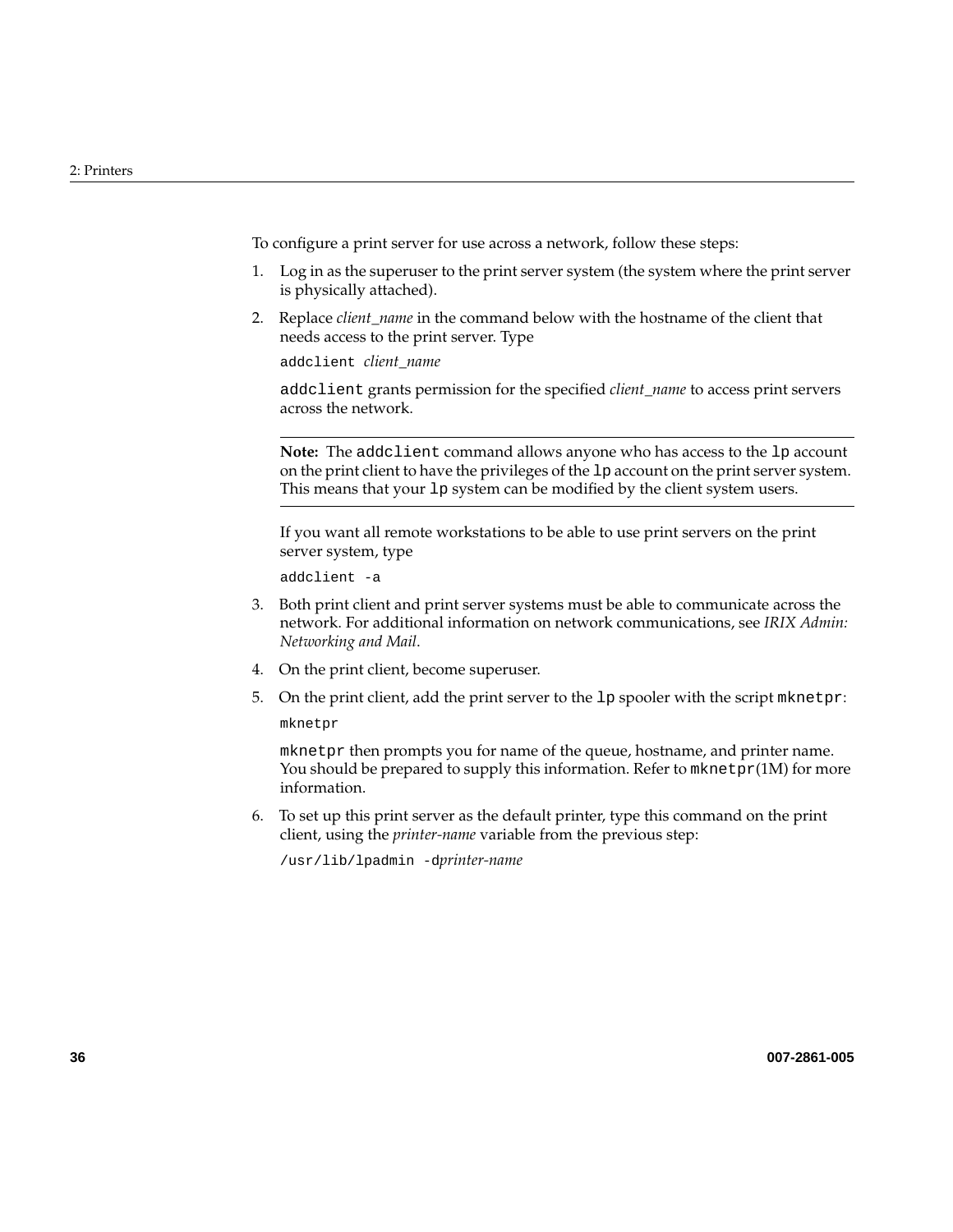### <span id="page-58-0"></span>**Removing a Printer**

Under some circumstances, you may want to remove one or more printers from the 1<sub>P</sub> system. The rmprinter utility allows you to remove a specified printer. The preset utility allows you to reset your entire lp system to the way it was when you received your workstation from Silicon Graphics. To remove a specified printer, follow these steps:

- 1. Become the superuser.
- 2. Remove the printer by entering the command below. Replace *printer-name* with the name by which the printer is known to users accessing it:

rmprinter *printer-name*

Your printer is now removed from the lp system.

To remove all printers on your system, use the preset command.

**Caution:** Use preset with extreme care: it removes all printer configuration information.

- 1. Become the superuser.
- 2. Type

preset

Your lp system is now completely reset and all printers are removed.

### **Changing the Default Printer Destination**

The default printer destination for a system can be an individual printer or a printer class. You can set it by using the lpadmin command with the -d option. The system default must be set by the user. A destination must already exist on the lp system before you can designate it as the default destination. See "[Adding a Printer" on page 32 fo](#page-53-0)r setting up a printer.

The lp command determines a request's destination by checking for a -d option on the command line, which, if present, takes precedence over any other established destination. If -d is not present, lp checks to see if the user's environment variable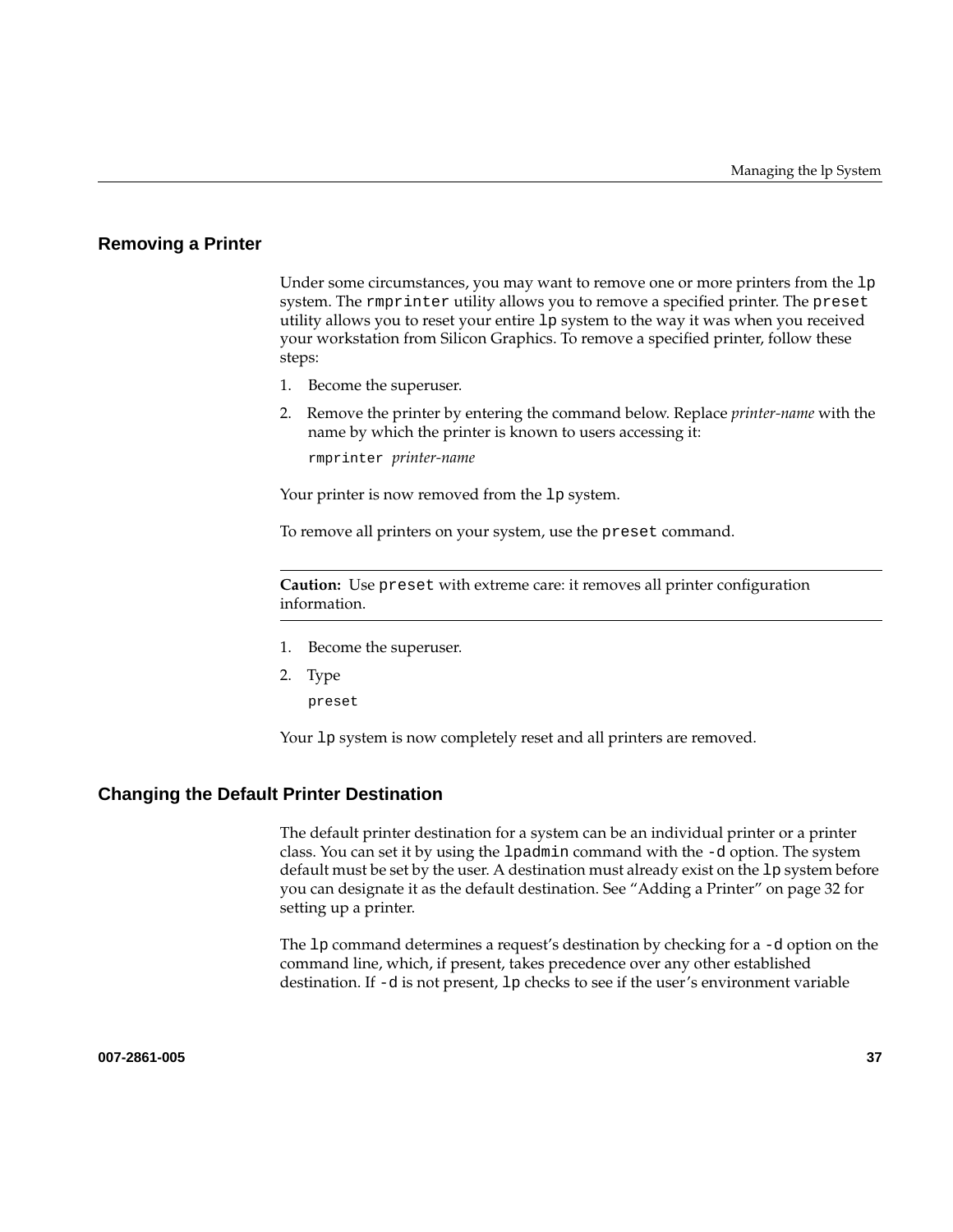LPDEST is set. If LPDEST is set, it is used; if LPDEST is not set, then the request is routed to the default destination. Setting the environment variable LPDEST allows a user to have a default destination other than the system default.

## **Managing Printing on Print Server Systems**

Remote printing on the print server system allows users to send print jobs over the network with the same commands that send jobs to a local printer. After the print client's lp spooler queues the print request, it is sent across the network to the remote print server system, where it is processed by that system's lp spooler. As a result of this, you cannot accurately determine the status of a remote print request by using the lpstat command on the local system.

This section covers two aspects of remote printing:

- "Checking Print Server Status" on page 38
- • ["Canceling Print Server Requests" on page 39](#page-60-0)

#### **Checking Print Server Status**

When you send a print request across the network to a print server, the local 1 p system always reports that the request is being printed, regardless of its actual status in the print server system's lp spooler. To check the true status, you must remotely access (using rsh or rlogin) the print server system that is processing the job. The remote lp scheduler changes the request ID of any job sent to it over the network to reflect the actual name of the print server and gives it a new sequence number corresponding to its place in the print server queue. To determine a specific job's status, use the lpstat command. Example 2-9 uses rsh to access the print server system:

**Example 2-9** Checking the Print Server's 1p Status

rsh *hostname* lpstat -t

*hostname* is the name of the print server system.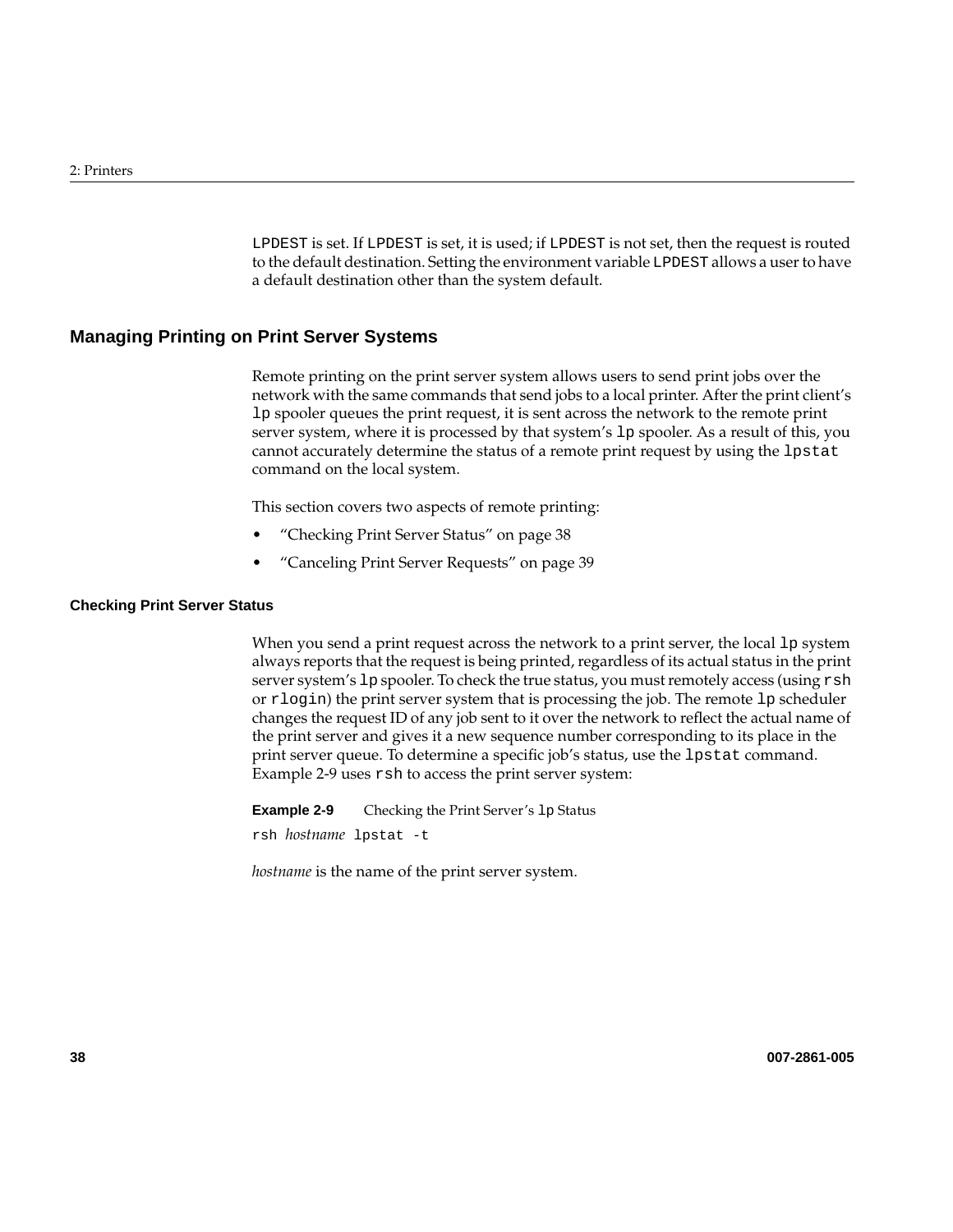#### <span id="page-60-0"></span>**Canceling Print Server Requests**

Once you know the remote print server status, you can use the cancel command on the print server system to cancel jobs on the print server's queue. You must cancel a remote print job from the print server once it has been sent over the network by the local lp system.

Example 2-10 uses rsh to access the print server system:

**Example 2-10** Canceling Print Server Requests rsh *hostname* cancel *print-server-name* rsh *hostname* cancel *request-ID*

*hostname* is the name of the print server system. Using the *print-server-name* cancels the job currently being printed. Using the *request-ID* cancels the specified job whether or not it is currently being printed

## **Configuring the BSD lpr Spooler System**

The IRIX print spooler can accept print jobs from remote systems that use the BSD  $1pr$ protocol. This means the print spooler supports the lpr protocol used by many PCs and other non-IRIX systems and can act as a print server for those systems.

Silicon Graphics does supply the BSD lpr print spooler software, which can be installed and configured if you wish to use it on the IRIX system. Silicon Graphics does not support configuring the BSD lpr print spooler locally (you cannot have the printer physically connected to a Silicon Graphics system). For information about configuring a BSD lpr print spooler on another system, refer to any documentation describing the standard BSD operating system (see ["Additional Resources" on page xxi\)](#page-20-0). Print requests can be submitted to a BSD print server once it is configured.

The BSD lpr print spooler allows you to access print servers that are attached to other systems on the network. Be sure to check the other systems, or contact the system administrator, to verify the type of spooling system those systems are using. Generally speaking, if a system has an /etc/printcap file configured, it is using the BSD  $1pr$ print spooling system.

Verify that the System Administrator of the BSD print server system includes your hostname in the print server system's /etc/hosts.equiv file and that your IP address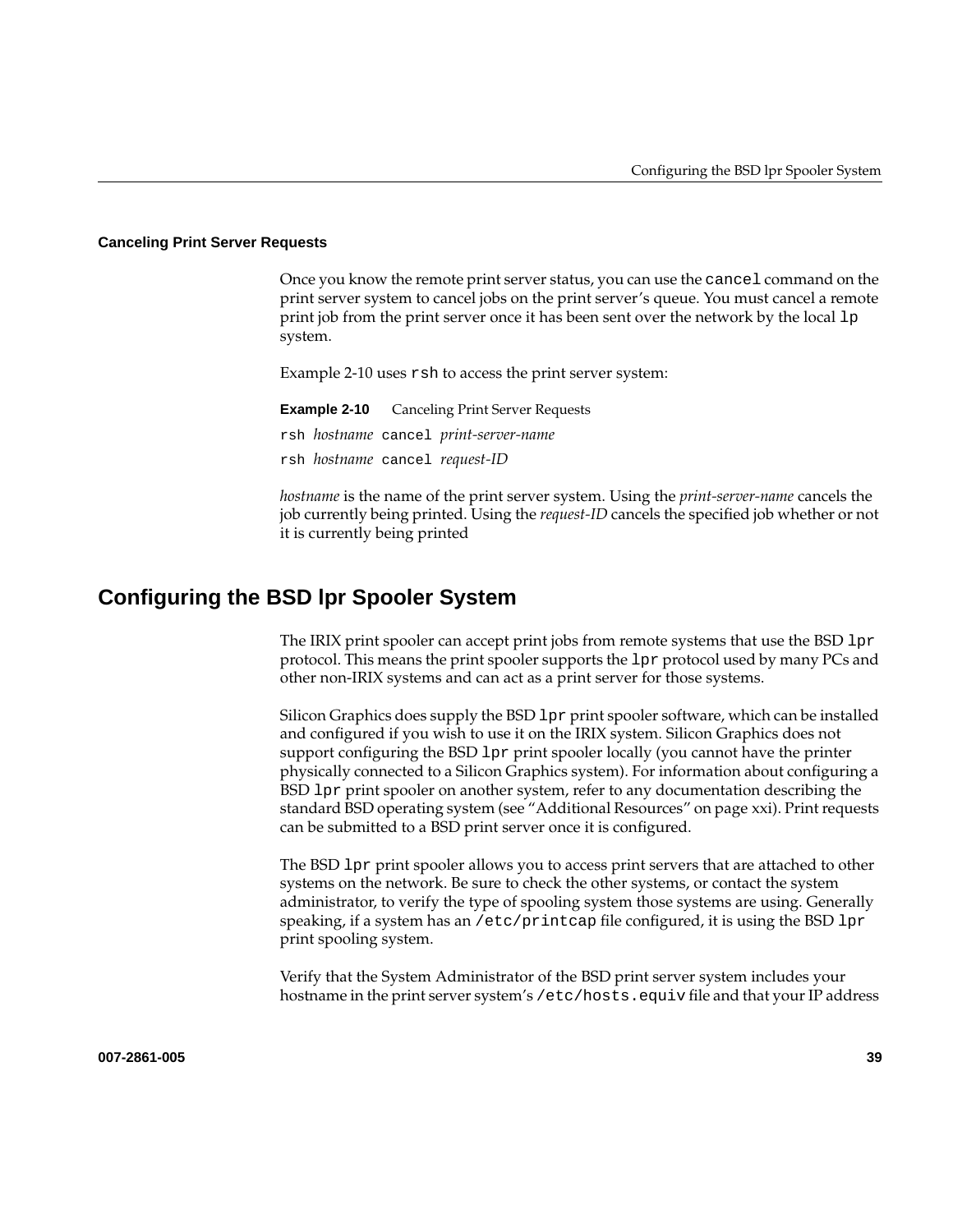and hostname appear in the print server system's /etc/hosts file. You must add the print server system's IP address and hostname to your system's /etc/hosts file.

If your files (documents) do not print once you have configured the BSD print spooler, see ["Troubleshooting the BSD lpr Spooling System" on page 67.](#page-88-0) The troubleshooting section takes you to the point where you can see a copy of your document on the print server system. If the document disappears from the print server system's queue without printing, contact the System Administrator.

## **Verifying Installation of the BSD lpr Subsystem**

Enter the following command to verify that the BSD lpr print spooling system was properly installed:

versions -av | grep print.sw.bsdlpr

A sample output of this command looks like this:

I print.sw.bsdlpr 08/07/96 Berkeley 'lpr' Printer Spooler

The BSD spooler is not loaded by default. Check to see if the subsystem is installed. If it is not, refer to *IRIX Admin: Software Installation and Licensing* and your release notes. Most users must use the inst command to install this subsystem.

Use the versions command (versions  $-av$  | grep print.sw.bsdlpr) to verify that you have the entire subsystem loaded. Creating an /etc/printcap file is not sufficient.

After you verify that the print.sw.bsdlpr subsystem is installed, edit the /etc/printcap file to configure the lpr spooling system. There are no tools to perform this function, so you need to edit the file manually. The remainder of this subsection takes you through this process. Be sure that you format the entries correctly. The /etc/printcap file expects information in a format similar to that in the /etc/termcap file.

#### **Configuring the printcap File**

Before you begin editing the /etc/printcap file, log in to your system as root.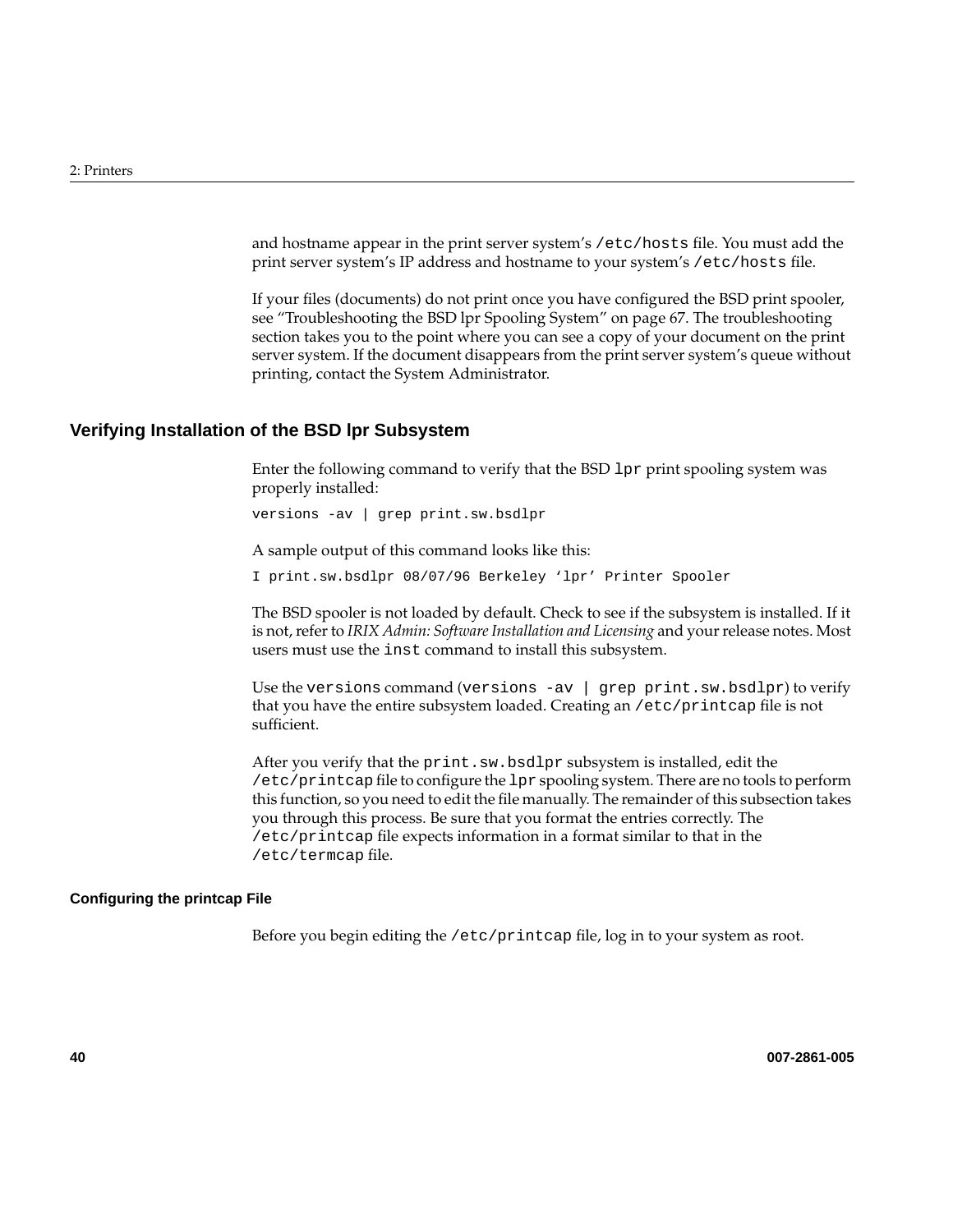<span id="page-62-0"></span>**Note:** The printcap file is sensitive to syntax errors. The name field must begin at the first character on a line. The print server names must be separated by pipe symbols (the vertical bar "|"). The name line must be terminated with a colon followed by a backslash  $'':\check{'}'.$  Make sure that there are no spaces, tabs, or any other character after the backslash.

The definition lines must begin with a tab character followed by a colon (:), followed by the field you are defining, followed by an equal sign. The definition line must end with a colon. See "printcap Examples."

One name and three definition fields must be defined. They are

| name   | This field must contain all the names the print server can be accessed as.<br>It should include 1p because, by default, 1pr looks for 1p in the name<br>field of the /etc/printcap file. The names are separated with pipe<br>symbols. |
|--------|----------------------------------------------------------------------------------------------------------------------------------------------------------------------------------------------------------------------------------------|
| :rm    | Remote print server system name. This is the name of the system that<br>has the print server physically connected to it.                                                                                                               |
| :rp    | Remote print server name. This is the name of the remote print server on<br>the print server system that you are trying to access.                                                                                                     |
| $:$ sd | Spool directory. This is the name of your local spool directory. If you do<br>not use the default directory /usr/spool/lpd, you must create the<br>directory using the mkdir command.                                                  |

#### **printcap Examples**

Following are two examples that can help you edit the /etc/printcap file. Example 2-11 shows how to configure the printer configuration file in two lines. [Example 2-12](#page-63-0) shows how to configure each option of the printcap file on a separate line. The examples are followed by explanations.

**Example 2-11** printcap Example 1

lp|sleepy|sleepyprinter:\

:lp=:\:rm=snowwhite.story.land:rp=doc:sd=/usr/spool/lpd: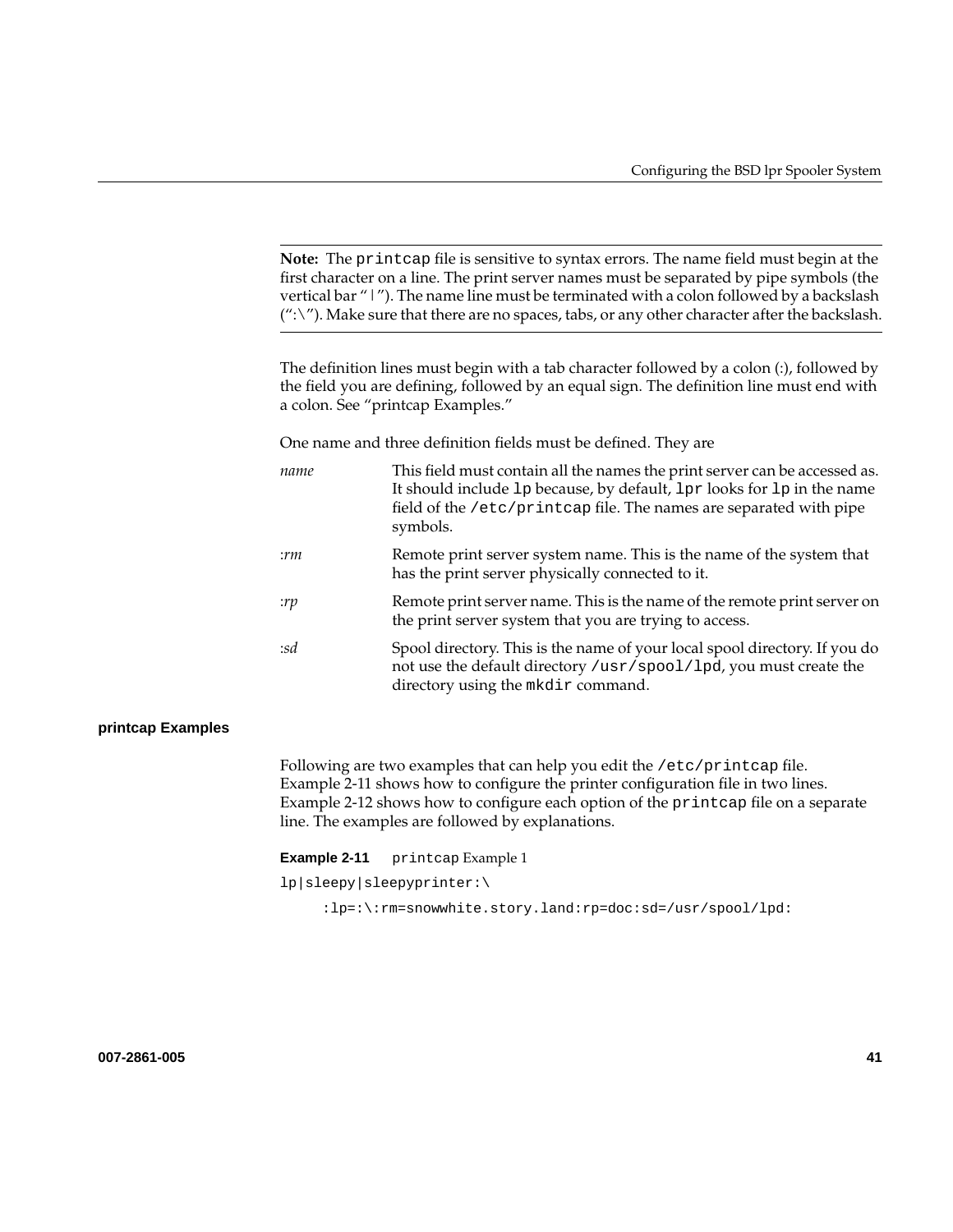#### <span id="page-63-0"></span>**Example 2-12** printcap Example 2

```
lp|sleepy|sleepyprinter:\
    : lp=:\setminus :rm=snowwhite.story.land:\
     :rp=doc:\
     :sd=/usr/spool/lpd:
```
The examples show that the print server can be accessed by the names 1p, sleepy, and sleepyprinter.

The print server system (where the print server is physically attached) is called snowwhite.story.land.

The name of the print server on the print server system is doc.

The local spool directory is called /usr/spool/lpd.

#### **Using the lpr Command to Print**

Now that you have the /etc/printcap file configured, make sure that the daemon is running. Enter the following command:

ps -ef | grep lpd

Your system should return something similar to

root 195 1 0 11:06:04 ? 0:00 /usr/etc/lpd root 1293 753 2 13:20:39 ttyq6 0:00 grep lpd

The /usr/etc/lpd path at the end of the line indicates that the daemon is running. If only one line was returned (grep lpd), then start the lpd daemon by entering the following command:

```
/usr/etc/lpd
```
Now, if you type ps -ef | grep lpd, you should see two lines.

As shown in ["printcap Examples" on page 41](#page-62-0), the print server can be accessed by three names: lp, sleepy, and sleepyprinter. By default, the lpr command looks for the field lp in the /etc/printcap file. If this is not the first name in the name field, you need to do one of two things: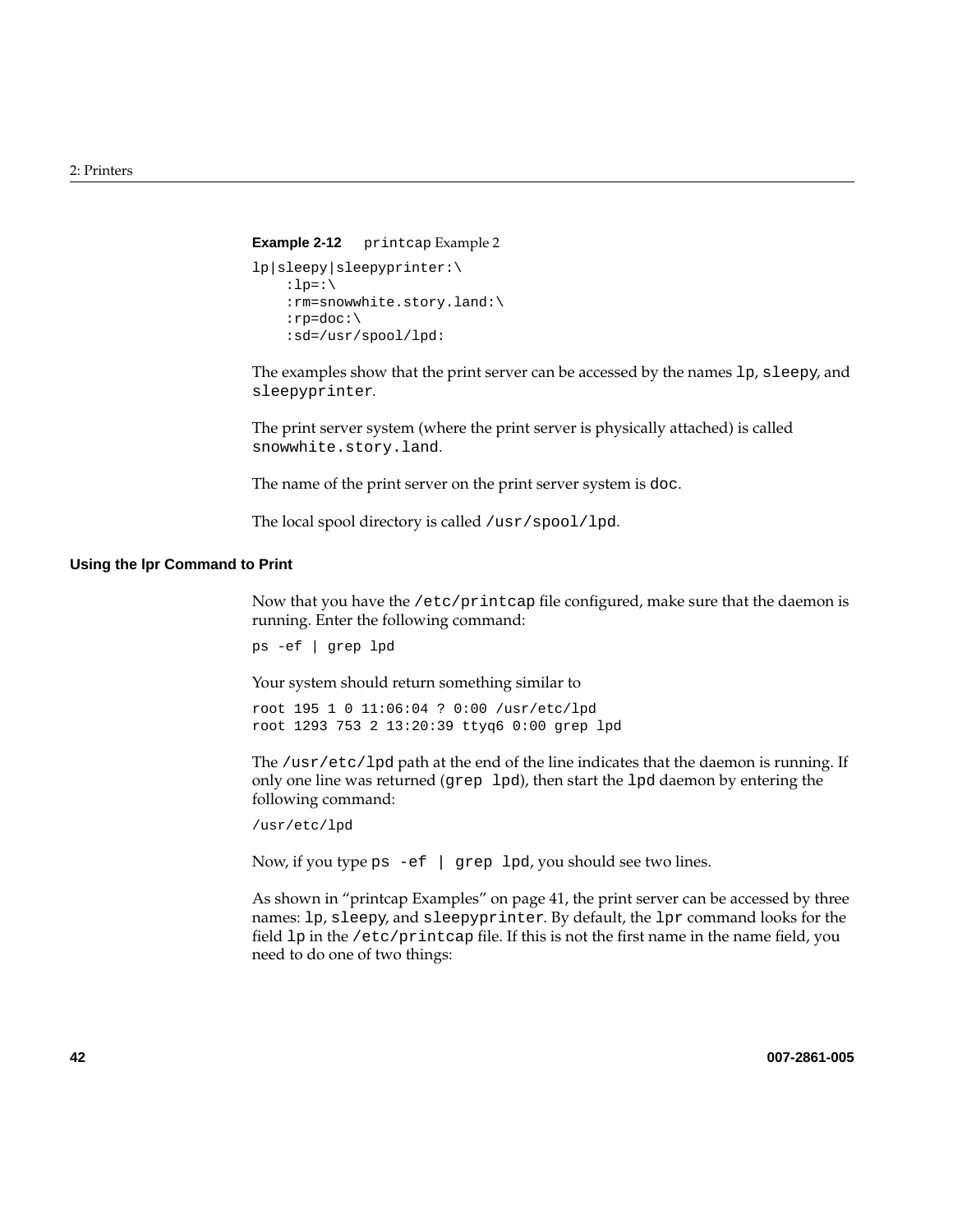• Whenever you enter the 1<sub>pr</sub> command you must use the  $-P$  option to specify a printer name other than lp.

```
lpr -Psleepyprinter filename
```
• Alternatively, in your shell you can set the environment variable PRINTER to the name of the print server you wish to use.

In the C shell:

setenv PRINTER sleepy In the Bourne shell: PRINTER=sleepy; export PRINTER

Now you can enter the command

lpr *filename*

After submitting your request to the print server, you can see if your job has made it to the print spooling queue by entering the following command:

lpq

Your system should return something similar to

lp is ready and printing Rank Owner Job Files Total Size 1st nina 113 filename 851 bytes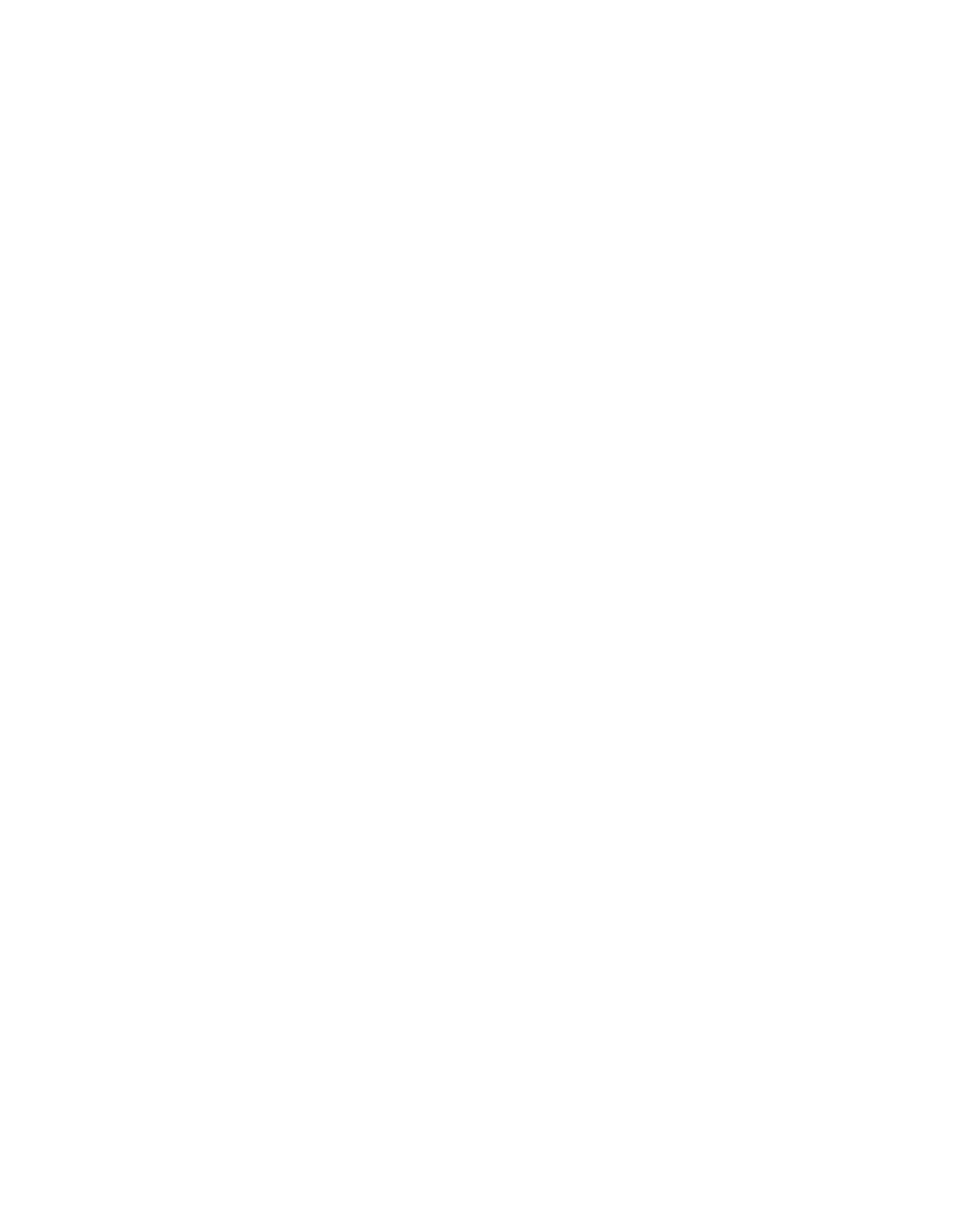# **3. DVD, CD-ROM, Floptical, and Floppy Disk Drives**

This chapter discusses the software that accesses and uses DVD, CD-ROM, floptical, and floppy disk drives. It contains the following sections:

- "Floppy Disk, CD-ROM, and DVD Filesystems" on page 45
- • ["Configuring Floppy Disk Drive Device Files" on page 47](#page-68-0)
- • ["Using Floppy Disk Drives" on page 48](#page-69-0)

If you prefer a GUI to the IRIX command-line interface, the Removable Media Manager (accessed from the System Manager) provides a graphic interface for performing many of the tasks described in this chapter.

## **Floppy Disk, CD-ROM, and DVD Filesystems**

IRIX allows you to mount and use filesystems on floppy disks, floptical disks, CD-ROMs, and DVDs. You can use these filesystems on your own system, or you can export them via NFS for use on other systems (if you have NFS installed). See the *ONC3/NFS Administrator's Guide* for information on exporting filesystems.

The mediad daemon monitors the removable media devices on a system. When media is inserted, mediad scans the media for filesystems and mounts them. The operating instructions for these kinds of filesystems are similar and are covered in detail in the mediad(1M) reference page.

**Note:** Only one instance of mediad is allowed per system. That is, two invocations of mediad for the same device generate an error.

IRIX supports the following DVD, CD-ROM, floptical disk, and floppy disk filesystem formats:

FAT (MS-DOS)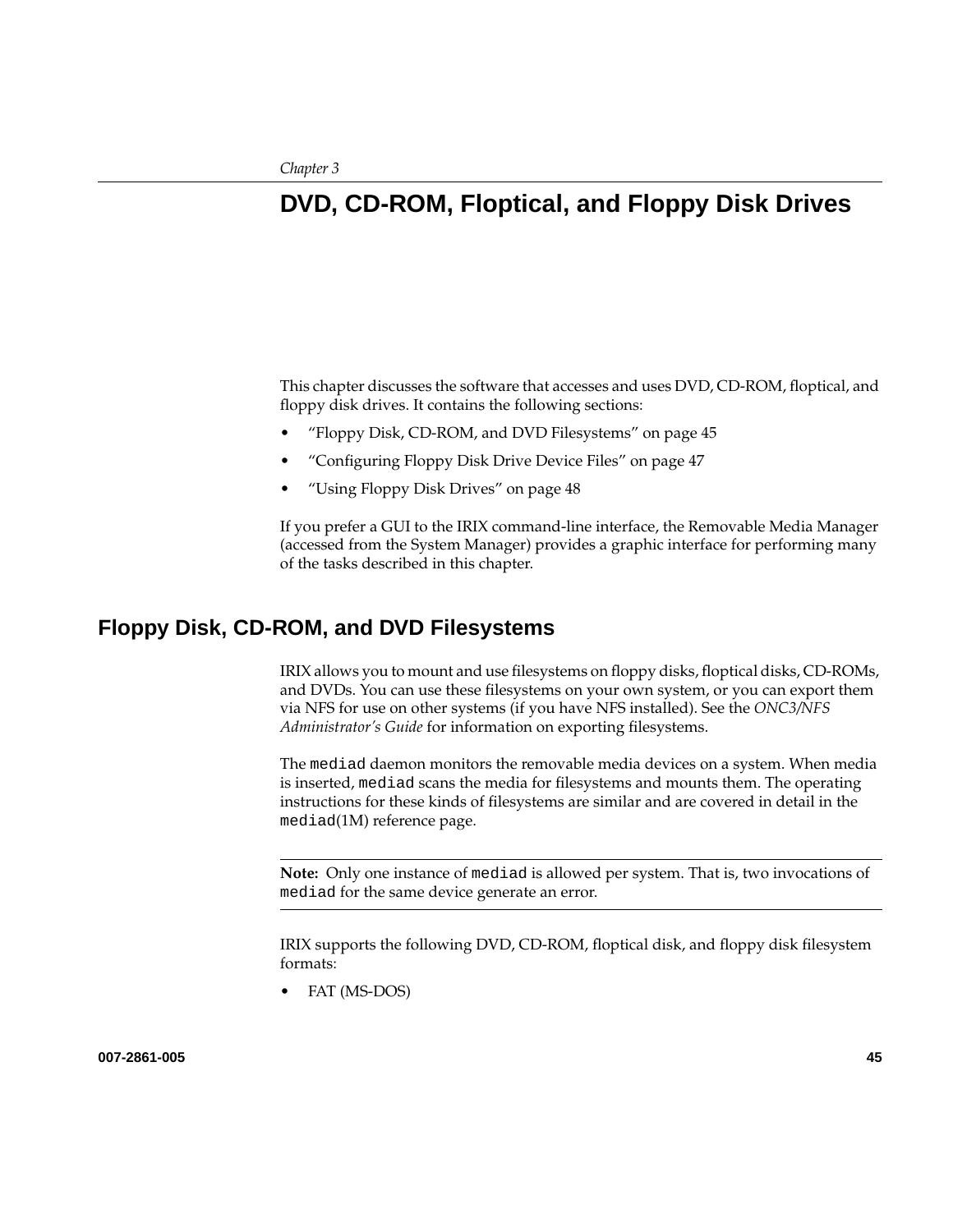- HFS (Macintosh)
- EFS and XFS (IRIX filesystem)
- ISO 9660
- Photo CD
- High Sierra
- Music CD format
- UDF

Refer to the mediad(1M) reference page for a complete list of devices supported by mediad, and refer to the filesystems(4) reference page for details concerning supported filesystems.

## **CD-ROM and DVD Filesystems**

mediad monitors CD-ROM and DVD drives, waiting for a CD-ROM or DVD to be inserted. When a CD-ROM or DVD is inserted, the filesystem it contains is mounted if the filesystem is in UDF, EFS, HFS, ISO 9660, or High Sierra format. When a CD or DVD containing a valid filesystem is inserted, it is automatically mounted on /CDROM (for the first drive) and /CDROM2, /CDROM3, and so on for additional drives.

When you are finished using the filesystem, issue the eject command and mediad will attempt to unmount the filesystem. If the unmount is successful, it ejects the CD-ROM or DVD. When mediad is running, however, any user can unmount and eject a CD-ROM or DVD with the eject command.

**Note:** IRIX supports writeable UDF fileystems on DVD-RAM media and hard disks only. IRIX support for UDF filesystems does not include support for playing DVD movies.

## **Floppy Disk Filesystems**

**Note:** In this chapter, the term *floppy disk drive* also applies to a floptical drive because both are configured and used in the same manner.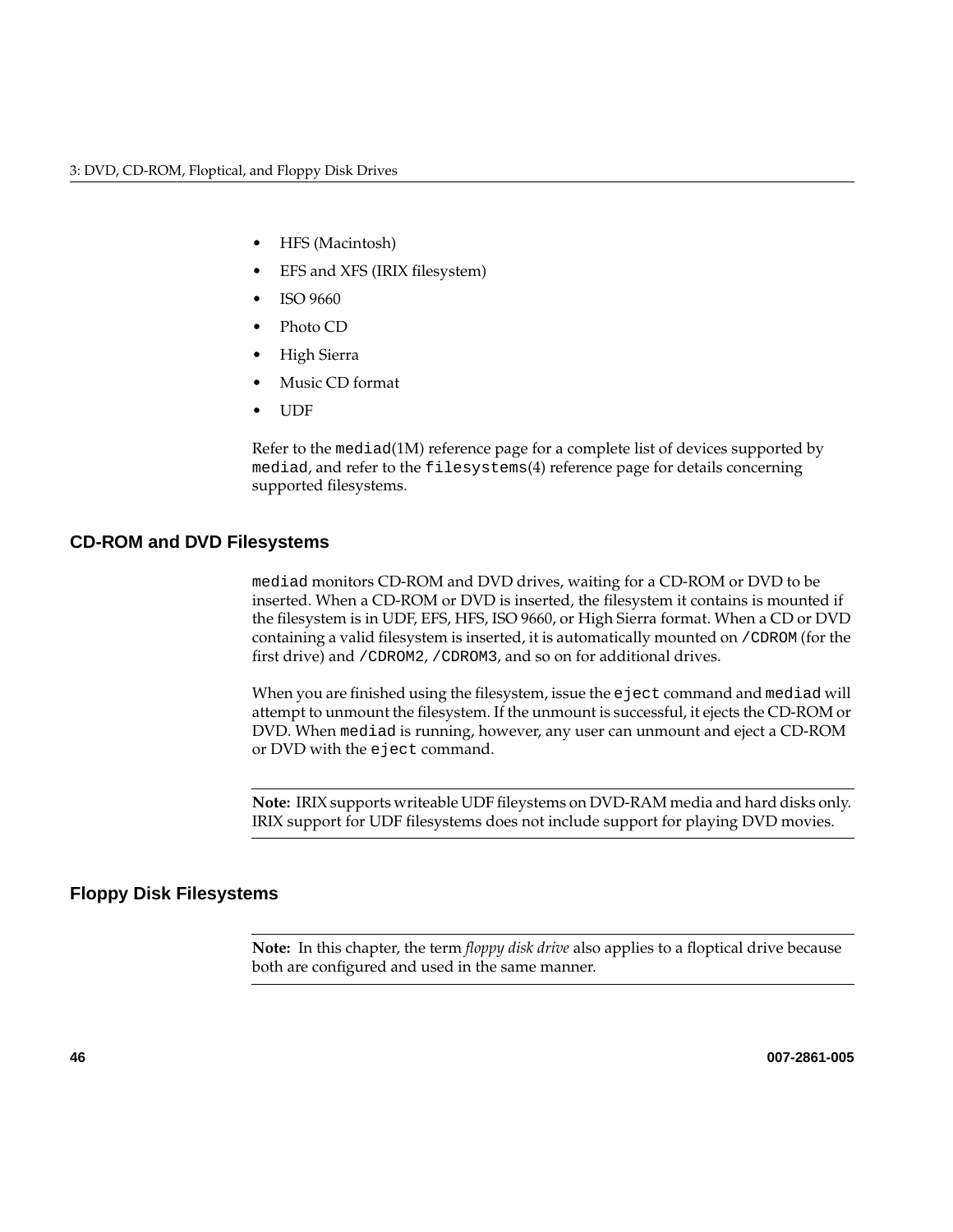<span id="page-68-0"></span>Filesystems on floppy disk drives are controlled by the mediad daemon. mediad scans the hardware inventory for devices it knows about and automatically begins monitoring them, waiting for a disk to be inserted. Floppy disk drives are mounted on  $/10$ oppy if the disk is in FAT (MS-DOS) or HFS (Macintosh) format. If you have more than one floppy disk drive, floppy disks in additional drives are automatically mounted on /floppy2, /floppy3, and so on.

To prevent mediad from monitoring a device, put a command like this in the file /etc/config/mediad.config:

ignore device /dev/scsi/sc0d4l0

For complete details, refer to the mediad(1M) reference page.

When you are through using the floppy disk, issue the eject command and mediad attempts to unmount the filesystem. If the unmount is successful, it ejects the floppy disk immediately.

## **Configuring Floppy Disk Drive Device Files**

There are a number of SCSI floppy disk drives available for use with your system. To install a floppy disk drive on an IRIX system, follow the hardware documentation that is furnished with your drive to connect it to the computer.

If you are adding a floppy disk drive to a system that does not have one, the software configuration is taken care of automatically when the system boots. When the system boots, if hinv indicates that a floppy disk drive is installed but that there is no link to it through the /dev special device files, the MAKEDEV program is automatically invoked to add the proper device files. For more information on the MAKEDEV program, refer to *IRIX Admin: Disks and Filesystems*.

If you are installing a floppy disk drive after your initial system installation, perform the following steps:

- 1. Install the hardware.
- 2. Log in as root (superuser) and enter these commands:

cd /dev

./MAKEDEV floppy

The MAKEDEV program creates the appropriate device nodes.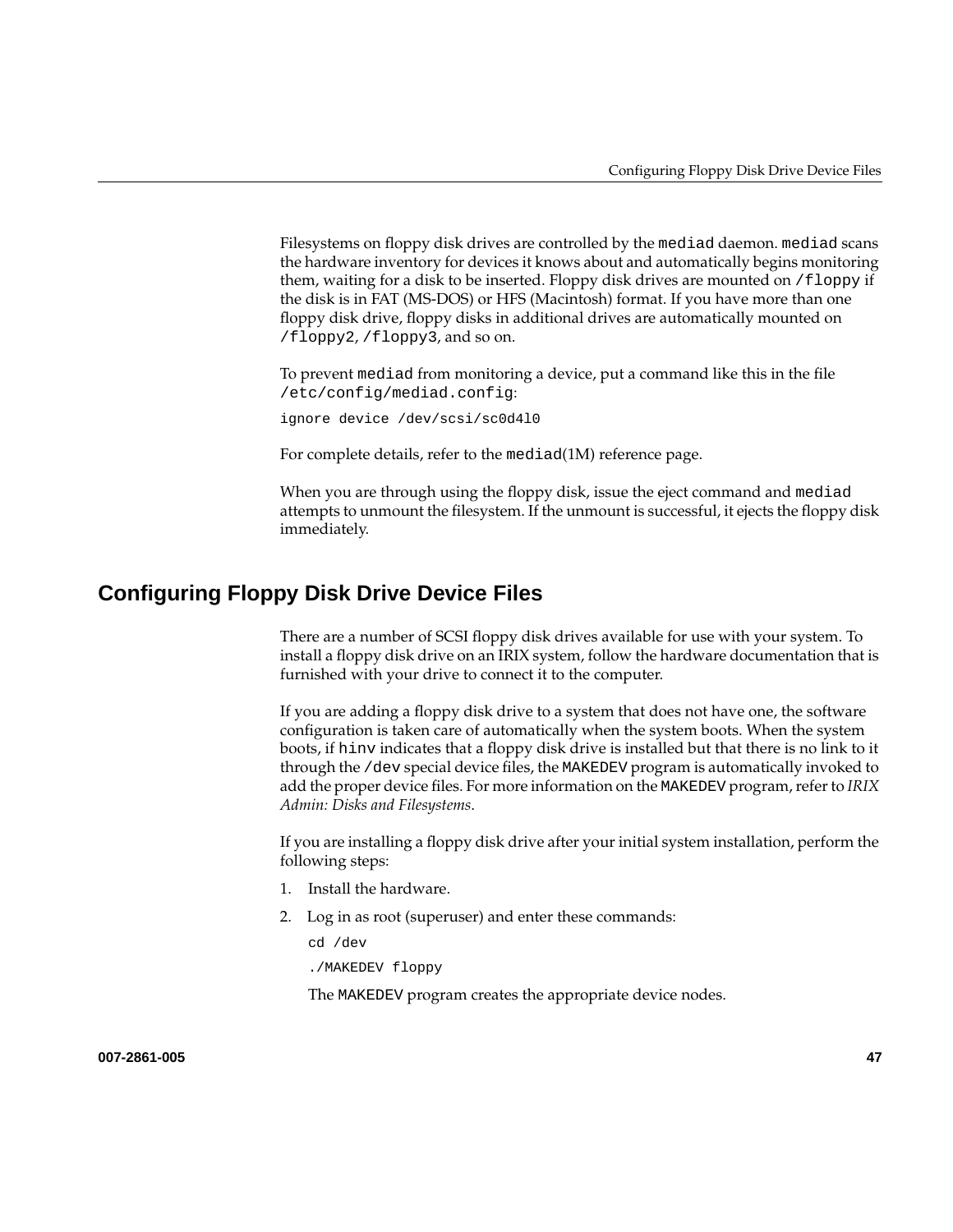<span id="page-69-0"></span>If you have removed a floppy disk drive and are installing one of a different type, follow these steps:

- 1. Install the hardware.
- 2. Log in as the superuser and enter these commands:

```
cd /dev/rdsk
rm fds*
./MAKEDEV floppy
```
The MAKEDEV program creates the appropriate device nodes according the SCSI controller, floppy disk drive number, and type of floppy disk drive. For example, a 3.5-inch floppy disk drive configured as drive 2 on SCSI controller 0 has the device node

```
/dev/rdsk/fds0d2.3.5
```
There are various options for the different kinds of floppy disk drives that are supported. For example, your device node could use any of the following options, depending on which option suits the hardware you are installing:

| 3.5     | (720 KB, 3.5" floppy)                    |
|---------|------------------------------------------|
| 3.5hi   | $(1.44 \text{ MB}, 3.5" \text{ floppy})$ |
| 3.5.20m | (20.1 MB, floptical)                     |
| 48      | (360 KB, 5.25" floppy)                   |
| 96      | (720 KB, 5.25" floppy)                   |
| 96hi    | (1.2 MB, 5.25" floppy)                   |

3. Use the following command to link your floppy disk drive device node with a convenient filename for access, typically /dev/floppy. Substitute the device node information for your type of floppy disk drive for the node name used here:

ln -s /dev/rdsk/fds0d2.3.5 /dev/floppy

## **Using Floppy Disk Drives**

This section describes how to copy files to and retrieve files from floppy and floptical disks, regardless of whether the disk is in Macintosh, DOS, or IRIX filesystem format.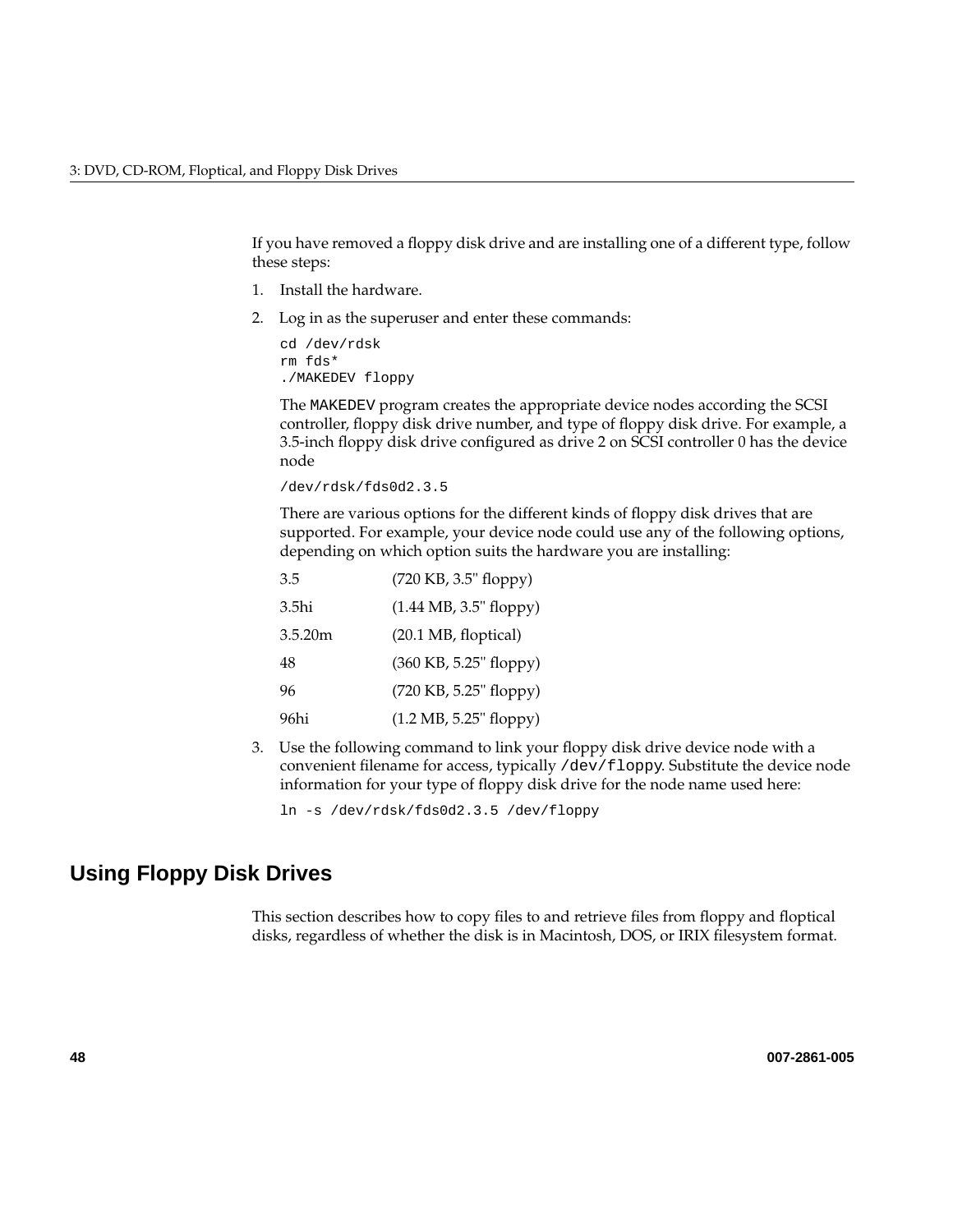**Note:** The term *floppy disk* is used interchangeably with *floptical disk* in this section.

## **Using DOS and Macintosh Floppy Disks**

The mediad daemon automatically determines the format of a floppy disk inserted in your drive and, if it is a DOS or Macintosh floppy disk, automatically mounts the filesystem on your default mount directory. Once the filesystem is mounted, you can use typical IRIX commands such as cd, ls, and pwd with it. See the mediad(1M) reference page for complete information.

### **Using a Floppy Disk Drive for IRIX File Transfer**

You can use a floppy disk drive like a tape drive for IRIX file transfer. Use the standard tape archive commands to write files to the floppy disk if the disk is formatted. Use the  $mkfp$  command to format an unformatted floppy. See the  $mkfp(1M)$  reference page for additional information.

When you place files on a floppy disk, make a note on the disk label of the format or the exact command used to place the files on the floppy disk. This makes it easy for you (and others) to retrieve the files from the floppy disk. Also, whenever possible, change directories to the directory that contains the file and place the file on the floppy disk using a relative pathname, rather than specifying the absolute pathname.

Also be aware that using a floppy disk to transfer files to systems made by other manufacturers may mean that the same tools are not available on the receiving system. The tar, cpio, and dd tools are usually available on all UNIX systems.

In the following examples, the floppy disk drive device name is given as /dev/rdsk/fds0d3.3.5. Your actual device name may be different.

#### **Floppy Disk File Transfer With tar**

To place a copy of the file transfer.file on a floppy disk with the tar command, use the syntax

tar cvf /dev/rdsk/fds0d3.3.5 transfer.file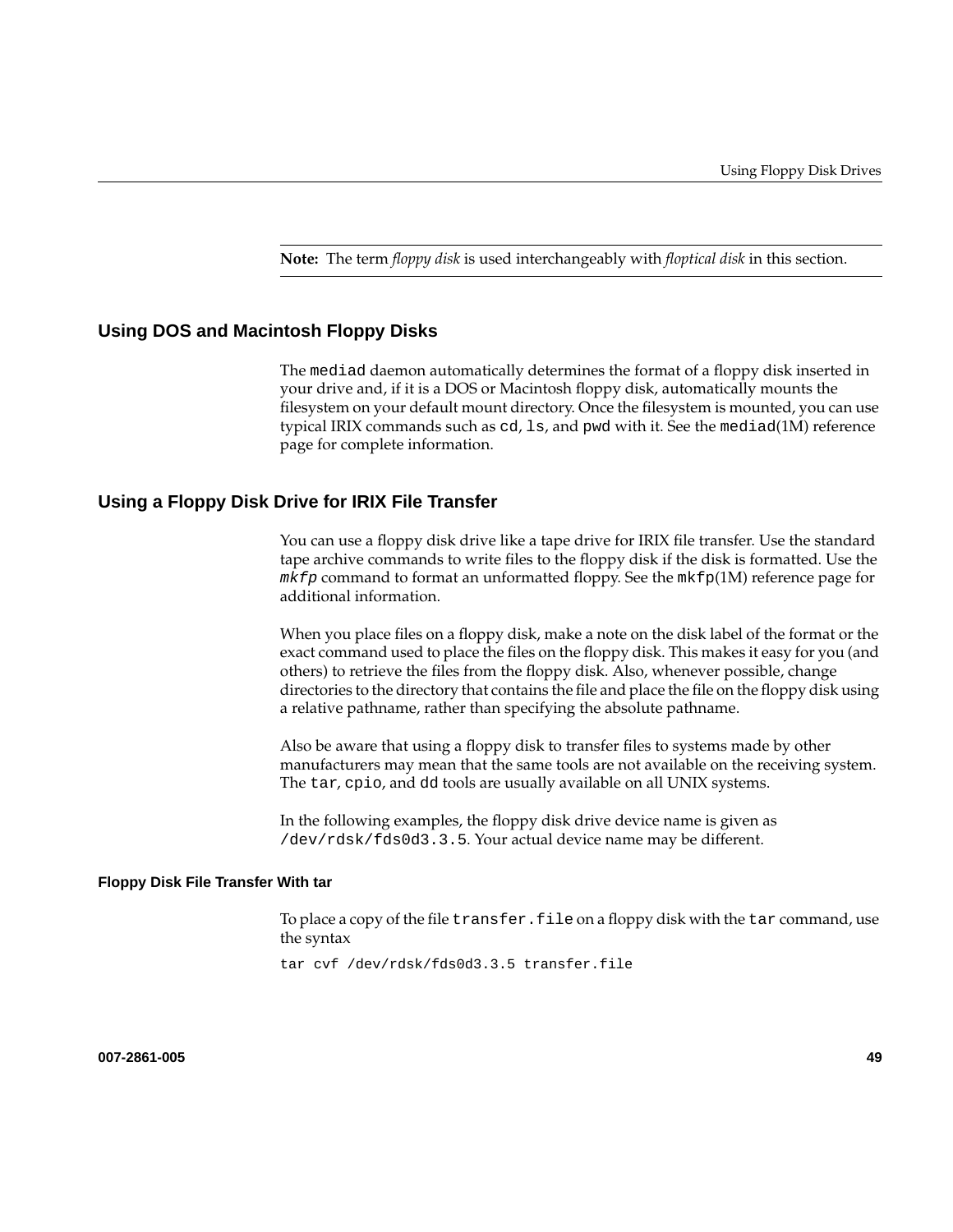To retrieve the file, use the command tar xvf /dev/rdsk/fds0d3.3.5 transfer.file To retrieve all files from a tar floppy disk, use the command tar xvf /dev/rdsk/fds0d3.3.5 or for high-density floppy disks tar xvf /dev/rdsk/fds0d3.3.5hi

For complete information on  $\tanctan$  its options, see the  $\tanctan(1)$  reference page.

### **Floppy Disk File Transfer With cpio**

To copy files to floppy disk with cpio, use the command

ls transfer.file | cpio -oc > /dev/rdsk/fds0d3.3.5

To retrieve the file again, use the command cat /dev/rdsk/fds0d3.3.5 | cpio -i

For complete information on cpio and its options, see the cpio(1) reference page.

### **Floppy Disk File Transfer With dd**

This dd command copies a file to the floppy disk dd if=transfer.file of=/dev/rdsk/fds0d3.3.5 conv=sync The following command extracts the same file

dd if=/dev/rdsk/fds0d3.3.5 of=transfer.file conv=sync

**Note:** dd works only with single files. You can use tar or cpio to create an archive file, though, and then use dd to transfer that archive. If you attempt to extract the file on another brand of workstation and experience an error, try adding the conv=swab statement to your extraction command line. For complete information on dd, see the dd(1) reference page.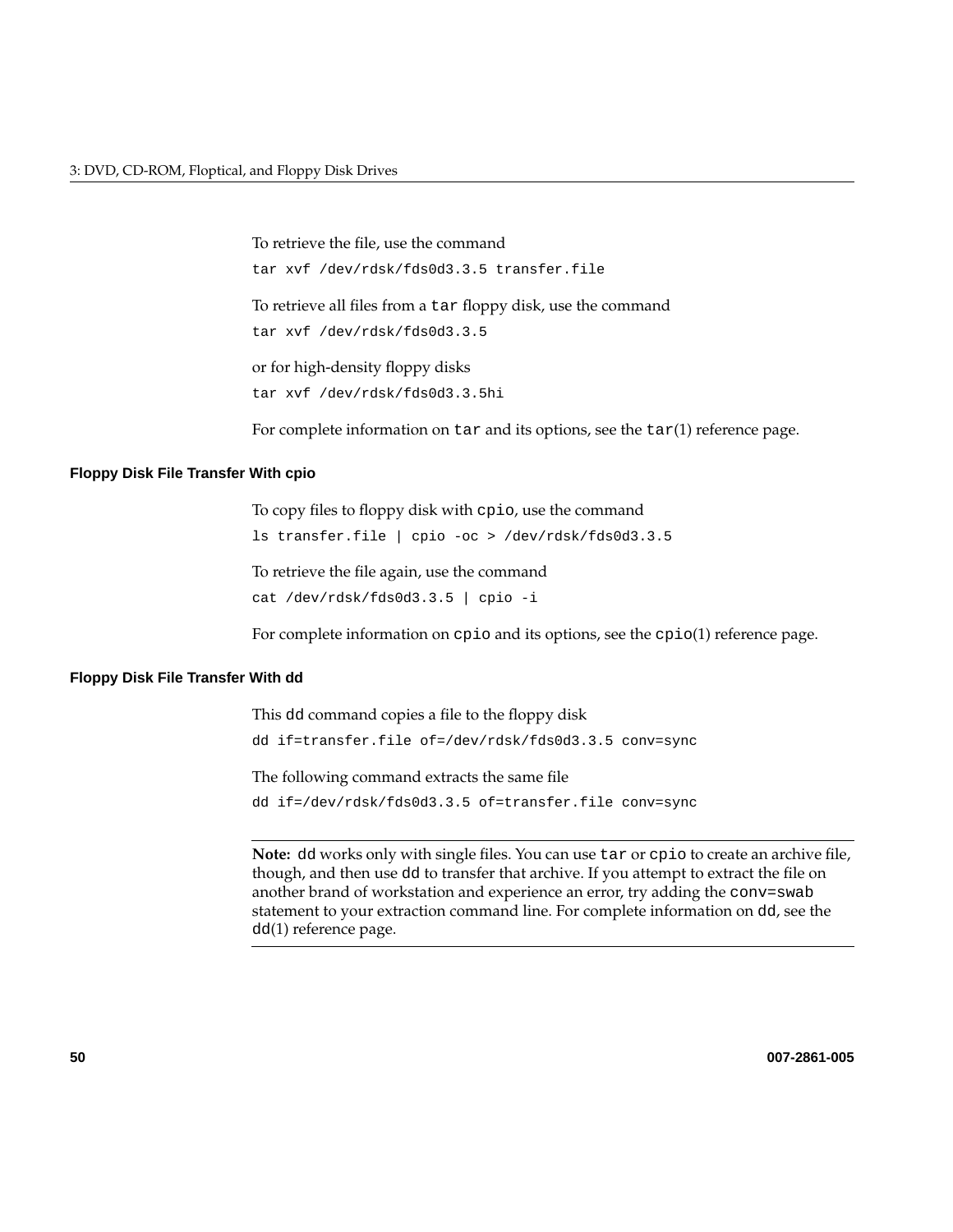# **4. Tape Drives**

This chapter covers tape drives on your workstation or server. The cartridge tape device is used primarily for filesystem backups and data transfer. Use the System Manager's Removable Media Manager if you prefer a graphic interface to command-line interface to perform the tasks described in this chapter.

The following sections are contained in this chapter:

- "Adding a Tape Drive" on page 51
- • ["Half-Inch Tape Drives" on page 55](#page-76-0)
- • ["Eight-Millimeter and 4-mm Tape Drives" on page 56](#page-77-0)
- • ["QIC Tape Drives" on page 57](#page-78-0)
- • ["DLT Devices" on page 59](#page-80-0)
- • ["DAT Devices" on page 60](#page-81-0)

For information on backing up data onto tapes, see *IRIX Admin: Backup, Security, and Accounting*. If you are installing a tape drive, see the installation instructions furnished with the hardware.

Almost all workstations are configured with some sort of tape device for making backup copies of your files. Whether you maintain one system or a network of hundreds of workstations, you will eventually have to use and maintain some form of tape drive.

# **Adding a Tape Drive**

To install a tape drive on an IRIX system, follow the hardware installation instructions that are furnished with your tape drive. Make sure you carefully follow any instructions regarding drive terminators.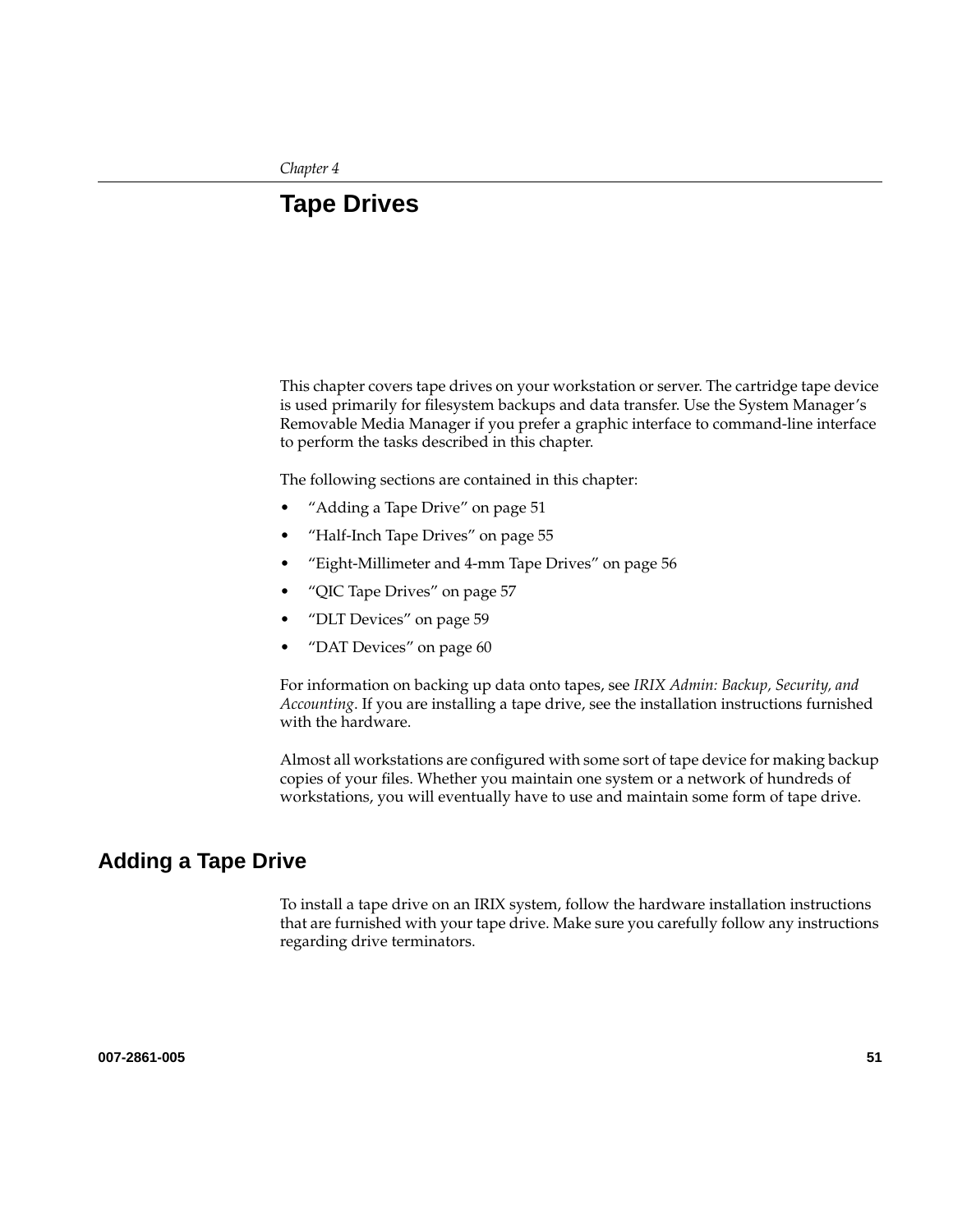If you are adding a tape drive to a system that does not have one, the software configuration is taken care of automatically when the system boots. When the system boots, if hinv indicates that a tape drive is installed but that there is no link to it through the /dev/tape file, the MAKEDEV program is automatically invoked to add the proper device nodes.

If you are installing a tape drive after your initial system installation, perform the following steps:

- 1. Install the hardware.
- 2. Log in as the superuser and enter these commands:

cd /dev ./MAKEDEV tape

The MAKEDEV program creates the appropriate device nodes.

If you have removed a tape drive and are installing one of a different type, follow these steps:

- 1. Install the hardware.
- 2. Log in as the superuser and enter these commands:

```
cd /dev
rm *tape
./MAKEDEV tape tapelinks
```
The MAKEDEV program creates the appropriate device nodes and links the correct node for the drive to /dev/tape.

#### **MAKEDEV Commands for Tape Drives**

The MAKEDEV program supports these options for tape drives:

| tape    | Creates all the tps and xmt tape devices, then makes links to tape,<br>nrtape, tapens, and nrtapens for the first tape drive found, if one<br>exists. It first checks for xmt, then for SCSI in reverse target ID order. |
|---------|--------------------------------------------------------------------------------------------------------------------------------------------------------------------------------------------------------------------------|
| qictape | Creates special files for 1/4-inch cartridge tape drives connected to an<br>ISI QIC-O2 tape controller.                                                                                                                  |
| magtape | Creates special files for 1/2-inch tape drives connected to a Xylogics<br>Model 772 tape controller.                                                                                                                     |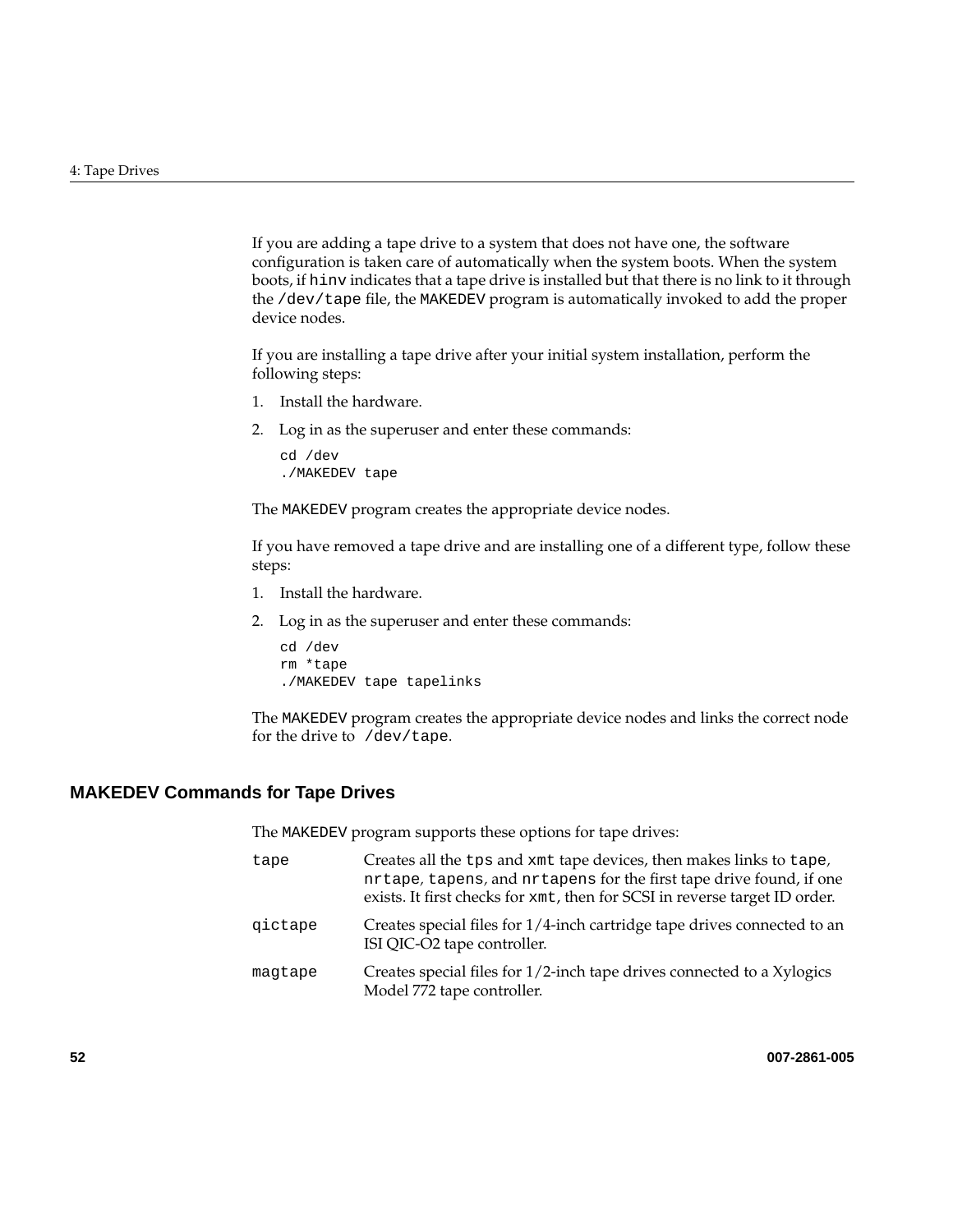| links     | Creates both disk and tape special files.                                                                                                   |
|-----------|---------------------------------------------------------------------------------------------------------------------------------------------|
| tps       | Creates special files for SCSI tape drives. See tps(7M) for details.                                                                        |
| tapelinks | Makes links only to tape, nrtape, tapens, and nrtapens. Examine<br>the target tapelinks in the script /dev/MAKEDEV for more<br>information. |

#### **Tape Capacities**

Table 4-1 and [Table 4-2](#page-75-0) list the maximum tape capacities in megabytes (MB) for the tape formats IRIX supports. Note that these are maximum, not average, capacities.

**Format Capacity (max.)** QIC24 60 MB (only reads/writes QIC24) QIC150 150 MB with 600XTD and 6150 tapes (reads QIC24, writes QIC120 and QIC150), 120 MB with 600A tapes (writes in QIC120 format), and 250 MB with 6250 tapes DAT 1300 MB with 60-meter cartridge, 2,000 MB with 90-meter cartridge; uses the DDS (not DataDAT) format 8mm 2,093 MB with 112-meter (120 min.) P6 (US) cartridge, 2,279 MB with 122-meter (90 min.) P5 (European) cartridge

**Table 4-1** Cartridge Tape and DAT Capacities

**Note:** Almost all DAT drives use DDS format. Eight-millimeter tapes are also available in P6 lengths of 15, 30, 60, and 90 minutes for the United States, and lengths of 15, 30, and 60 minutes for Europe; the P6 cartridge is for NTSC, and the P5 is for PAL. The drive must be jumpered to match the cartridge type. Refer to ["DAT Audio and Video Storage" on](#page-81-0) [page 60](#page-81-0) for information on determining the amount of audio and video that can be stored on DAT media.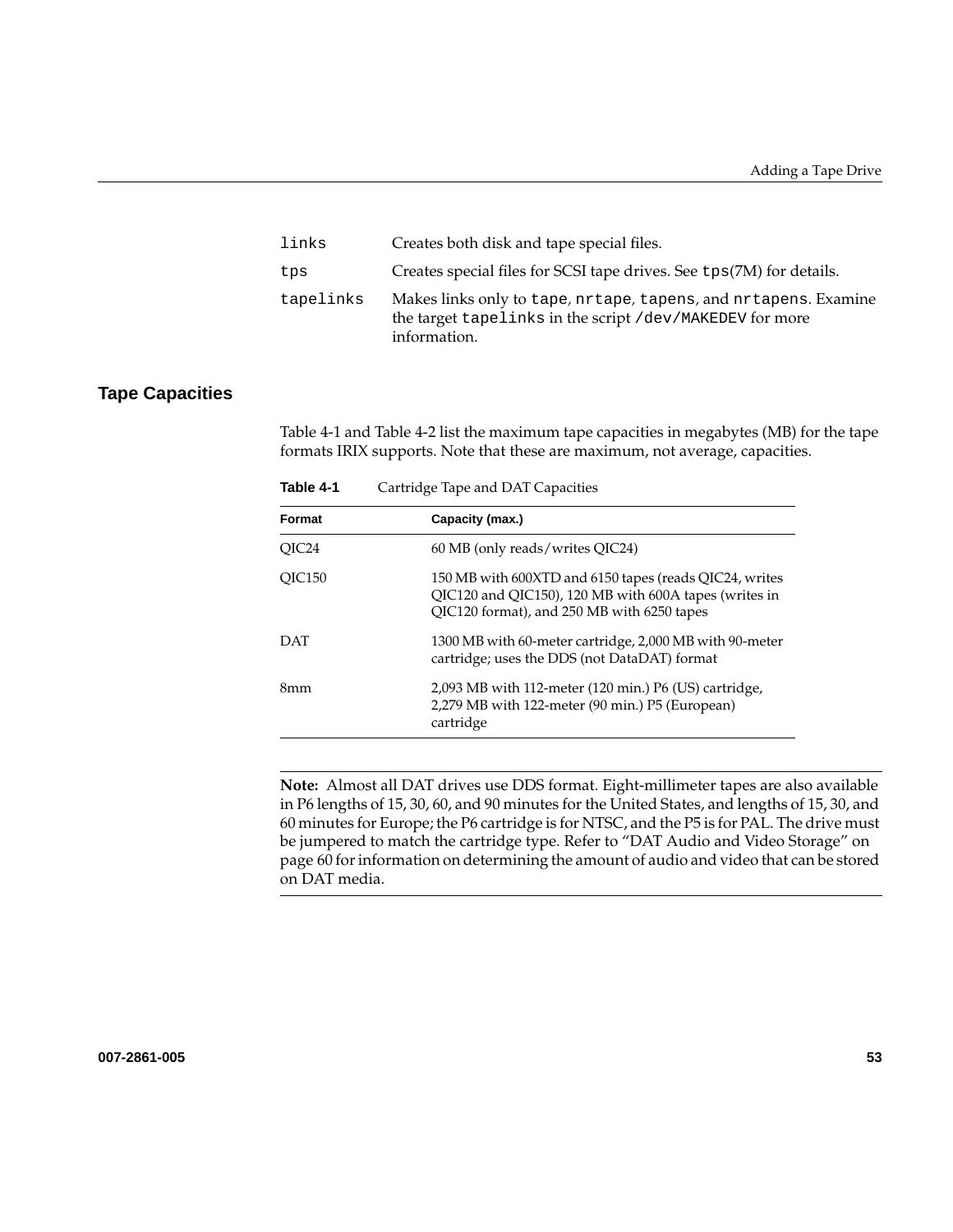<span id="page-75-0"></span>Table 4-2 shows maximum capacities for 9-track tapes. Note that 9-track tape capacities vary more than other types because of block-size and tape-length issues.

| <b>BPI</b> | <b>BLKSZ</b> | 200-ft Length<br>6" Reel Size | 600-ft Length<br>7" Reel Size | 2,400-ft Length<br>10.5" Reel Size | 3,600-ft Length<br>10.5" Reel Size |
|------------|--------------|-------------------------------|-------------------------------|------------------------------------|------------------------------------|
| 800        | 512          | $\mathbf{1}$                  | 3                             | 10                                 | 15                                 |
|            |              | 8192                          | 1.8                           | 5.5                                | 21                                 |
|            |              | 64K                           | $\overline{2}$                | 6                                  | 23                                 |
|            |              |                               |                               |                                    |                                    |
| 1,600      | 512          | 1.3                           | $\overline{4}$                | 15                                 | 22                                 |
|            |              | 8,192                         | 3.5                           | 11                                 | 41                                 |
|            |              | 64K                           | $\overline{4}$                | 12                                 | 45                                 |
|            |              |                               |                               |                                    |                                    |
| 6,250      | 512          | 3.2                           | 10                            | 37                                 | 56                                 |
|            |              | 8,192                         | 12                            | 37                                 | 145                                |
|            |              | 64K                           | 15                            | 44                                 | 175                                |
|            |              |                               |                               |                                    |                                    |

Table 4-2 9-Track Tape Capacities

**Note:** The 3,600-foot tapes use thin tape (1.3 mm). BLKSZ indicates block size in bytes.

#### **Making Tape Drive Links**

For more information on making tape drive links, see the  $ln(1)$  and  $mknod(1M)$  reference pages.

If you suspect that the tape device has not been properly created or that the links between the low-level device name (for example, /dev/mt/tps0d3) and the symbolic name (for example, /dev/tape) are not correct, then you may want to log in as root and run the MAKEDEV script with the following command sequence: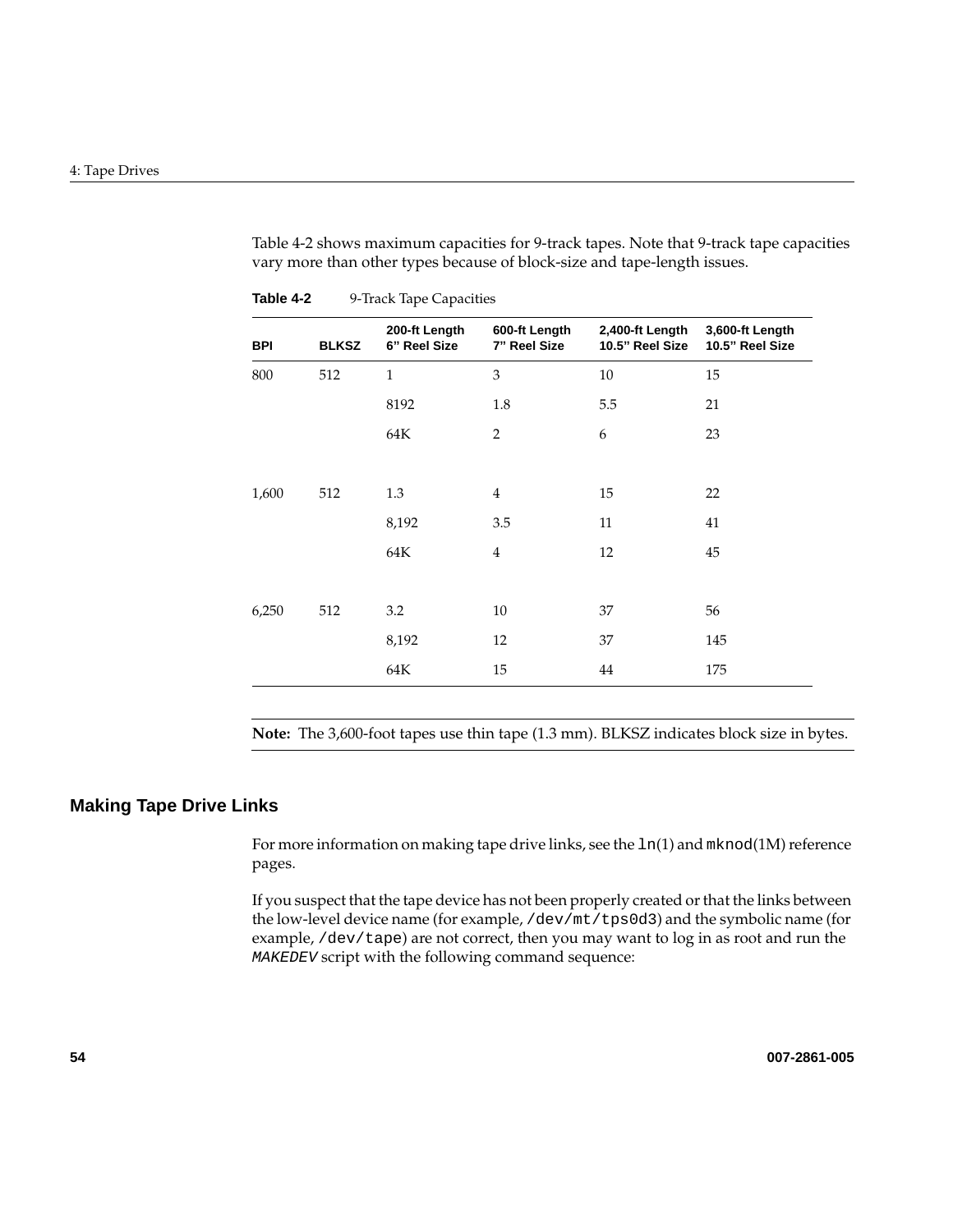```
cd /dev
rm *tape*
./MAKEDEV [links or device-type]
```
#### Device types can be

- tape links (to re-create all default tape links)
- tape (for all tape devices)
- qictape (for the older QIC-02 tape)
- tps (for Kennedy SCSI 1/2" tape)
- magtape (for Xylogics 1/2" tape)

Normally, the ./MAKEDEV tapelinks command is all you need to create links for the following default device names: nrtape, nrtapens, tape, tapens.

## **Half-Inch Tape Drives**

The following sections offer information on the two most popular 1/2-inch tape drives used with Silicon Graphics systems. Refer to your device documentation for the most current information.

### **Switch Settings for the Kennedy 1/2-Inch SCSI Tape Drive**

There are two DIP switch banks located on the rearmost board in the small cardcage at the rear of the Kennedy drive (see Figure 4-1 and [Figure 4-2\).](#page-77-0)



**Figure 4-1** Kennedy Dipswitch Bank 1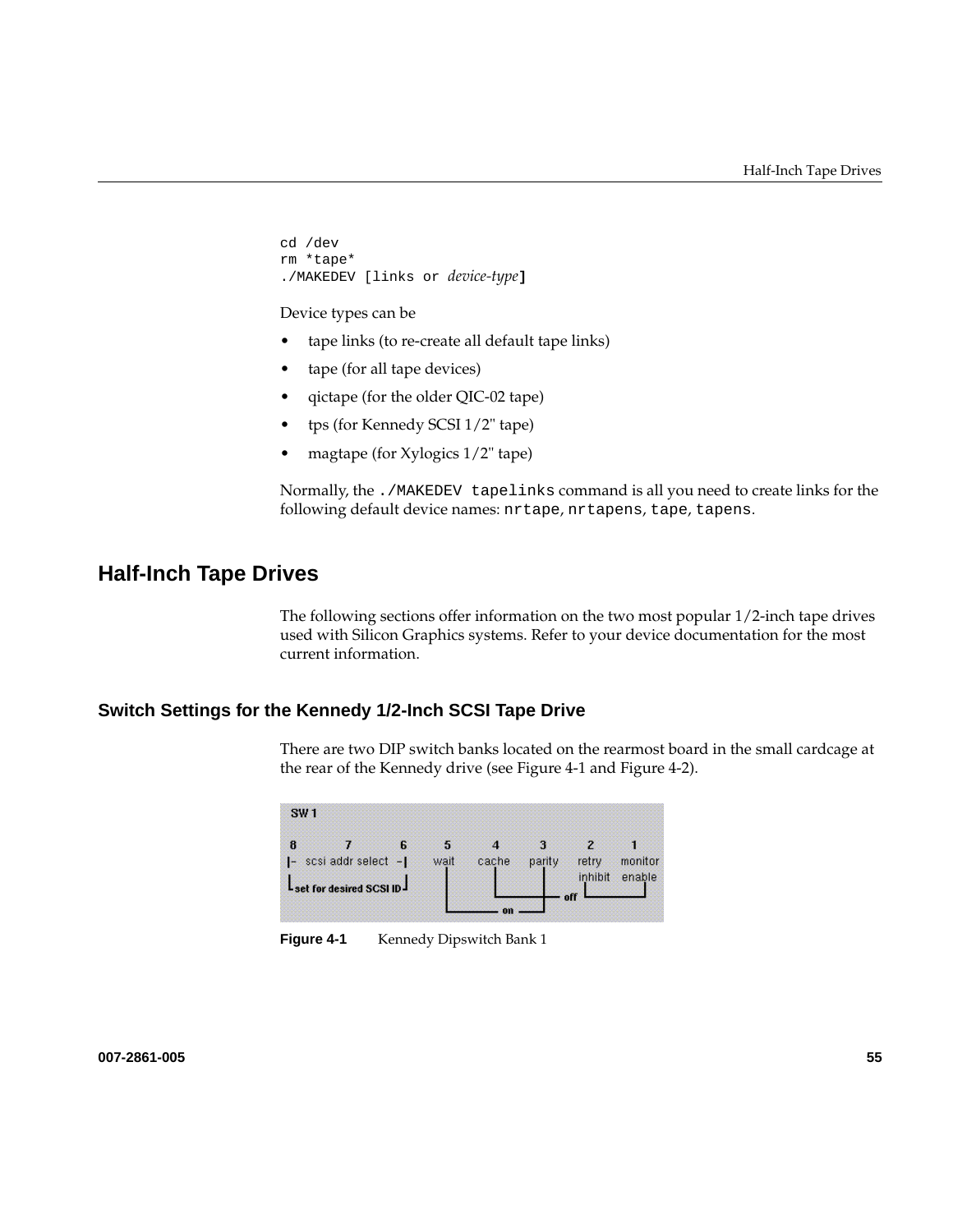<span id="page-77-0"></span>

| 8 |                     | 6 | 5       |         | я    | 2       |        |
|---|---------------------|---|---------|---------|------|---------|--------|
|   | inquiry qualifier - |   | space   | inhibit | not  | recover | fixed  |
|   |                     |   | par err | retry   | used | error   | pwr on |
|   |                     |   |         |         |      |         |        |

**Figure 4-2** Kennedy Dipswitch Bank 2

**Note:** This applies to only two of the four SCSI controller boards. The other two, including the current versions, are configured from the front panel.

# **Eight-Millimeter and 4-mm Tape Drives**

This section provides useful information for administrators of 8- and 4-millimeter tape drives. The drives described in this section are the Exabyte 8-mm and Sony Metal MP 120 (PG-120MP). They are available from Exabyte (303) 442-4333 and from Silicon Graphics.

## **Exabyte 8-mm Cartridge Tape Media Specifications**

Table 4-3 lists the various cartridge sizes and tape lengths available for the Exabyte 8-mm tape drive.

|                       | $\cdot$            | .                         |
|-----------------------|--------------------|---------------------------|
| <b>Cartridge Size</b> | <b>Tape Length</b> | <b>Formatted Capacity</b> |
| 256                   | 15 <sub>m</sub>    | 291 MB                    |
| 512                   | 28 <sub>m</sub>    | 583 MB                    |
| 1,024                 | 54 m               | 1,166 MB                  |
| 1,536                 | 80 <sub>m</sub>    | 1,750 MB                  |
| 2,048                 | 106 m              | 2,332 MB                  |

**Table 4-3** Exabyte 8-mm Cartridge Tape Specifications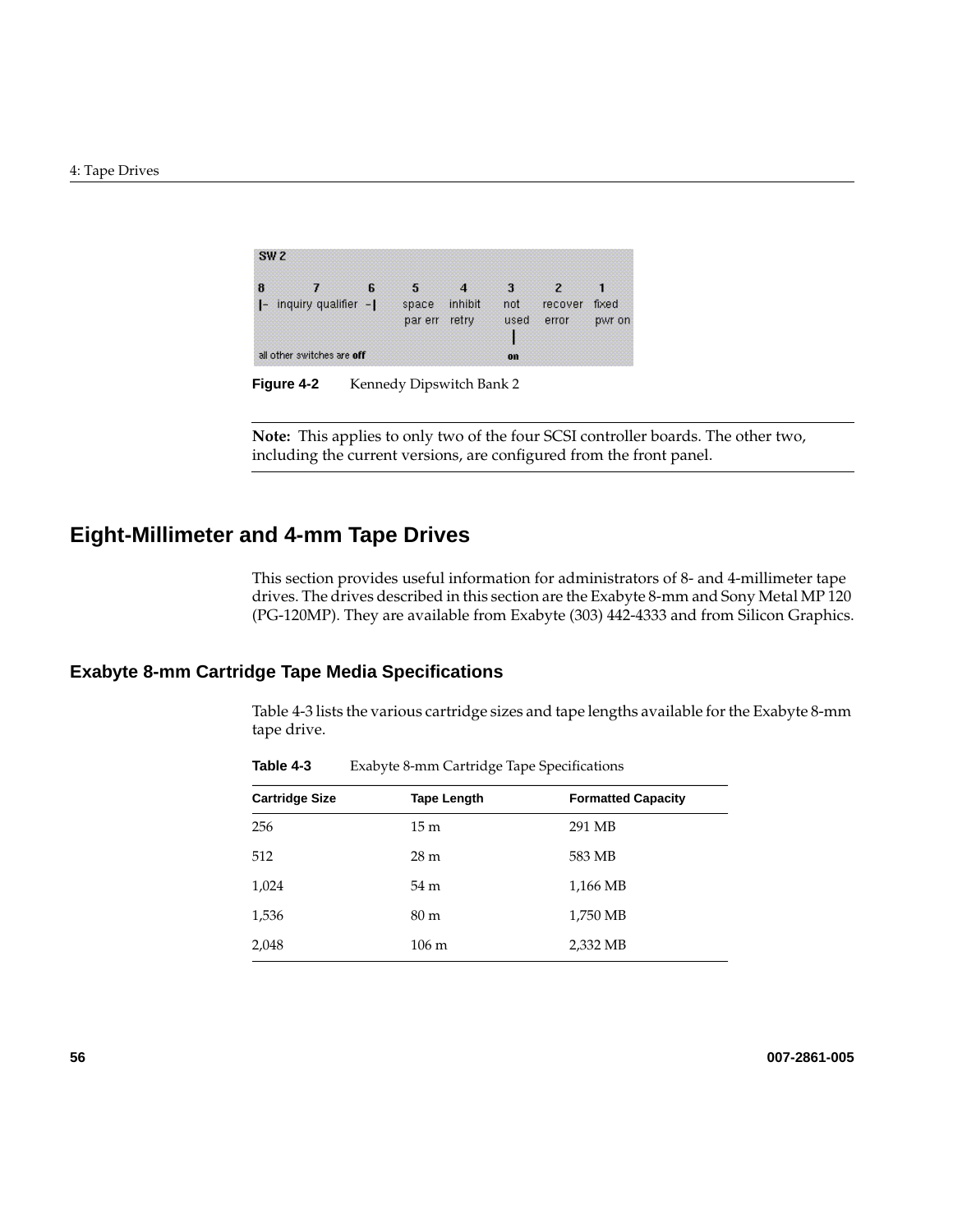## <span id="page-78-0"></span>**QIC Tape Drives**

This section provides information useful to administrators of systems with 1/4-inch cartridge (QIC) tape drives.

The following terms are defined for QIC tapes:

| QIC      | Quarter-inch cartridge.                                                                                                                                                                  |
|----------|------------------------------------------------------------------------------------------------------------------------------------------------------------------------------------------|
| $QIC-02$ | Host interface standard.                                                                                                                                                                 |
| QIC11    | Recording format. Used on Sun Workstations with 60-MB drives.<br>Cannot be read on Silicon Graphics systems.                                                                             |
| QIC24    | Recording format: 9 tracks with a typical track width of .0135 inch.<br>Density is 8,000 bpi. Typical capacity is 60 MB with 6.6 MB per track.                                           |
| QIC120   | Recording format: 15 tracks with a typical track width of .0065 inch.<br>Density is 10,000 bpi (NRZI Recording Mode). Typical capacity is 120<br>MB, with approximately 8+ MB per track. |
| OIC150   | Recording format used on current Silicon Graphics drives. Uses 18<br>tracks.                                                                                                             |
|          |                                                                                                                                                                                          |

**Note:** It is important to use actual QIC designations here because many low-density drives can write (and read) in both QIC24 and QIC11. Typically, none of the QIC150 drives can read QIC11.

QIC150 drives can write in both QIC150 (using DC6150 or DC600XTD; the name changed to the first) and QIC120, if the tape is a 600A-style tape. Typically, QIC150 drives cannot write to QIC24.

Also note that the word *format* is misleading; there is no formatting on QIC tapes (some variants do require formatting, but Silicon Graphics does not support them). Format actually refers to the pattern of data blocks. Tapes have a cartridge type, and they are written in the correct format for that type. The type is determined by the hole pattern in the tape (preceding Beginning Of Tape, or BOT). Further, tapes written on QIC150 drives have a reference burst (magnetic pattern) written at the beginning of the drive.

When you first try to read a tape written on a QIC24 drive on a QIC150 drive you will often hear a noise caused by the drive switching modes and trying different possibilities to determine how the tape was written, because it does not see both a QIC150 cartridge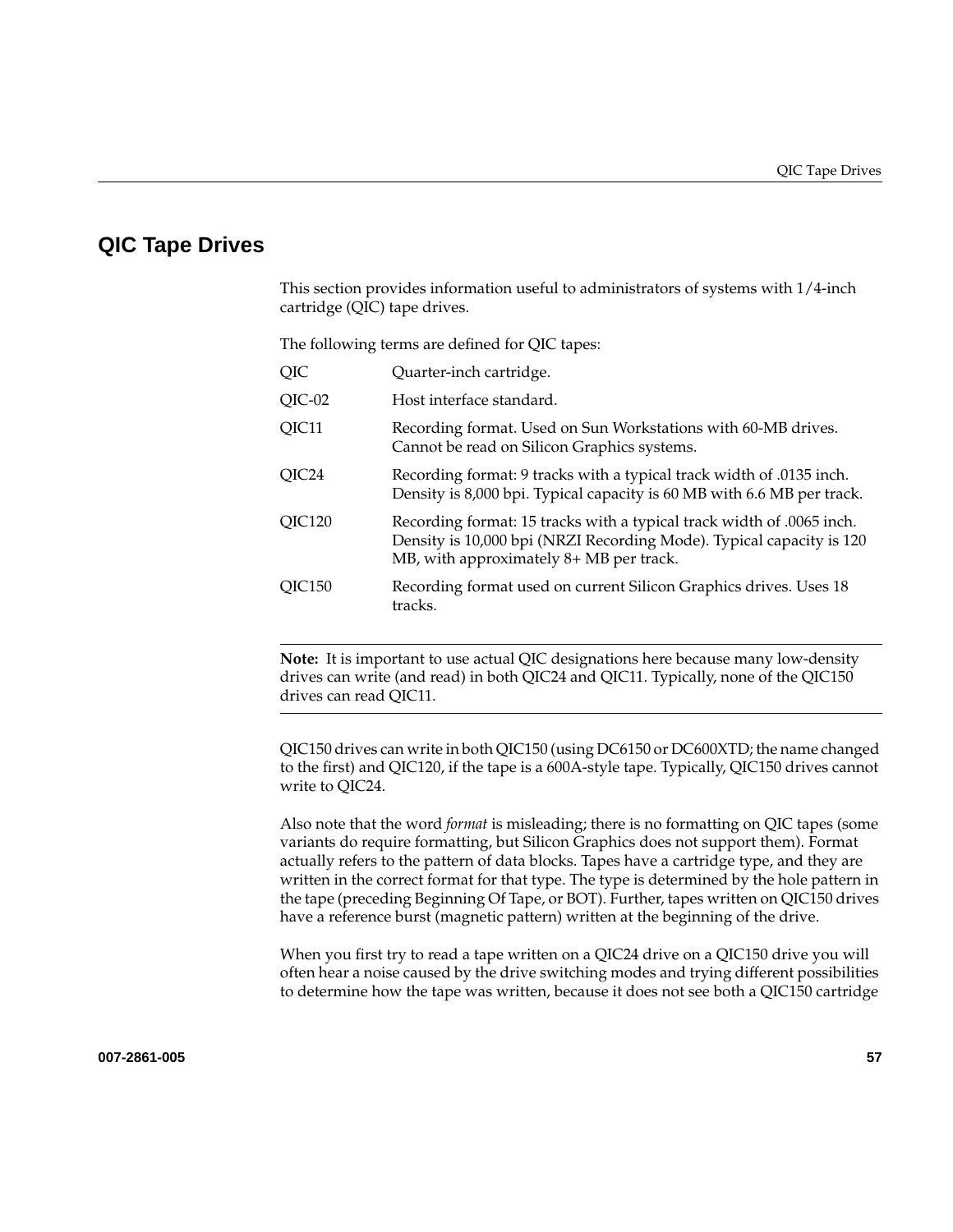and the reference burst. Physically, the noise you hear is the serve motor stepping the read/write head over each track.

The difference between a QIC150 and QIC120 (600A) cartridge is that the QIC150 has tighter mechanical tolerances. About the only visible difference is that the pinch roller (next to the rubber drive roller) in the QIC150 has a guide slot milled into it, and the 600A does not.

The following tables show read/write compatibility for low-density and high-density QIC tape drives with differing patterns of data blocks (formats).

| <b>Tapes</b>                                       | Read                       | Write                      |
|----------------------------------------------------|----------------------------|----------------------------|
| LD tapes formatted in LDF                          | Yes                        | Yes                        |
| LD tapes formatted in HDF                          | Process not<br>recommended | Process not<br>recommended |
| HD tapes formatted in LDF                          | Yes                        | Yes                        |
| HD tapes formatted in LDF<br>assuming LDF is QIC24 | Yes                        | Yes                        |
| HD tapes formatted in HDF                          | No                         | Yes (rewrite to LDF)       |

**Table 4-4** Low-Density QIC Tape Drive Compatibility

Table 4-5 **High-Density QIC Tape Drive Compatibility** 

| <b>Tapes</b>                                       | Read                       | Write                      |
|----------------------------------------------------|----------------------------|----------------------------|
| HD tapes formatted in LDF                          | Yes                        | No.                        |
| LD tapes formatted in HDF                          | Process not<br>recommended | Process not<br>recommended |
| HD Tapes formatted in LDF                          | Yes                        | Yes                        |
| HD tapes formatted in LDF<br>assuming LDF is QIC24 | Yes                        | No                         |
| HD tapes formatted in HDF                          | Yes                        | Yes                        |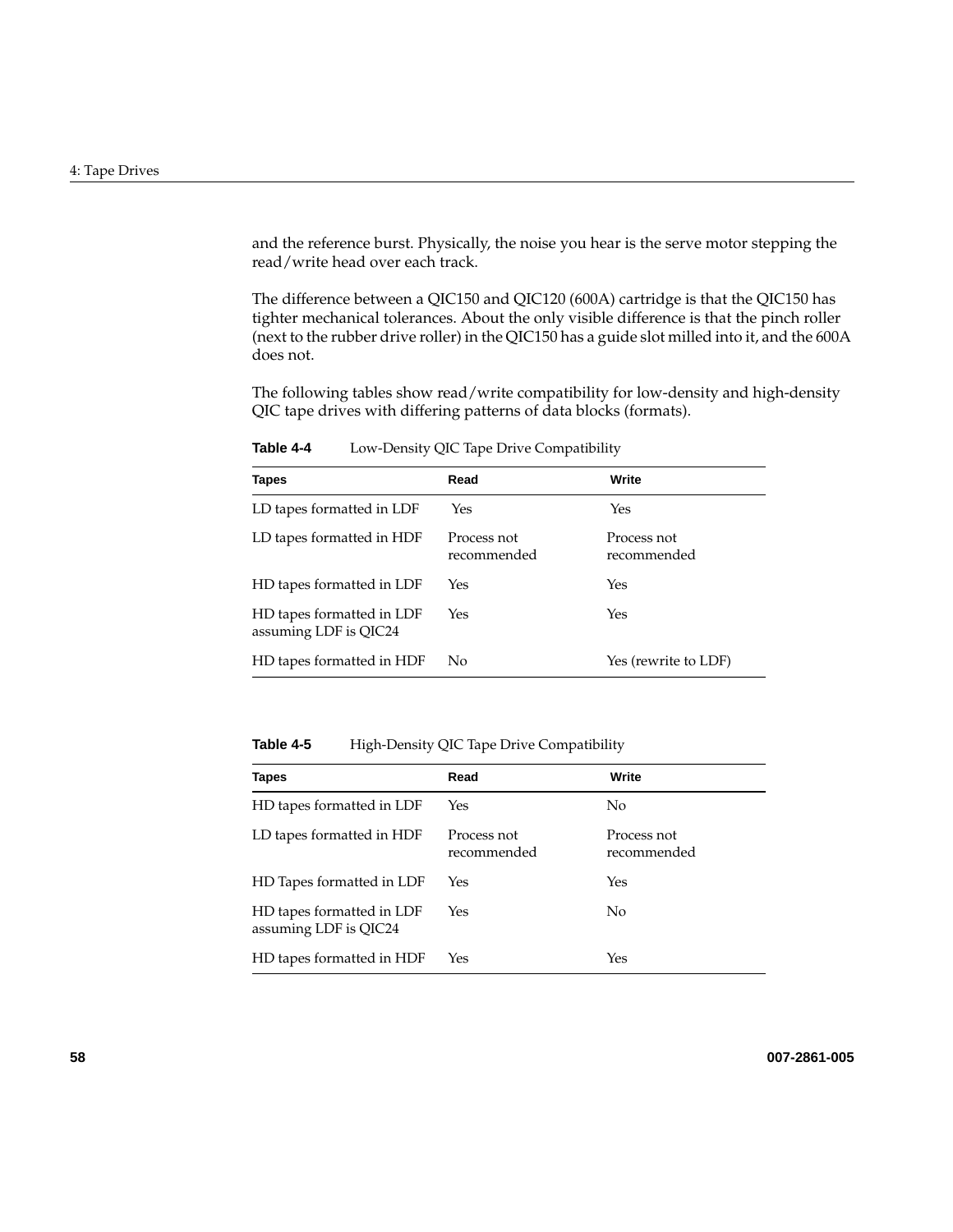Regarding read/write activity for a low-density tape formatted in high density, it is not recommended and it is not even possible if the tape is a QIC24 (DC300XL or DC450XL). If the tape is a QIC120 (DC600A), read/write does work correctly, and there is no reason to recommend against it.

Refer to your tape drive documentation for more information.

# <span id="page-80-0"></span>**DLT Devices**

Table 4-6 presents the maximum capacities for four DLT devices with three different media types. All the values represent maximum capacities when written in non-compressed mode.

| Table 4-6               | <b>DLT Media Storage Capacity</b> |                   |                 |                 |  |
|-------------------------|-----------------------------------|-------------------|-----------------|-----------------|--|
|                         | <b>DLT 2000</b>                   | <b>DLT 2000XT</b> | <b>DLT 4000</b> | <b>DLT 7000</b> |  |
| <b>Compact III</b>      | 10 GB                             | $10$ GB           | $10$ GB         | $10$ GB         |  |
| Compact<br><b>IIIXT</b> | n/a <sup>a</sup>                  | $15$ GB           | n/a             | $15$ GB         |  |
| <b>Compact IV</b>       | n/a                               | n/a               | $20$ GB         | $20/35$ GB      |  |

a.  $n/a$  = not allowed or not supported

For all supported cases except one, there is a unique density/format for a particular device-media pair. In these cases, the density is automatically selected based upon the media capacity. The one exception is the DLT 7000 loaded with Compact IV media. In this case you may choose between the native DLT 7000 density of 35 GB or the native DLT4000 density of 20 GB.

Note that when Compact III or Compact III XT media is loaded into a DLT 7000, the drive drops to the lower, native density for that media.

To select compression, specify the device name ending in "c", for example, /dev/mt/tps3d2.4000c for DLT 4000 with compression. (Refer to tps(7M) for tape device naming conventions.)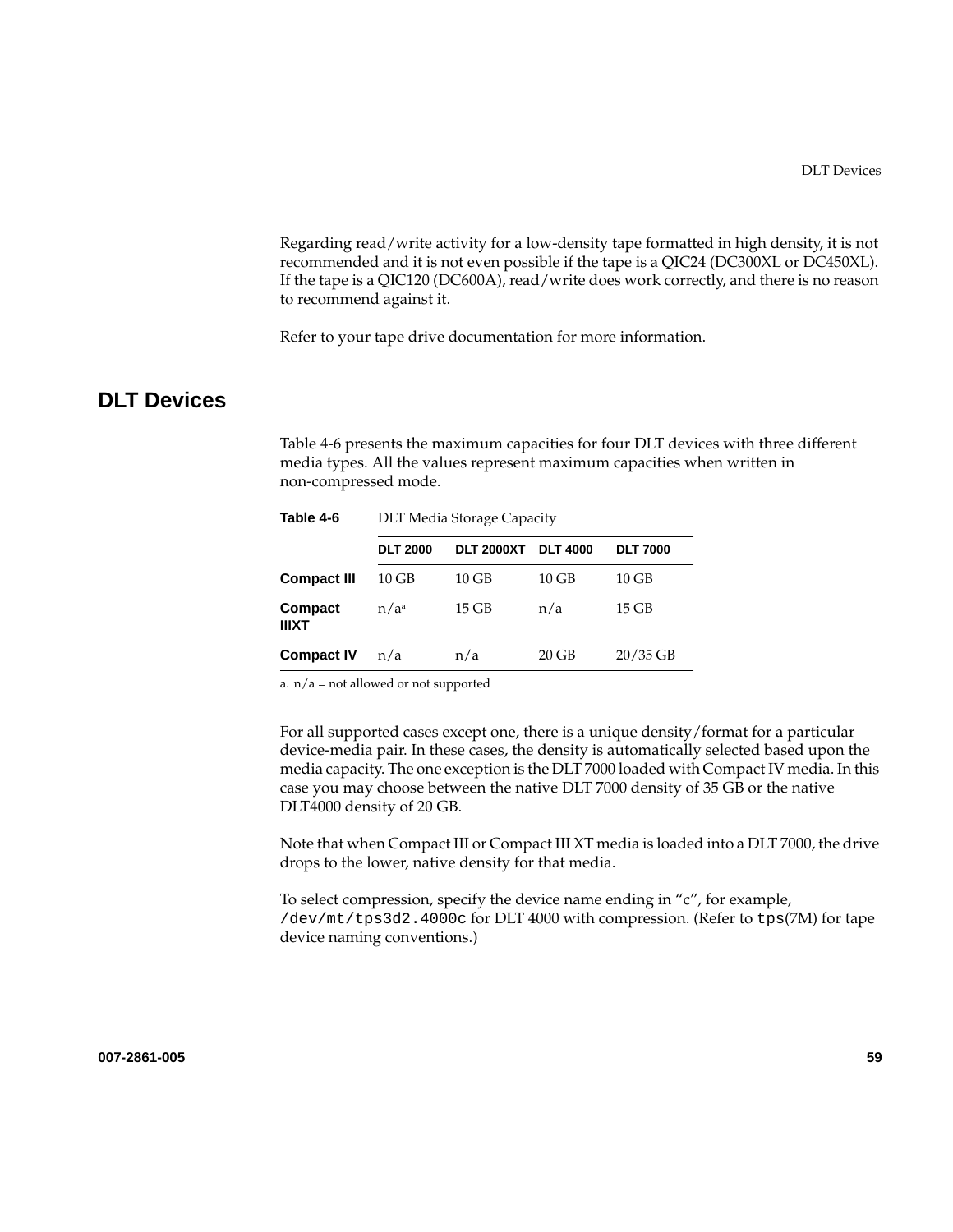# <span id="page-81-0"></span>**DAT Devices**

This section describes how to use the dump command with DAT media, and discusses audio and video storage capacities of DAT media.

### **Using dump With DAT Tapes**

The dump command backs up all files in a filesystem, or files changed after a certain date, to magnetic tape or files.

If you are using the dump command to perform an incremental filesystem dump with a DAT tape drive, reduce the 4-mm tape-length parameter by 40 percent for the 60-meter DAT tape, and leave as is for the 90-meter tape (2.0 gigabytes). Trim an additional 5 or 10 percent if you want to be conservative.

### **DAT Audio and Video Storage**

This section presents formulas and examples you can use to help determine audio and video storage capacities for your DAT tape.

To calculate audio storage capacity, use the following formula:

 $(sample\ rate) \times (samples\ size) \times (channels) \div (bits\ per\ byte) = data\ rate$ 

For example,

 $(44100 \text{ Hz}) \times (16 \text{ bit unsigned}) \times (2 \text{ for stereo}) \div (8 \text{ bits per byte}) = 176400 \text{ bytes/sec} =$ 10.6 MB/min

For video and movie storage, use this formula:

(bits per pixel)  $\times$  (pixels per frame)  $\times$  (frame rate) ÷ (bits per byte) = data rate

For example,

(16 bit YCrCb)  $\times$  (640x480 NTSC-ready frame)  $\times$  (30 fps)  $\div$  (8 bits per byte) = 18.4 MB/sec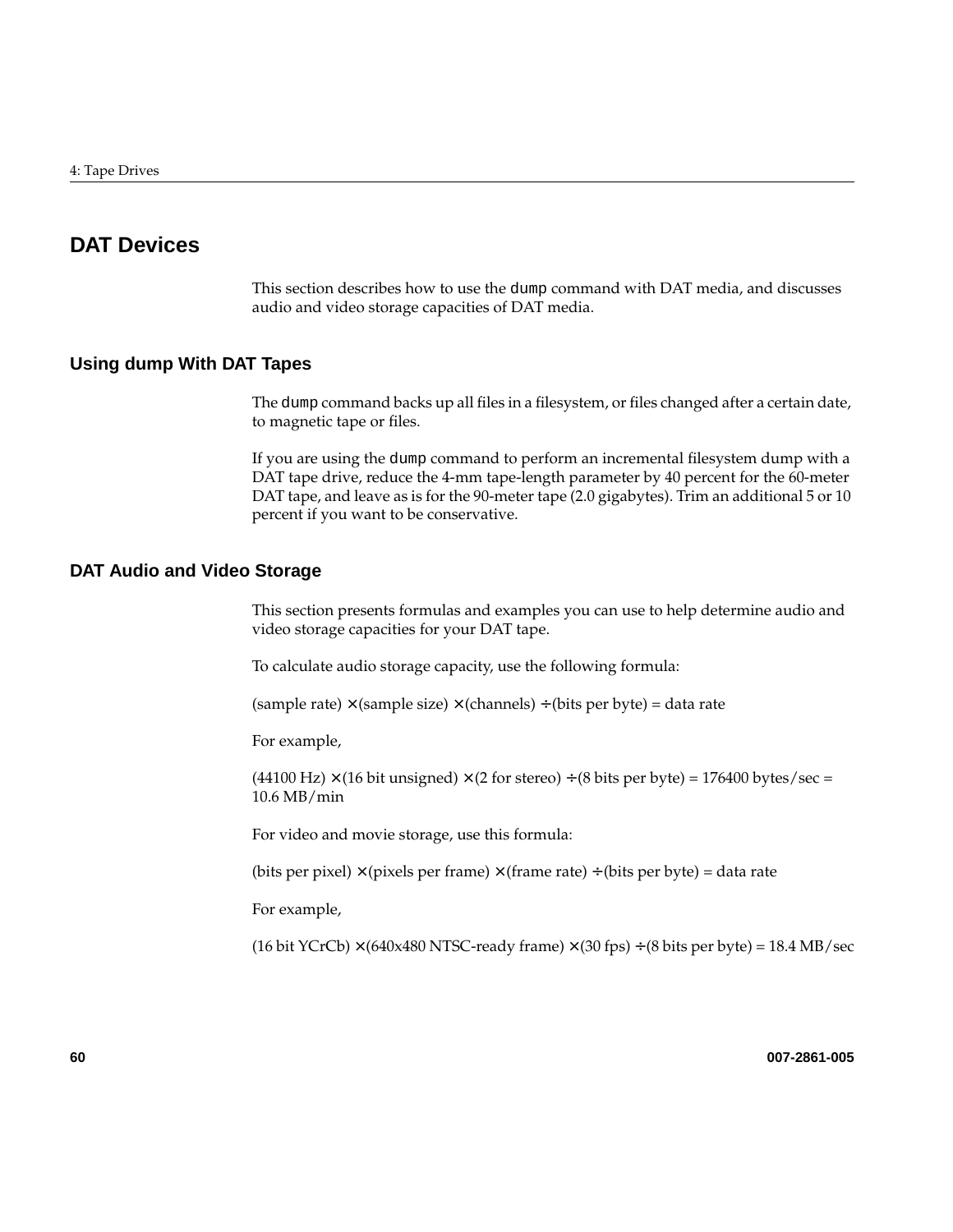The examples given assume high-quality media; your rates may be less depending on the quality of media you use. You should see about two minutes of music per meter of DAT tape. With video, a 1300 MB DAT stores about 60 seconds of uncompressed video (8-bit CCIR601 4:2:2 frames) and about 144 minutes of MPEG-1 movie (audio and video). Most popular video or movie compression software algorithms fall somewhere between uncompressed video and MPEG-1 (QuickTime, AVI, and so on.) Refer to manufacturer and standards documentation for the latest information.

**Note:** IRIX supports playback of audio from DAT but does not support playback of video from DAT. You cannot, for example, store an MPEG movie on DAT and then play the movie using the DAT drive.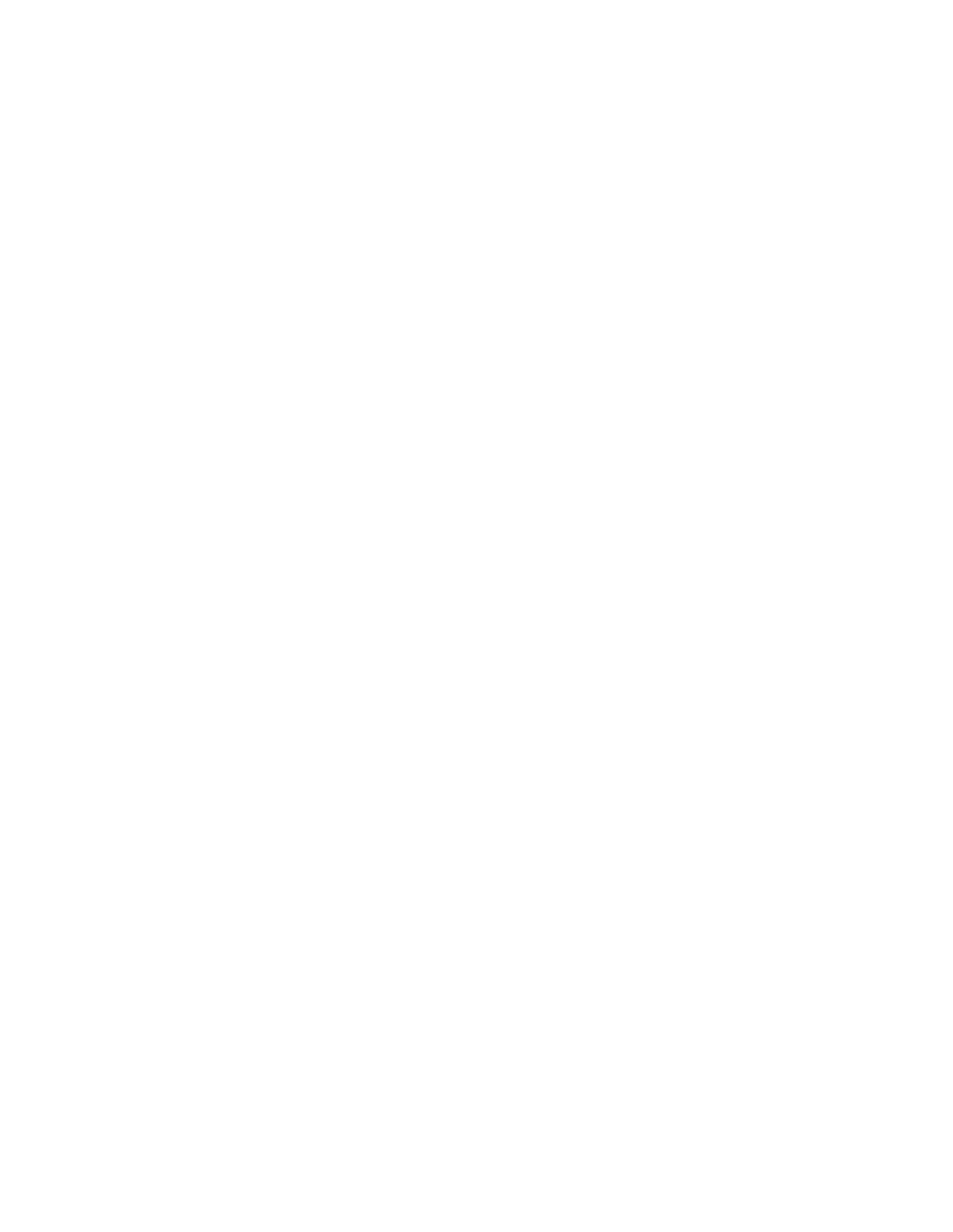# **5. Troubleshooting**

This chapter discusses some troubleshooting tips for problems arising with peripheral devices. It contains the following sections:

- "Troubleshooting Your Modem Setup" on page 63
- • ["Troubleshooting Your Printing System" on page 64](#page-85-0)
- • ["Troubleshooting Inaccessible Tape Drives" on page 70](#page-91-0)

# **Troubleshooting Your Modem Setup**

If there are any problems with the cu dial-out process, you may want to use the -d option to cu to instruct the system to print diagnostic messages to your system console and the -l option to connect directly to the modem (if you added the "Direct" statement in the Devices file).

To test the modem connection on port 2, type

cu -d -lttyd2

- The Connected message should display on the console. Type AT and the OK message should display. If not, the modem is not correctly configured or there is a problem with the cable.
- If Connected does not display, check the debugging messages to determine where the connection failed.

Additionally, double-check that all your hardware connections are secure and that you are using a Silicon Graphics modem cable or one made to the specifications described in your *Owner's Guide*.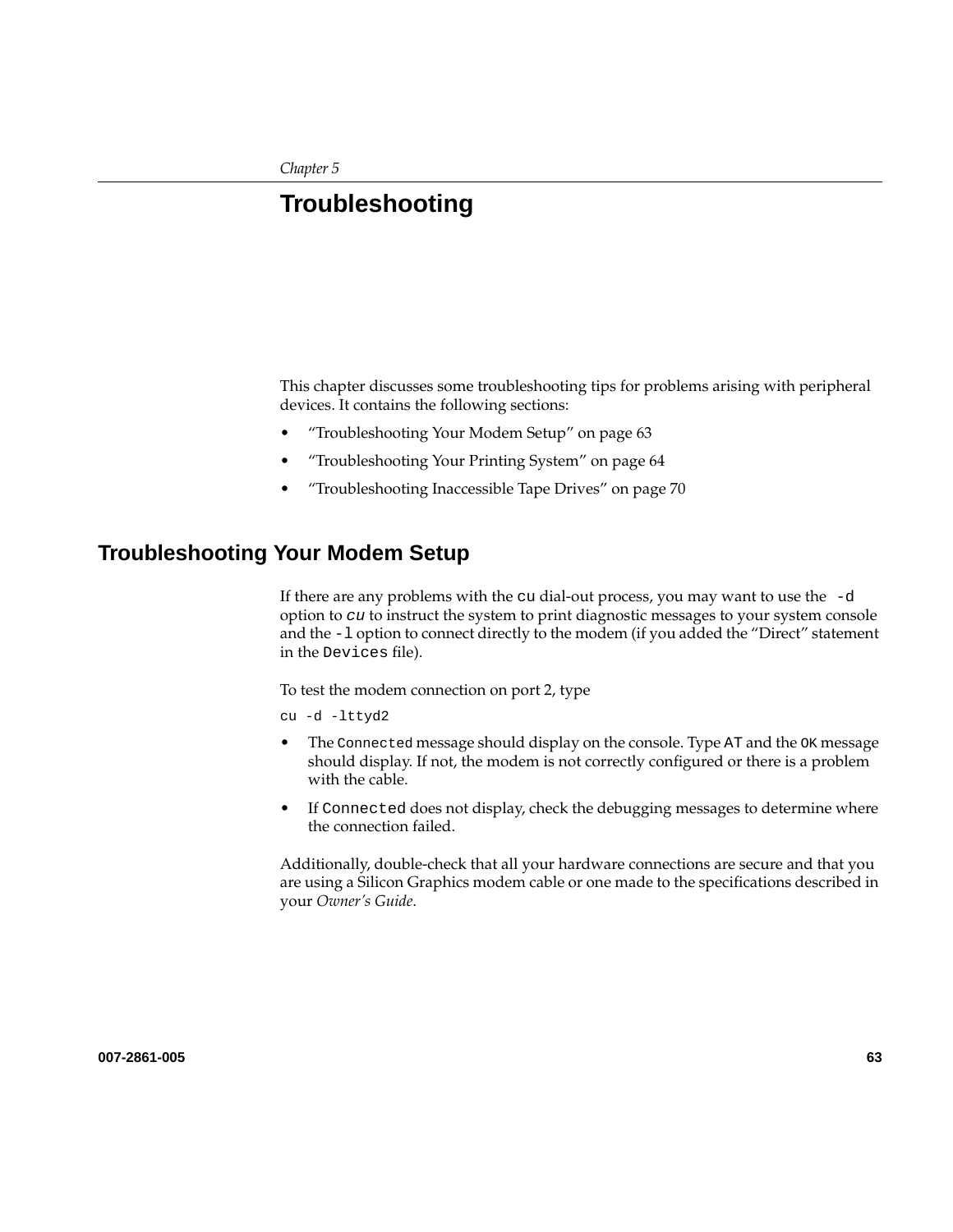# <span id="page-85-0"></span>**Troubleshooting Your Printing System**

If you send a print request to a printer with lp and do not receive any output, use the checklists below to make sure your system is ready for printing. These lists supplement the troubleshooting information in the manufacturer's hardware manual.

### **Hardware Troubleshooting Checklist**

Use the following list of questions to determine whether your printer hardware is working as designed:

• Is the printer turned on?

Printers do not always indicate clearly whether they are turned on. Make sure the printer is plugged into the power socket and the power switch is on.

• Does the printer have paper?

Frequently, printers run out of paper in a high-volume situation.

• Is there a paper jam?

Make sure the entire paper pathway is clear of sheets or fragments of paper. Refer to your printer hardware documentation before attempting to put any unusual paper or other media through your printer.

• Is the printer set to the correct baud?

Be sure the baud rate of the printer matches that of the serial port.

• Is the serial cable attached correctly?

Often, reseating the serial cable where it connects to the printer restores correct operation.

• Is the correct cable being used?

The use of the pins in serial cables varies somewhat in different applications. Cables designed for specific hardware may or may not function correctly with different hardware. Check your system *Owner's Guide* and the documentation supplied with your printer and cable to determine whether the cable is correct for your hardware.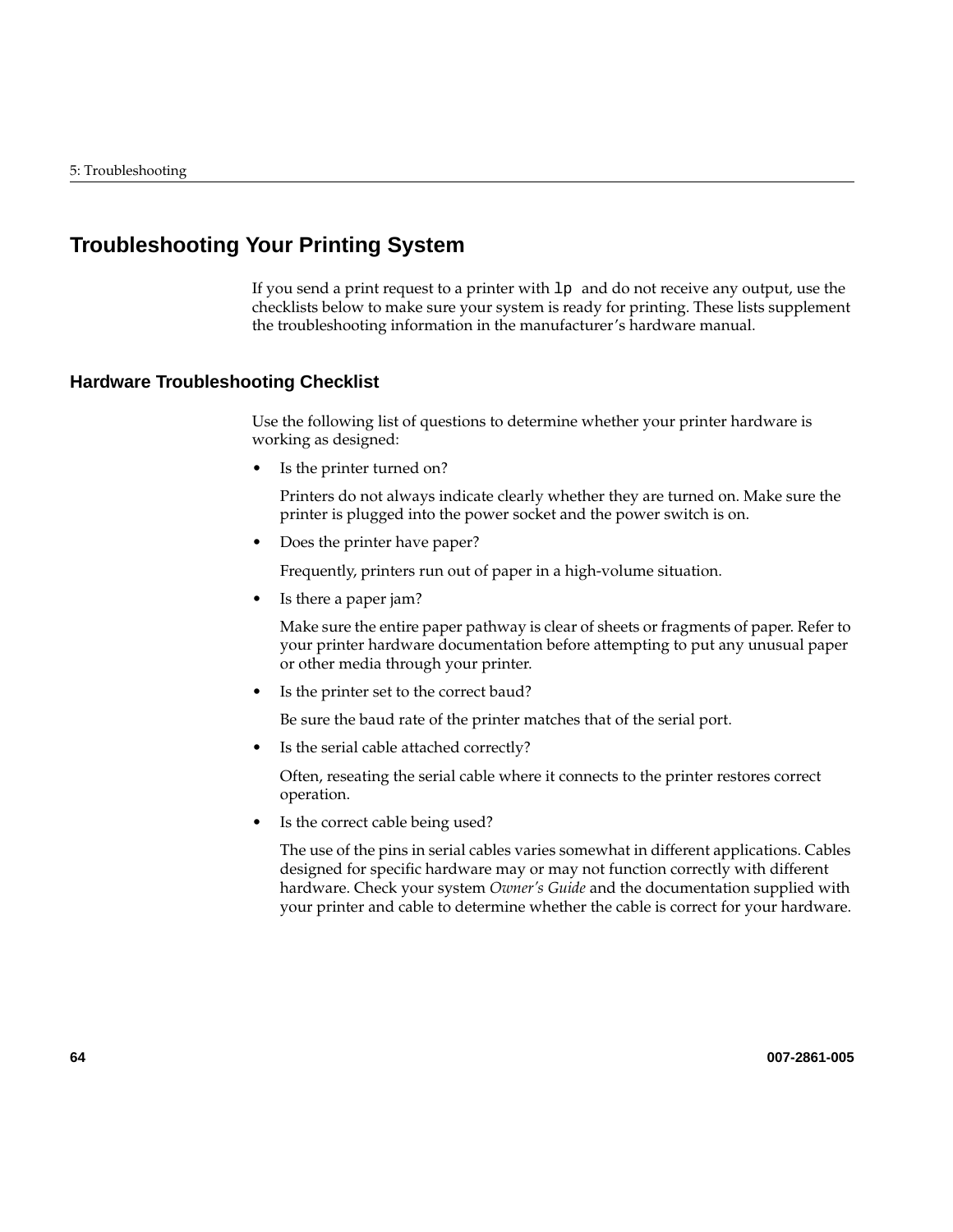### **Software Troubleshooting Checklist**

The lp scheduler is the program in charge of spooling your files to the printer, and it is invoked whenever you use the lp print command. The scheduler can be in a number of states, and each printer registered with lp can be in a number of states as well.

To check on the complete status of the lp system, type

lpstat -t

This gives you a complete description of the status of 1p. You may also want to examine the contents of the file  $/\varphi$  spool  $/\varphi$  log. Use the information you find to answer the following questions:

• Is your printer registered with lp?

If you do not see the name of your printer in the list of information produced by lpstat, then you must register your printer with lp.

• Is the printer enabled?

If your printer is not enabled, the lpstat listing contains this line:

printer *yourprinter* disabled since...

To enable the printer, type

enable *yourprinter*

lp sometimes disables a printer automatically if it is unable to send a file to a print server, so a disabled printer often indicates a hardware problem, such as a host that is not communicating with the network.

• Is the printer accepting requests?

If the printer is not accepting requests, the lpstat listing contains this line:

*yourprinter* not accepting requests since...

You must use the accept command for that printer destination. Become the superuser (with su) and type

/usr/lib/accept *yourprinter*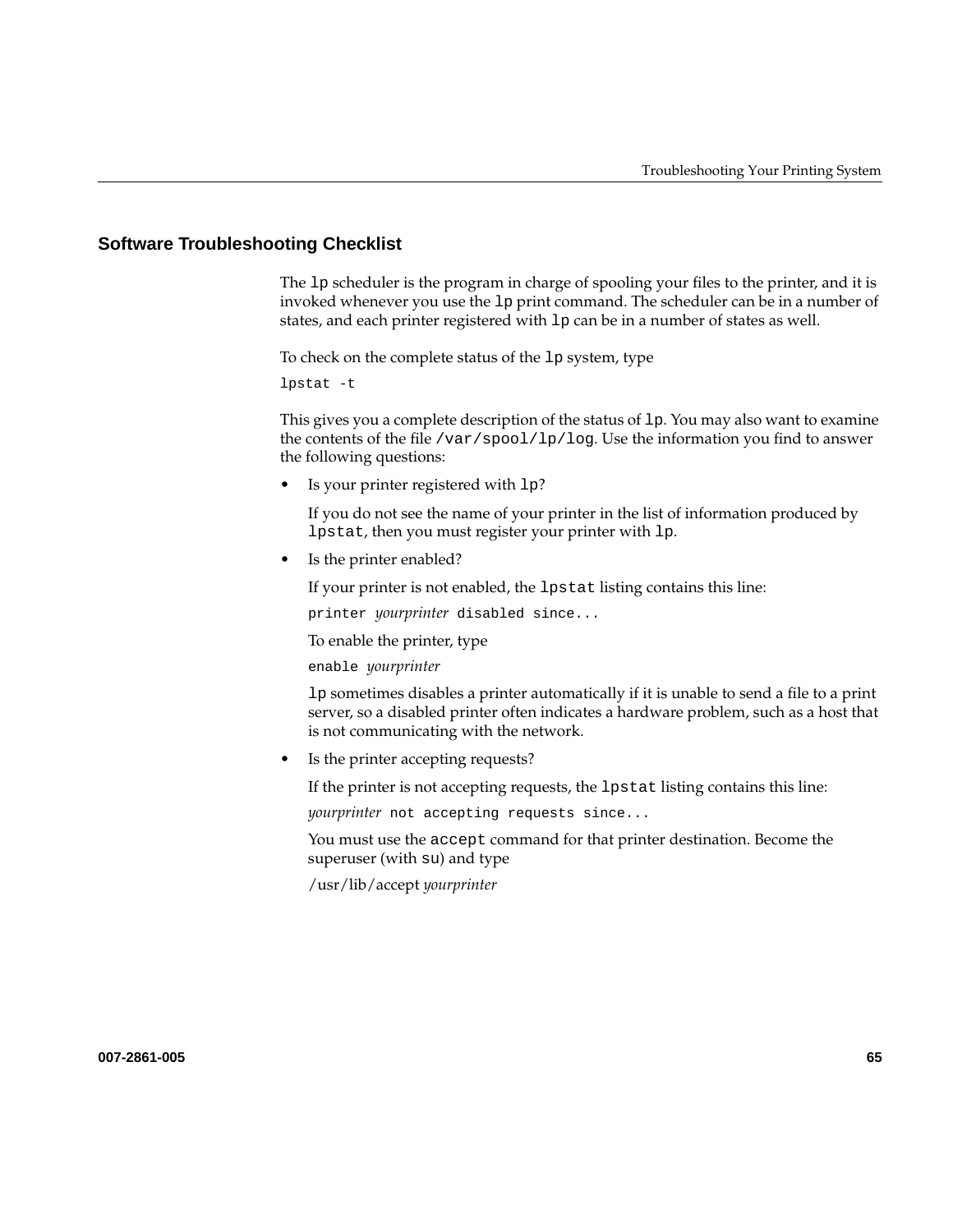• Is the 1p scheduler running?

If the scheduler is not running, the lpstat listing contains the message

scheduler is not running

To restart the lp scheduler, become superuser (with su) and type

/usr/lib/lpsched

Did you specify the right printer?

If your system has more than one printer, and you wish to send a job to a printer other than the default, remember to use the -d option:

lp -d*otherprinter*

#### **Troubleshooting Network Printers**

If you are having trouble with a printer you are accessing over a network, check the status of the lp scheduler on your workstation or the print server's host system.

#### **Emergency Measures**

If none of the above procedures work, there are several "last resort" procedures:

1. Stop the lp scheduler and then restart it. As root, type the following sequence of commands:

/usr/lib/lpshut

Then kill any jobs running as *lp.* You can identify these processes with the command

ps -fu lp

Then type the command

/usr/lib/lpsched

- 2. Remove the offending printer destination from the lp scheduler and then register it again. Before you can do this you must either cancel any print requests going to the printer or move them to another print destination (if you have more than one).
- 3. As an absolute last resort, remove all printers from the lp system, reboot the computer, and register them all once again.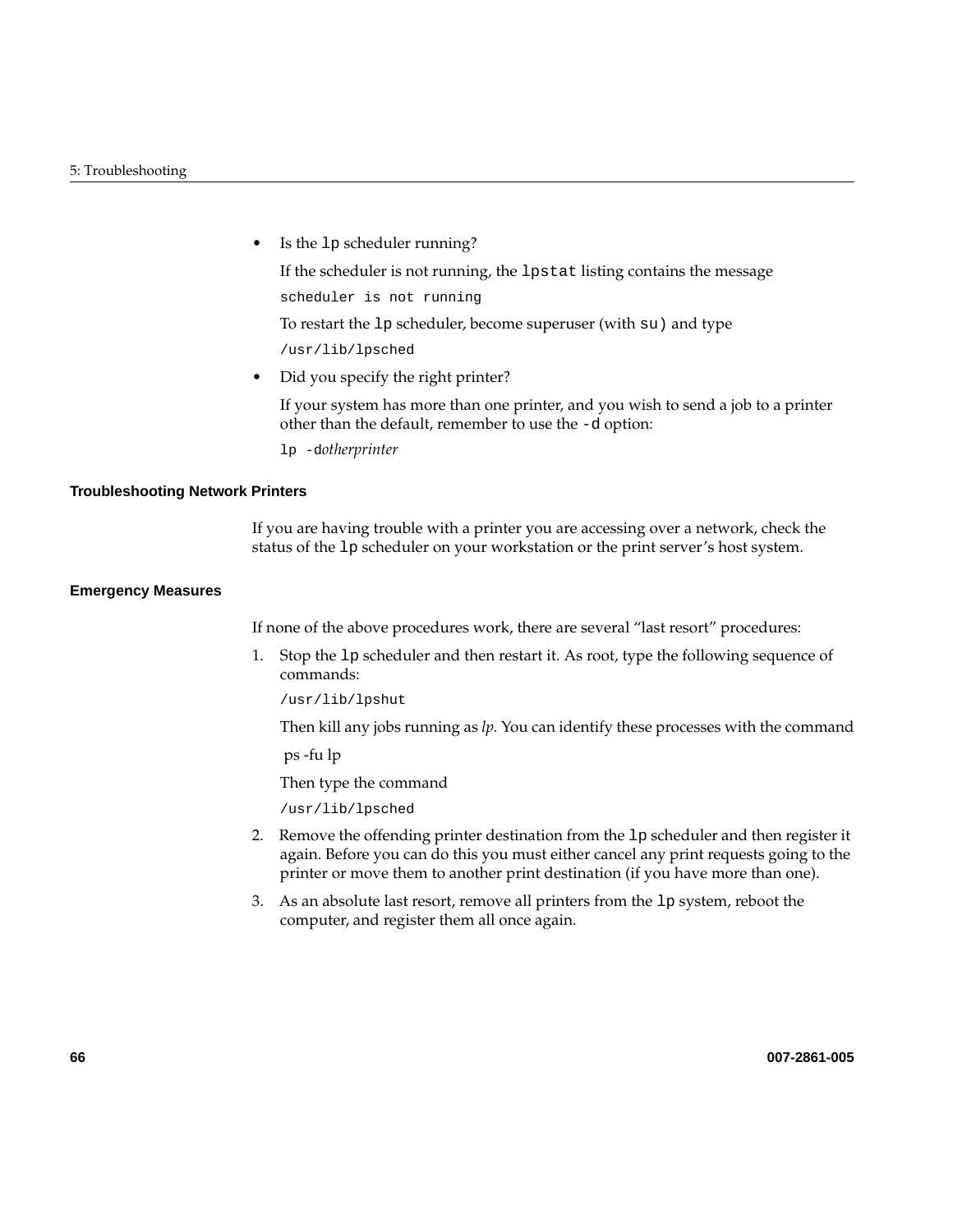#### **Troubleshooting the BSD lpr Spooling System**

If your print request does not make it to the queue, then

- Check for error messages.
- Double-check the command that you entered.
- Try submitting the /etc/group file to the queue.

The file you submitted may not be in the proper format for the print server to print your request.

If your print request makes it to the queue and never gets to the print server, then

- Do you have the print server system's IP address and hostname in the /etc/hosts file?
- Does the print server system name match the name in the /etc/hosts file? Do they match the hostname of the print server system?
- Did you get this error message? Waiting for remote queue to be enabled.

This message usually means that your hostname is not in the print server system's /etc/hosts.equiv file. If your print request disappears from the queue and does not print, or prints incorrect information, then

1. Become root and enter the commands:

```
/usr/etc/lpc stop lp (or your printer name)
lpr /etc/group
cd /usr/spool/lpd (or your spool directory)
ls -l
```
Your system should return something similar to

-rw-rw---- 1 root lp 69 Aug 23 14:02 cfA117tls -rw-rw---- 1 root lp 227 Aug 23 14:02 dfA117tls -rwxr----- 1 root lp 0 Aug 23 14:01 lock -rw-rw-r-- 1 root lp 25 Aug 23 14:46 status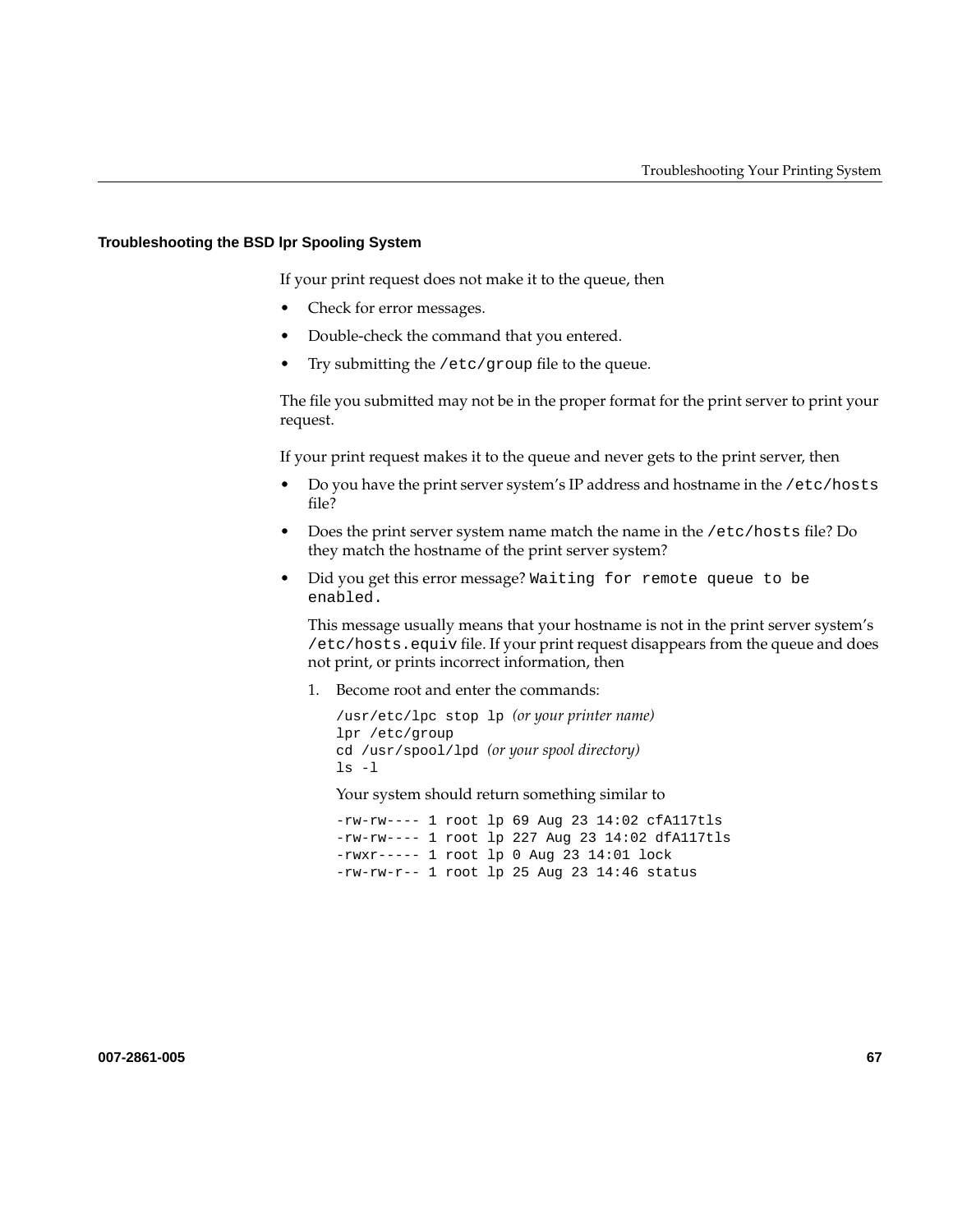2. Check the contents of the control file with the following command:

cat cfA117tls

Your system should return something similar to

Htls H the hostname that sent the print request Proot P the person who sent the request Jgroup J the jobname Ctls C class/hostname Lroot L the person who sent the request fdfA117tls f name of the file to print UdfA117tls U name of the file to remove after printing N/etc/group N the original file name

3. Check the copy of the print file.

It is recommended that you use the more command just in case your test file is not as short as the /etc/group file. The df file should look exactly like the file you attempted to print. In this case, the file dfA117tls should be exactly the same as the /etc/group file.

```
more dfA117tls
```
The system should return something similar to

```
sys::0:root,bin,sys,adm
root::0:root
daemon::1:root,daemon
bin::2:root,bin,daemon
adm::3:root,adm,daemon
mail::4:root
uucp::5:uucp
rje::8:rje,shqer
lp::9:
nuucp::10:nuucp
user::20:
other::995:
demos:*:997:
guest:*:998:
```
Now that you have verified that the request is properly spooling on the local system, check the print server system. You may need to contact the System Administrator of the print server system first; you need the root password. Once you enter the stop command on that system, no print requests are printed. Instead, they remain in the queue. Make sure that there are no requests in the queue that are currently printing.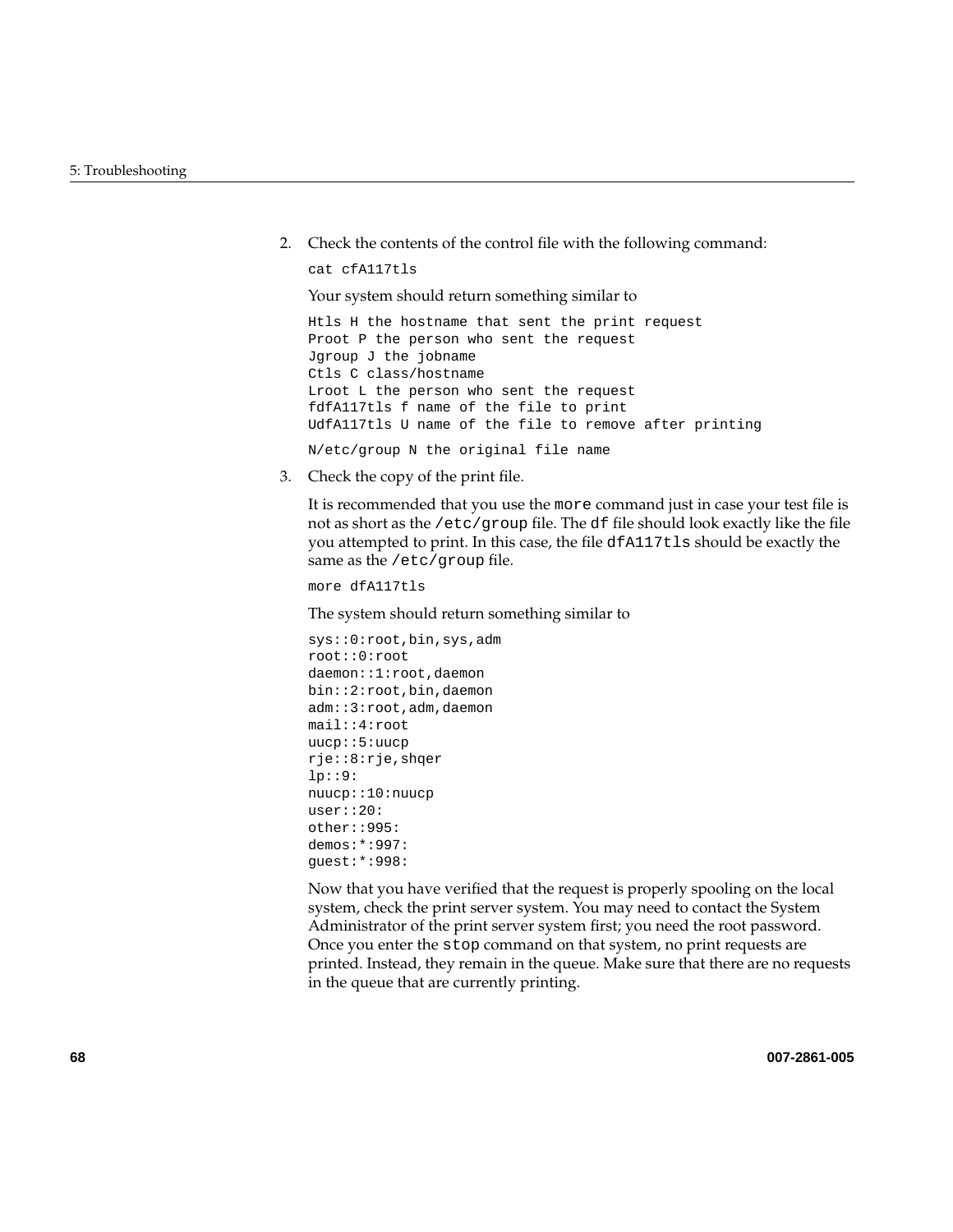- 4. On the print server system, log in as root and enter the command /usr/etc/lpc stop lp
- 5. On the local system, enter the command

/usr/etc/lpc start lp

6. On the print server system, cd to the spool directory.

If you do not know where the spool directory is, use the cat or more command with the /etc/printcap file to look at what is set in the sd: variable.

7. On the print server system (after step 6), enter the following command:

ls -l

The print server system should return something similar to

-rw-r----x 1 root 4 Aug 15 10:27 .seq -rw-rw---- 1 root 69 Aug 23 14:02 cfA117tls.csd.sgi.com -rw-rw---- 1 root 227 Aug 23 14:02 dfA117tls -rwxr------ 1 root 0 Aug 23 14:01 lock  $-rw-rw-r--1$  root 25 Aug 23 14:46 status

8. Check the contents of the control file.

cat cfA117tls.csd.sgi.com

The print server system should return something similar to

Htls H the hostname that sent the print request Proot P the person who sent the request Jgroup J the jobname Ctls C class/hostname Lroot L the person who sent the request fdfA117tls f name of the file to print UdfA117tls U name of the file to remove after printing N/etc/group N the original file name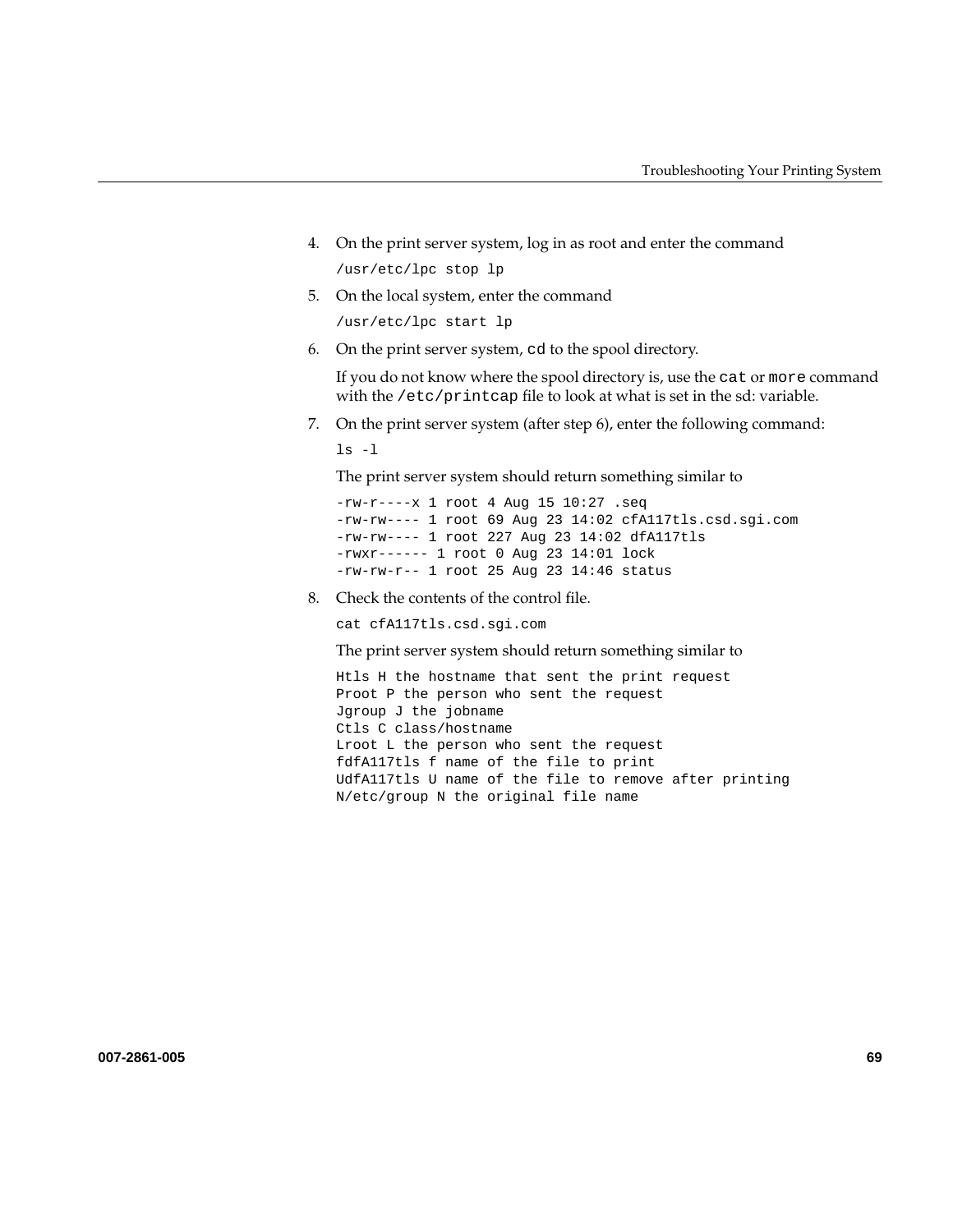<span id="page-91-0"></span>9. Examine the df\* file by entering the following command:

more dfA117tls

The system should return something similar to

```
sys::0:root,bin,sys,adm
root::0:root
daemon::1:root,daemon
bin::2:root,bin,daemon
adm::3:root,adm,daemon
mail::4:root
uucp::5:uucp
rje::8:rje,shqer
lp::9:
nuucp::10:nuucp
user::20:
other::995:
demos:*:997:
guest:*:998:
```
The df file should look exactly like the file you attempted to print. In this case, the print server system's dfA117tls file should be exactly the same as the dfA117tls file that was on your system.

10. On the print server system, enter the following command:

/usr/etc/lpc start lp

Your file should now print on the printer. It should look exactly like the output of the more command. If it does not, then contact the System Administrator of the print server system.

# **Troubleshooting Inaccessible Tape Drives**

**Note:** This section does not allow for customized installations and does not address complex multiple tape drive issues. Take care not to violate your maintenance agreements.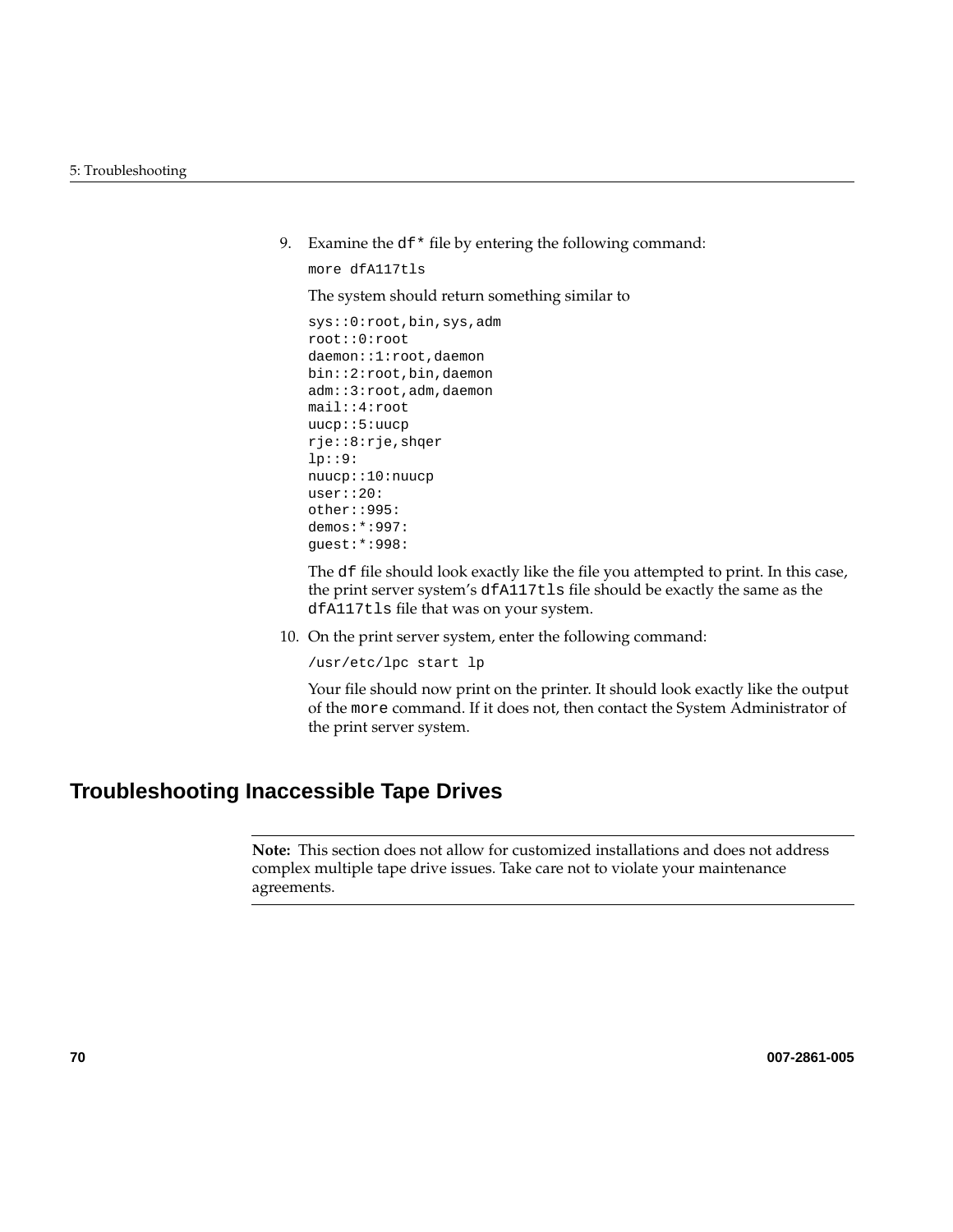### **Checking the Hardware**

Use the hinv command to see if the operating system recognized the tape drive at boot time. This is one of the most basic and critical tests to check hardware. (An output similar to the following is returned with the hinv command.)

Iris Audio Processor: version A2 revision 4.1.0 1 100 MHZ IP22 Processor FPU: MIPS R4010 Floating Point Chip Revision: 0.0 CPU: MIPS R4000 Processor Chip Revision: 3.0 On-board serial ports: 2 On-board bi-directional parallel port Data cache size: 8 Kbytes Instruction cache size: 8 Kbytes Secondary unified instruction/data cache size: 1 Mbyte Main memory size: 64 Mbytes Integral Ethernet: ec0, version 1 Integral SCSI controller 0: Version WD33C93B, revision D CDROM: unit 4 on SCSI controller 0 Disk drive: unit 1 on SCSI controller 0 Graphics board: Indy 24-bit Vino video: unit 0, revision 0, Indycam connected

If hinv does not report an attached tape drive, then your operating system cannot use the drive. You need to check the installation of the hardware. What you can do at this time depends on your maintenance support agreements.

Simple hardware checks are

- If the tape drive is an external unit, does it have power? Simply powering it on does not cause it to be seen by the computer. The system must be shut down, power cycled, then rebooted.
- During the boot phase, does the access light on the tape drive light up? If it does not flash at all, chances are the operating system is still not seeing the drive.
- Is the SCSI cabling and termination correct? If visual inspection shows nothing obvious, try resetting the connectors. Any movement of hardware or cabling must be done with the system powered off.

If none of the above causes hinv to report the tape drive, then the most likely problem is faulty hardware. Contact your support provider.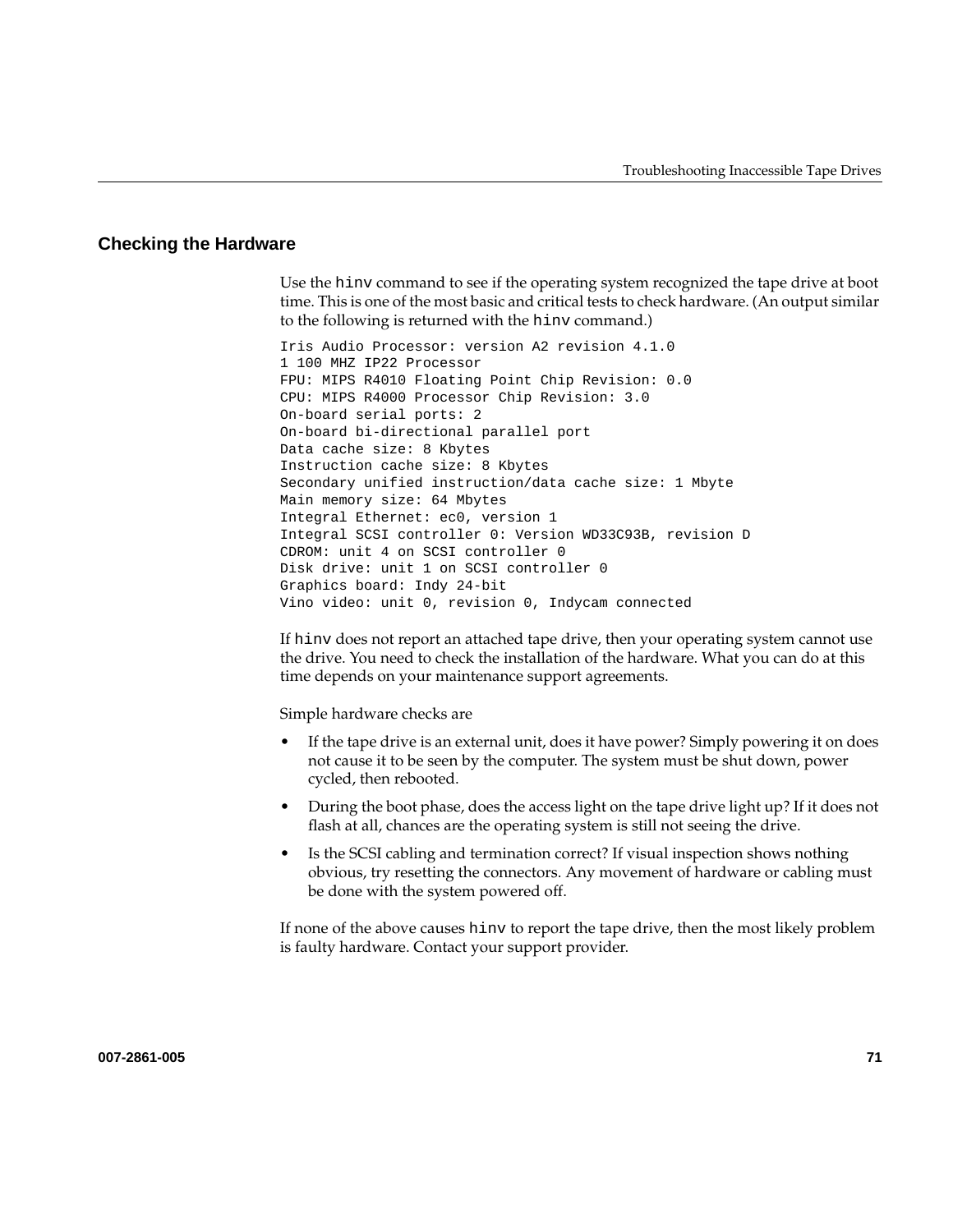### **Checking the Software**

If you are reasonably sure the tape drive is correctly installed on the computer, but your software does not seem to be able to use it, the tape device's SCSI address may have changed when other SCSI devices were added to your system.

The system assumes that if /dev/nrtape exists and appears to be a tape drive of some kind, then it does not need to remake the default tape drive links of /dev/tape, /dev/nrtape, and so on. It also assumes that the first tape drive that it finds is the main tape drive. It searches for devices starting at the highest SCSI ID numbers, so the tape device on SCSI ID 7 gets the default links before a tape device on SCSI ID 3.

The default tape drive for most commands is /dev/tape. If the tape drive installation proceeded correctly, you should have at least /dev/tape and /dev/nrtape special device files. You may have several others, depending on the type of tape drive.

The mt command can be used to confirm that /dev/tape exists and that the tape drive is responding. Output similar to the following from the mt status command confirms that

```
Controller: SCSI
Device: ARCHIVE: Python 25601-XXX2.63
Status: 0x20262
Drive type: DAT
Media : READY, writable, at BOT
```
The following output means that you have another process accessing the drive right now:

/dev/nrtape: Device or resource busy

The following output appears when a special device file does not exist:

/dev/nrtape: No such file or directory

The output when a device file exists, but no hardware is responding at that address, is /dev/nrtape: No such device

If the hardware appears to be present, but  $/$  dev $/$ tape does not appear to be valid, confirm the file links. Take the device unit number from hinv output

Tape drive: unit 3 on SCSI controller 0: DAT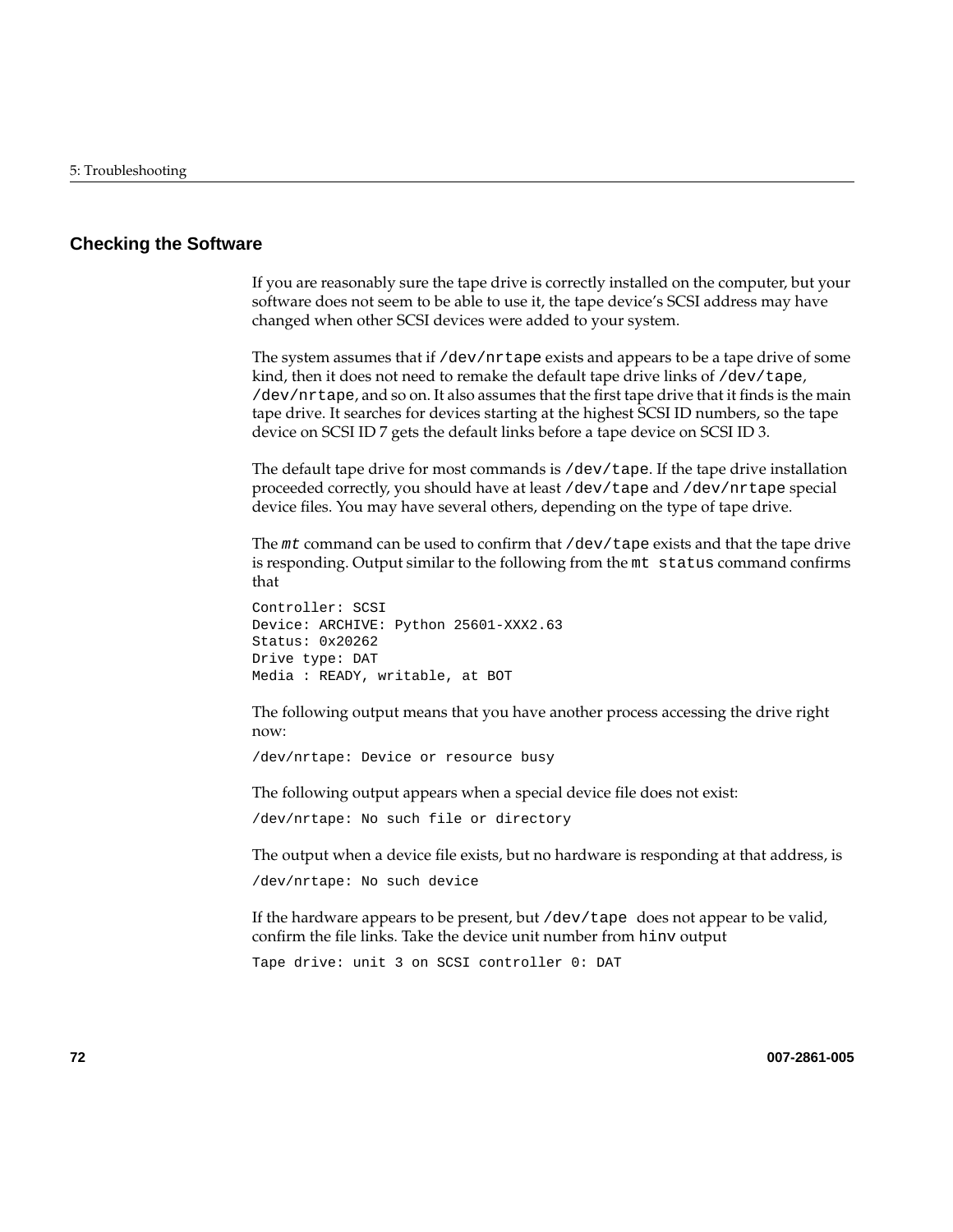In this example the device unit number is 3 (this is likely to be different on your system). Use the following ls command to confirm that /dev/tape is linked to the correct device (change the numeral 3 to the correct numeral for your drive):

```
ls -l /dev/tape /dev/mt/tps0d3*
```

```
crw-rw-rw- 2 root sys 23, 96 Sep 21 11:11 /dev/mt/tps0d3
crw-rw-rw- 2 root sys 23, 97 Jun 20 05:55 /dev/mt/tps0d3nr
crw-rw-rw- 2 root sys 23, 99 Jul 8 09:57 /dev/mt/tps0d3nrns
crw-rw-rw- 2 root sys 23,103 Jun 20 05:55 /dev/mt/tps0d3nrnsv
crw-rw-rw- 2 root sys 23,101 Jun 20 05:55 /dev/mt/tps0d3nrv
crw-rw-rw- 2 root sys 23, 98 Jun 20 05:55 /dev/mt/tps0d3ns
crw-rw-rw- 2 root sys 23,102 Jun 20 05:55 /dev/mt/tps0d3nsv
crw-rw-rw- 2 root sys 23,100 Jun 20 05:55 /dev/mt/tps0d3v
crw-rw-rw- 1 root sys 23,102 Jun 23 09:19 /dev/tape
```
The major and minor device numbers are the key here. They are the two numbers separated by a comma (23 and 102)

crw-rw-rw- 1 root sys 23,102 Jun 23 09:19 /dev/tape

Match these numbers with one of the lines from  $/$  dev $/$ mt. In this example, it should match to

crw-rw-rw- 2 root sys 23,102 Jun 20 05:55 /dev/mt/tps0d3nsv

Compare the major and minor device numbers that are reported with /dev/tape and the ones reported for /dev/mt/tps0dX\*. Is there a match? If not, remove /dev/tape and /dev/nrtape and run MAKEDEV as root from the /dev directory. Give the command

```
./MAKEDEV tapelinks
```
The MAKEDEV command can be verbose in describing what it is doing. Your output may differ in the number of devices made and the unit number. Once the MAKEDEV program has completed, go through these same checks again to be sure of success.

The MAKEDEV command does not let you choose which tape device to link to. You must make the links by hand if the MAKEDEV program does not default to the drive that you wish to use.

This covers the basic problems that administrators experience regarding missing tape drives. See the following reference pages for more information on the commands used in this section:  $m t(1)$ ,  $l s(1)$ ,  $h inv(1M)$ . For more technical information about tapes, see  $m\text{tio}(7)$ , tps $(7M)$ , or  $m\text{t}(1)$ .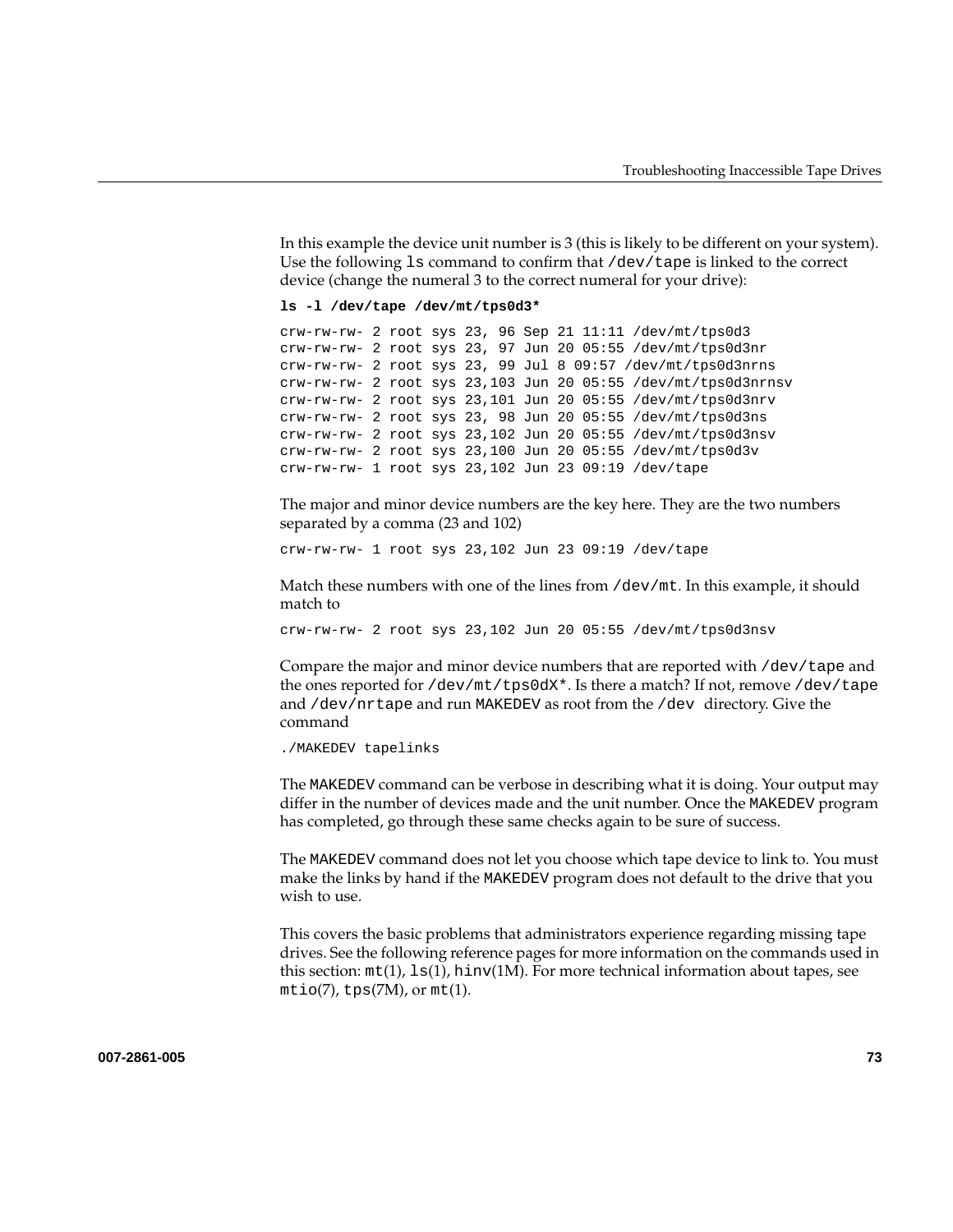## **Troubleshooting Tape Read Errors**

Often there is a quick and simple fix for an error message that is caused by a tape drive malfunction or the tape itself. Both recoverable and unrecoverable errors can be caused by something as basic as a dirty read/write head, a poorly tensioned tape, or a dropout, which is a physically bad spot on the tape. An EOT message can also mean that there is no data on the tape.

The following information covers some of the basic tape maintenance/performance functions that should be considered as factors that could either prevent future error conditions from occurring or act as aids in recovering from an existing error message:

- Be sure your read/write head is clean.
- Use the hinv command to determine which tape drive type is connected to your system.
- Use the mt stat command to verify the status of the tape drive and the media.
- Use the mt ret command before read or write operations.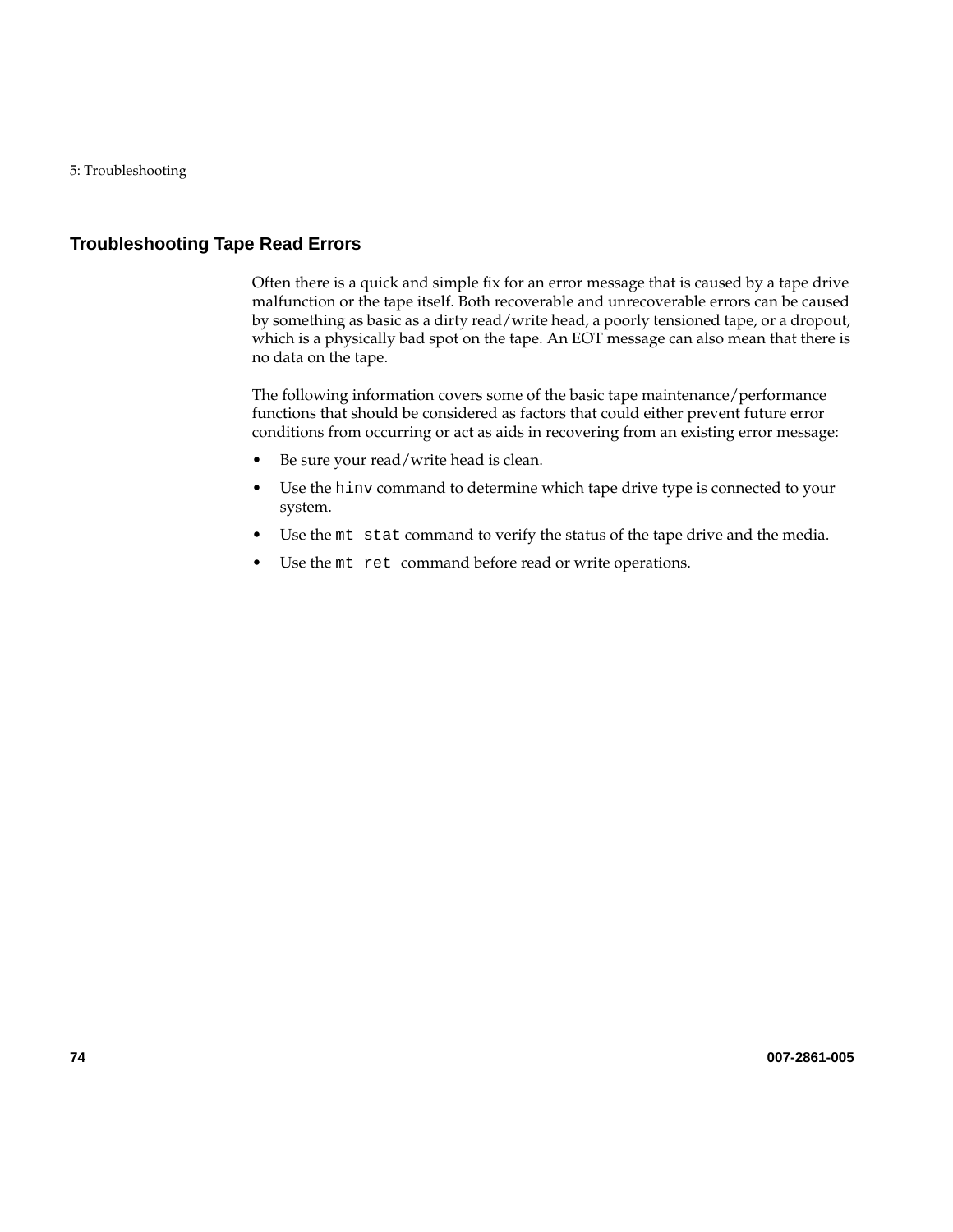# **A. Error Messages**

This appendix provides a listing of error messages, categorized by device, that may display during setup or while operating a device.

## **lp Error Messages**

This section provides a description of the error messages that are associated with  $1p$ commands. The following variables are used in the error messages:

| file(s)      | Indicates the file or files that are to be printed.                                                                                                             |
|--------------|-----------------------------------------------------------------------------------------------------------------------------------------------------------------|
| dest         | Indicates the name of the destination printer.                                                                                                                  |
| printer-id   | Indicates the request identification number of the printout. For example,<br>myprinter-46 is the printer name followed by the request<br>identification number. |
| printer-name | Indicates the name of the printer.                                                                                                                              |
| program-name | Indicates the program name that was executed.                                                                                                                   |
| user         | Indicates the user who requested the printout.                                                                                                                  |

These messages can be found in the printer log files if you missed them on the system console. Following each message is an explanation of the probable cause of the error and the corrective action. If you cannot correct all the error conditions you encounter, call your service representative.

*dest* is an illegal destination name

The *dest* you used is not a valid destination name. Use the lpstat -p command to list valid destination names.

*file* is a directory

The filename you typed is a directory and cannot be printed.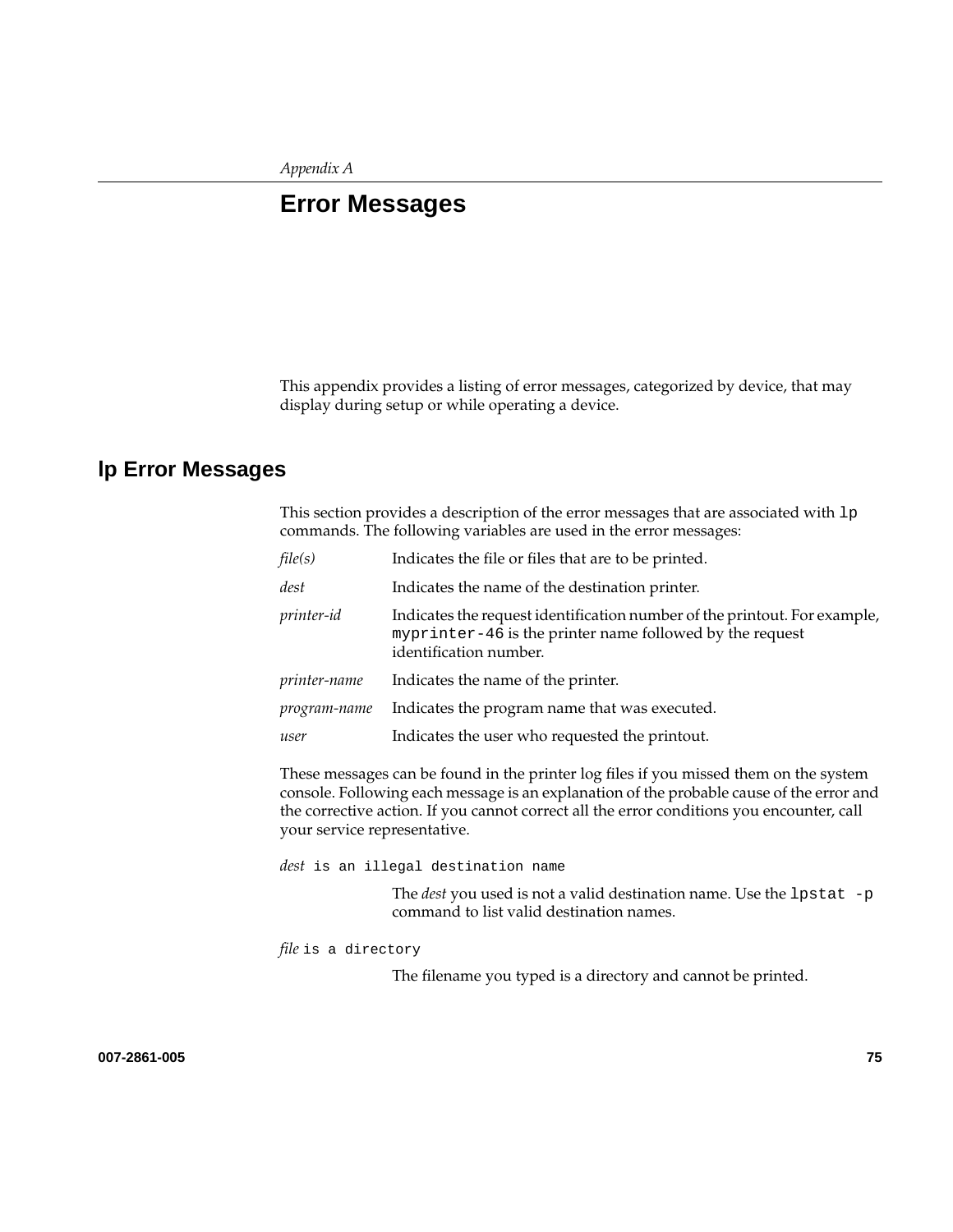*xx* is not a request ID or a printer

The argument you used with the cancel command is not a valid request identification number or a printer name. Use the lpstat -t command to view a list of all the printers and requests waiting to be printed.

*xx* is not a request

The request identification number you used with the lpmove command is not a valid request identification number. To find out which requests are valid, use the lpstat -u command.

*xx* not a request ID or a destination

You used an invalid request identification number or destination with the lpstat command. To find out what is valid, use the lpstat -t command.

*dest* not accepting requests since *date*

Requests to the printer that you are trying to use have been stopped by the reject command.

Can't access FIFO

The named pipe file /var/spool/lp/FIFO is incorrect. The mode should be 600 with the owner lp and the group lp.

lp Administrator not in password file

You must have an entry in the /etc/passwd file for 1p, and you must belong to the group lp.

destination *printer-name* unknown

Use the accept command to enable the printer so that it can accept requests.

can't access file *xx*

The mode could be wrong on your directory or the file that you are trying to access.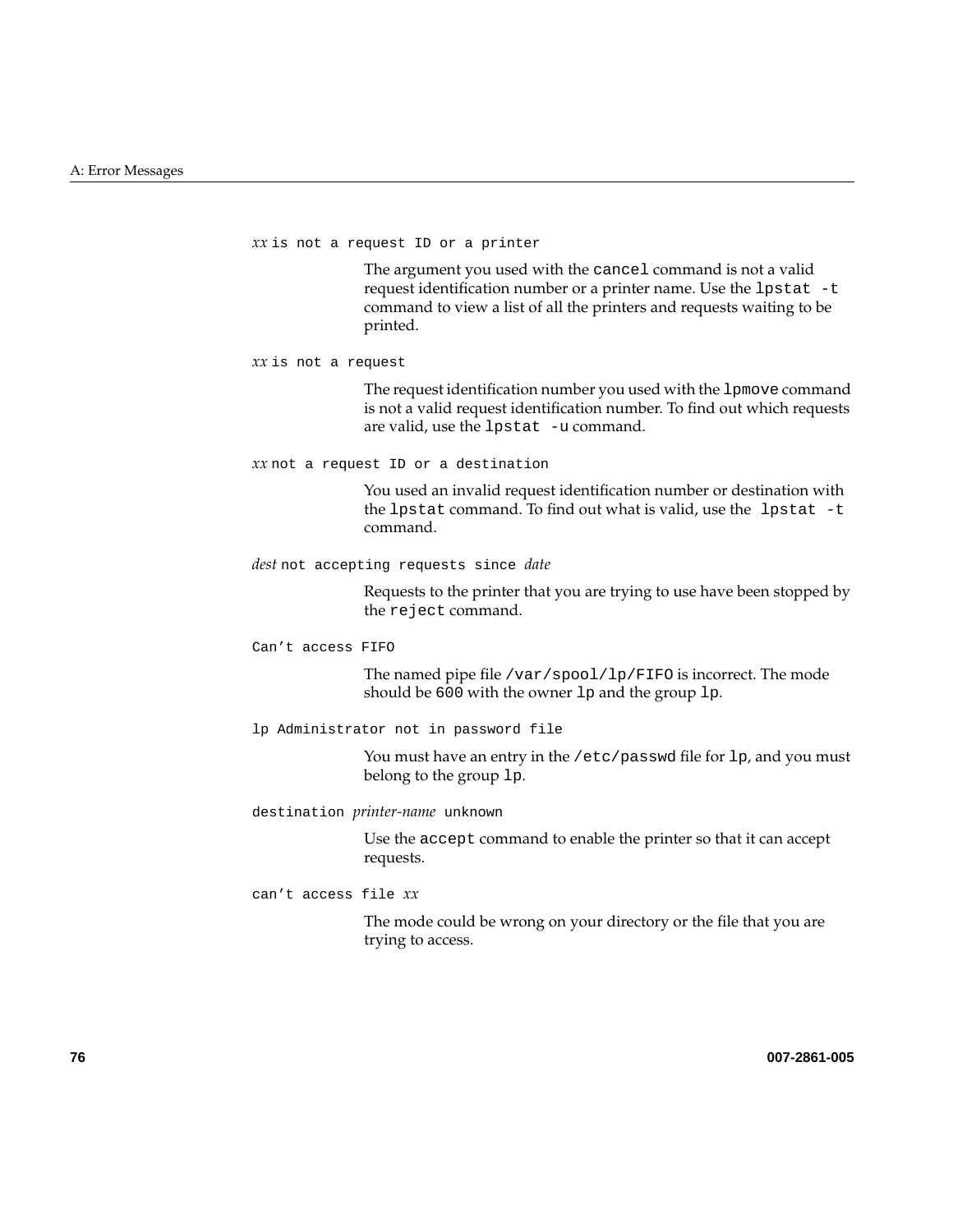|  | can't create class XX-existing printer name                                                                                                                         |
|--|---------------------------------------------------------------------------------------------------------------------------------------------------------------------|
|  | The class name you are trying to use has already been given to a printer.<br>You need to use another name or remove the printer to use the class<br>name.           |
|  | can't create new acceptance status file                                                                                                                             |
|  | The mode may be wrong on the /var/spool/lp directory. It should be<br>755 with the owner 1p and the group 1p.                                                       |
|  | can't create new class file                                                                                                                                         |
|  | The mode may be wrong on the /var/spool/lp directory. It should be<br>755 with the owner 1p and the group 1p.                                                       |
|  | can't create new interface program                                                                                                                                  |
|  | The mode may be wrong on the /var/spool/lp/interface<br>directory. It should be 755 with the owner 1p and the group 1p.                                             |
|  | can't create new member file                                                                                                                                        |
|  | The mode may be wrong on the /var/spool/lp/member directory. It<br>should be 755 with the owner 1p and the group 1p.                                                |
|  | can't create new printer status file                                                                                                                                |
|  | The mode may be wrong on the /var/spool/lp/pstatus file. It<br>should be 644 with the owner 1p and the group 1p.                                                    |
|  | can't create new request directory                                                                                                                                  |
|  | The mode may be wrong on the /var/spool/lp/request directory.<br>It should be 755 with the owner 1p and the group 1p.                                               |
|  | can't create printer-name-existing class name                                                                                                                       |
|  | The printer name you are trying to use has already been used as a class<br>name. You need to assign another name to the printer.                                    |
|  | can't create new output queue                                                                                                                                       |
|  | The mode on the file /var/spool/lp/seqfile is incorrect. It should<br>be 644, and the mode on the directory should be 755. The owner and<br>the group should be 1p. |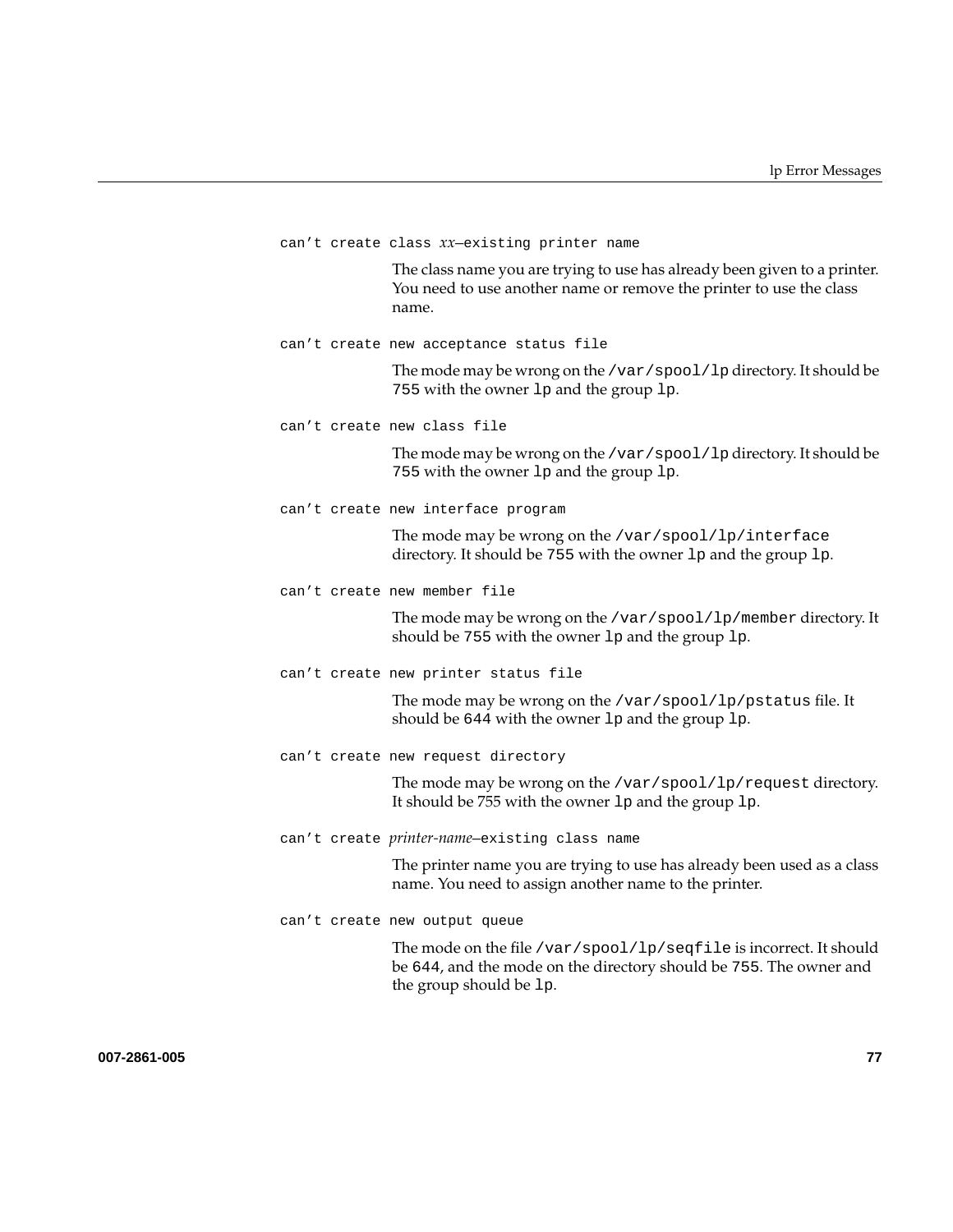can't create new sequence number file

The mode on the file /var/spool/lp/seqfile is incorrect. It should be 644, and the mode on the directory should be 755. The owner and the group should be lp.

can't create request file *xx*

The mode on the file /var/spool/lp/request/*printer-name*/*id* is incorrect. *Printer-name* is the name of the printer such as dqp10, and *id* is the request identification number. The mode of the file should be 444, and the mode of the directory should be 755. The owner and the group should be lp.

can't fork

Either you have several processes running and are not allowed to run any more, or the system has all the processes running that it can handle. You must rerun this command later.

can't lock acceptance status

The file /var/spool/lp/QSTATLOCK prevents more than one lp request from being taken at any one time. You must rerun this command later.

can't lock output queue

The file /var/spool/lp/QSTATLOCK prevents more than one lp request from being printed on a printer at a time. You must rerun this command later.

can't lock printer status

The temporary file /var/spool/lp/PSTATLOCK prevents more than one lp request from being printed on a printer at a time. You must rerun this command later.

can't lock sequence number file

The file /var/spool/lp/SEQLOCK prevents more than one lp request from getting the next *printer-id* (request identification) number at one time. You must rerun this command later.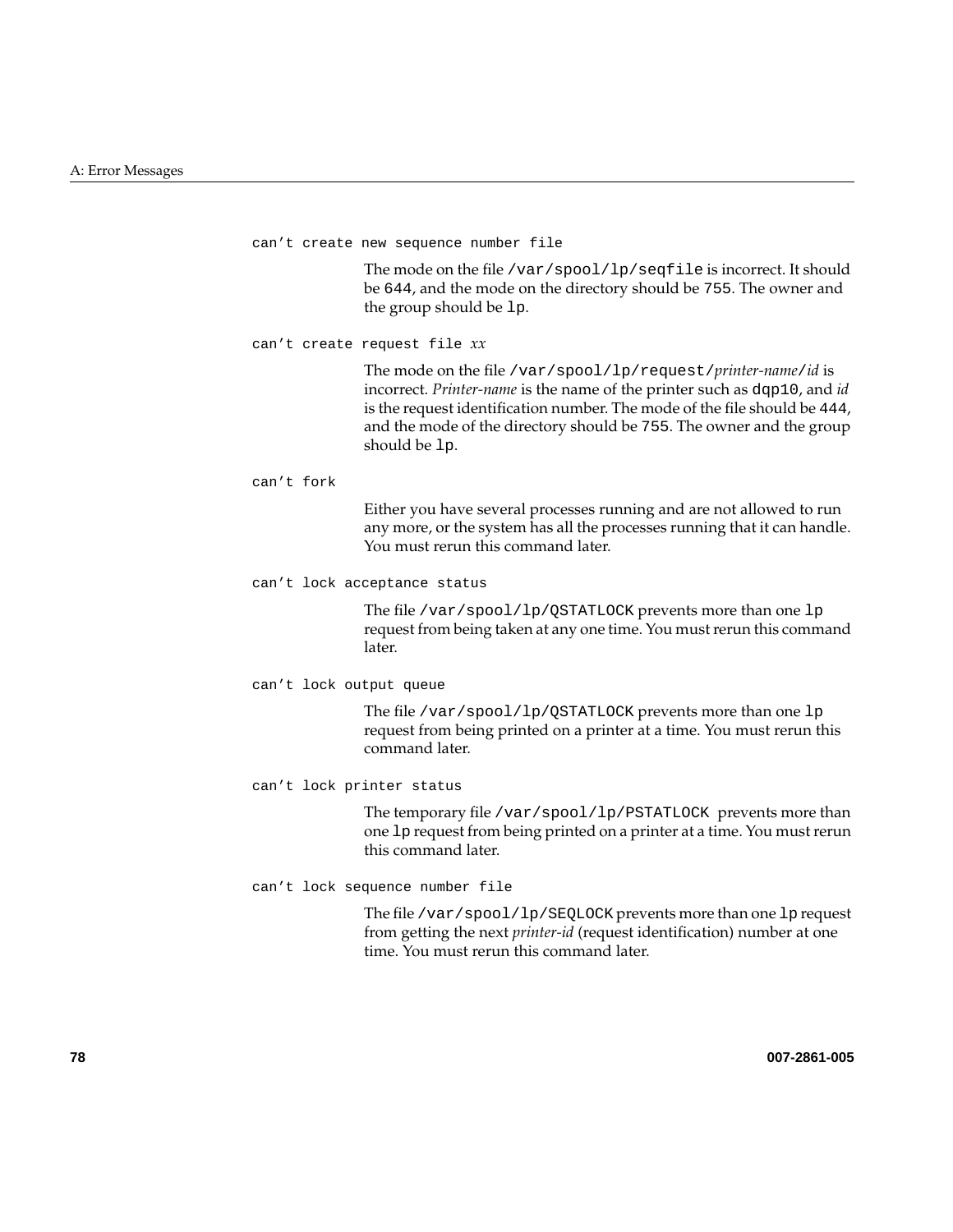```
can't move request printer-id
```
*Printer-id* is the request identification number that cannot be moved. You will probably have to change the modes on the files and directories in /var/spool/lp/request. Also, after you shut down the lp scheduler, you must manually move the request from the disabled printer directory to the new destination.

```
can't open class file
```
The lp program is trying to access the list of classes for printers. One reason it may not be able to open the class file is that the system might have the maximum number of files open that are allowed at any one time. You can correct this by typing the command at a later time.

```
can't open member file
```
The lp program is trying to access the list of members in the directory /var/spool/lp/member. The system could have the maximum number of files open that are allowed at any one time. You can correct this by typing the command at a later time.

#### can't open *xx* file in MEMBER directory

There are a number of reasons why file *xx* in the /var/spool/lp/member directory cannot be opened. The mode on the file could be incorrect; it should be 644. The system could have the maximum number of files open that are allowed at any time; you can correct this by typing the command at a later time.

```
can't open xx file in class directory
```
If file *xx* cannot be opened, it is possible that the mode on the file or directory is incorrect. The file mode should be 644, and the directory mode should be 755. Another possibility is that the system has the maximum number of files open that are allowed at any one time. The latter problem can be corrected by typing the command at a later time.

#### can't open *xx*

You cannot print on printer *xx* because the mode is incorrect on the /dev/tty file. The mode should be 622.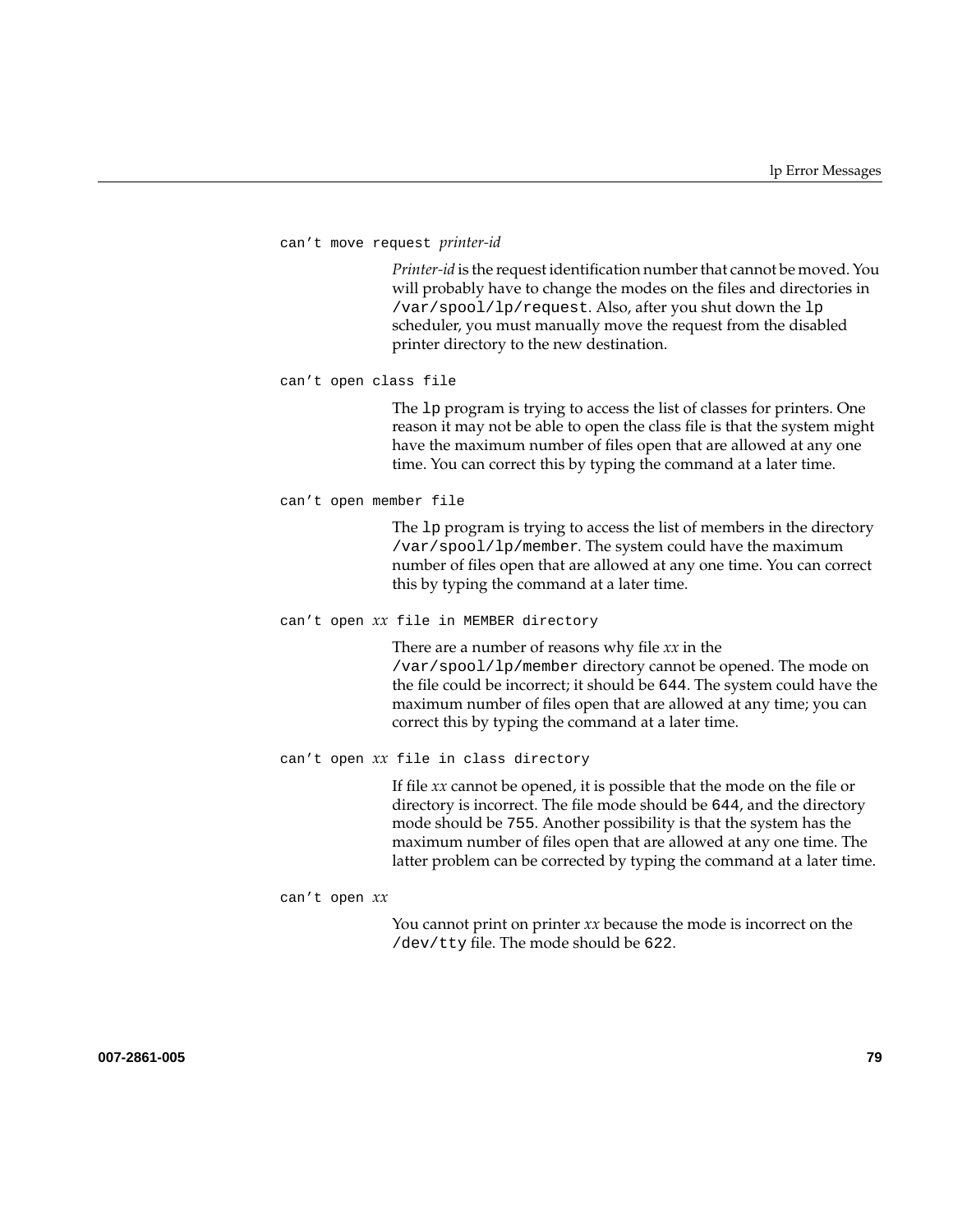can't open FIFO

The mode on the named pipe file /var/spool/lp/FIFO may be incorrect. It should be 600. Or the system could have the maximum number of files open that are allowed at any one time. You can correct the latter problem by typing the command at a later time.

can't open MEMBER directory

The mode on the directory /var/spool/lp/member could be incorrect. It should be 755. Another possibility is that the system could have the maximum number of files open that are allowed at any one time. If this is the case, try typing the command at a later time.

can't open acceptance status file

The mode on the file /var/spool/lp/qstatus may not be correct; it should be 644. Another possibility is that the system could have the maximum number of files open that are allowed at any one time. You can correct the latter problem by typing the command at a later time.

can't open default destination file

Check the mode on the file /var/spool/lp/default; it should be 644. If the mode is correct, it could be that the system has the maximum number of files open that are allowed at any one time. You can correct this by trying the command at a later time.

can't open file *file*

You incorrectly typed the filename, or you do not have the correct modes set. If you are the owner, the mode should be at least 400.

can't open output queue

Check the mode on the file /var/spool/lp/outputq; it should be 644. This error message could also be generated if the system has the maximum number of files open that are allowed at any one time. Try entering the command at a later time.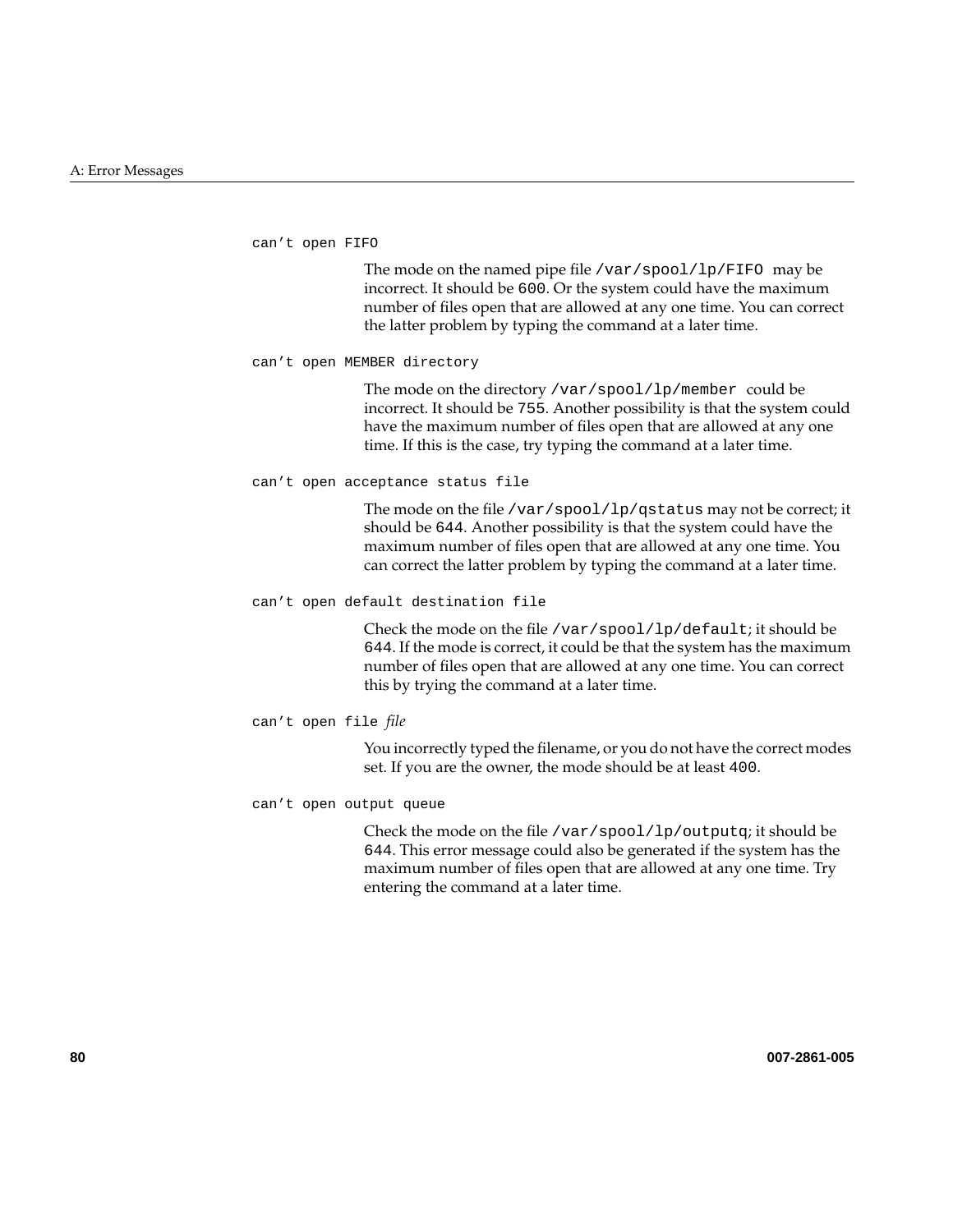```
can't open printer status file
```
The mode on the file /var/spool/lp/pstatus is incorrect; it should be 644. This message is also generated if the system has the maximum number of files open that are allowed at any one time. You can correct this by trying the command at a later time.

can't open request directory

The mode on the directory /var/spool/lp/request is incorrect; it should be 655. The system may also have the maximum number of files open that are allowed at any one time. You can correct this by trying the command at a later time.

can't open request file *xx*

The mode on the file /var/spool/lp/member/request/*xx* is incorrect. The mode should be 644. The system may also have the maximum number of files open that are allowed at any one time. You can correct this by trying the lpmove command at a later time.

can't open system default destination file

The mode on the file /var/spool/lp/default is incorrect. The mode should be 644. The system may also have the maximum number of files open that are allowed at any one time. You can correct this by trying the command again at a later time.

#### can't open temporary output queue

The mode on the file /var/spool/lp/outputq is incorrect. The mode should be 644. The system may also have the maximum number of files open that are allowed at any one time. You can correct this by trying the command at a later time.

#### can't proceed—scheduler running

Many of the lpadmin command options cannot be executed while the scheduler is running. Stop the scheduler using the lpshut command and then try invoking the command again.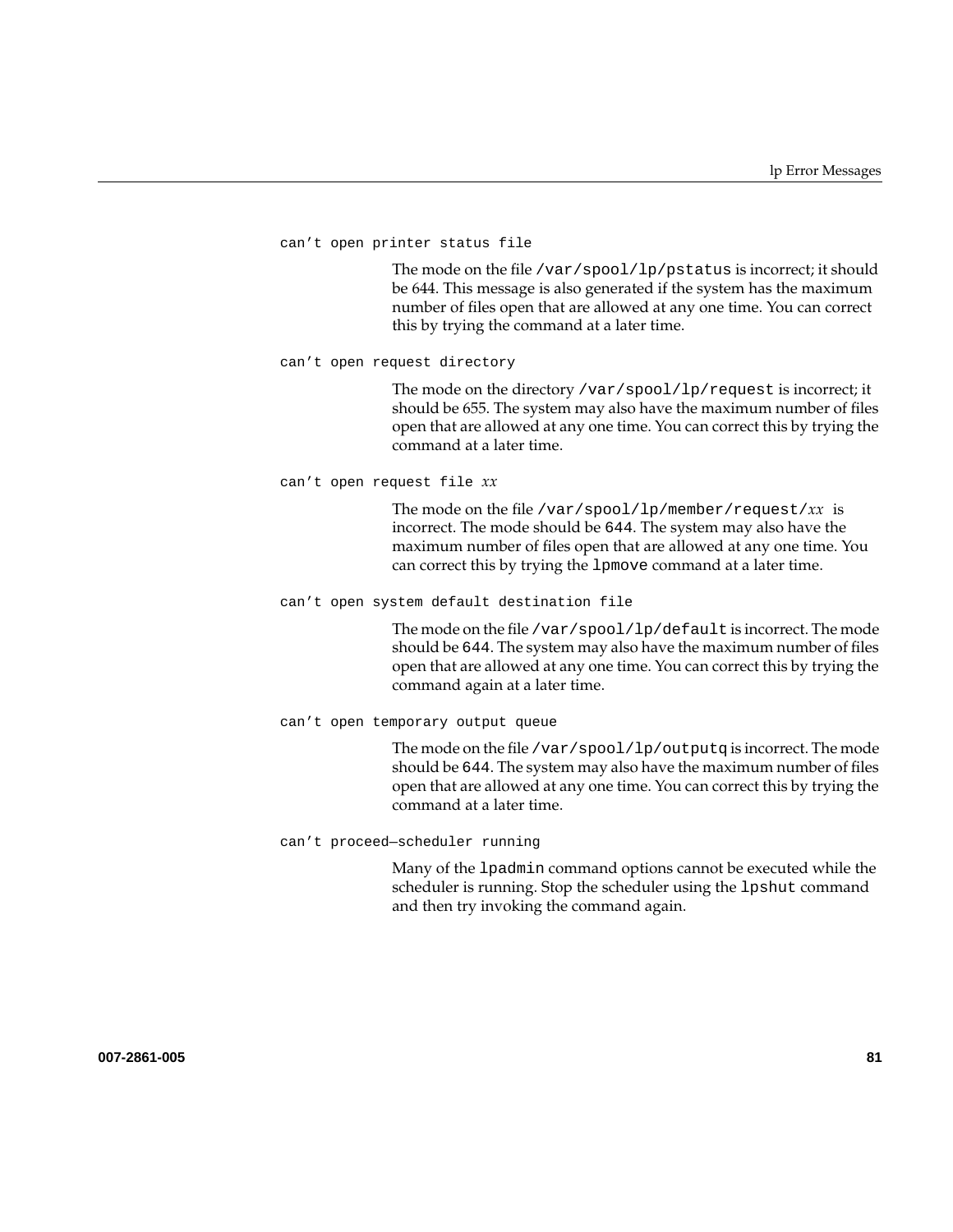can't read current directory The lp and lpadmin commands cannot read the directory containing the file to be printed. The directory name may be incorrect, or you do not have read permission on that directory. can't remove class file The mode may be wrong on the file /var/spool/lp/class. It should be 755. The owner and the group should be lp. The file in that directory may also have the wrong mode; it should be 644. can't remove printer The mode may be wrong on the /var/spool/lp/member directory. It should be 755, and the files in that directory should be 644. Both the directory and the files should be owned by lp and the group should be lp. can't remove request directory The mode may be wrong on the /var/spool/lp/request directory. It should be 755 and should be owned by lp, and the group should be lp. The directory may still have pending requests to be printed, which must be removed before the directory can be removed. can't set user id to lp Administrator's user id The lpsched and lpadmin commands can be used only when you are logged in as lp or root. can't unlink old output queue The lpsched program cannot remove the old output queue. You must remove it manually by using the command rm /var/spool/lp/outputq can't write to *xx* The lpadmin command cannot write to device *xx*. The mode is probably wrong on the /dev/tty*xx* or /dev/plp file. It should be 622 and owned by lp.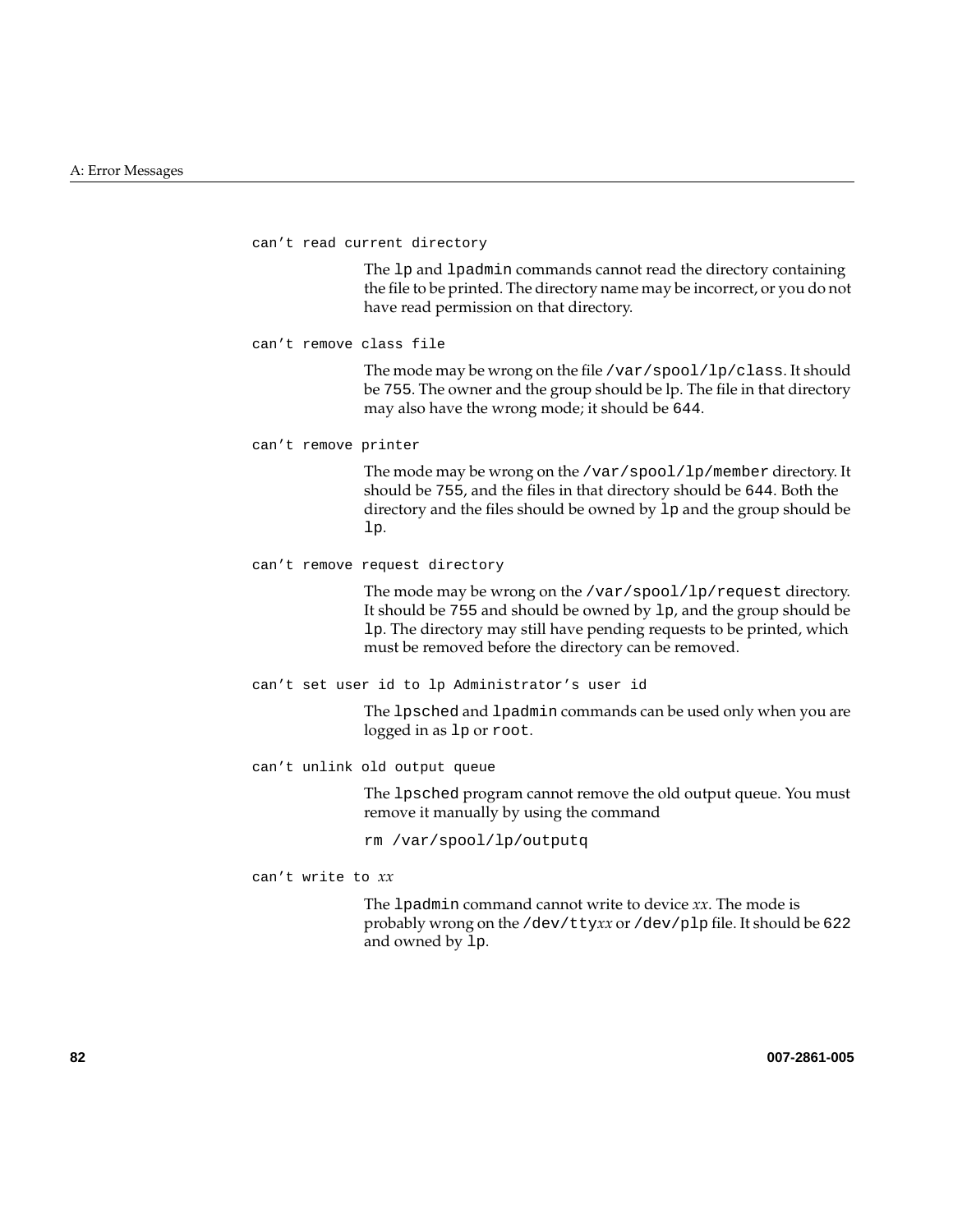cannot create temp file filename

The system may be out of free space on the /var filesystem. Use the command

df /var

to determine the number of free blocks. Several hundred blocks are required to ensure that the system performs correctly.

class *xx* has disappeared!

Class *xx* was probably removed after the scheduler was started. The system may be out of free space on the /var filesystem. To find out, use the following command:

df /var

Use the lpshut command to stop the scheduler and restore the class from a backup.

class *xx* non-existent

The class *xx* may have been removed because the system is out of free space on the /var filesystem. To find out how much free space is available, use the following command:

df /var

The class will probably have to be restored from a backup.

class directory has disappeared!

The /var/spool/lp/class directory has been removed. The system may be out of free space on /var; use the  $df$  /var command to find out. The class directory contains all the data for each printer class. To restore this directory, get these files and directory from a backup.

corrupted member file

The /var/spool/lp/member directory has a corrupted file in it. You should restore the directory from backup.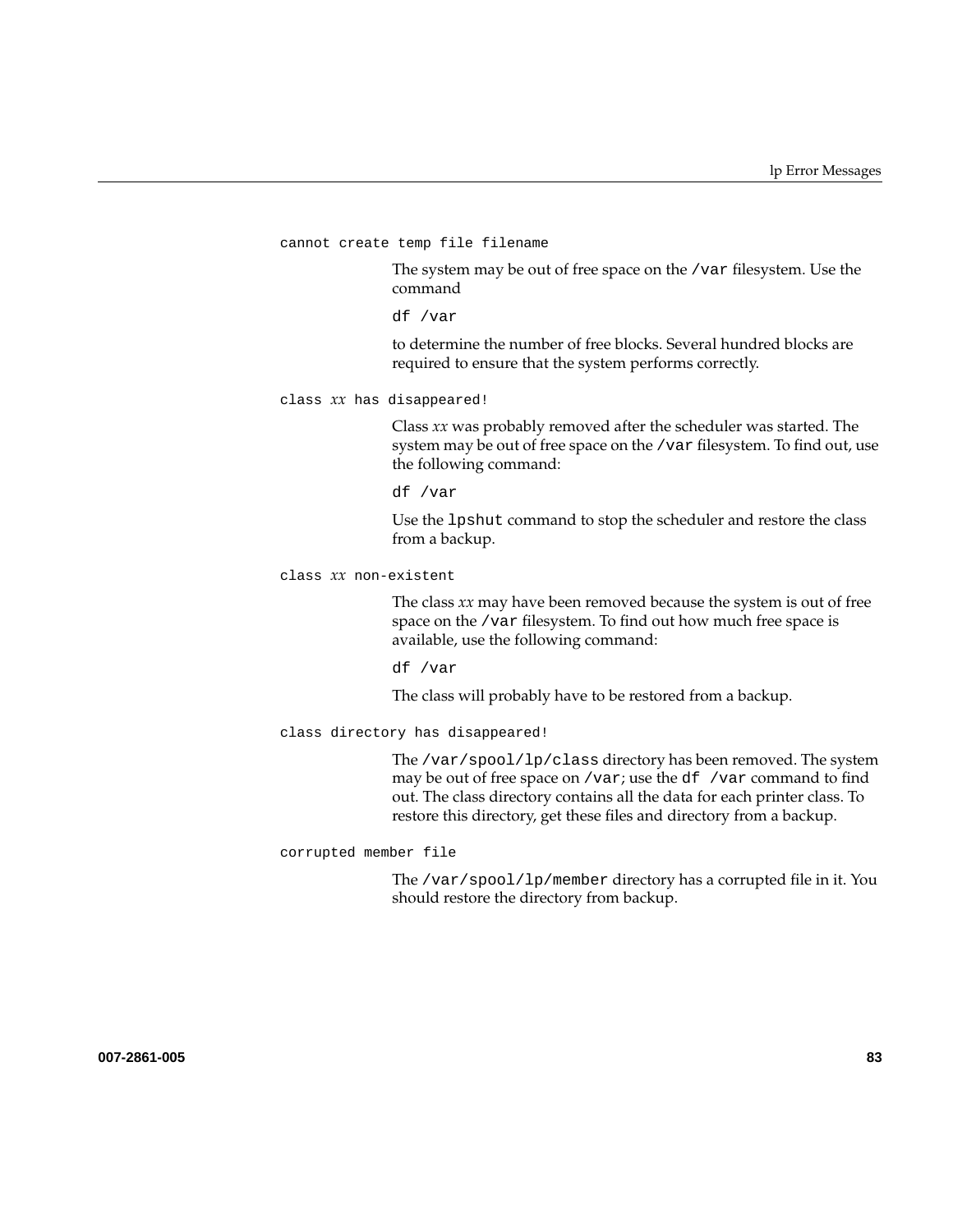default destination *dest* non-existent

Either the default destination is not assigned, or the printer *dest* has been removed. Use the lpadmin command to set up a default destination or set your LPDEST environment variable to the value of the destination.

destination *dest* has disappeared!

A destination printer, *dest*, has been removed after lpsched was started. Use the lpadmin command to remove the printer.

destination printer no longer accepting requests

The printer has been disabled using the reject command. Use the accept command to reenable the printer.

destination *dest* non-existent

The destination printer you specified as an argument to the accept or lpadmin command is not a valid destination name, or it was removed after the scheduler was started.

destination printer was already accepting requests

The destination printer was previously enabled. Once a printer is accepting requests, any further accept commands are ignored.

destination printer already not accepting requests

A reject command had already been sent to the printer. Use the accept command to allow the printer to start accepting requests again.

destination *printer-name* is not accepting requests – move in progress ...

The printer has been disabled by the reject command, and requests are being moved from the disabled printer to another printer. The printer can be enabled again by the accept command.

destinations are identical

When using the lpmove command, you need to specify a printer to move the print requests from and a different printer to move the requests to.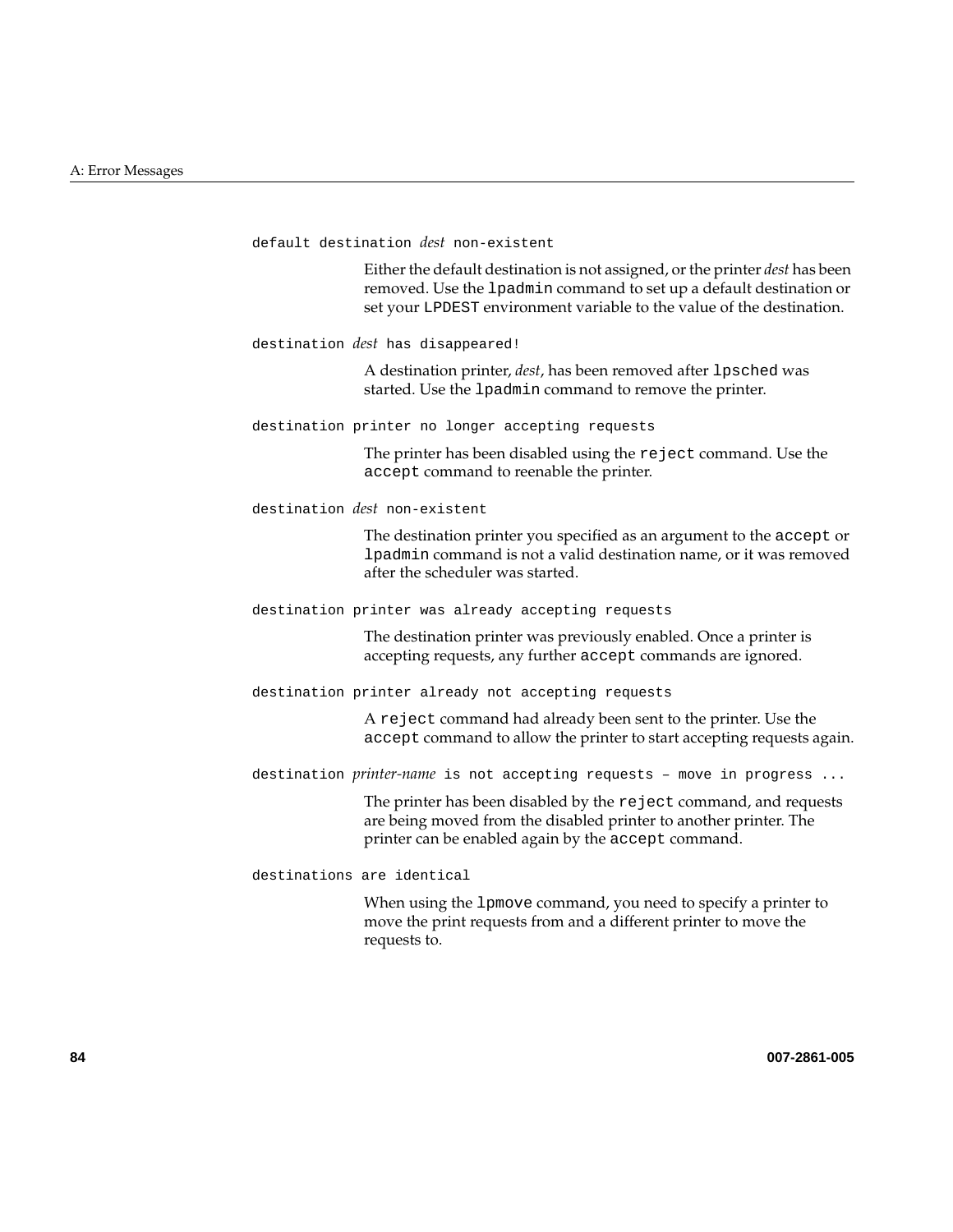```
disabled by scheduler: login terminal
               The login terminal has been disabled by the lp scheduler. Use the
               enable command to reenable the printer.
error in printer request printer-id
               Printer-id is the actual request identification number. An error has likely
               occurred in the printer. Check the printer and reset it if needed.
illegal keyletter xx
               An invalid option, xx, was used. See the reference page for the correct
               options.
keyletters -xx and -yy are contradictory
               This combination of options to the lpadmin program cannot be used
               together.
keyletter xx requires a value
               The option xx requires an argument. For example, in the command line
               lpadmin -m model
               the argument to the -m option is the name of a model interface program.
keyletters -e, -i, and -m are mutually exclusive
               These options to the lpadmin command cannot be used together. Refer
               to the lpadmin(1M) reference page for information on usage.
lp: xx
               In this message the variable xx could be one of several arguments.
               Typically, it is telling you that the default destination is not assigned.
member directory has disappeared!
               The /var/spool/lp/member directory has been removed. The
               system is probably out of free disk space in the /var filesystem. You
               need to clean up the /var filesystem and then install the 1p commands
               or retrieve them from a backup.
```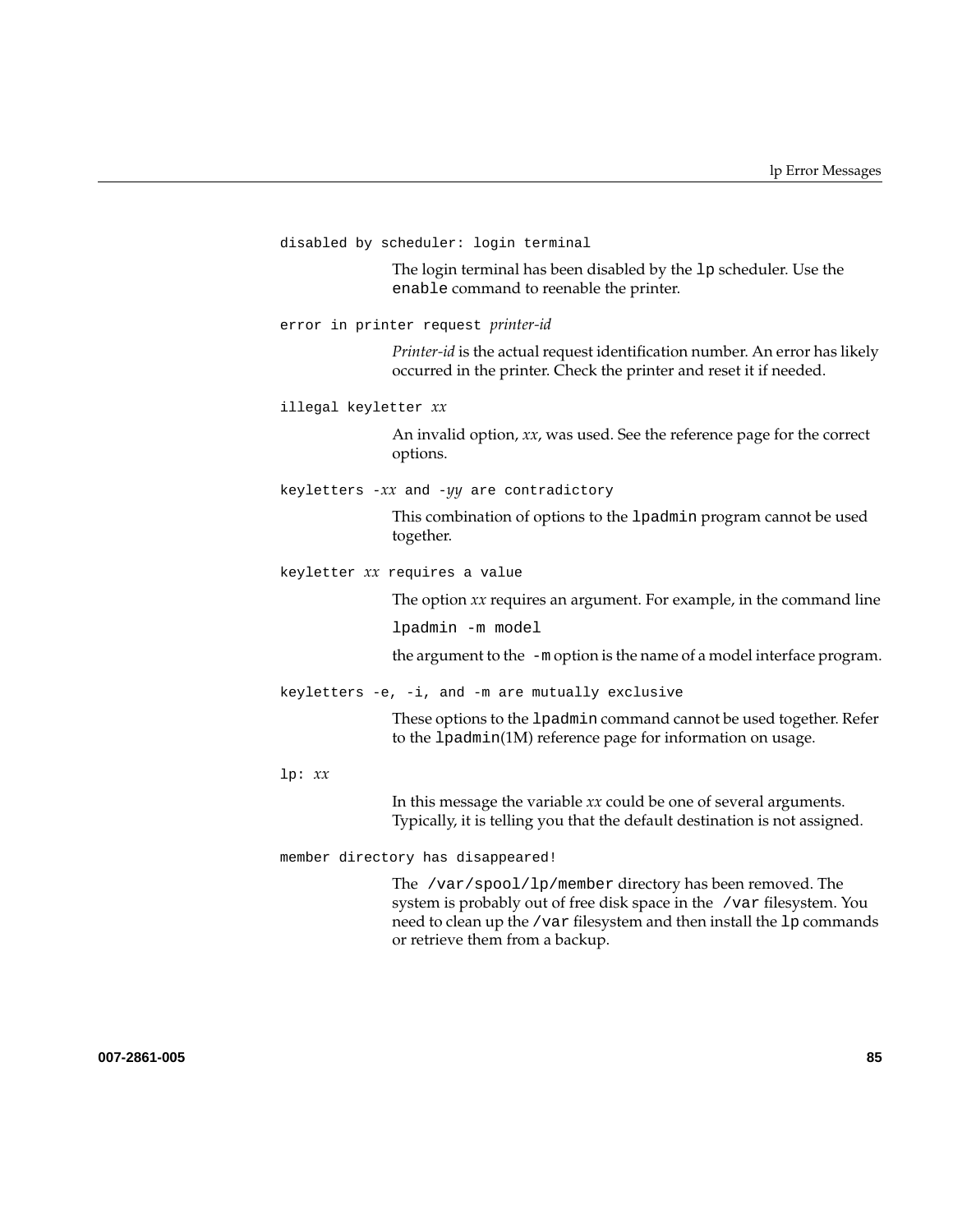```
model xx non-existent
               The name that you are using for a model interface program is not valid.
               A list of valid models is in the /var/spool/lp/model directory.
new printers require -v and either -e, -i, or -m
               A printer must have an interface program, which is specified by -e, -i,
               or -m options. The -v option specifies the device file for the printer. For
               more information on these options, refer to the lpadmin(1M) reference
               page.
no destinations specified
               There are no destination printers specified. Use the lpadmin command
               to set one up.
no printers specified
               There are no printers specified. Use the lpadmin command to set one
               up.
non-existent printer xx in PSTATUS
               A printer with the name xx is in the /var/spool/lp/pstatus file but
               no longer exists. Use the lpadmin command to remove the printer.
non-existent printer printer-name in class xx
               The printer that you are trying to address in class xx has been removed
               from that class.
out of memory
               The message states that there is not enough memory to contain the text
               to be printed.
printer printer-name already in class xx
               The printer you are trying to move to class xx is already in that class. You
               cannot move a printer to a class that it is already in.
```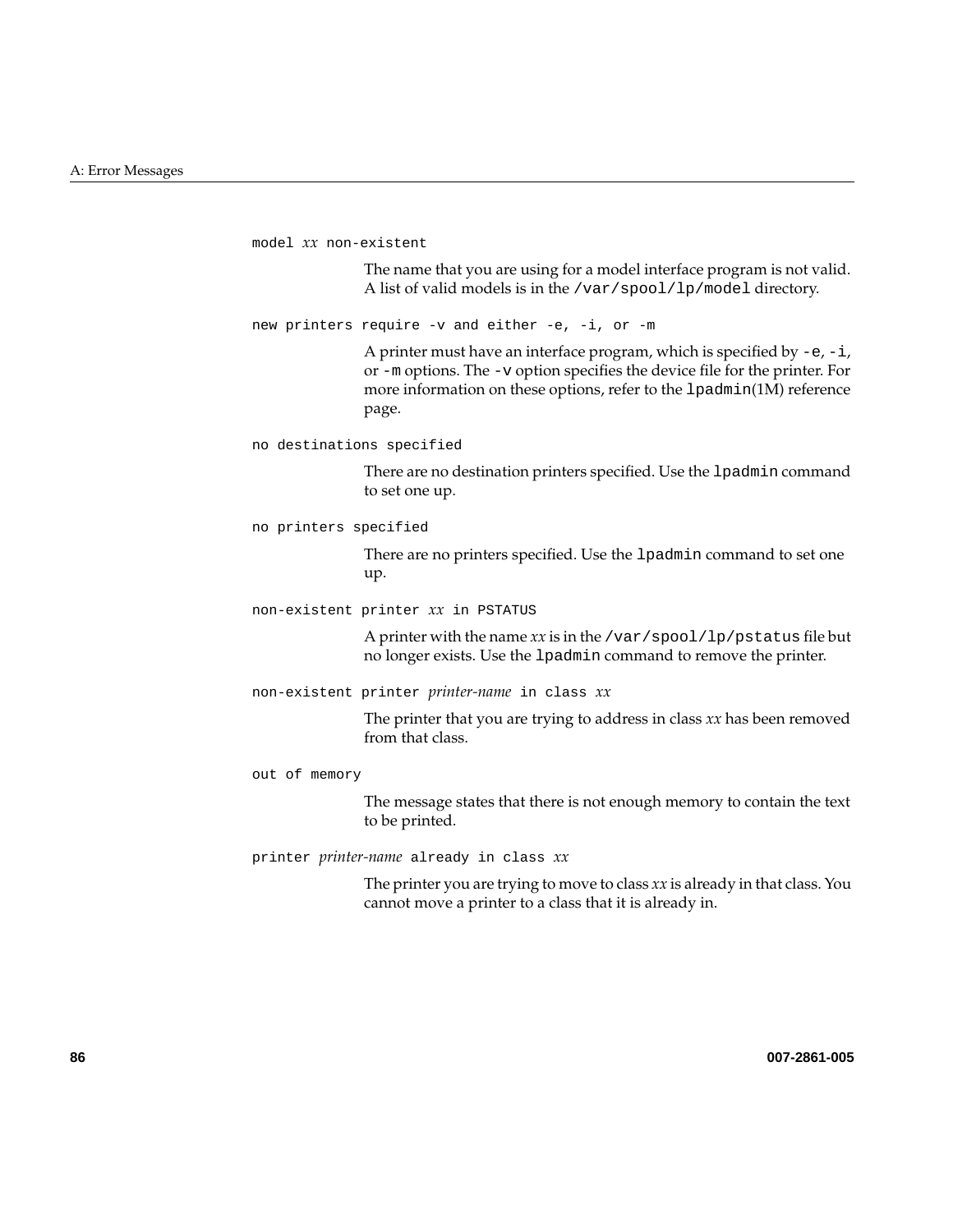printer *printer-name* has disappeared!

The printer has been removed, and the enable command cannot find it. The printer was most likely removed after the workstation was rebooted or after the scheduler was started.

printer *printer-name* non-existent

*Printer-name* is the name of a printer that was removed after the scheduler was started. You must use the command

lpadmin -x*printer-name*

printer status entry for printer has disappeared

The /var/spool/lp/pstatus file has been corrupted. You need to resubmit the printer request.

printer *printer-name* was not busy

The printer is not printing a request at this time. Either the request you wanted to cancel is finished printing or you have specified the wrong printer.

request *printer-id* non-existent

You are attempting to cancel a request that does not exist. You may have given the wrong printer name or wrong request ID number, or the request may have finished printing.

request not accepted

The request was not accepted by lp. The scheduler may not be running. Use the lpstat -t command to find out more information.

requests still queued for *printer-name*—use lpmove

*Printer-name* is a printer that still has requests waiting to be printed. Use the lpmove command to move those requests to another printer.

scheduler is still running—can't proceed

You cannot perform this command while the scheduler is running. Use the lpshut command first.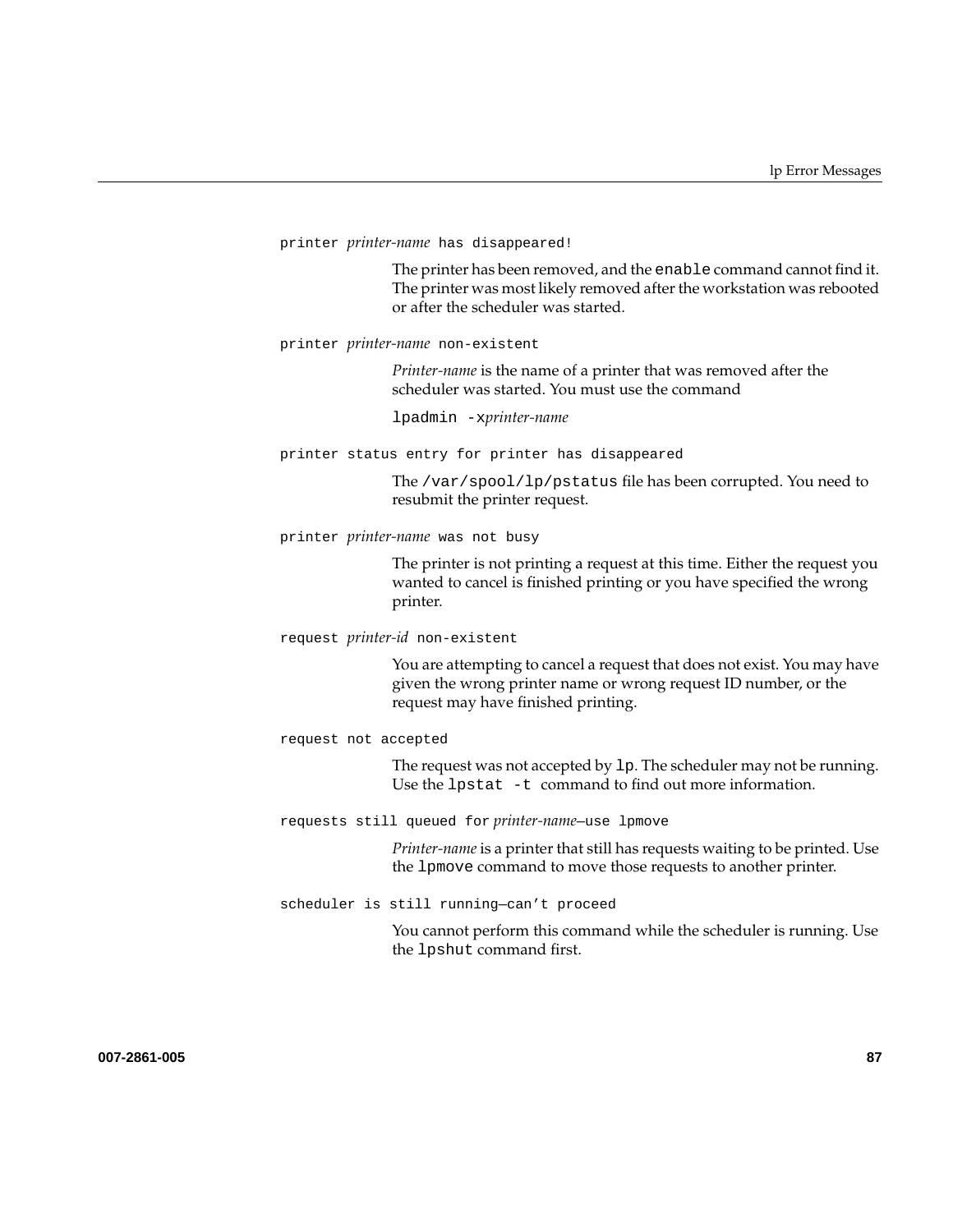```
spool directory non-existent
               The directory /var/spool has been removed. Use the mkdir command to
               restore the directory. This has probably removed some of the necessary
               lp files. You may have to reinstall the lp commands.
standard input is empty
               You specified an invalid filename either by incorrectly typing a name or
               by specifying a nonexistent file. Nothing will be printed from this
               request.
this command for use only by lp Administrators
               This command is restricted to someone logged in as root or lp.
too many options for interface program
               The lp command called the appropriate interface program with too
               many arguments. For more information on the options and arguments
```
that can be used with the  $1p$  command, refer to the  $1p(1)$  reference page.

# **Tape Drive Error Indications**

Following are some examples of commands and error messages. This is not an exhaustive list.

• **tar tvf /dev/nrtape**

tar: /dev/nrtape: No such device

• **cpio -itvI /dev/nrtape**

cpio: ERROR: Cannot open </dev/nrtape> for input. No such device

• **tar t**

tar: archive file /dev/tape does not exist or is a regular file

• **/usr/etc/restore t**

/dev/tape: No such file or directory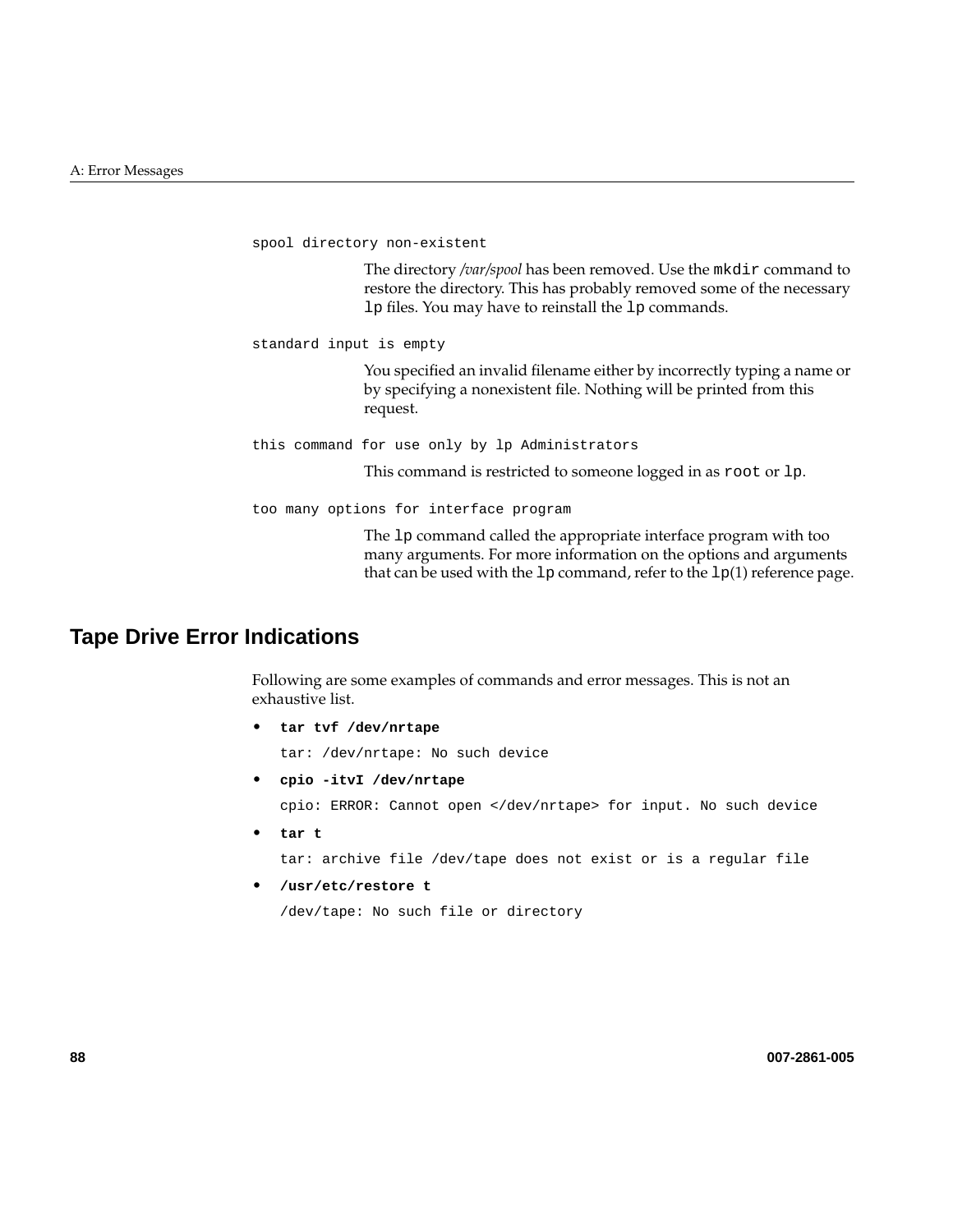# **B. Peripheral Device Files**

This appendix contains a list of peripheral device files and directories that reside in the /dev directory. For a complete listing of IRIX device files and directories, refer to *IRIX Admin: System Configuration and Operation*.

| mt/      | Directory containing block device files for tapes; see tps(7M) for SCSI<br>1/4-inch tape drive device names.                                                                                 |
|----------|----------------------------------------------------------------------------------------------------------------------------------------------------------------------------------------------|
| rmt/     | Directory containing raw device files for tapes; see tps(7M) for SCSI<br>1/4-inch tape drive device names.                                                                                   |
| tape     | Generic tape device; see mtio(7).                                                                                                                                                            |
| nrtape   | Generic no-rewind tape device; see mtio(7).                                                                                                                                                  |
| tapens   | Generic tape device; bytes are not swapped; see mtio(7).                                                                                                                                     |
| nrtapens | Generic no-rewind tape device; bytes are not swapped; see mtio(7).                                                                                                                           |
| cent     | Parallel printer device.                                                                                                                                                                     |
| tek      | Tektronics color graphics printer device.                                                                                                                                                    |
| vers     | Versatek color graphics printer device.                                                                                                                                                      |
| plp      | Parallel line printer interface; see p1p(7).                                                                                                                                                 |
| ptc      | Clonable pseudo-tty controller; see clone(7).                                                                                                                                                |
| grconc   | Master pseudo-tty for the graphics console; see pty(7M).                                                                                                                                     |
| grcons   | Slave pseudo-tty for the graphics console; see pty(7M).                                                                                                                                      |
| gm       | Logical console device for the Graphics Manager on the IRIS GT and<br>GTX model systems. Messages from the software running on the 68020<br>on the GM board appear as output on this device. |
| qrin/    | Directory containing the individual logical graphics input devices.                                                                                                                          |
| console  | System console device.                                                                                                                                                                       |
| syscon   | Hard link to /dev/console.                                                                                                                                                                   |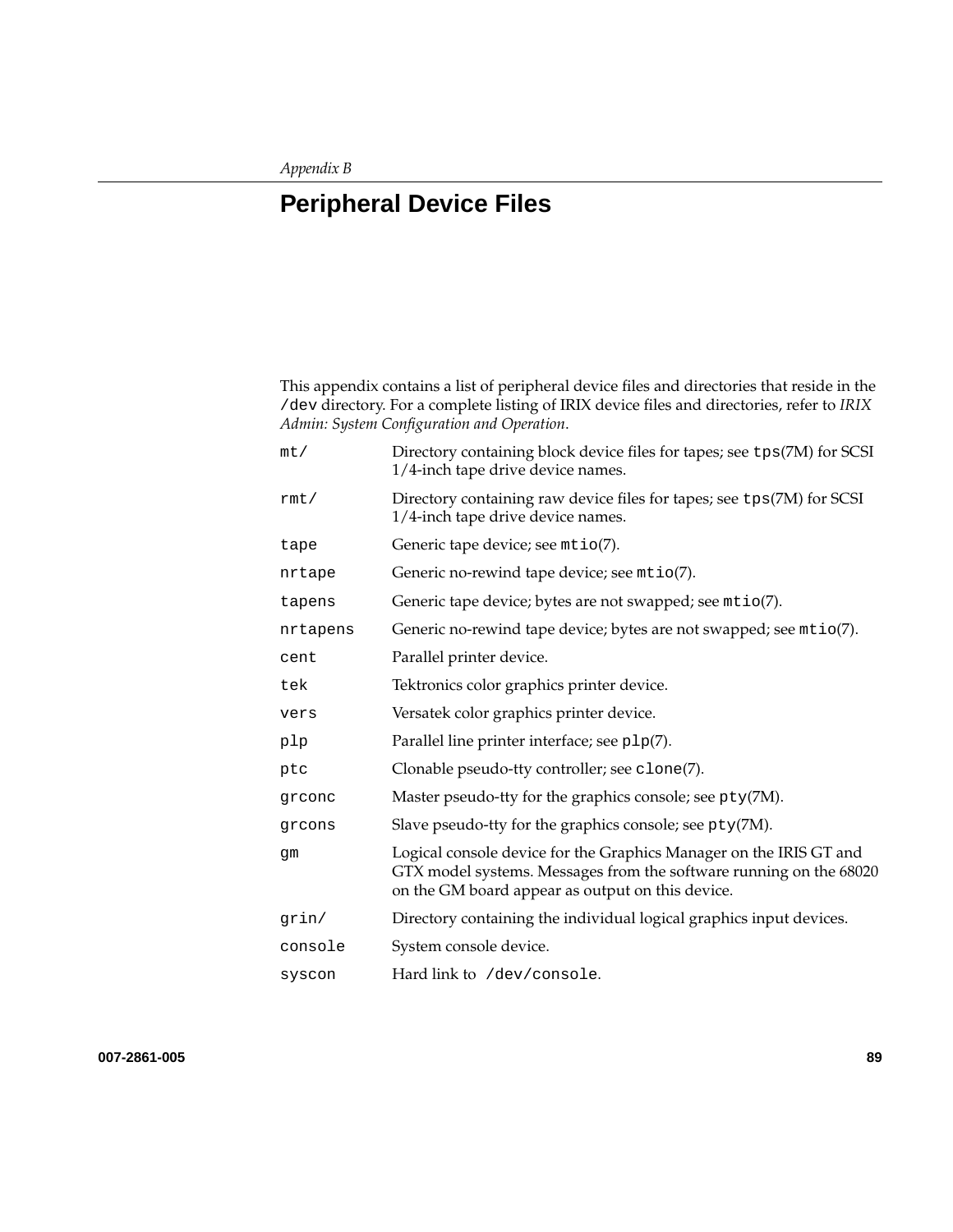| Hard link to /dev/console.                                                                                                                                                                       |
|--------------------------------------------------------------------------------------------------------------------------------------------------------------------------------------------------|
| Graphics queue device. Graphics programs call "select" on this device<br>in order to be notified when there is input in their graphics queue. This<br>device cannot actually be read or written. |
| Device for serial port connected to dial and button box.                                                                                                                                         |
| Device for serial port connected to keyboard.                                                                                                                                                    |
| Device for serial port connected to mouse.                                                                                                                                                       |
| Device for serial port connected to digitizing tablet.                                                                                                                                           |
| Serial ports 1–12.                                                                                                                                                                               |
| Serial ports 1–12 for devices that understand hardware flow control.                                                                                                                             |
| Serial ports 1–12 for modems.                                                                                                                                                                    |
| Pseudo-tty devices; see pty(7M).                                                                                                                                                                 |
|                                                                                                                                                                                                  |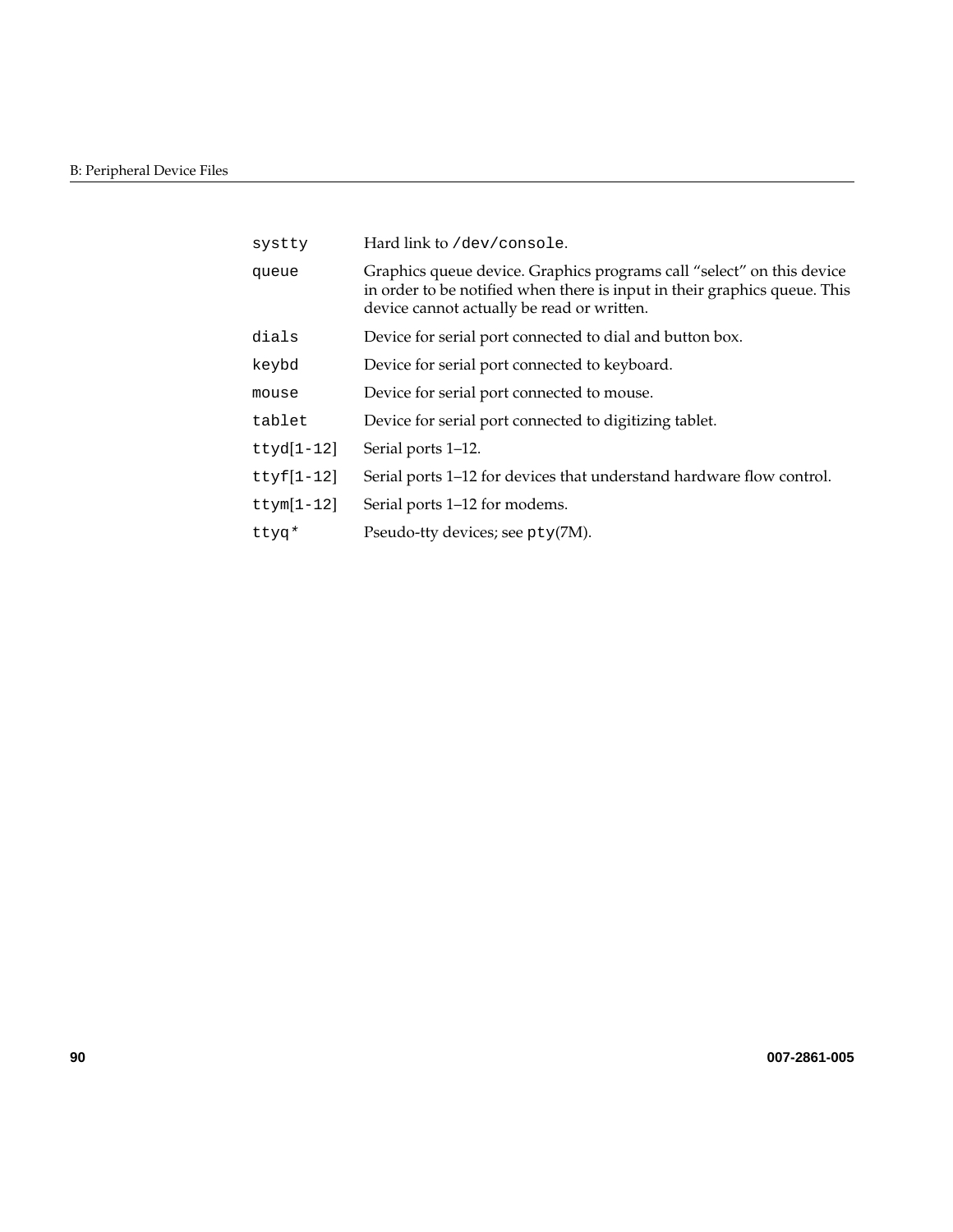# **Index**

#### **A**

administration, system documentation , xvii-xviii

## **C**

cables, null modem , 20 cabling serial interface , 20 CD-ROM filesystems , 45 compact disk filesystems , 45 compact disk support , 45 configuring an ASCII terminal , 4 connecting a modem , 9 ASCII terminal , 3

## **D**

DAT audio , 60 DAT video , 60 default printer, changing , 32 device files , 89 dial and button box , 1 disable printer , 27 DLT storage capacity , 59

#### **E**

error messages lp , 75 tape drive , 88

#### **F**

floppy disk filesystems , 45 floppy disk support , 45

#### **I**

infocmp command , 5 IRIX administration documentation , xvii-xviii

## **L**

lp commands , 24 maintenance , 32 lp error messages , 75 lp spooler , 37 lp troubleshooting , 64 lpmove , 30 lpsched , 28